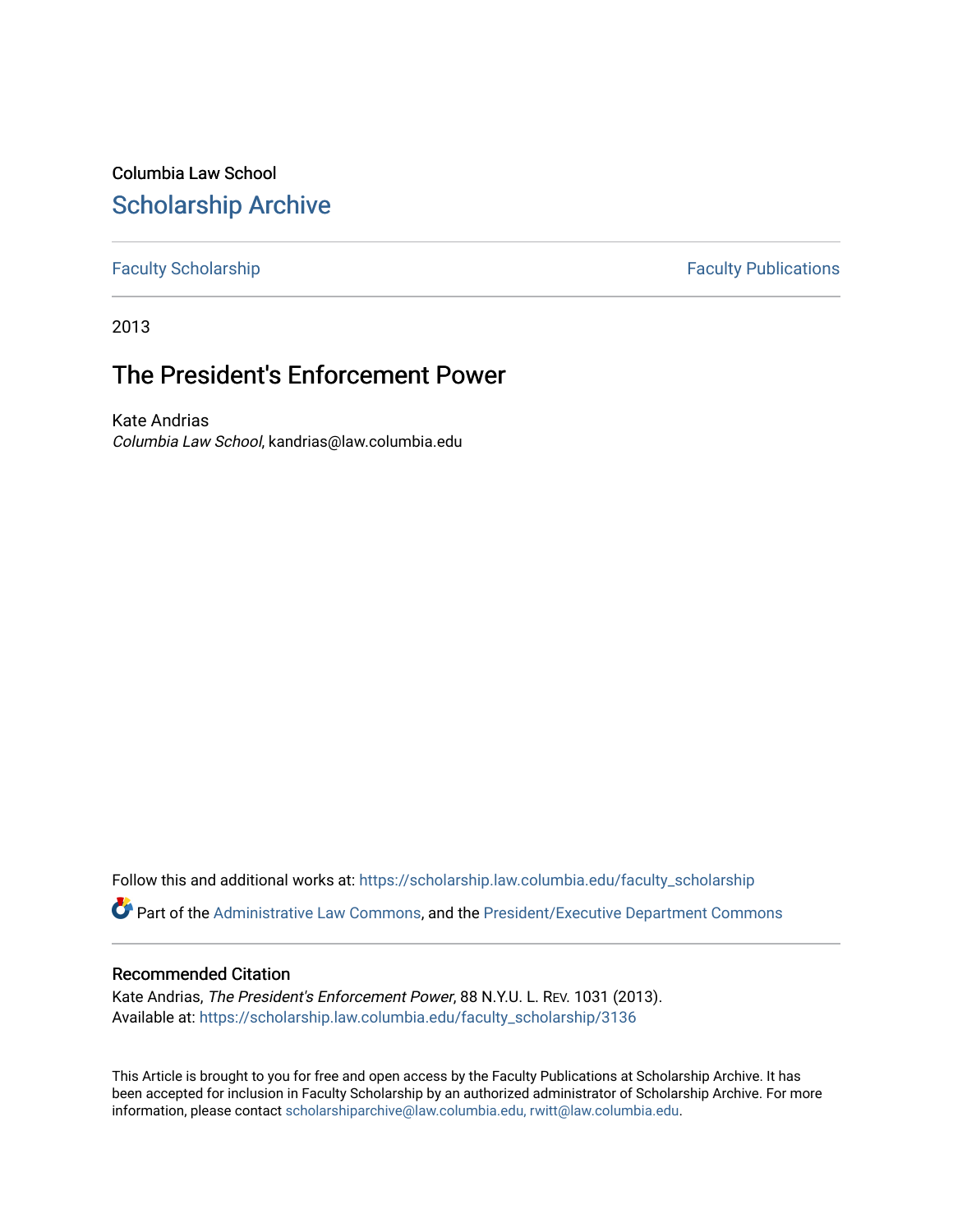# NEW YORK UNIVERSITY LAW REVIEW

VOLUME 88 **OCTOBER 2013** NUMBER 4

# *ARTICLES*

## THE PRESIDENT'S ENFORCEMENT POWER

#### KATE ANDRIAS\*

*Enforcement of law is at the core of the President's constitutional duty to "take Care" that the laws are faithfully executed, and it is a primary mechanism for effecting national regulatory policy. Yet questions about how presidents oversee agency enforcement activity have received surprisingly little scholarly attention. This Article provides a positive account of the President's role in administrative enforcement, explores why presidential enforcement has taken the shape it has, and examines the bounds of the President's enforcement power. It demonstrates that presidential involvement in agency enforcement, though extensive, has been ad hoc, crisis-driven, and frequently opaque. The Article thus reveals the need for institutional design reforms—namely more coordination across agencies and greater disclosure of enforcement policy. The seeds for such reforms can be found in several recent efforts that have yet to be made systematic. Concerns about politicization of law enforcement should not override the considerable benefits that would derive. Rather, by acknowledging the President's role in, and responsibility for, enforcement, we can better ensure the structure and transparency that promote appropriate presidential influence.*

<sup>\*</sup> Copyright © 2013 by Kate Andrias, Assistant Professor of Law, University of Michigan Law School; formerly Associate Counsel, Special Assistant to the President, and Chief of Staff to the White House Counsel. In my former positions at the White House, I participated in some of the administrative actions discussed in the Article; those experiences inform my thinking, but the views expressed are my own and the discussion is based on publicly available documents. I am grateful to Kevin Arlyck, Nicholas Bagley, David Barron, Ashley Deeks, Ariela Dubler, Jamal Greene, Scott Hershovitz, Martin Kurzweil, Daniel Meltzer, David Noll, David Pozen, Daphna Renan, Judith Resnik, Kate Shaw, Reva Siegel, Peter Strauss, Charlotte Taylor, and especially to Robert Bauer, Gillian Metzger, Henry Monaghan, and Trevor Morrison. My thanks also to the editors of the *New York University Law Review* and to participants in workshops at Brooklyn, the University of Chicago, Columbia, Fordham, Georgetown, Harvard, the University of Michigan, the University of Texas, and the University of Virginia law schools. All errors are my own.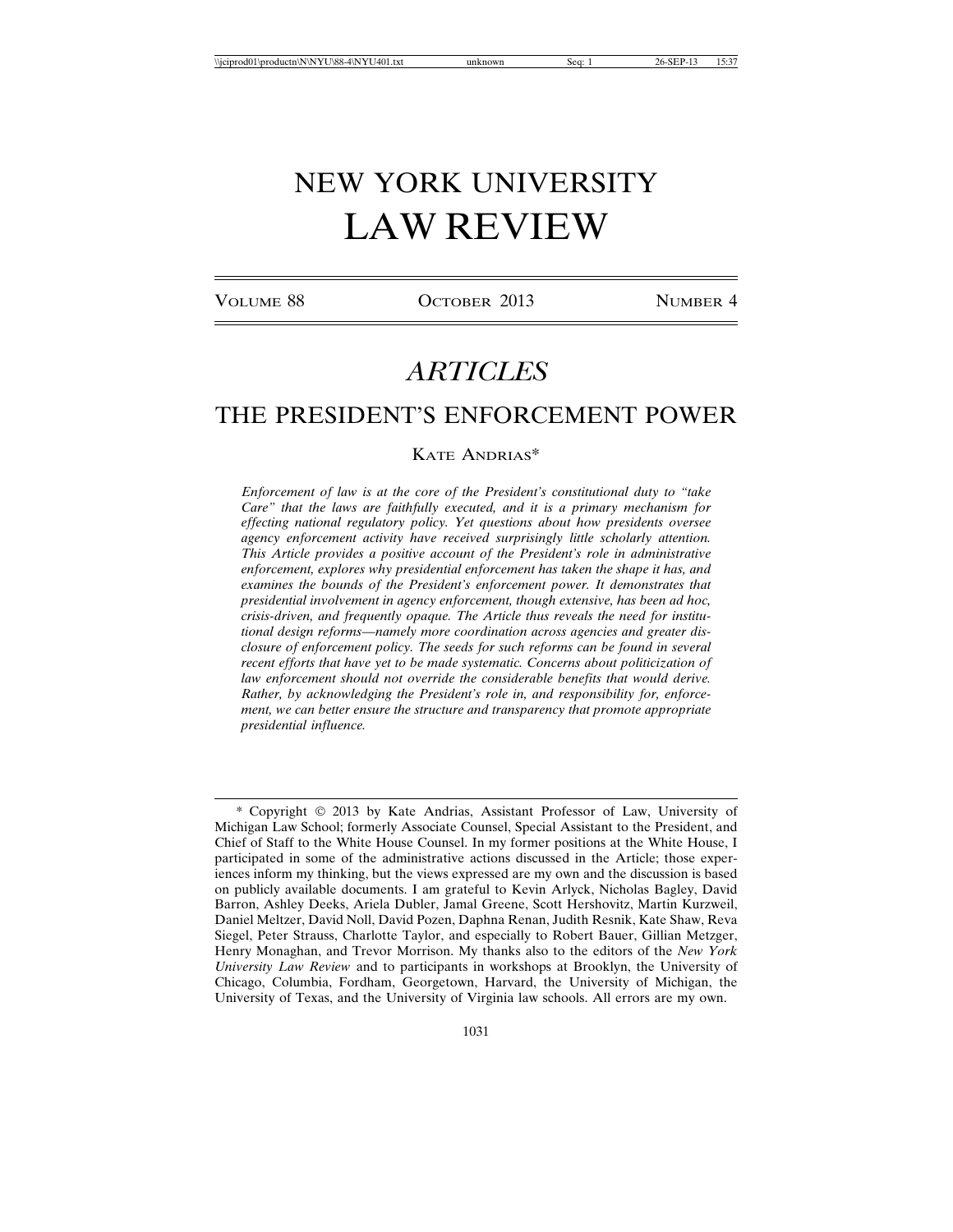|     |                                           | I. ENFORCEMENT: A CORE DUTY AND POWER  1041               |      |
|-----|-------------------------------------------|-----------------------------------------------------------|------|
|     |                                           | A. Delineating Agency Enforcement 1042                    |      |
|     |                                           | B. Constitutional Text and Structure  1046                |      |
|     |                                           | C. Early Presidential Law Enforcement  1050               |      |
| II. |                                           | MODERN PRESIDENTIAL ADMINISTRATION: THE                   |      |
|     | RULEMAKING-ENFORCEMENT ASYMMETRY  1054    |                                                           |      |
|     |                                           |                                                           |      |
|     |                                           | Progressives and the New Deal: The Rise of<br>1.          |      |
|     |                                           |                                                           |      |
|     |                                           | 2. Presidents Nixon to Reagan: The                        |      |
|     |                                           | Institutionalization of Centralized Regulatory            |      |
|     |                                           | $Review \dots 1057$                                       |      |
|     |                                           | 3. President Clinton: Continued Centralized               |      |
|     |                                           | Regulatory Review and New Use of                          |      |
|     |                                           |                                                           |      |
|     |                                           | 4. President George W. Bush: More Centralized             |      |
|     |                                           | Regulatory Review and Deregulation by                     |      |
|     |                                           |                                                           |      |
|     |                                           | 5. President Obama: Centralized Regulatory                |      |
|     |                                           | Review, a New Compliance Memorandum, and                  |      |
|     |                                           | Announced Policies of Prosecutorial Discretion . 1064     |      |
|     |                                           | B. Explaining the Shape of Presidential Enforcement  1069 |      |
|     |                                           | Systemic Causes for Presidential Use of<br>1.             |      |
|     |                                           |                                                           |      |
|     |                                           | Structural and Cultural Obstacles to Centralized<br>2.    |      |
|     |                                           |                                                           |      |
|     |                                           | Ideological Obstacles to Centralized<br>3.                |      |
|     |                                           | Enforcement: The Deregulatory Roots of                    |      |
|     |                                           | Presidential Administration  1075                         |      |
|     |                                           | III. THE CASE FOR REFORMING PRESIDENTIAL                  |      |
|     |                                           |                                                           |      |
|     |                                           | A. The Problem of Noncoordinated Enforcement  1078        |      |
|     |                                           | 1.                                                        |      |
|     |                                           | 2.                                                        |      |
|     |                                           | B. Advancing Efficiency and Accountability  1083          |      |
|     |                                           | 1.                                                        |      |
|     |                                           |                                                           |      |
|     |                                           | 3.                                                        |      |
|     | C.                                        | Reforming Presidential Enforcement  1101                  |      |
|     |                                           | Coordination and Disclosure 1101<br>1.                    |      |
|     |                                           | Presidential Enforcement in Practice  1103<br>2.          |      |
| IV. | PRESIDENTIAL ENFORCEMENT AND PRESIDENTIAL |                                                           |      |
|     |                                           | $Power$                                                   | 1107 |
|     |                                           | The Classic Debate: Oversight Versus Direction            | 1108 |
|     | В.                                        |                                                           |      |
|     |                                           |                                                           |      |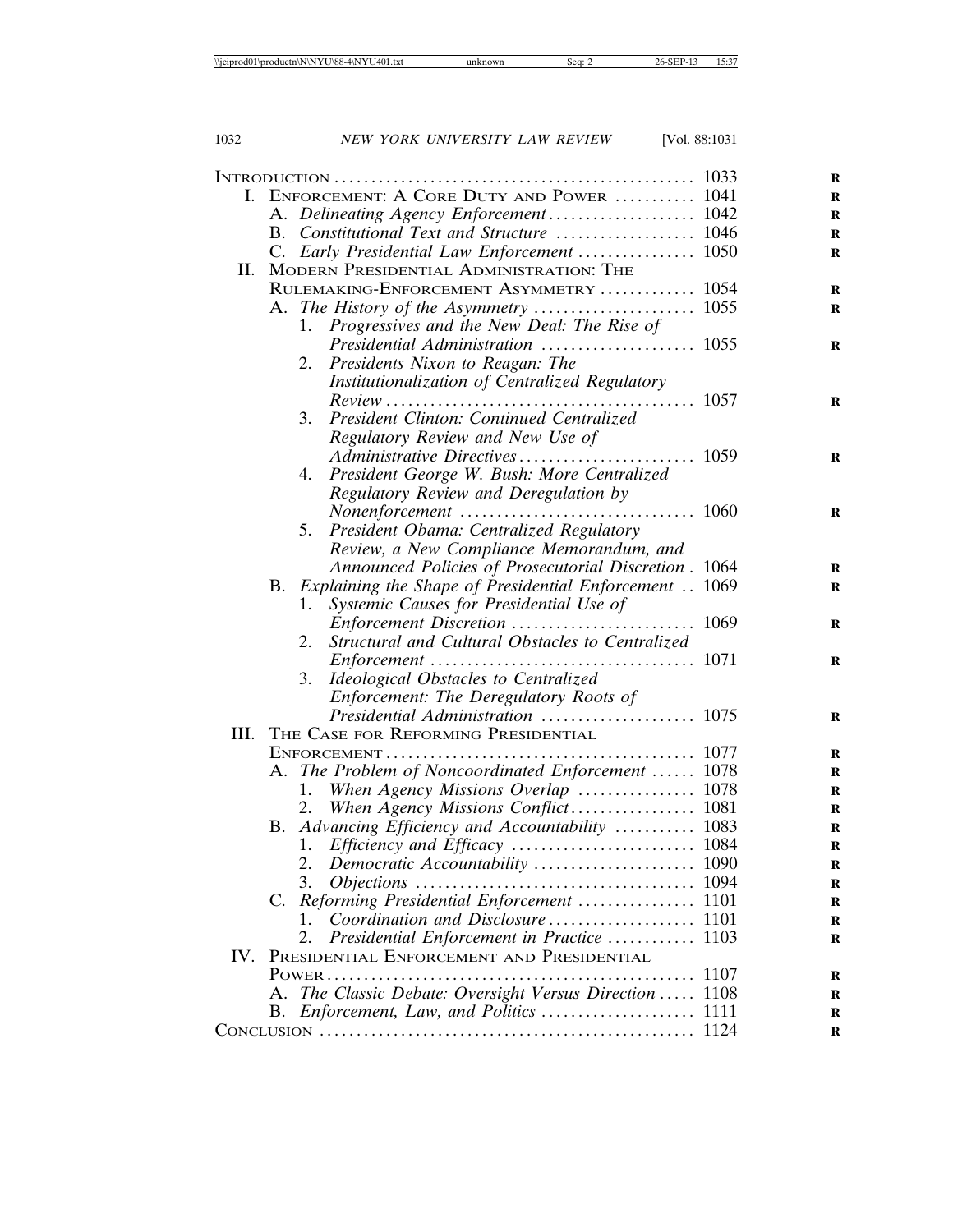#### **INTRODUCTION**

The growth of the administrative state and the expansion of presidential power have been central features of American political development since the early twentieth century.1 Commentators agree: "We live today in an era of presidential administration."2 Yet presidential administration is characterized by a strange, and largely unremarked, absence. While enforcement of law is at the very core of executive responsibility, the formal apparatus of presidential administration concerns itself little with it.

No office or staff in the White House or the Executive Office of the President (EOP) attends systematically to the enforcement of rules after they have been promulgated—that is, to problems of regulatory compliance. By contrast, a presidential office dedicated to overseeing the process of rulemaking has been a critical component of the administrative state since the Nixon Administration. Now called the Office of Information and Regulatory Affairs (OIRA), it is staffed by both political and career officials and is responsible for reviewing all significant rules promulgated by executive agencies. Republican and Democratic administrations alike have embraced OIRA's central mission of cost-benefit analysis.

Perhaps because of this asymmetry, scholars have extensively debated presidential involvement in rulemaking,<sup>3</sup> but they have undertaken remarkably little analysis of the President's role in agency

<sup>1</sup> Richard H. Pildes, *Law and the President*, 125 HARV. L. REV. 1381, 1383–84 (2012) (reviewing ERIC A. POSNER & ADRIAN VERMEULE, THE EXECUTIVE UNBOUND (2010)).

<sup>2</sup> Elena Kagan, *Presidential Administration*, 114 HARV. L. REV. 2245, 2246 (2001); *see also* RICHARD P. NATHAN, THE ADMINISTRATIVE PRESIDENCY 7 (1983). Despite this consensus, the rise of presidential power is the subject of considerable dispute, at once celebrated and lamented. *Compare, e.g.*, STEVEN G. CALABRESI & CHRISTOPHER S. YOO, THE UNITARY EXECUTIVE 417 (2008) (concluding that the "sweep of history" supports the unitary executive theory, and urging presidents to resist certain congressional efforts to curtail executive power), *and* POSNER & VERMEULE, *supra* note 1 (arguing that the President's power to govern has grown enormously and is largely unconstrained by law, but that politics supplies necessary checks), *with* BRUCE ACKERMAN, THE DECLINE AND FALL OF THE AMERICAN REPUBLIC (2010) (arguing that expanded presidential authority poses a grave threat to the future of the United States government), *and* PETER M. SHANE, MADISON'S NIGHTMARE: HOW EXECUTIVE POWER THREATENS AMERICAN DEMOCRACY (2009) (arguing that presidents' increasingly assertive claims to unilateral authority have subverted constitutional checks and balances).

<sup>3</sup> Regulatory review has its defenders, *e.g.*, Steven Croley, *White House Review of Agency Rulemaking: An Empirical Investigation*, 70 U. CHI. L. REV. 821 (2003); Christopher C. DeMuth and Douglas H. Ginsburg, *White House Review of Agency Rulemaking*, 99 HARV. L. REV. 1075, 1082 (1986); Richard H. Pildes & Cass R. Sunstein, *Reinventing the Regulatory State*, 62 U. CHI. L. REV. 1 (1995); and its detractors, including Rena Steinzor, *The Case for Abolishing Centralized White House Regulatory Review*, 1 MICH. J. ENVTL. & ADMIN. L. 210 (2012).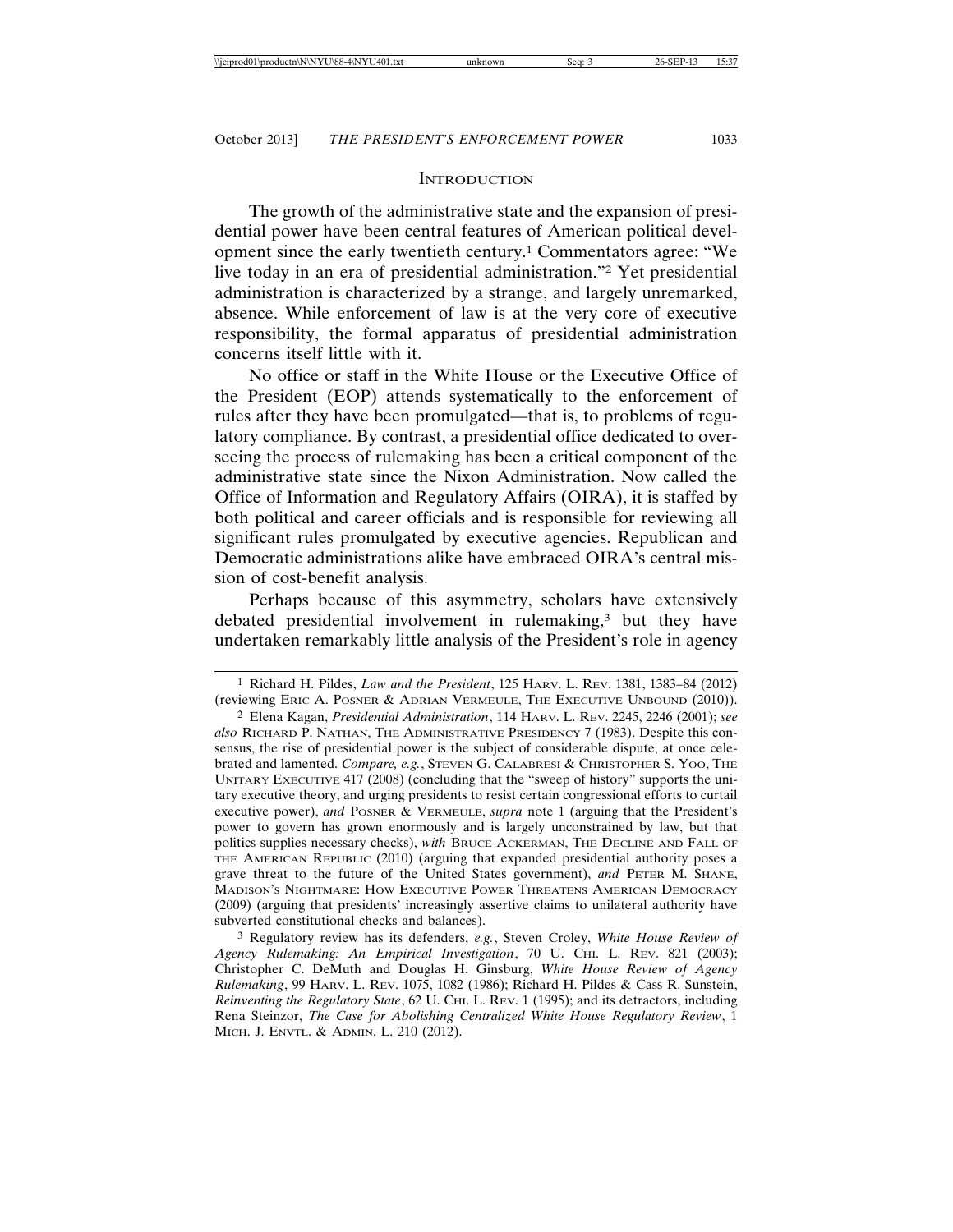enforcement.4 This oversight is significant. In eliding the President's role in the enforcement of regulation, existing scholarship provides an incomplete account and theory of presidential administration.

Enforcement is at the core of the President's constitutional duty to "take Care"5 that laws are faithfully executed. Presidential concern with enforcement is contemplated by constitutional structure and flows from the historical development of the presidency and the administrative state. And the overlapping and conflicting statutory directives of multiple agencies necessitate presidential coordination and prioritization—not just in rulemaking, but also in enforcement.6 In fact, as this Article shows, notwithstanding the absence of an office dedicated to enforcement, under both Republican and Democratic administrations the White House has long influenced administrative enforcement efforts within and across executive branch agencies. Though it has received little scholarly attention, presidential influence over agency enforcement activity has been a primary mechanism for effecting national regulatory policy. Nonenforcement in particular, which is subject to few judicial checks, has proved to be an important tool for advancing the presidential agenda. President Obama's decision to use enforcement discretion to grant relief from deportation to

4 For a brief discussion of the role the President and his Executive Office play in enforcing validly enacted (and concededly constitutional) law, see Jack Goldsmith & John F. Manning, *The President's Completion Power*, 115 YALE L.J. 2280, 2293–95 (2005) (identifying executive enforcement as an example of "the completion power" of the President). A few scholars have examined the problem of executive nonenforcement, including whether agency decisions not to enforce should be subject to arbitrariness review and whether nonenforcement violates either the Take Care Clause or more general conceptions of separation of powers. *See, e.g.*, Lisa Schultz Bressman, *Judicial Review of Agency Inaction: An Arbitrariness Approach*, 79 N.Y.U. L. REV. 1657, 1661 (2004) (urging courts to guard against agency arbitrariness by "eschew[ing] any special prohibitions against judicial review of agency inaction"); Mary M. Cheh, *When Congress Commands a Thing to Be Done: An Essay on* Marbury v. Madison*, Executive Inaction, and the Duty of the Courts to Enforce the Law*, 72 GEO. WASH. L. REV. 253, 255, 279–85, 287, 288 (2003) (emphasizing that the executive has the obligation to follow statutory commands, and concluding that "courts have been noticeably deficient in providing relief against agency failures to enforce the law"); Peter L. Strauss, *The President and Choices Not to Enforce*, 63 LAW & CONTEMP. PROBS. 107, 107 (2000) (exploring the problem of executive nonenforcement broadly to shed light on "situations in which the President believes a particular statute is inconsistent with one or another provision of the Constitution and, therefore, should not be enforced"). There is also a rich literature on many other aspects of enforcement, including agency-specific enforcement practices, the role of state and private enforcers, and the utility of cooperative versus legalistic styles of enforcement, but none of this literature examines the role of the President.

5 U.S. CONST. art. II, § 3, cl. 5.

6 *Cf.* Jody Freeman & Jim Rossi, *Agency Coordination in Shared Regulatory Space*, 125 HARV. L. REV. 1131, 1145–51 (2012) (arguing that coordination is the central challenge of the modern administrative state).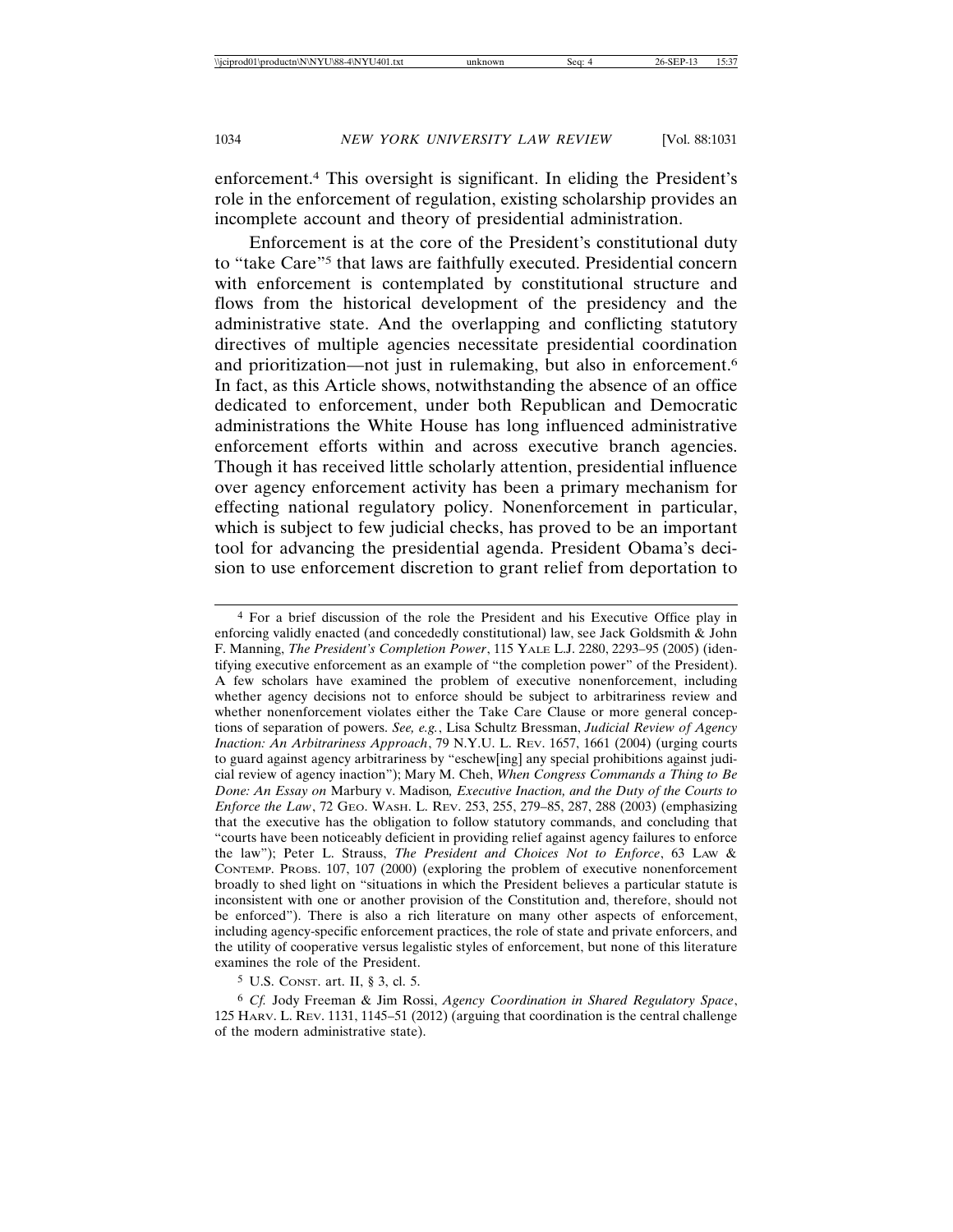many of those immigrants who would have been helped by the failed DREAM Act legislation is only one example of many.<sup>7</sup>

A close look at the President's role in administrative enforcement thus provides a more complete picture of presidential administration. It also reveals the need for reform. In the modern era, presidential attention to problems of regulatory compliance—whether viewed in terms of efficiency, accountability, or rule-of-law values—has been too sporadic, crisis-driven, and opaque. Presidents have legitimately exercised great influence over agency enforcement policy. Yet they have failed to ensure that their administrations' policy decisions are well-disclosed and therefore have not always been held sufficiently accountable for uses of enforcement discretion.

Meanwhile, they have developed few lasting mechanisms to further efficient and effective enforcement across the bureaucracy. For example, under the existing architecture of the EOP, little attention is paid to problems of regulatory compliance—until a crisis erupts. Additionally, enforcement is not consistently coordinated across relevant agencies. One result is episodic, sometimes fatal, enforcement failure, involving entities that violate a range of laws—environmental, labor, food safety, etc.—but whose misbehavior under each agency's purview is viewed in isolation. Another consequence is the diminished capacity of the Executive to reconcile conflicting enforcement regimes, such as immigration and labor enforcement at worksites, or to do so in a way that subjects the administration to political checks.

More attention from the EOP to interagency enforcement coordination and to enforcement policy is warranted. The seeds for reform already exist. For example, the annual regulatory planning process led by the Office of Management and Budget could be extended to include enforcement policy. There are also several promising recent interagency enforcement initiatives designed to capitalize on agency overlap—to build enforcement capacity through joint efforts—as well as a presidential memorandum on regulatory compliance that promises to make enforcement and compliance data more widely available. I propose that efforts such as these be expanded and institutionalized. Furthermore, I argue for greater disclosure and explanation of enforcement policy decisions, particularly for nonenforcement decisions. My proposal would not necessitate a radical change in the allocation of enforcement authority or in the architecture of the EOP. But it does run counter to conventional wisdom—that the

<sup>7</sup> *See infra* notes 161–65, 200–03 and accompanying text (discussing this use of enforcement discretion).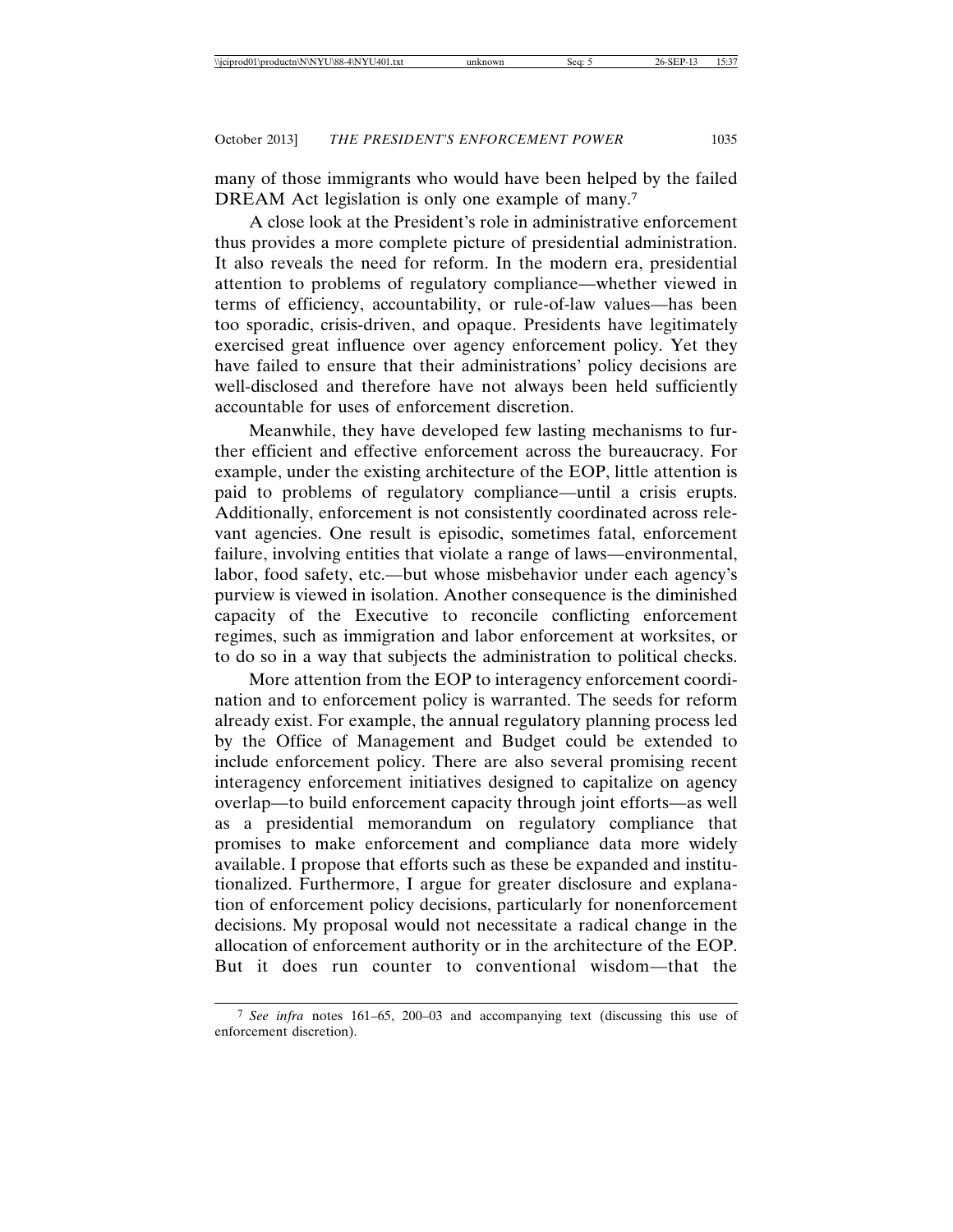enforcement of law should be as insulated from politics as possible.<sup>8</sup> While concerns about political involvement in enforcement actions should be taken seriously, and while it is critical that law enforcement be nonpartisan,<sup>9</sup> it is naïve to imagine that administrative enforcement can or should be insulated from the President. Such a view fails to account for the pervasiveness and inevitability of policy judgments in enforcement, sacrifices potential gains in regulatory compliance that could be achieved through greater coordination, and ignores the structural factors that make presidential involvement in administration so entrenched. By acknowledging the President's role in, and responsibility for, enforcement, we can create the structure and transparency that will promote appropriate presidential influence.

Part I demonstrates that enforcement is a powerful and flexible tool for reshaping policy and that attending to agency enforcement is a core and long-standing presidential function. As Part I.A acknowledges, the subject of "presidential enforcement" is broad and could mean different things. This Article's concern is with the role the President plays, and could play, in shaping regulatory outcomes through decisions about enforcement policy and through attention to problems of regulatory compliance. One could readily conceive of rulemaking as a form of enforcement; certainly, in implementing statutory commands, it is a form of executing law. But I focus on agencies' efforts to ensure compliance *after* rules are promulgated, as well as the President's relationship to those efforts. Moreover, although the role of the President in criminal prosecutions and in overseeing the Department of Justice is relevant to this Article, the focus here is on administrative enforcement. Part I.B shows that attending to enforcement is at the core of presidential duty and power. Article II provides that "[t]he executive Power shall be vested in a President of the United States of America."10 The President's duty to "take Care" that the laws are faithfully executed necessarily includes the duty to "take Care" that laws are enforced. If the Constitution contemplates nothing else, it contemplates a law-enforcement executive who "executes"—or at least oversees the execution of—the will of Congress.11 It obligates the President to ensure that agencies enforce the rights

<sup>8</sup> *See, e.g.*, Bruce A. Green & Fred C. Zacharias, *Prosecutorial Neutrality*, 2004 WIS. L. REV. 837, 869 (describing one notion of prosecutorial neutrality as "whatever else prosecutors do, they should act nonpolitically"); *see also infra* notes 75–77, 188–91 (discussing problems of politicization).

<sup>9</sup> *See infra* notes 187–90 (discussing the importance of ensuring that partisan politics do not undermine the rule of law).

<sup>10</sup> U.S. CONST. art. II, § 1, cl. 1.

<sup>11</sup> Henry P. Monaghan, *The Protective Power of the Presidency*, 93 COLUM. L. REV. 1, 3 (1993). Whether the President may direct or merely oversee the decisions of administrative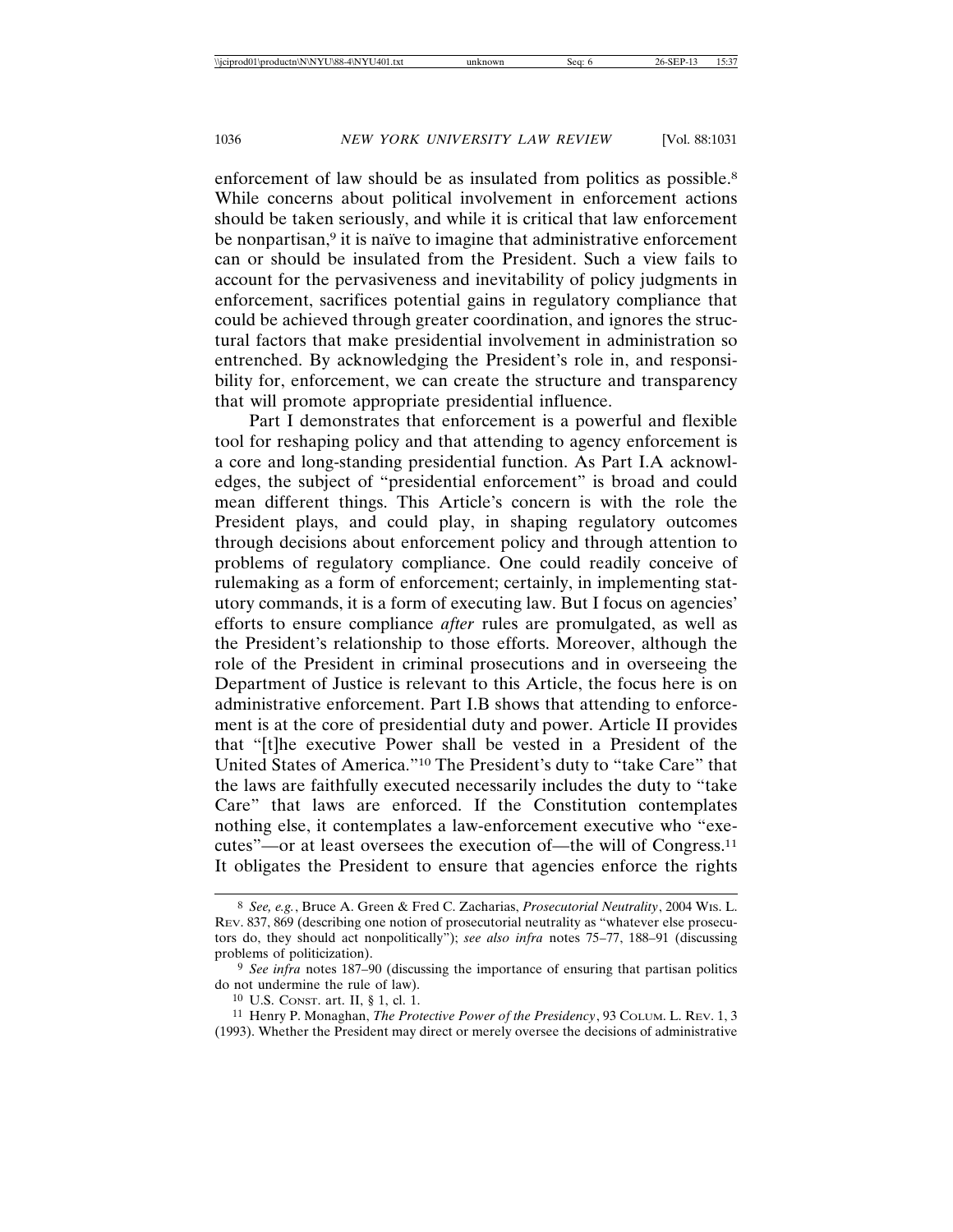and duties created by Congress. By placing him at the head of the Executive Branch, the Constitution also positions the President to serve as coordinator and prioritizer of overlapping and sometimes conflicting enforcement regimes.12 And, as Part I.C shows, early presidential practice included involvement in enforcement actions.

Part II explicates the rulemaking-enforcement asymmetry. Part II.A shows that, notwithstanding the constitutional and historical basis for presidential attention to enforcement, modern presidents have paid less attention to enforcement than they have to rulemaking—at least formally. They have sought to align agency enforcement policy and practices with their policy goals, and they have occasionally directed particular enforcement actions. However, they have not developed lasting mechanisms to hold agencies accountable to their enforcement missions, coordinate and prioritize enforcement across agencies, or disclose enforcement policy decisions. Though presidential administration under the Obama Administration suggests innovation toward more sustained and transparent focus on enforcement coordination, these initiatives have yet to be institutionalized or made systematic. Part II.B argues that the absence of formal coordination of enforcement can be explained by two forces. First, structural and cultural features, including the fact-specific nature of individual enforcement decisions and concerns about politicization of law enforcement, make the oversight of enforcement challenging. Second, presidential administration, in its current iteration, was born of an antiregulatory agenda; effective, efficient, and robust enforcement was not a primary goal.

In Part III, I join those who argue that centralized administration need not be deregulatory in its mission,<sup>13</sup> but I contend that reforms to that end should expand beyond rulemaking: I argue for more EOP focus on interagency coordination of enforcement, information sharing, and enforcement policy. Agencies have great discretion as to how to enforce the law, and agency enforcement missions often

agencies is long debated in the literature. Though this Article considers the debate in Part IV.A, I do not take a position on it.

<sup>12</sup> *See, e.g.*, Youngstown Sheet & Tube Co. v. Sawyer, 343 U.S. 579, 702 (1951) (Vinson, C.J., dissenting) ("Unlike an administrative commission confined to the enforcement of the statute under which it was created, . . . the President is a constitutional officer charged with taking care that a 'mass of legislation' be executed.").

<sup>13</sup> *See, e.g.*, Nicholas Bagley & Richard L. Revesz, *Centralized Oversight of the Regulatory State*, 106 COLUM. L. REV. 1260, 1312–14, 1329 (2006) (arguing that the deregulatory focus of OIRA should be rethought); Lisa Schultz Bressman & Michael P. Vandenbergh, *Inside the Administrative State: A Critical Look at the Practice of Presidential Control*, 105 MICH. L. REV. 47, 91–100 (2006) (proposing changes in the responsibilities of OIRA).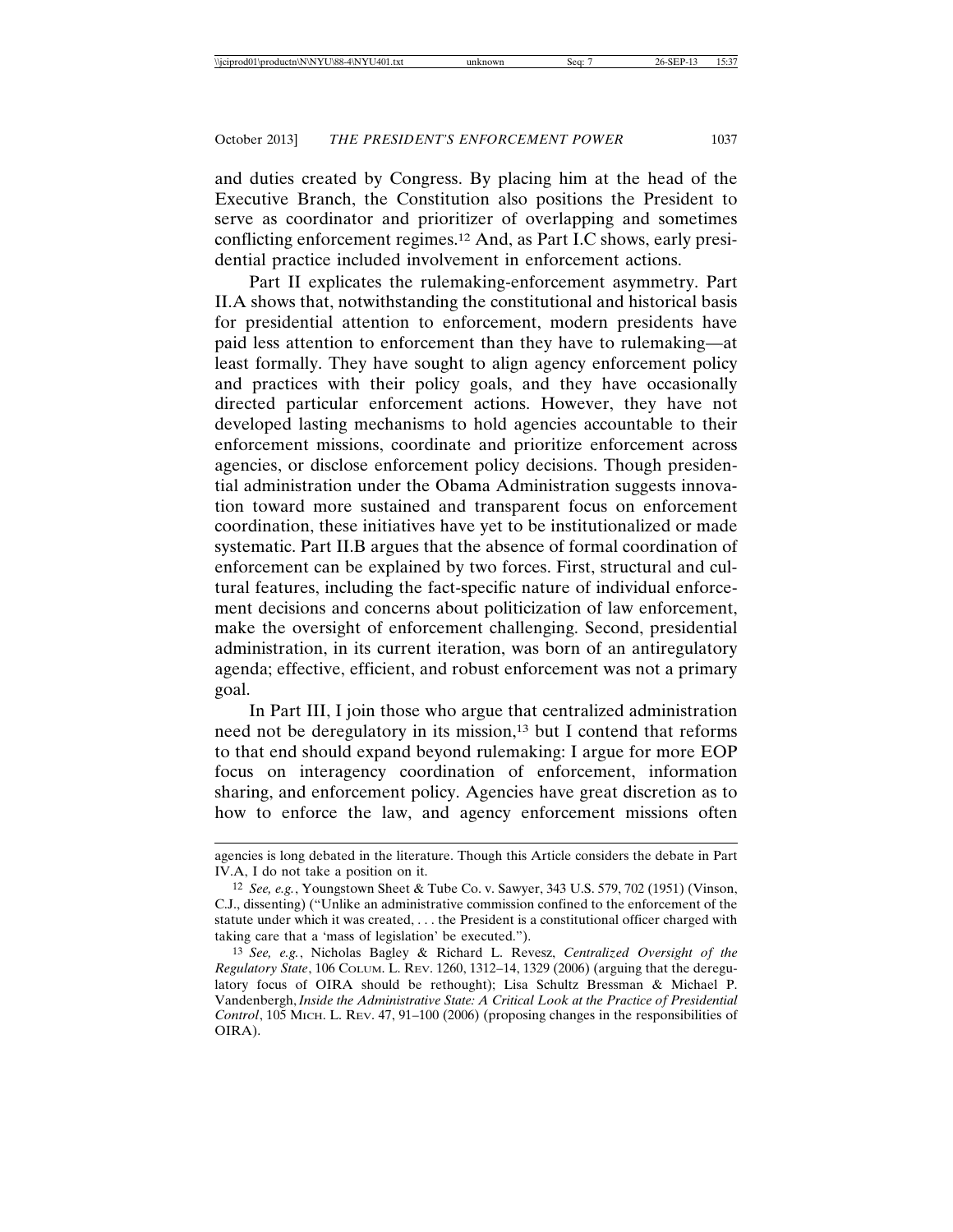overlap and conflict. Presidential involvement in enforcement is crucial for energizing government, setting priorities, managing overlap, and resolving conflicts. Moreover, presidential involvement in enforcement is already extensive. Institutionalization would discipline the presidential role, serving both the efficiency and accountability aims of administration. Most objections, including concerns about politicization, can be addressed in the design of the endeavor.14 For instance, the new office should not mirror OIRA; there should not be EOP review of all significant agency enforcement actions. Rather, presidential enforcement should facilitate interagency coordination, further accountability and efficacy in agency enforcement efforts through information sharing, and shape the broad strokes of enforcement policy. Moreover, presidential enforcement should be more transparent: Major decisions about enforcement policy generally should be disclosed. In short, the argument is not for making White House involvement in enforcement policy decisions plenary; rather, it is for facilitating coordination and for increasing disclosure of enforcement policy decisions. With these guideposts, institutionalizing presidential enforcement would improve the efficiency of administration, while also making it easier for the public and Congress to track and evaluate the political judgments that are ubiquitous in the exercise of enforcement discretion.

Part IV considers the relationship between enforcement and presidential power over the administrative state. Part IV.A shows that my thesis is consistent with virtually all conceptions of legitimate presidential control over the bureaucracy. There is disagreement among scholars about the degree of directive authority presidents may exercise over agency heads.15 But whether one believes the President may

<sup>14</sup> New governance or "experimentalism" scholarship, which advocates administrative methods in which the central government grants broad discretion to local administrative units but measures and assesses their performance in ways designed to induce continuous learning and revision of standards, could be instructive here. *See, e.g.*, Charles F. Sabel & William H. Simon, *Minimalism and Experimentalism in the Administrative State*, 100 GEO. L.J. 53, 55 (2011) (providing a theory of experimentalism and contrasting it to other forms of governance); *cf.* Orly Lobel, *The Renew Deal: The Fall of Regulation and the Rise of Governance in Contemporary Legal Thought*, 89 MINN. L. REV. 342, 344 (2004) (explaining that the new governance model challenges "the traditional focus on formal regulation as the dominant locus of change").

<sup>15</sup> Scholars disagree about the legality of restrictions on the President's authority to remove executive officers and about the degree to which presidents can control tasks assigned by statute to agency heads, including through centralized review of rulemaking. *Compare, e.g.*, Peter L. Strauss, *Overseer, or "the Decider"? The President in Administrative Law*, 75 GEO. WASH. L. REV. 696, 704–05 (2007) (arguing that the President lacks directive authority), *with* Steven G. Calabresi & Christopher S. Yoo, *The Unitary Executive During the First Half-Century*, 47 CASE W. RES. L. REV. 1451 (1997) (arguing for a strong unitary executive).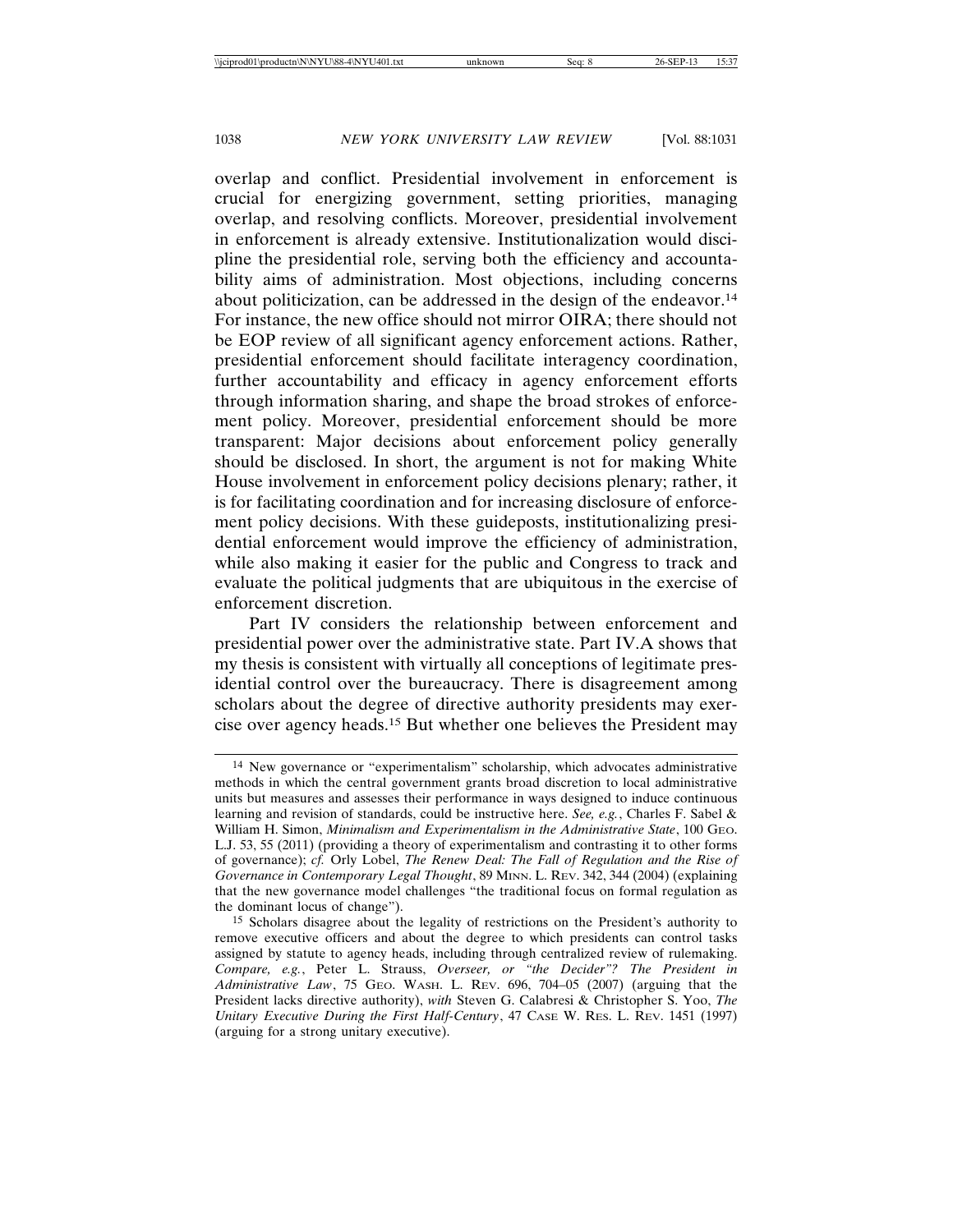direct agency activity, merely oversee it, or maintain some intermediate position, presidential coordination of enforcement is both permissible and warranted. Indeed, enforcement points us to a different axis on which to evaluate presidential action, one that goes to the merits—the lawfulness—of the underlying decision, as opposed to the degree of presidential strong-arming exercised to reach that decision. As Part IV.B argues, the task of the Executive in enforcing the law is to realize a legislative command; the "take Care" duty is inconsistent with an inherent power to dispense with or suspend law. At the same time, however, the nature of statutorily conferred enforcement authority and the realities of the contemporary administrative state belie the notion that there can be a single, incontrovertible best way for the Executive to fulfill congressional preferences. "Taking care," in the enforcement context, inevitably means making countless policy and political judgments, which are often not subject to judicial review. The best way to understand the President's enforcement power, I argue, is that the President acts permissibly when he<sup>16</sup> uses enforcement discretion and prioritization—including nonenforcement—to advance policy goals, but only if he can articulate a reasonable statutory basis to the public and to Congress for his decisions. That is, the modern presidency is granted something akin to a form of *Chevron* deference or space in enforcing the law.17 Reforming presidential enforcement as I propose would not disallow this considerable power, but would make it easier for Congress, the bureaucracy, and the public to evaluate and respond to presidential action. In short, law can discipline politics in enforcement, albeit extrajudicially.

Three caveats are in order. First, any examination of the enforcement power necessarily implicates the scholarly debate about whether the Take Care Clause allows, or even requires, the President to decline to enforce laws he deems to be unconstitutional, either via a signing statement or subsequently.18 Though a deeper understanding

<sup>16</sup> Given our presidents to date, I use the pronoun "he."

<sup>17</sup> *See* Chevron U.S.A. Inc. v. Natural Res. Def. Council, Inc., 467 U.S. 837, 865 (1984) (holding that the agency's "interpretation represent[ed] a reasonable accommodation of manifestly competing interests and [was] entitled to deference"). In Peter Strauss's formulation, the President has significant space within which to operate with relative freedom. Peter L. Strauss, *Deference Is Too Confusing*, 112 COLUM. L. REV. 1143, 1145 (2012).

<sup>18</sup> For scholarship analyzing the duties to defend and enforce, see Dawn E. Johnsen, *Presidential Non-Enforcement of Constitutionally Objectionable Statutes*, 63 LAW & CONTEMP. PROBS. 7, 27 (2000); Daniel J. Meltzer, *Executive Defense of Congressional Acts*, 61 DUKE L.J. 1183, 1193–96 & nn.42–59 (2012); Saikrishna Bangalore Prakash & Neal Devins, *The Indefensible Duty to Defend*, 112 COLUM. L. REV. 507 (2012); Seth P. Waxman, *Defending Congress*, 79 N.C. L. REV. 1073 (2001). On the use of signing statements, see, for example, Curtis A. Bradley & Eric A. Posner, *Presidential Signing Statements and Executive Power*, 23 CONST. COMMENT. 307 (2006).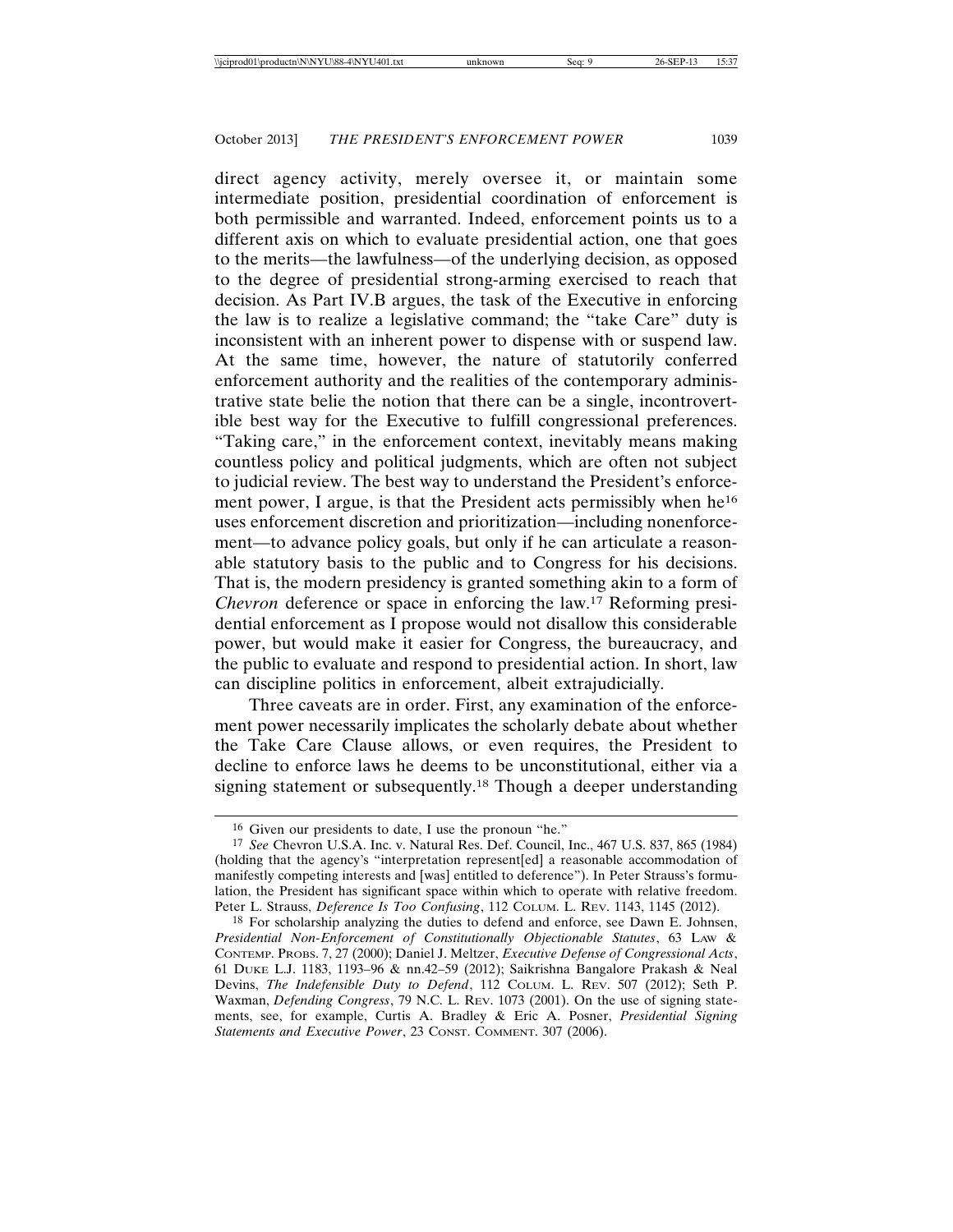of the President's administrative enforcement role may shed light on that debate, this Article addresses a different problem: enforcement of laws conceded to be constitutional, though not necessarily conceded to be wise policy.

Second, the problems I identify regarding the need for the Executive to coordinate and prioritize enforcement run throughout the Executive Branch.19 I focus on the presidency because, by virtue of the responsibility to execute all law, the problems of overlap and conflict are most acute there. Thus, when I refer to the President, I also mean his immediate advisors in the White House and the EOP. These are not the President, and there may, at times, be space between their varying agendas and his.20 But, as political scientists have shown, the most senior level of the bureaucracy is relatively cabined and controlled.21 More importantly, the benefits of presidential coordination extend to coordination undertaken by these subordinates.

Finally, a look at the Executive's authority to enforce law raises important and interesting questions about the degree to which Congress can insulate agency enforcement decisions from presidential control or can delegate enforcement authority to states or private parties.22 In addition, this examination raises questions about whether courts should engage in more aggressive review of executive nonenforcement.23 I take as a working premise the current practice and

<sup>19</sup> As the Supreme Court's recent decision in *Salazar v. Ramah Navajo Chapter* highlighted, cabinet secretaries often oversee the implementation of multiple overlapping and conflicting statutory commands. 132 S. Ct. 2181, 2195 (2012). Cabinet secretaries are also sometimes charged with coordinating across agencies. An example of a new secretary-led coordination effort focused on compliance and enforcement, as well as rulemaking, is the Financial Stability Oversight Council, chaired by the Treasury Secretary and established by the Dodd-Frank Act. 12 U.S.C. § 5321(1)(A) (2012).

<sup>20</sup> *See* Bressman & Vandenbergh, *supra* note 13, at 49 (arguing that the presidency is a "they," not an "it").

<sup>21</sup> Terry M. Moe, *Presidents, Institutions, and Theory*, *in* RESEARCHING THE PRESIDENCY 337, 368 (George C. Edwards III et al. eds., 1993).

<sup>22</sup> Others have tackled some of those questions. *See, e.g.*, Evan Caminker, *The Unitary Executive and State Administration of Federal Law*, 45 U. KAN. L. REV. 1075 (1997) (arguing that state administration of federal programs raises separation-of-powers problems, but that the unitary executive theory should apply, at most, only to state administration of federal law, not to state administration of state laws designed to serve federal regulatory objectives); Harold J. Krent, *Federal Power, Non-Federal Actors: The Ramifications of* Free Enterprise Fund, 79 FORDHAM L. REV. 2425, 2427 (2011) (arguing that *Free Enterprise Fund v. Public Co. Accounting Oversight Board*, 130 S. Ct. 3138 (2010), provides reason to question whether congressional delegations outside the federal government present separation-of-powers problems).

<sup>23</sup> Under *Heckler v. Chaney*, 470 U.S. 821, 831 (1985), discretionary nonenforcement decisions are rarely subject to judicial review. *See infra* notes 37–41, 392–95, 419–23 and accompanying text.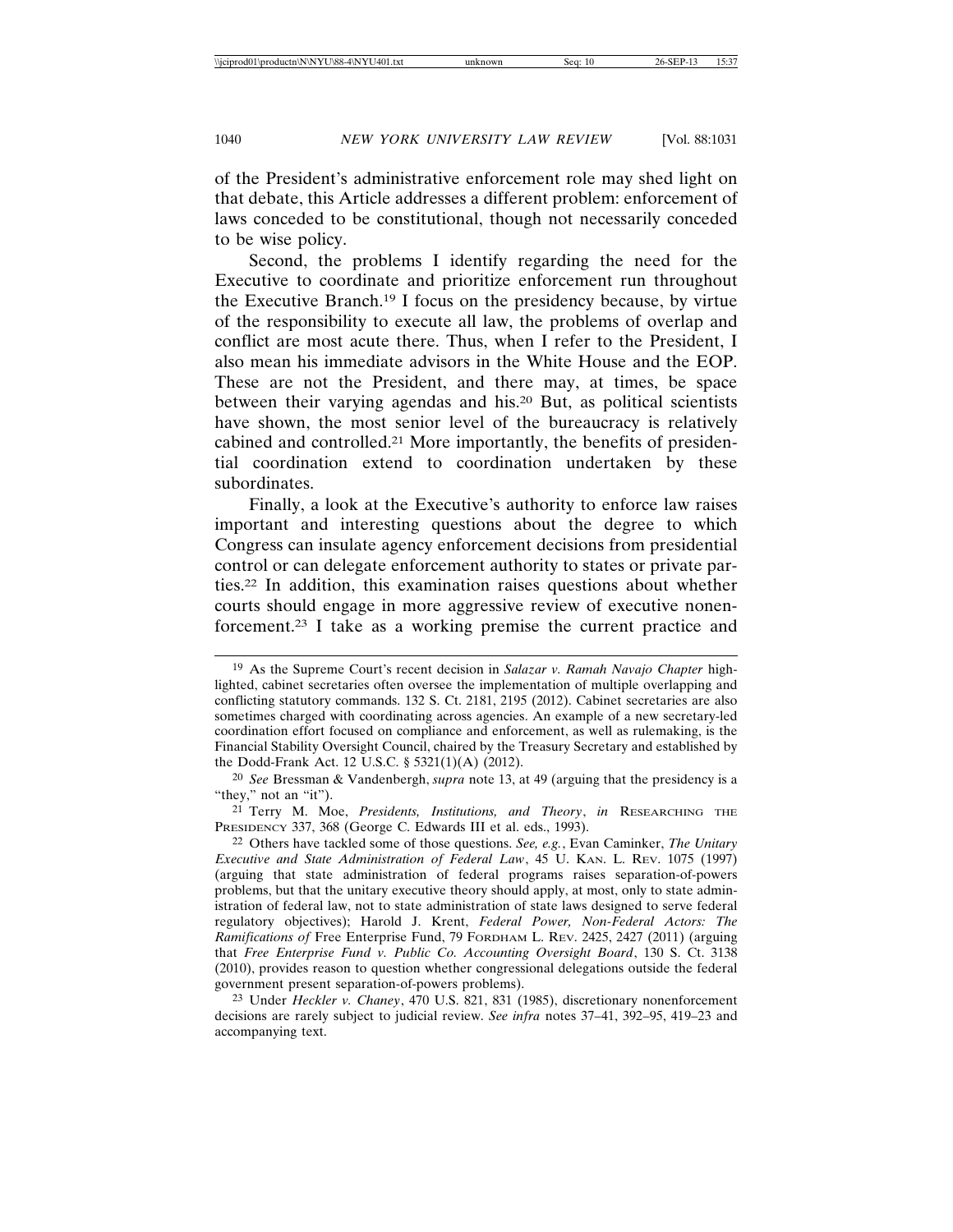doctrine, under which courts rarely review nonenforcement decisions and Congress can and does restrict the President's control over enforcement activity by creating independent agencies, providing for state administration of federal programs, and allowing private enforcement. Thus, I also take as a working premise (though not necessarily a constitutional given) the current executive branch practice that, when the President acts to coordinate administration, he asserts less authority over independent agencies than over executive branch agencies.24 These caveats limit the immediate focus of the Article, but not necessarily its implications.

I

#### ENFORCEMENT: A CORE DUTY AND POWER

Enforcement of law lies at the heart of presidential duty and authority. Several of the most canonical constitutional law cases implicate the President's enforcement role. Take, for example, Secretary of State Madison's refusal, presumably at the behest of President Thomas Jefferson, to deliver a judicial commission in *Marbury v. Madison*, 25 or President Eisenhower's decision to use troops to enforce the Supreme Court's decision in *Brown v. Board of Education*. 26 As the circumstances surrounding these cases suggest, the President's obligation and authority to "take Care" that the vast body of law is enforced are crucial. In this Part, I further specify what I mean by enforcement. I then show that, notwithstanding the lack of sustained scholarly focus, presidential oversight of administrative enforcement is a core constitutional responsibility and has roots in early historical practice.

<sup>&</sup>lt;sup>24</sup> As a matter of customary practice, the President typically requests or strongly suggests that independent agencies comply with executive orders regarding centralized administrative review, while directing executive agencies to do so. *Cf.* Ben Protess, *Lawmakers Push to Increase White House Oversight of Financial Regulators*, N.Y. TIMES, Sept. 10, 2012, at B3 (discussing proposed legislation that would extend centralized regulatory review to independent regulatory agencies).

<sup>25</sup> 5 U.S. (1 Cranch) 137 (1803). In *Marbury*, Congress did not specifically command delivery, instead requiring the Secretary of State to perform ministerial tasks related to the commission. *Id.* at 158.

<sup>26</sup> 347 U.S. 83 (1954); *see also* Cooper v. Aaron, 358 U.S. 1, 12 (1958) ("[T]he President of the United States dispatched federal troops to Central High School and admission of the Negro students to the school was thereby effected.").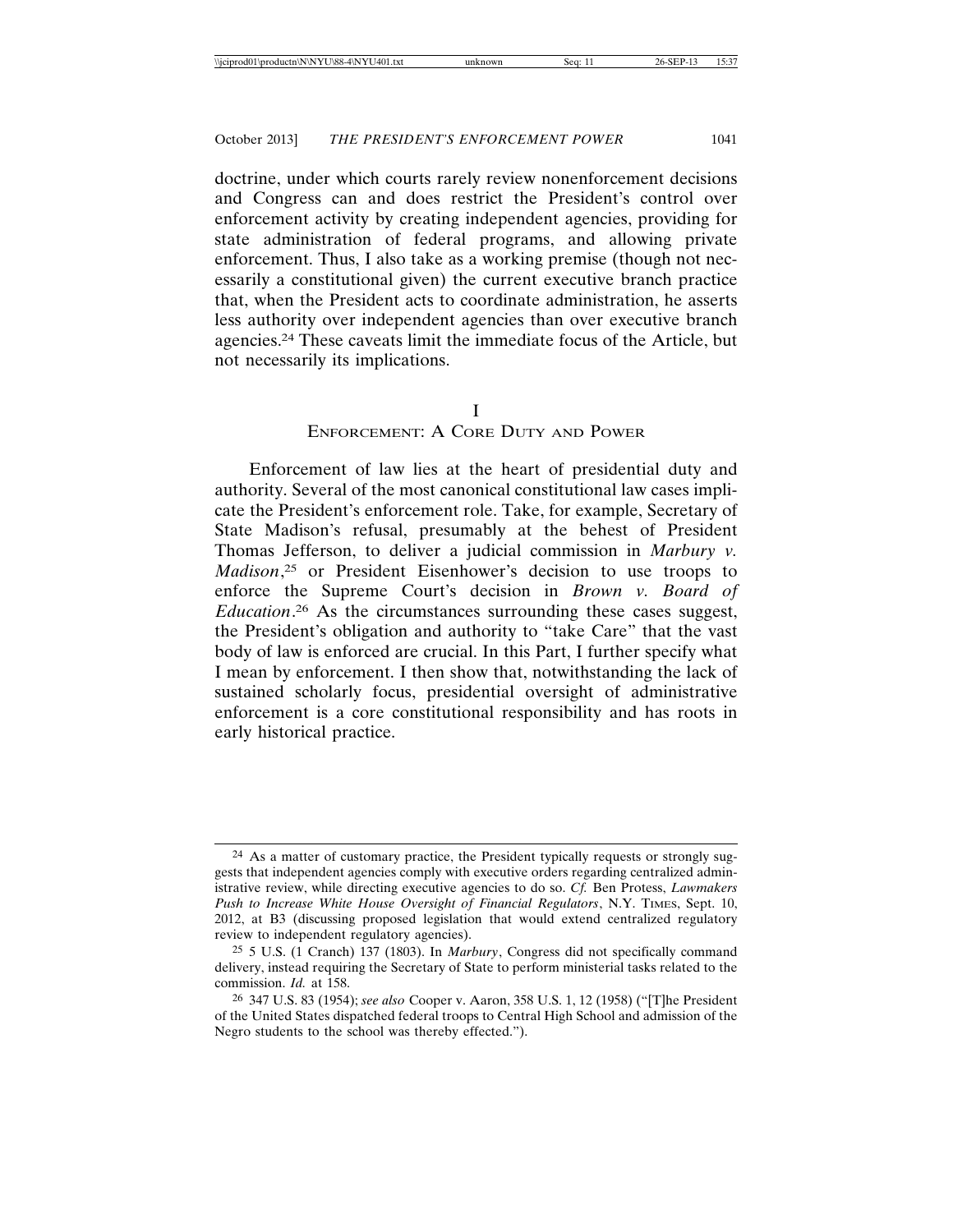#### *A. Delineating Agency Enforcement*

At the outset, it is important to define what types of agency action fall under the rubric of "enforcement."27 Most agencies can promulgate legislative rules, which, if valid, operate just like statutes: They prospectively set substantive standards of conduct for certain classes of private actors.28 These legislative rules can be viewed as a type of "enforcement," but doing so blurs what occurs *after* the rules have come into being: efforts to bring about compliance with the rules and decisions as to when and how to apply them.29

At this stage, agencies generally engage in several types of compliance and enforcement activity. They inspect; they request information from regulated parties; they even work with third-party organizations to assess whether regulated entities are in compliance with regulatory standards.<sup>30</sup> Agencies also provide training, education, outreach, and assistance. And when they find noncompliance, they take a range of actions, including administrative enforcement actions, conducted before agency adjudicators. Such actions result in sanctions against particular parties when successful. Alternatively, agencies can bring judicial enforcement actions in the federal courts, either on their own behalf or represented by the Department of Justice (DOJ), to similar effect.<sup>31</sup> Finally, they can provide guidance, through congressional testimony, speeches, or more formal documents, advising interested parties of how the agency understands its rules and how it will exercise its enforcement discretion. Such guidance is merely advisory; it does not have binding legal effect on its own, but it is also relatively easy to develop.32

<sup>27</sup> For a helpful discussion of the policymaking tools available to agencies, their features, and how administrative law responds to them, see M. Elizabeth Magill, *Agency Choice of Policymaking Forum*, 71 U. CHI. L. REV. 1383 (2004).

<sup>28</sup> *Id.* at 1386.

<sup>29</sup> Of course, administration is broader than just rulemaking and enforcement. It also includes a host of other activities, such as awarding grants and contracts, responding to Freedom of Information Act requests, and deciding whether to grant waivers. Like enforcement, these other forms of administration are comparatively understudied and undertheorized in the legal literature.

<sup>30</sup> *See* ADMIN. CONFERENCE OF THE UNITED STATES, Recommendation No. 2012-7, AGENCY USE OF THIRD-PARTY PROGRAMS TO ASSESS REGULATORY COMPLIANCE, (adopted Dec. 6, 2012) *available at* http://www.acus.gov/sites/default/files/documents/ Recommendation%202012-7%20%28Third-Party%20Programs%20to%20Assess%20 Regulatory%20Compliance%29.pdf.

<sup>31</sup> Some agencies, such as the Department of Labor (DOL), can litigate on their own behalf, while most other executive agencies are represented by the Department of Justice (DOJ). Michael Herz & Neal Devins, *The Consequences of DOJ Control of Litigation on Agencies' Programs*, 52 ADMIN. L. REV. 1345, 1345–49 (2000).

<sup>32</sup> Magill, *supra* note 27, at 1391–92, 1394.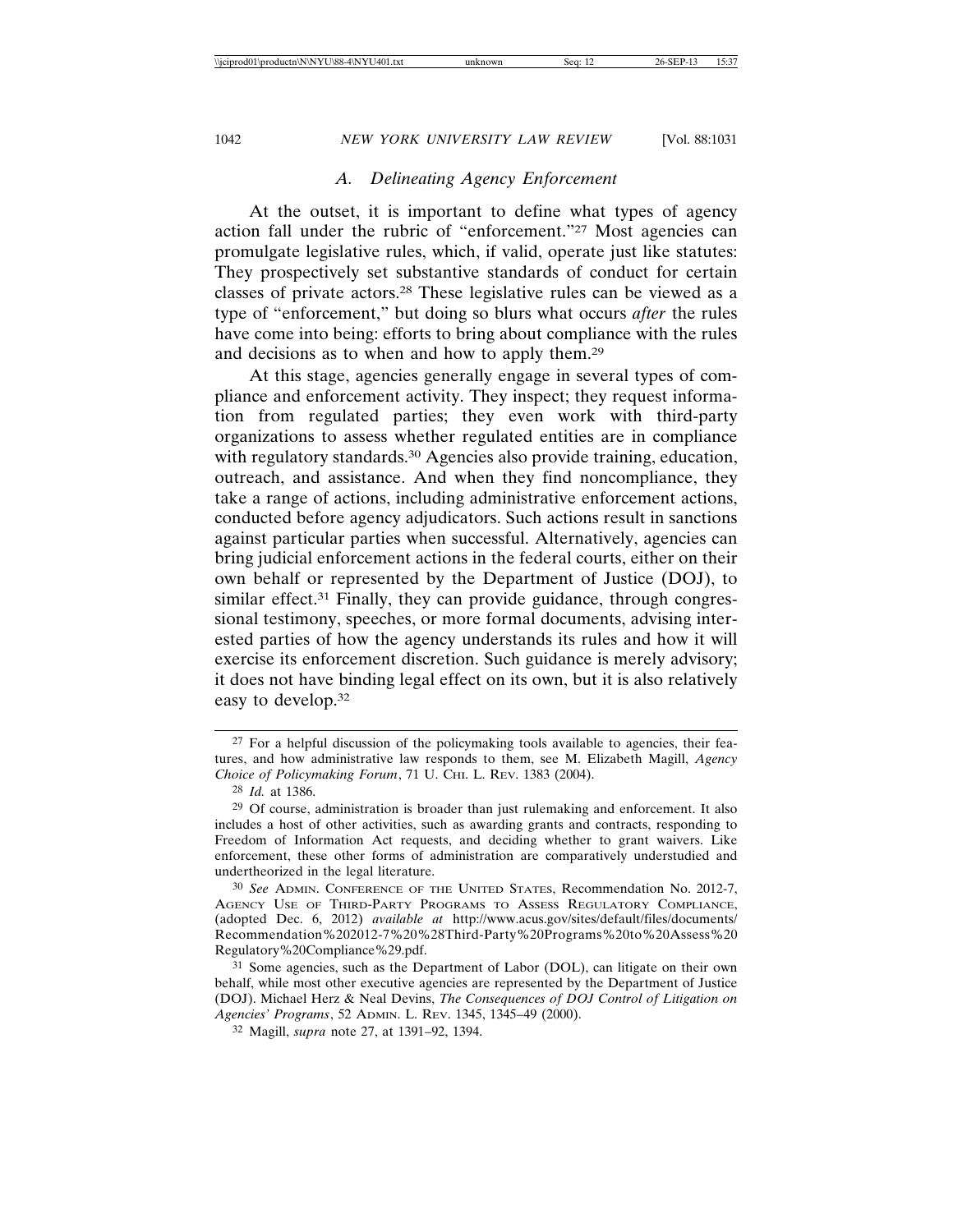When an agency makes changes in its enforcement policy and tactics, it must satisfy significantly fewer procedural requirements than when it makes rule changes.<sup>33</sup> This is true even after two recent Supreme Court cases, which together could create new incentives for agencies to inform the public of shifts in enforcement policy before proceeding against particular parties.34 Still, an agency changing its enforcement policies typically does not need to provide notice-andcomment procedures or present its enforcement policy decisions to an administrative tribunal or court (at least until it ultimately chooses to apply the policy to a particular party).35 Moreover, although Congress has on occasion made executive decisions not to enforce reviewable,<sup>36</sup> such decisions are more typically insulated from judicial review.<sup>37</sup> As

34 *See* FCC v. Fox Television Stations, 132 S. Ct. 2307, 2320 (2012) (setting aside orders resulting from enforcement actions because the FCC failed to give television networks fair notice prior to the broadcasts in question that fleeting expletives and momentary nudity could be found actionably indecent); Christopher v. SmithKline Beecham Corp., 132 S. Ct. 2156, 2167–69 (2012) (declining to provide *Auer* deference to the Department of Labor's (DOL) interpretation of its own regulation in the context of a particular enforcement action, where the DOL sought to impose liability on "conduct that occurred well before that interpretation was announced" and where the change in interpretation was "preceded by a very lengthy period of conspicuous inaction").

35 *Cf.* Chamber of Commerce v. Dep't of Labor, 174 F.3d 206, 212–13 (D.C. Cir. 1999) (holding that the Occupational Safety and Hazard Administration (OSHA) could not decide, via policy statement, that it would implement a particular enforcement program nationwide, where the directive would affect employers' interests in the same way that a substantive rule would affect their rights and where the policy denied enforcement discretion to the inspectors). Courts have struggled to implement the distinction between legislative rules and interpretive rules or policy statements. *See* David L. Franklin, *Legislative Rules, Nonlegislative Rules, and the Perils of the Short Cut*, 120 YALE L.J. 276, 282–85 (2010) (describing the case law). Scholars too disagree about the correct line to draw. *Compare* John F. Manning, *Nonlegislative Rules*, 72 GEO. WASH. L. REV. 893, 933–46 (2004) (arguing that courts can better police the difference between legislative and interpretive rules by assigning different legal effects to an agency's application of rules that are adopted without notice and comment), *with* Franklin, *supra*, at 303–23 (rejecting a "shortcut" approach in favor of courts' traditional inquiry into a rule's nature and effects when deciding whether the agency must undergo notice-and-comment procedures).

36 *See* Dunlop v. Bachowski, 421 U.S. 560, 566–68 (1975) (concluding that an agency's decision not to enforce was reviewable where Congress had provided guidelines for exercise of its enforcement power); *see also* Heckler v. Chaney, 470 U.S. 821, 833–34 (1985) (construing *Dunlop*).

37 *See, e.g.*, *Heckler*, 470 U.S. at 831 (holding that the Food and Drug Administration's refusal to take enforcement action against states' unapproved use of drugs for lethal injection was unreviewable). For critiques of *Heckler*, see, for example, Eric Biber, *Two Sides of the Same Coin: Judicial Review of Administrative Agency Action and Inaction*, 26 VA. ENVTL. L.J. 461, 469–84 (2008), which argues that there is no fundamental difference between agency inaction and action under the Administrative Procedure Act (APA); Bressman, *supra* note 4 at 1658–60, which argues that, consistent with the founding goals of the administrative state—promoting accountability and preventing arbitrariness—agency inaction should be subject to the same principles of judicial review as is agency action; Cass R. Sunstein, *Reviewing Agency Inaction After* Heckler v. Chaney, 52 U. CHI. L. REV. 653,

<sup>33</sup> *Id.* at 1391–93.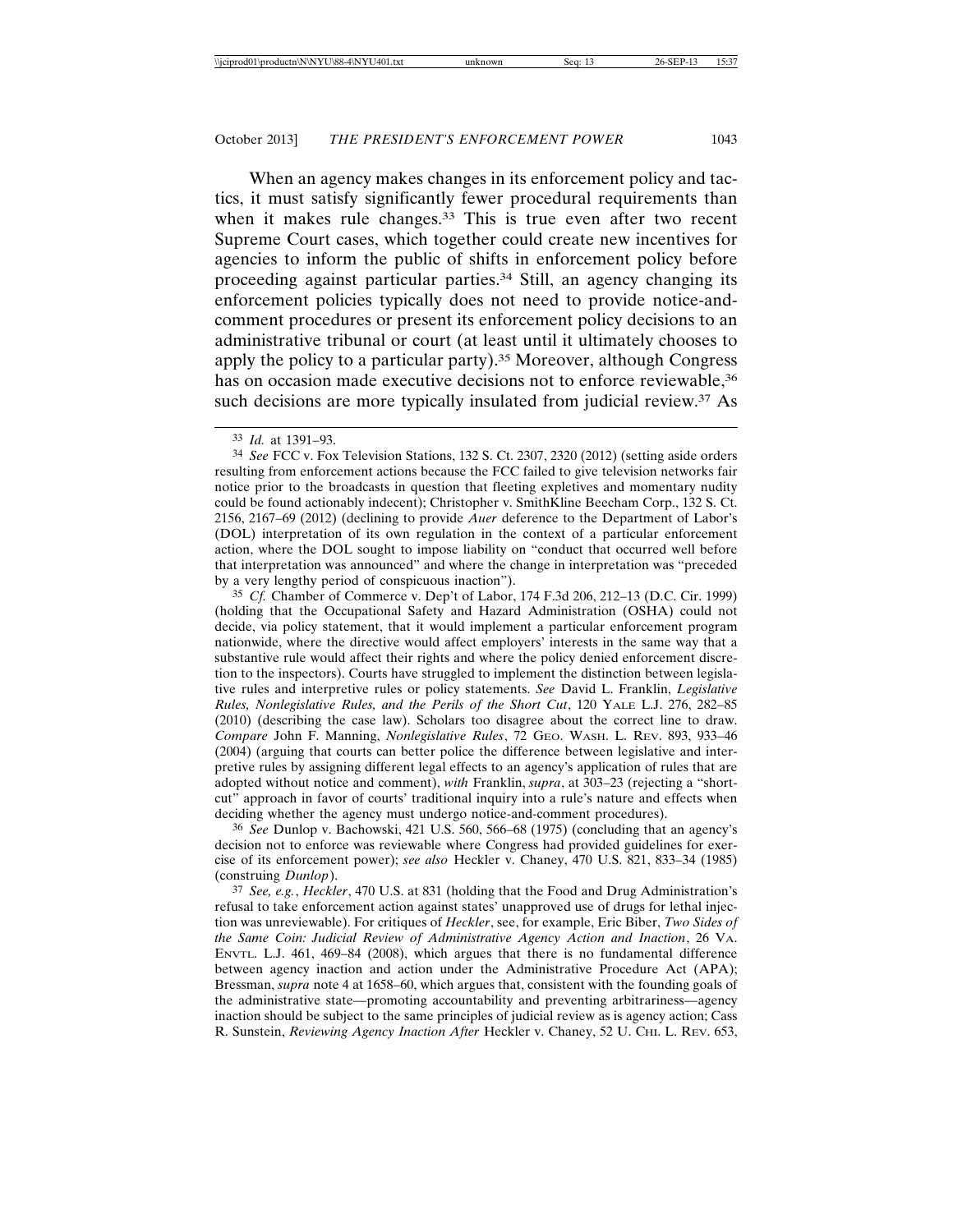the Supreme Court recognized in *Heckler v. Chaney*, "an agency decision not to enforce often involves a complicated balancing of a number of factors which are peculiarly within its expertise. . . . The agency is far better equipped than the courts to deal with the many variables involved in the proper ordering of its priorities."38

Notwithstanding the comparative lack of formality and judicial review, administrative enforcement is a powerful tool in the Executive's kit. Most statutes give the Executive wide berth to decide what cases to bring and how to set enforcement priorities.<sup>39</sup> Frequently nothing prevents agencies from devoting scarce prosecutorial resources to those violations deemed most egregious.40 This is true even when Congress delineates substantive mandates in great detail.41

That is not to say Congress never seeks to limit enforcement discretion. Sometimes it specifies general enforcement priorities in the substantive law or via the budget process.42 On other occasions—frequently in periods of divided government—Congress attaches riders to appropriations bills that prohibit spending for specific enforcement actions, sometimes in ways that contravene established statutory

666–69 (1985), which argues that completely abandoning review of agency inaction reflects improper privileging of common law private rights over public rights created by statute.

38 470 U.S. at 831–32.

39 *See, e.g.*, *id.* at 833 (stating that "Congress may limit an agency's exercise of enforcement power if it wishes, either by setting substantive priorities, or by otherwise circumscribing an agency's power to discriminate among issues or cases it will pursue," but noting that, by tradition, it rarely does so); *see also* Arizona v. United States, 132 S. Ct. 2492, 2505 (2012) (emphasizing the complexities of and discretion in immigration enforcement).

40 *See* Lincoln v. Vigil, 508 U.S. 182, 193 (1993) (stating that agency allocation of funds from a lump sum appropriation is "committed to agency discretion by law" (internal quotation marks omitted)); *cf*. Anti-Deficiency Act, 31 U.S.C. § 1341(a)(1)(A) (2006) (preventing federal officials from "mak[ing] or authoriz[ing] an expenditure or obligation exceeding an amount available in an appropriation").

41 J.R. DeShazo & Jody Freeman, *Congressional Competition to Control Delegated Power*, 81 TEX. L. REV. 1443, 1453–54 (2003); Robert J. Reinstein, *The Limits of Executive Power*, 59 AM. U. L. REV. 259, 315 (2009).

42 *See, e.g.*, David A. Martin, *A Lawful Step for the Immigration System*, WASH. POST, June 24, 2012, http://articles.washingtonpost.com/2012-06-24/opinions/35460047\_1\_ deportation-policy-record-deportations-removals ("The policy that calls for high-volume deportations is not only, or even primarily, Obama's. It is Congress's policy, expressed both through the substantive immigration laws and—importantly—through annual appropriations acts. Appropriators have showered the enforcement agencies with resources over the past two decades."); *see also* Joel A. Mintz, ENFORCEMENT AT THE EPA 173–75 (2012) (describing the effect of declining resources on EPA enforcement). *But cf.* David Weil, *Crafting a Progressive Workplace Regulatory Policy: Why Enforcement Matters*, 28 COMP. LAB. L. & POL'Y J. 125, 145 (2007) (showing that while the DOL's enforcement budget has been the subject of significant political debate, "[p]olitical offensives and counteroffensives have led over time to a surprisingly steady level of funding for OSHA appropriations across administrations").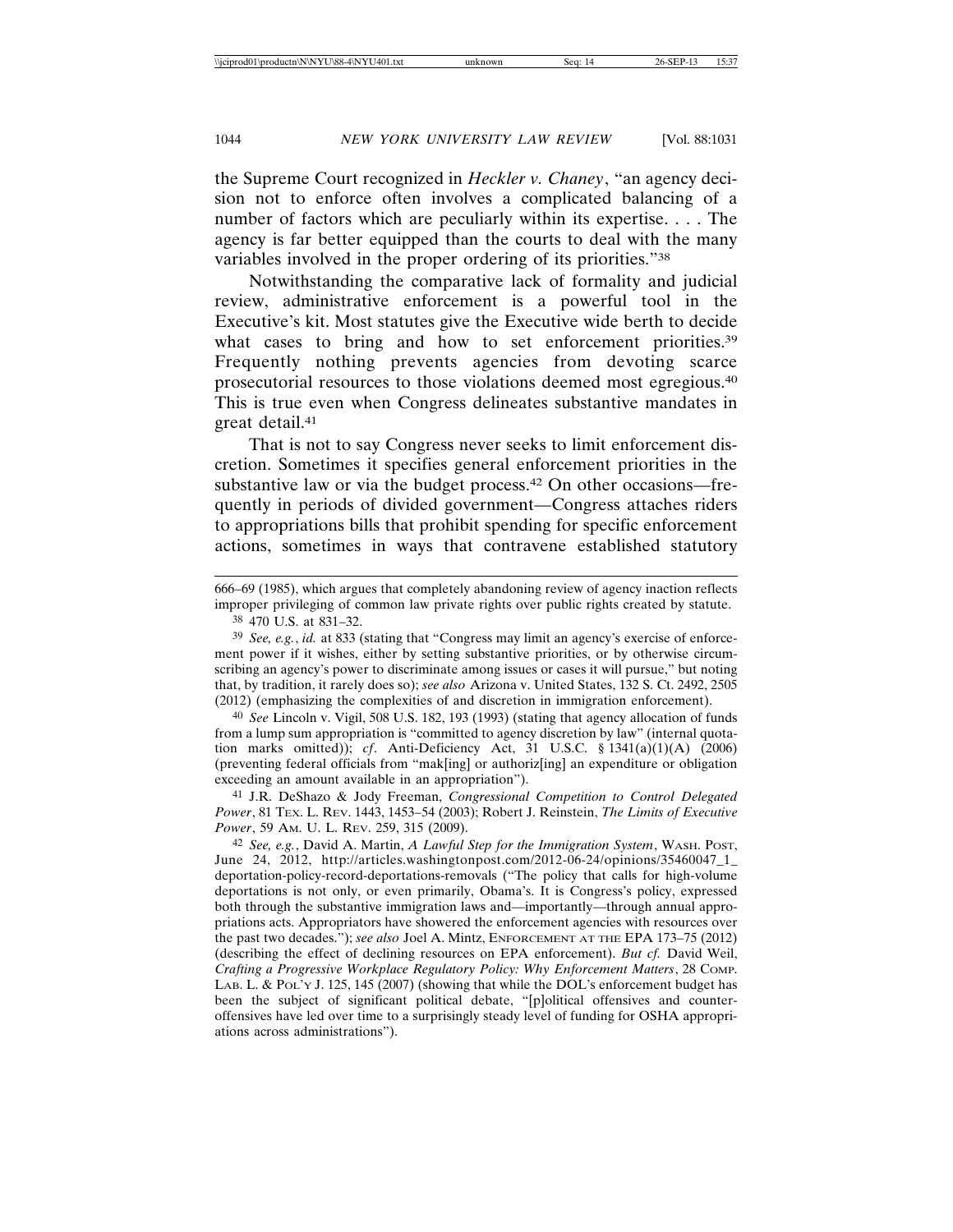objectives.43 But even when legislation circumscribes enforcement discretion, the Executive must continue to make countless policy determinations about how best to enforce other parts of the statutes or to prioritize among various statutory programs.44

And enforcement *vel non* matters: The law on the books is different from the law in action, and enforcement is a vital part of law's identity as law.45 In practical terms, enforcement decisions often determine the extent to which and upon whom a law will be binding. The enforcement stage can reopen and redetermine many issues previously controlled by legislation or rulemaking. For example, even if Congress had originally adopted as legislation every detailed rule that has been subsequently adopted by the Occupational Safety and Health Administration (OSHA), the statute's influence still would differ vastly across administrations because of varying enforcement practices.46 Thus, enforcement decisions often determine the

44 COPELAND, *supra* note 43, at 24–25; *cf.* Heckler v. Chaney, 470 U.S. 821, 831 (1985) (arguing that decisions not to enforce involve "a complicated balancing of a number of factors," including whether the agency's resources are best spent on the particular enforcement action and how the enforcement action requested best fits within the agency's overall policies). For further discussion of prosecutorial discretion, see Goldsmith & Manning, *supra* note 4, at 2293, which argues that "[p]rosecutorial discretion requires policy determinations about how best to implement a statutory program."

45 *See* Roscoe Pound, *Law in Books and Law in Action*, 44 AM. L. REV. 12, 15 (1910) (arguing that the distinctions between the rules that purport to govern and that in fact govern are "very real" and "very deep"); Joshua Kleinfeld, *Enforcement and the Concept of Law*, 121 YALE L.J. ONLINE 293, 296 (2011) ("[E]nforcement aims to make the norms of law actual: [I]t aims to make those norms obtain in the world." (emphases omitted)).

46 Areas in which OSHA rules have remained relatively static across administrations provide ample evidence for this proposition. *See* Jerry L. Mashaw, *Prodelegation: Why*

<sup>43</sup> *See* CURTIS W. COPELAND, CONG. RESEARCH SERV., RL34354, CONGRESSIONAL INFLUENCE ON RULEMAKING AND REGULATION THROUGH APPROPRIATIONS RESTRICTIONS 12–13 (2008) (describing budgetary provisions that prohibit the use of funds to implement or enforce a rule or set of rules, but that do not appear to prohibit the development of the rule); Neal D. Devins, *Regulation of Government Agencies Through Limitation Riders*, 1987 DUKE L.J. 456, 461–62 (1987) (describing the use of the appropriations process to accomplish substantive objectives that contravene established statutory objectives); Jason A. MacDonald, *Limitation Riders and Congressional Influence over Bureaucratic Policy Decisions*, 104 AM. POL. SCI. REV. 766, 766 (2010) (showing that "a substantial number of limitation riders are employed annually to influence substantively important policy decisions, and [that] they are effective at preventing bureaucratic policy decisions"). The Fiscal Year 2012 budget, for example, included a rider preventing the government from enforcing new light bulb efficiency standards and another preventing the Administration from implementing a proposed executive order that would have required contractors bidding on government contracts to disclose their contributions to political candidates. Pete Kasperowicz, *House Votes to Block Enforcement of Energy Efficient Light Bulb Standards*, THE HILL (June 5, 2012), http://thehill.com/blogs/floor-action/house/2311 17-house-votes-to-block-enforcement-of-light-bulb-standards; Sam Rosen-Amy, Ctr. for Effective Gov't, *Congress Strips Out Many Controversial Riders from Funding Bills, but Leaves Public in the Dark*, THE FINE PRINT (Dec. 21, 2011), http://www.foreffectivegov. org/node/11936.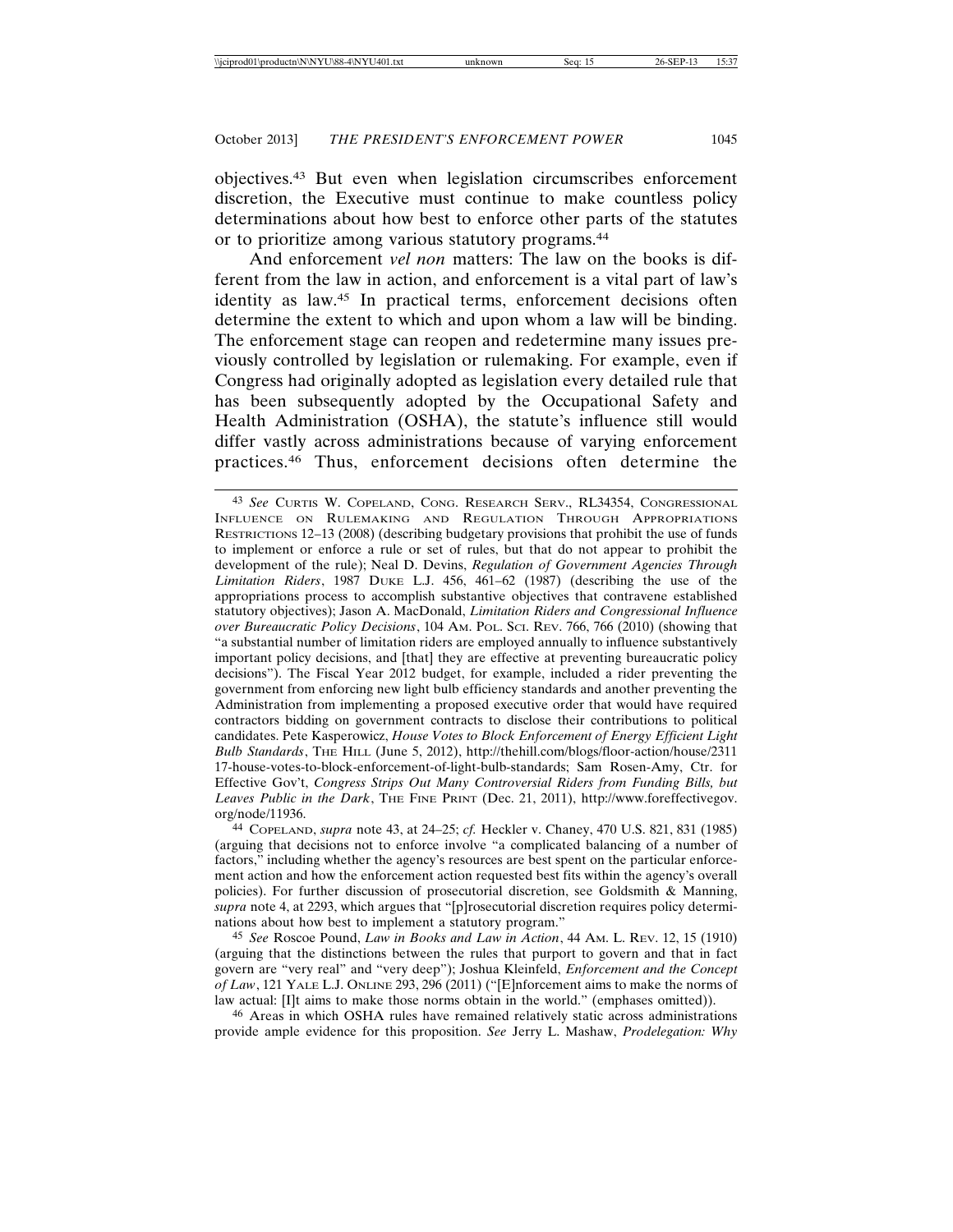substantive scope of a statute, or at least limit a statute's reach. Given the discretion inherent in enforcement, relative ease of implementing changes, and comparative lack of judicial review, executive policymaking that might otherwise occur through rulemaking is often channeled into enforcement decisions, as Part II will illustrate.

#### *B. Constitutional Text and Structure*

While enforcement has received comparatively little attention from scholars of presidential administration, it is actually at the core of presidential responsibility. The Constitution does not give lawmaking authority to the President, yet it clearly assigns him responsibility for enforcement of law.<sup>47</sup> The President's duty to "take Care" that the Laws be faithfully executed"48 necessarily entails the power to "take Care" that laws are enforced: To enforce, after all, means "to carry out effectively."49 Thus, while there are competing schools of thought on how much power the Take Care Clause grants the President,<sup>50</sup> there is little doubt that, without further statutory authorization, the Clause assigns to the President the ability and duty to ensure, in some way, that agency officials enforce the law.

So, too, with the Vesting Clause. It provides that the President "hold[s] [an] Office" and that "[t]he executive Power shall be vested in" that office.51 If the Vesting Clause bestows any affirmative power in the President, it must include the authority to supervise enforcement.52 This much is entailed by even a narrow "dictionary"

*Administrators Should Make Political Decisions*, 1 J.L. ECON. & ORG. 81, 97 (1985); *see also* Weil, *supra* note 42, at 125–26 (arguing that changes in enforcement policy could create a more progressive workplace regulatory policy even without statutory change).

47 *See* Printz v. United States, 521 U.S. 898, 922 (1997) ("The Constitution does not leave to speculation who is to administer the laws enacted by Congress.").

49 MERRIAM-WEBSTER'S COLLEGIATE DICTIONARY 383 (10th ed. 1996).

50 One group emphasizes that the President must "take Care" that the laws are faithfully executed by others: He must ensure that an officer to whom discretionary authority has been granted by statute acts within the statute's bounds. *E.g.*, Peter L. Strauss, *The Place of Agencies in Government: Separation of Powers and the Fourth Branch*, 84 COLUM. L. REV. 573, 648–50, 668–69 (1984). A second school claims that the Take Care Clause means that the President is to execute federal law, or at least be held responsible for his delegations. *See* Saikrishna B. Prakash, Note, *Hail to the Chief Administrator: The Framers and the President's Administrative Powers*, 102 YALE L.J. 991, 1001 (1992). Relatedly, scholars dispute whether the President can direct or can merely oversee agency actions, *see infra* notes 354–63, and whether the Clause allows (or requires) the President to decline to enforce laws he deems unconstitutional, *see supra* note 18.

51 U.S. CONST. art. II, § 1, cl. 1.

52 For the debate about the scope of the Vesting Clause, see, for example, Curtis A. Bradley & Martin S. Flaherty, *Executive Power Essentialism and Foreign Affair*s, 102 MICH. L. REV. 545, 546–49 (2004), which provides a historical discussion of the Vesting Clause thesis; Gary Lawson, *Ordinary Powers in Extraordinary Times: Common Sense in*

<sup>48</sup> U.S. CONST. art. II, § 3, cl. 4.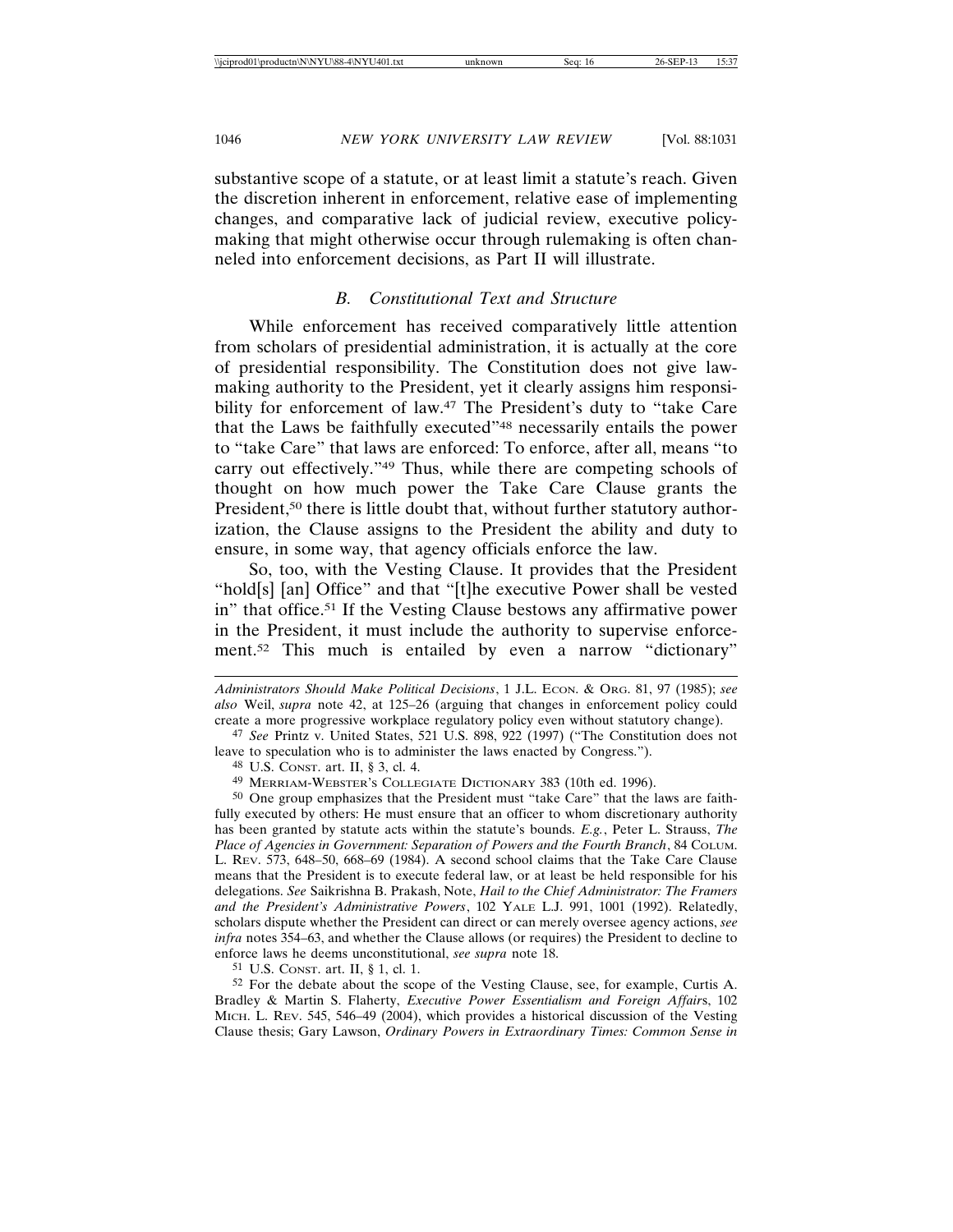conception of executive power.53 The structure of our government also dictates that the President has, at least unless Congress indicates otherwise, the obligation and power to ensure that valid laws passed by Congress are enforced.54

Of course, there is considerable dispute about the extent to which presidents can control decisions vested by statute in individual agency heads. Though this Article does not weigh in on this long-debated question, I will return to the issue in Part IV. For now, it suffices to say that, by virtue of the Take Care Clause and constitutional structure, nearly all agree that the President has, at a minimum, the authority to oversee the decisions of agencies.55 Accordingly, as the D.C. Circuit held in *Sierra Club v. Costle*, the President quite properly may shape agencies' policy agendas in all sorts of ways, including through *ex parte*, informal communications with agency staff.56 Indeed, Congress itself has recognized both the need for coordination of government policy and the President's unique capacity to provide it.57 Thus, as Part II demonstrates, modern presidents, in fact, exercise considerable authority to set agency priorities through the budgetary

53 Monaghan, *supra* note 11, at 3 (citing HARVEY C. MANSFIELD, JR., TAMING THE PRINCE: THE AMBIVALENCE OF MODERN EXECUTIVE POWER 2-4 (1989)).

54 Thus, the power—and duty—of the President to supervise enforcement is specific to the text via the Take Care Clause, implied within the Vesting Clause, and embedded within the constitutional structure. *See* Saikrishna Bangalore Prakash, *A Taxonomy of Presidential Powers*, 88 B.U. L. REV. 327, 328 (2008) (setting forth a taxonomy of presidential powers that includes "specific powers," "vesting clause powers," "structural powers," and "extra-textual powers").

55 *See* Myers v. United States, 272 U.S. 52, 135 (1926) (concluding that the President, as the head of the Executive Branch, is authorized to "supervise and guide" executive officers in "their construction of the laws under which they act in order to secure that unitary and uniform execution of the laws which Article II of the Constitution evidently contemplated in vesting general executive power in the President alone"); *see also* Proposed Executive Order Entitled "Federal Regulation," 5 Op. O.L.C. 59, 61 (1981) (recognizing limits on presidential authority, including that the President may not require or permit agencies to transgress boundaries set by Congress).

56 657 F.2d 298, 404–08 (D.C. Cir. 1981).

57 *See, e.g.*, 5 U.S.C. §§ 901, 903 (2006) (authorizing the President to prepare government reorganization plans); Chief Financial Officers Act of 1990, Pub. L. No. 101-576, 104 Stat. 2838 (codified at 31 U.S.C. § 901 (2006)) (creating the position of presidentially appointed Chief Financial Officer (CFO) for every agency, giving CFOs extensive powers to monitor agency revenues, expenditures, and accounting, enhancing the Office of Management and Budget (OMB), and establishing the Office of Federal Financial Management to coordinate their activities); *see also* Strauss, *supra* note 50, at 587–91 (discussing managerial powers such as the DOJ's control of government litigation and the Office of Personnel Management's employment functions).

*Times of Crisis*, 87 B.U. L. REV. 289, 305 (2007), which argues that the President lacks any powers other than those specifically granted by the Constitution; Saikrishna Prakash, *The Essential Meaning of Executive Power*, 2003 U. ILL. L. REV. 701, 714–20, which defends the claim that the Vesting Clause vests powers.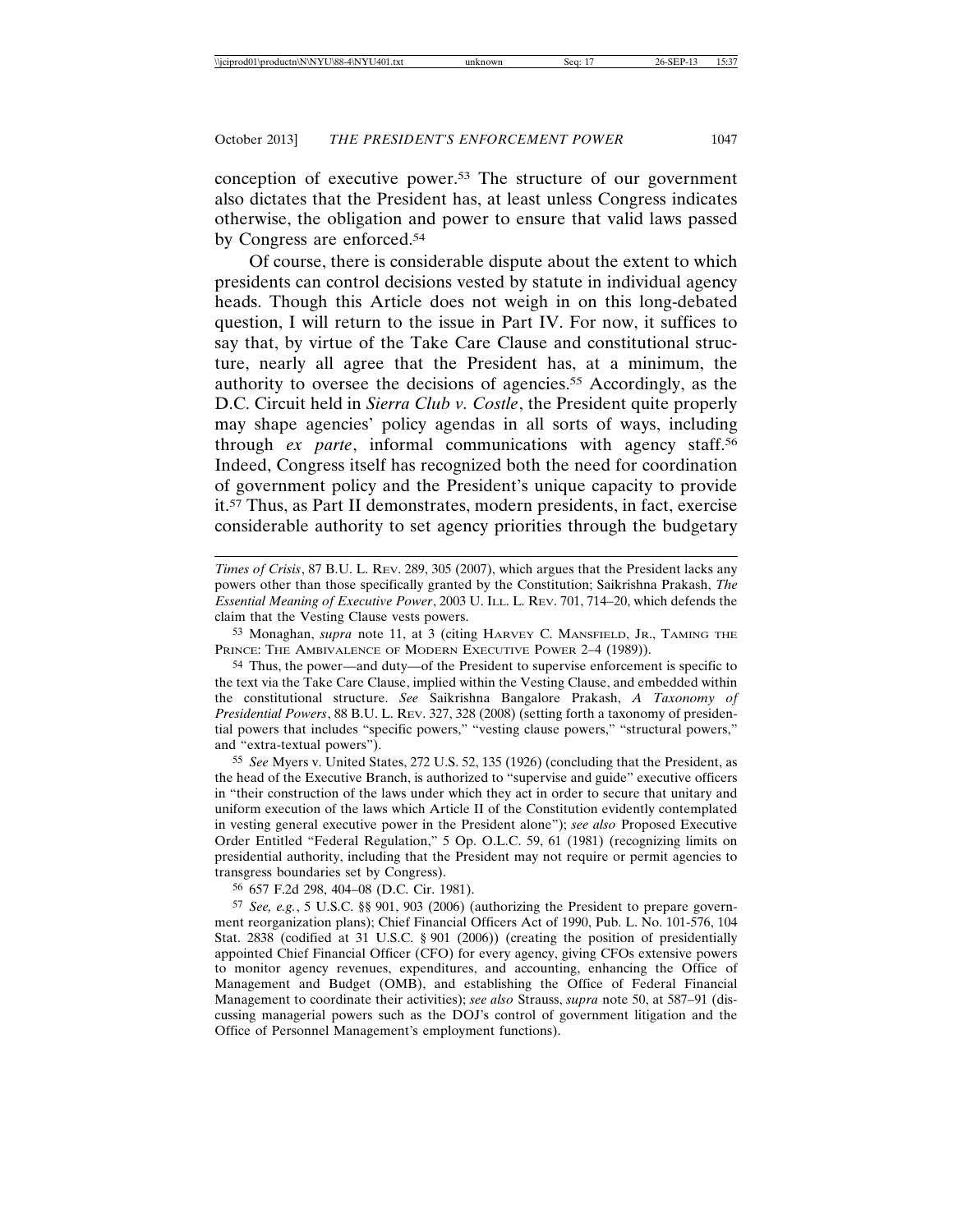process,<sup>58</sup> political appointments,<sup>59</sup> informal jawboning,<sup>60</sup> and formal mechanisms of coordination—most notably, centralized review of rulemaking.61

This power applies to enforcement as well. Without much elaboration or discussion, the Supreme Court has repeatedly emphasized that enforcement authority lies at the core of the President's power:62 "Legislative power, as distinguished from executive power," the Court has affirmed, "is the authority to make laws, but not to enforce them or appoint the agents charged with the duty of such enforcement. The latter are executive functions."63 Thus, under separation of powers, Congress is precluded from vesting in itself the authority to appoint commissioners who exercise enforcement authority.64 Even when the

59 *See* David J. Barron, *From Takeover to Merger: Reforming Administrative Law in an Age of Agency Politicization*, 76 GEO. WASH. L. REV. 1095, 1121, 1126–33 (2008) (looking at the role of personnel appointments as a means to control agency decisionmaking).

60 *See Costle*, 657 F.2d at 404–08 (describing private conversations between the President and executive agency staff).

61 *See infra* Part II.A (describing history of centralized regulatory review).

 $62$  As scholars have noted, the Court generally has been unwilling to police the separation of functions within agencies. Gillian E. Metzger, *The Interdependent Relationship Between Internal and External Separation of Powers*, 59 EMORY L.J. 423, 436, 453 (2009). Moreover, the Court has rarely tried to define the contours of the executive, legislative, and judicial functions. M. Elizabeth Magill, *Beyond Powers and Branches in Separation of Powers Law*, 150 U. PA. L. REV. 603, 612 (2001).

63 Springer v. Gov't of the Philippine Islands, 277 U.S. 189, 202 (1928) (emphasis added). The canonical pair of cases defining the scope of the President's constitutional authority to remove subordinate officers also puts great emphasis on the President's enforcement authority. Just nine years after the Court emphasized broad executive power in *Myers v. United States*, 272 U.S. 52 (1926), the Court in *Humphrey's Executor v. United States*, 295 U.S. 602, 632 (1935), approved a statute providing that the President could dismiss a member of the Federal Trade Commission only for cause. The Court distinguished its earlier holding in *Myers* on the basis that, unlike a postmaster, the FTC Commissioner was not "restricted to the performance of executive functions." *Humphrey's Executor*, 295 U.S. at 627–28.

64 *See* Buckley v. Valeo, 424 U.S. 1, 138–39 (1976) (finding that the Federal Election Commission's "enforcement power . . . is authority that cannot possibly be regarded as merely in aid of the legislative function of Congress," and concluding that "[a] lawsuit is the ultimate remedy for a breach of the law, and [that] it is to the President, and not to the Congress, that the Constitution entrusts the responsibility to 'take Care that the Laws be faithfully executed'" (quoting U.S. CONST. art. II, § 3)).

<sup>58</sup> Congress holds the power of the purse, U.S. CONST. art. I, § 7, cl. 1, and "bounds executive discretion within varying limits." HAROLD H. BRUFF, BALANCE OF FORCES 257 (2006). *See also* LOUIS FISHER, PRESIDENTIAL SPENDING POWER 59–61 (1975) (describing line-item appropriations). But presidents have consolidated power over the budget through the centralized preparation of the President's budget by OMB. *See* Christopher S. Yoo, Steven G. Calabresi & Anthony J. Colangelo, *The Unitary Executive in the Modern Era, 1945–2004*, 90 IOWA L. REV. 601, 657–58 (2005) (describing transformation of the Bureau of the Budget into the more powerful OMB). On occasion, presidents have also asserted the prerogative not to spend appropriated funds on regulatory programs they disfavor. *See infra* note 109.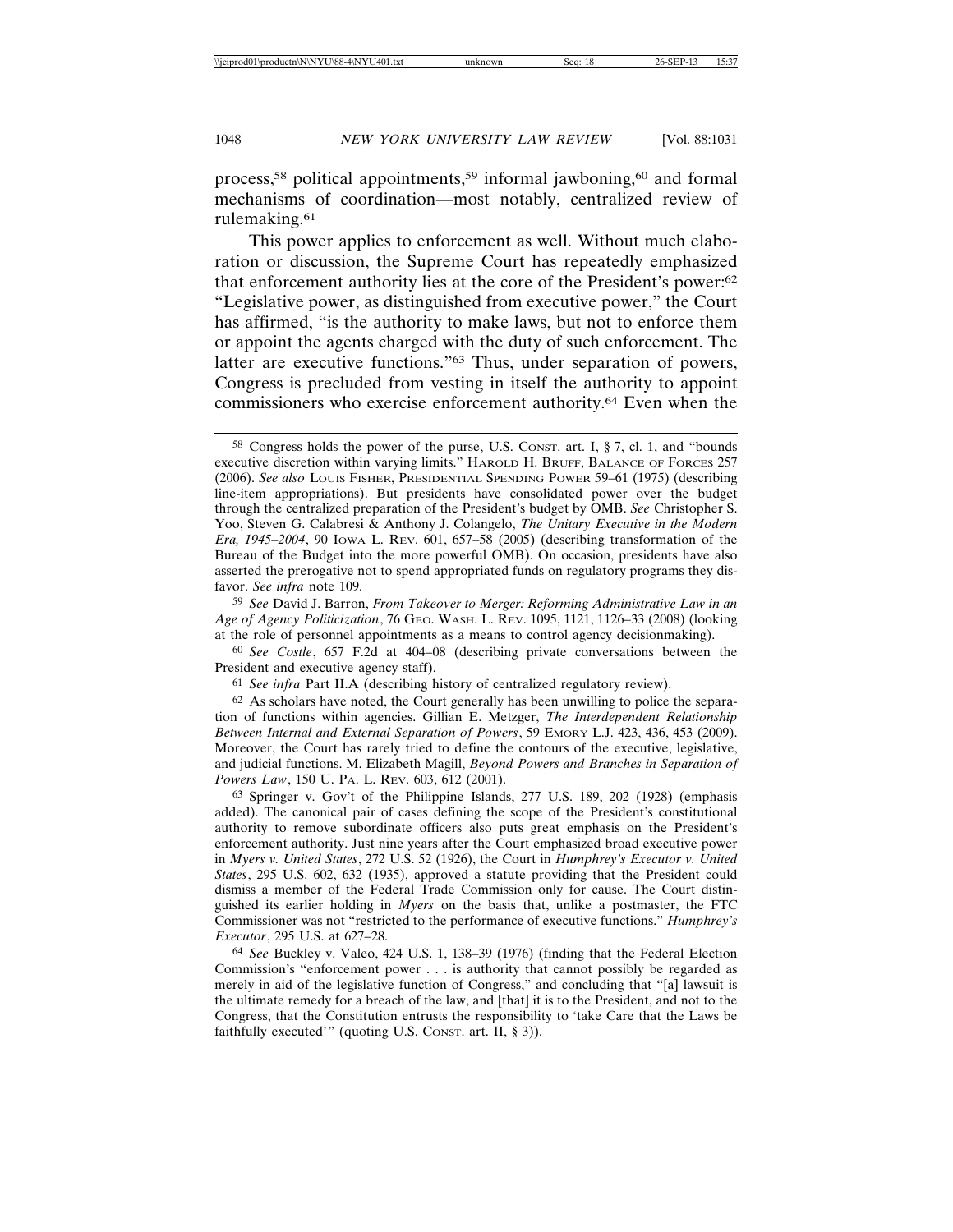Court has allowed considerable incursion into the core prosecutorial functions of the Executive, as in *Morrison v. Olson*, 65 the notion that enforcement functions and decisions are the province of the Executive—and of the President, specifically—has remained bedrock.66

More recently, the Court's assertions that enforcement functions are core to the President's duties took on greater force in *Free Enterprise Fund v. Public Co. Accounting Oversight Board*. 67 At issue was whether Congress could provide dual for-cause protections for agency heads: Could members of a new agency charged with regulating public accounting be appointed by the Securities and Exchange Commission (SEC), an independent regulatory committee, and removable only by the SEC for cause? Applying a formalist approach,68 the Supreme Court emphasized the importance of the separation of functions.<sup>69</sup> Returning to the distinction drawn in *Humphrey's Executor*, the Court held that because the Public Company Accounting Oversight Board was charged with policymaking and enforcement functions, not just adjudication, the dual

65 *See* 487 U.S. 654, 694–96 (1988) (emphasizing the lack of legislative aggrandizement).

67 130 S. Ct. 3138 (2010). *Cf.* Peter L. Strauss, *On the Difficulties of Generalization—* PCAOB *in the Footsteps of* Myers*,* Humphrey's Executor*,* Morrison*, and* Freytag, 32 CARDOZO L. REV. 2255, 2283 (2011) (noting that the majority opinion in *Free Enterprise Fund* "appears to have avoided large disruptions to the institutions whose responsibilities were immediately before them"). I take no position here on the extent to which *Free Enterprise Fund* calls into question the theory underpinning *Humphrey's Executor.*

68 The canonical citation for the formalist-functionalist distinction is Strauss, *supra* note 50, at 579–81, 667–68. For a powerful critique of the divide in Court doctrine and in scholarship, see John F. Manning, *Separation of Powers as Ordinary Interpretation*, 124 HARV. L. REV. 1939, 1942–45 (2011), which argues that, "contrary to [the] understandings of functionalism and formalism, the Constitution adopts no freestanding principle of separation of powers," but rather strikes different balances and expresses its purposes at many different levels of generality (emphasis omitted).

69 *See* Kevin M. Stack, *Agency Independence After* PCAOB, 32 CARDOZO L. REV. 2391, 2399 (2011) ("The Supreme Court's decision in *PCAOB* draws separation of functions within the agency into separation-of-powers analysis. It does so by making the validity of good-cause removal protections under separation of powers depend on the combination of functions within the agency."). *But see* Magill, *supra* note 62, at 604 ("The effort to identify and separate governmental powers fails because, in the contested cases, there is no principled way to distinguish between the relevant powers.").

<sup>66</sup> Though the majority deemed the incursion on the enforcement power permissible, it did not disagree with Justice Scalia's assertion, in dissent, that "[g]overnmental investigation and prosecution of crimes is a quintessentially executive function." *Id.* at 706 (Scalia, J., dissenting); *see also id.* at 695–96 (majority opinion) (concluding that the Act provides "the Executive Branch sufficient control over the independent counsel to ensure that the President is able to perform his constitutionally assigned duties" to oversee prosecution of law).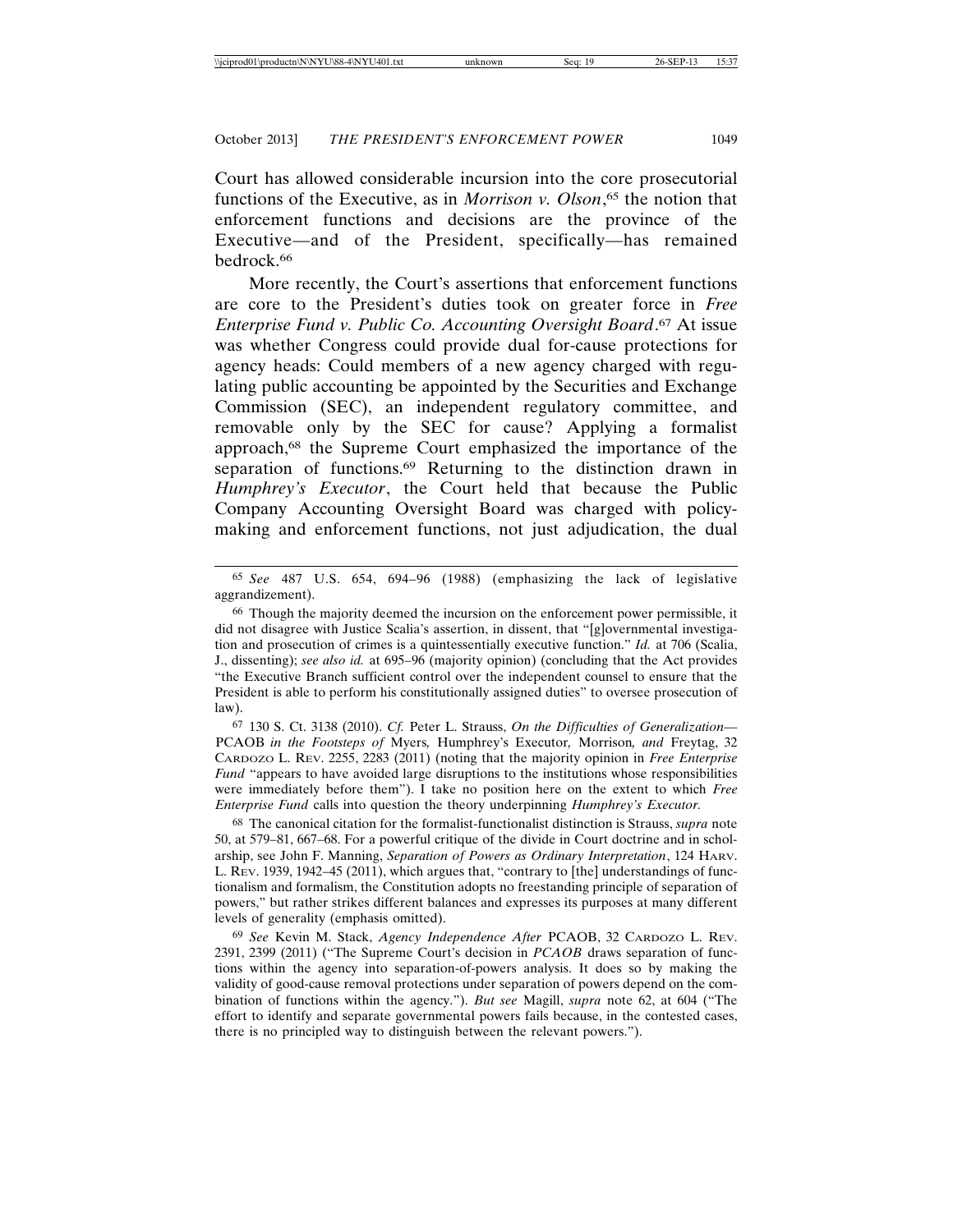for-cause removal restrictions were impermissible.70 Thus, the Court made clear that the scope of the President's removal power turns, at least in part, on whether an agency exercises enforcement authority.71

In short, the notion that enforcement of law is quintessentially a responsibility of the Executive Branch, and ultimately of the President, is longstanding and beyond dispute. The consequence for judicial review is significant: In the criminal context, the Supreme Court has written that "the Executive Branch has exclusive authority and absolute discretion to decide whether to prosecute a case."72 In the administrative context, as previously noted, despite the ordinarily strong presumption of reviewability that governs agency action—and absent congressional direction to the contrary—"an agency's decision not to prosecute or enforce . . . is a decision generally committed to an agency's absolute discretion."73 Administrative enforcement discretion, within statutory bounds, thus falls within "the special province of the Executive Branch" and derives from the President's "take Care" powers.74

#### *C. Early Presidential Law Enforcement*

One dominant current conception is that law enforcement policy should be driven by nonpolitical experts.75 While presidents are not

72 United States v. Nixon, 418 U.S. 683, 693 (1974); *see also* United States v. Cox, 342 F.2d 167, 171 (5th Cir. 1965) ("[A]s an incident of the constitutional separation of powers, . . . the courts are not to interfere with the free exercise of the discretionary powers of the attorneys of the United States in their control over criminal prosecutions."). For a discussion of the unique separation-of-powers issues at stake in the criminal context, see Rachel E. Barkow, *Separation of Powers and the Criminal Law*, 58 STAN. L. REV. 989 (2006).

73 Heckler v. Chaney, 470 U.S. 821, 831 (1985).

74 *Id.* at 832 (citing U.S. CONST. art. II, § 3). However, agencies can adopt legislative rules that govern how they exercise enforcement discretion; parties can then challenge an agency's failure to comply with these rules. Elizabeth Magill, *Agency Self-Regulation*, 77 GEO. WASH. L. REV. 859, 882 (2009) (citing, *e.g.*, Cmty. Nutrition Inst. v. Young, 818 F.2d 943, 945 (D.C. Cir. 1987) (discussing Food and Drug Administration (FDA) "action levels," which advised producers that the agency would not prosecute shipments of corn having twenty parts per billion or fewer of certain contaminants)).

75 *See* Nancy V. Baker, *Department of Justice*, *in* A HISTORICAL GUIDE TO THE U.S. GOVERNMENT 345, 347–49 (George Thomas Kurian ed., 1998) (describing arguments made

<sup>70</sup> 130 S. Ct. at 3147. Lower courts, as well, have relied on the adjudication-enforcement distinction. *See, e.g.*, Portland Audubon Soc'y v. Endangered Species Comm., 984 F.2d 1534, 1536–37, 1545–47 (9th Cir. 1993) (relying on *Myers* and holding that the Endangered Species Act "God Squad" Committee proceedings are subject to the ex parte communications statutory ban and that any inappropriate communications from the White House would be covered by the ban because the proceedings are akin to adjudication).

<sup>71</sup> 130 S. Ct. at 3158–59 (emphasizing, in concluding that the dual for-cause protections were unconstitutional, that the Board was "empowered to take significant enforcement action" and that the power to "start, stop, or alter individual Board investigations, [are] executive activities typically carried out by officials within the Executive Branch").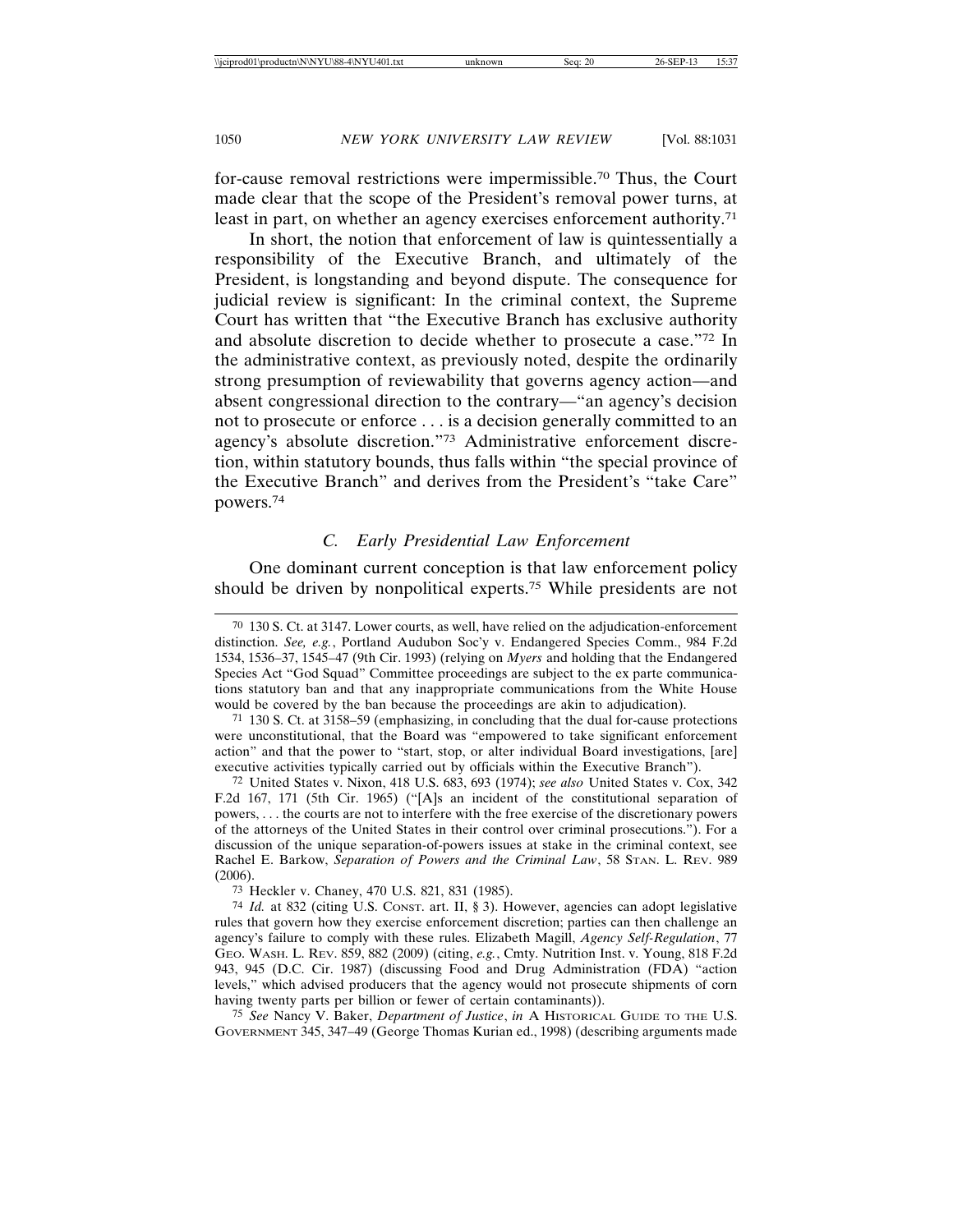forbidden from influencing enforcement, both academic and popular commentators have frowned on that sort of meddling, particularly to the extent that it takes the form of presidential direction of specific actions.76 Decisions about specific administrative enforcement actions, like decisions about particular criminal prosecutions, should be made by independent professionals. Presidential involvement, the reasoning runs, risks undermining the rule of law.77

This view was not always so. Unsurprisingly, scholars' conceptions of early constitutional practice differ,78 but it appears that there was considerable presidential involvement in departmental enforcement policy, as well as with individual actions.79 A brief look at an early U.S. Attorney General opinion on criminal prosecutions illustrates the point.80 The *Jewels of the Princess of Orange* opinion, written by Attorney General (later Chief Justice) Roger B. Taney in 1831, provides a robust defense of presidential authority over agency officials, and, in this way, breaks from an earlier opinion by U.S.

by those who charge that law enforcement should be less political and noting historical efforts to remove the Justice Department from presidential control); Garrett Epps, *Why We Should Make Attorney General an Elective Office*, SALON (Mar. 9, 2007, 7:30 AM), http://www.salon.com/2007/03/09/attorney\_general/; Lincoln Caplan, *Hyper Hacks: What's Really Wrong with the Bush Justice Department*, SLATE (Mar. 14, 2007, 5:53 PM), http:// www.slate.com/articles/news\_and\_politics/jurisprudence/2007/03/hyper\_hacks.html (celebrating a "nonpolitical tradition of federal law enforcement").

76 *See, e.g.*, Strauss, *supra* note 15 (arguing that presidents may *oversee* particular agency decisions but may not *direct* them); Caplan, *supra* note 75 (arguing that law enforcement officials should be insulated from presidential politics).

77 Kagan, *supra* note 2, at 2357–58; Caplan, *supra* note 75; *see also infra* notes 188–91 and accompanying text (discussing modern scandals involving politicization of law enforcement and describing internal White House rules that, in recognition of concern about politicization of enforcement, limit White House involvement in specific enforcement actions).

78 *Compare* Saikrishna Prakash, *The Chief Prosecutor*, 73 GEO. WASH. L. REV. 521, 521 (2005) (concluding that "history establish[es] that the president is the constitutional prosecutor of all federal offenses whether prosecuted by official or popular prosecutors"), *with* Susan Low Bloch, *The Early Role of the Attorney General in Our Constitutional Scheme: In the Beginning There Was Pragmatism*, 1989 DUKE L.J. 561, 562–63 (examining the early role of the Office of the Attorney General and concluding that "from the start of this Republic," questions about the scope of the President's authority over law enforcement "were present and their answers uncertain"). *See also* Prakash, *supra*, at 524 n.18 (collecting literature on this topic).

79 Arguments based on historical practice are common in controversies relating to separation of powers. Curtis A. Bradley & Trevor W. Morrison, *Historical Gloss and the Separation of Powers*, 126 HARV. L. REV. 412, 412 (2012). I offer the following examples as illustrations of the presidential enforcement power, but do not claim that these examples provide a basis to infer congressional acquiescence to any particular understanding of that power. *Cf. id.* at 448–52 (arguing that the assumptions underlying the acquiescence-based approach to historical practice fit poorly with the reality of the modern executivelegislative relationship).

80 The Jewels of the Princess of Orange, 2 Op. Att'y Gen. 482 (1831).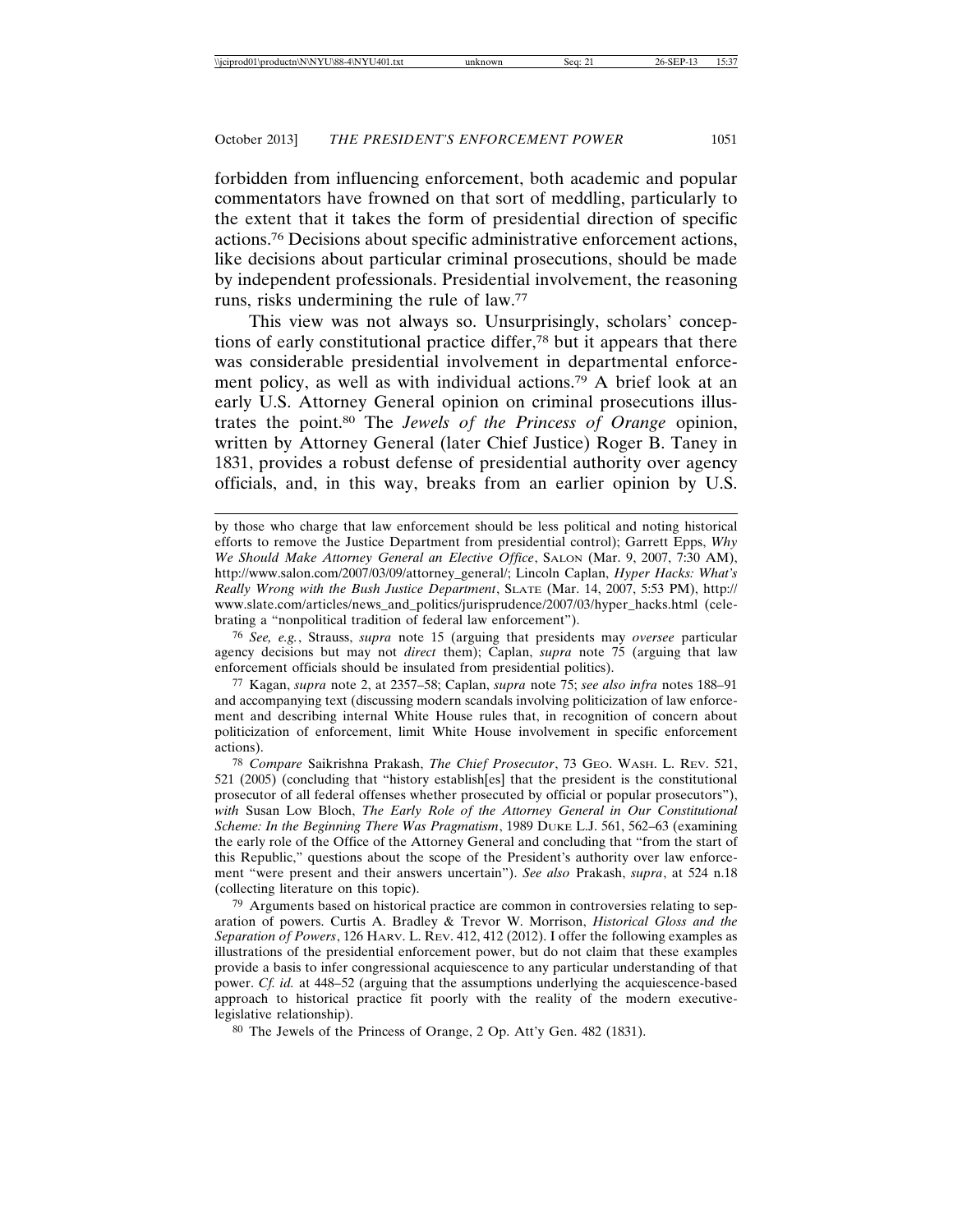Attorney General William Wirt.81 But the *Jewels of the Princess of Orange* opinion is not only important for the debate about the President's authority to direct or oversee subordinate executive branch actors; it also illustrates the degree to which enforcement decisions regarding the most pressing issues facing the country have been thought to be at the core of the President's authority and responsibility.

The opinion was issued in response to a request by the Secretary of State, who asked whether President Andrew Jackson could direct the Federal District Attorney (now the U.S. Attorney) to discontinue the prosecution of an action to condemn certain stolen jewels. The jewels in question belonged to a member of the royal family of the Netherlands and had been brought into the United States in violation of the revenue laws. Taney concluded that the President, by virtue of the Take Care Clause, did have the power to direct the District Attorney to discontinue the particular prosecution.<sup>82</sup> According to Taney, presidential direction of prosecutions occurred with some regularity in the early years of our Constitution.83 But Taney's reasoning went beyond the context of a criminal prosecution. The President's authority did not derive from the pardon power;84 rather, his authority

82 2 Op. Att'y Gen. at 487 ("The interest of the country and the purposes of justice manifestly require that he should possess [the power to direct the District Attorney to discontinue a prosecution]; and its existence is necessarily implied by the duties imposed upon him in that clause of the [C]onstitution . . . , which enjoins him to take care that the laws be faithfully executed."). Taney noted, however, that "[t]he district attorney might refuse to obey the President's order; and if he did refuse, the prosecution, while he remained in office, would still go on." *Id.* at 489.

83 *Id.* at 492. *See infra* notes 89–91 and accompanying text (discussing examples from the first three administrations).

84 2 Op. Att'y Gen. at 485. Thomas Jefferson, by contrast, wrote that the authority to dismiss Sedition Act prosecutions flowed from the pardon power, suggesting that he believed that the pardon power conferred on the President some implicit control over criminal prosecutions. Letter from Thomas Jefferson to Judge Spencer Roane (Sept. 6,

<sup>81</sup> President and Accounting Officers, 1 Op. Att'y Gen. 624 (1823). In 1823, President Monroe had asked Attorney General Wirt whether he could countermand the decisions of accounting officers about the amount owed to claimants. Wirt concluded that the assumption of an adjudicative officer's authority by the President himself was impermissible. The President, rather, must see to it that those officers under his superintendence "do their duty faithfully," which he defined as "honestly: not with perfect correctness of judgment, but honestly." *Id.* at 625–26 (emphasis omitted). On the question of the authority of the President to direct subordinates, see also a subsequent opinion from Attorney General Cushing to President Buchanan: Relation of the President to Executive Departments, 7 Op. Att'y Gen. 453, 469–71 (1855) (asserting that "no Head of Department can lawfully perform an official act against the will of the President," though acknowledging that "all the ordinary business of administration" is, in statutory terms, placed under the authority of the Departments, not the President, and "may be performed by its Head, without the special direction or appearance of the President").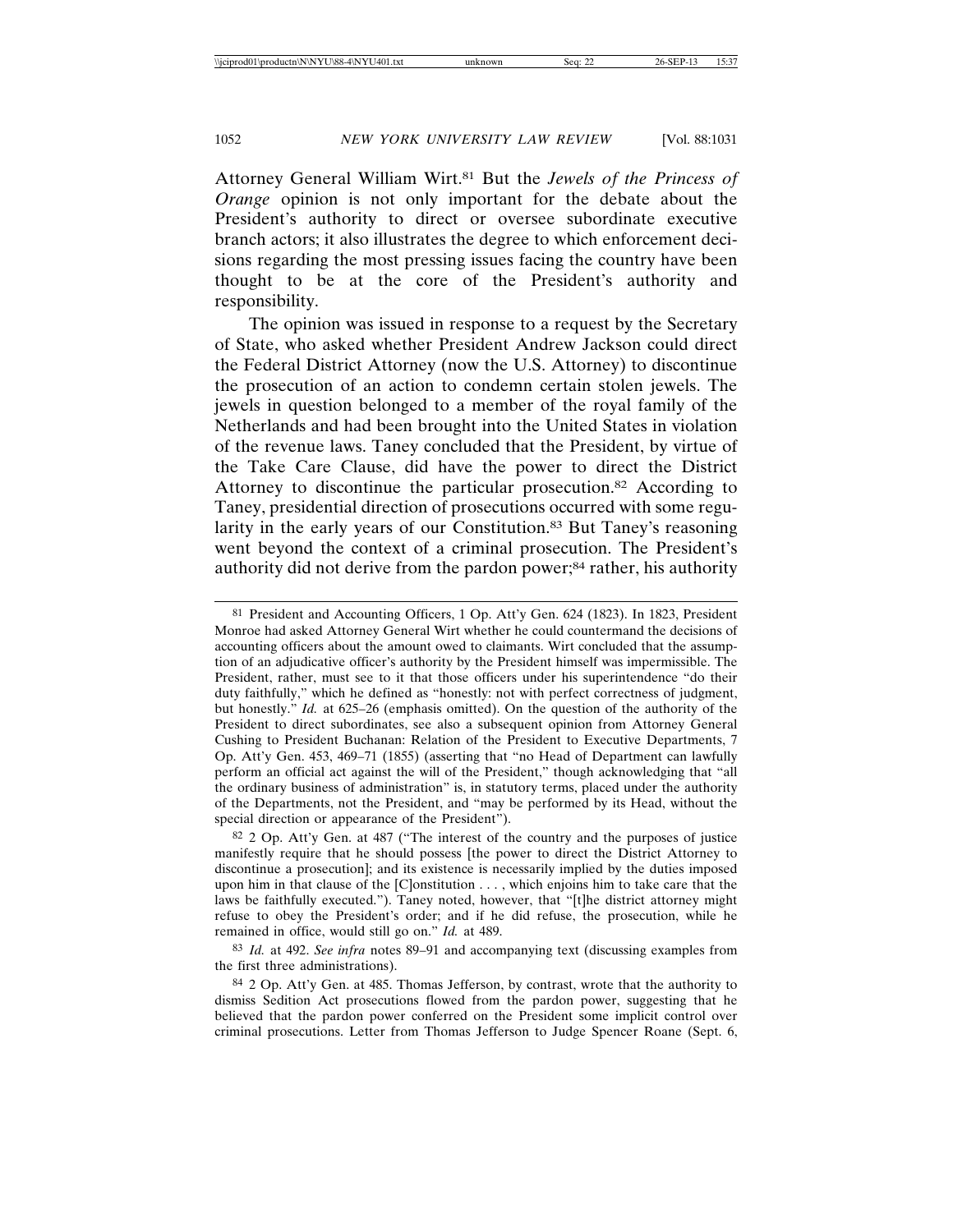was "embraced by that clause of the constitution which makes it his duty 'to [sic] take care that the laws be faithfully executed.'"85

Critical to Taney's analysis was the fact that the District Attorney, in enforcing the law, acted not in a judicial capacity, but instead in a core executive capacity.86 Yet Taney was concerned with the President's role as political leader, as well as with the formal separation of functions. He emphasized the importance of the controversy and the public's interest in it.87 Notably, Taney did not locate the President's authority to intervene in the foreign affairs power.<sup>88</sup>

Numerous other instances of presidential influence over criminal enforcement can be found in the early years of the Republic. President George Washington directed numerous criminal and civil prosecutions and ordered the discontinuance of others; his involvement in prosecutions was wide-ranging, largely uncontested by Congress, and acknowledged—even expected—by the Supreme Court.89 President John Adams, too, was directly involved in law enforcement, inauspiciously using the Sedition Act of 1798 to punish critics of his Administration.90 And President Jefferson took an active role in high-profile prosecutions, including that of his own Vice President, Aaron Burr, for treason.<sup>91</sup>

Presidential involvement in agency enforcement thus has roots in early presidential practice. The history disrupts, to some extent,

86 *See id.* at 490–91 (discussing the District Attorney's relationship with executive and judicial power).

87 *Id.*; *see also id.* at 487 ("The interest of the country and the purposes of justice manifestly require that [the President] should possess" the power to direct the district attorney.). The jewels at issue, Taney explained, were "known to have attracted the attention of the President, and to have become the subject of a correspondence with the minister of a foreign power." *Id.* He added, "It would be indiscreet in the highest degree [for] . . . the district attorney[ ] to dismiss such a prosecution on his own responsibility, without first obtaining the approbation of the President." *Id.*

88 *But cf.* BRUFF, *supra* note 58, at 456 (arguing that the opinion stands for the proposition that the President, and not a local prosecutor, makes foreign policy).

89 Prakash, *supra* note 78, at 553–58.

90 *Id.* at 558–60.

91 CALABRESI & YOO, *supra* note 2, at 67–68; Prakash, *supra* note 78, at 560–63. More famously, Jefferson also declined to enforce the Sedition Act on the ground that he believed it to be unconstitutional. CALABRESI & YOO, *supra* note 2, at 67; Meltzer, *supra* note 18, at 1189–90. Relatedly, Jefferson ordered an end to prosecutions for libel because he believed them to be unconstitutional. CALABRESI & YOO, *supra* note 2, at 68.

<sup>1819),</sup> *in* 10 THE WRITINGS OF THOMAS JEFFERSON, 140, 141 (Paul Leicester Ford ed., 1989).

<sup>85</sup> 2 Op. Att'y Gen. at 486 (quoting U.S. CONST. art. II, § 3). That does not mean that the President has lawmaking power: He "is not required to communicate any new authority to the district attorney." *Id.* at 489. But if he believes that "the forms of law [are being] abused . . . it would become his duty to take measures to correct the procedure. And the most natural and proper measure to accomplish that object would be, to order the district attorney to discontinue the prosecution." *Id.*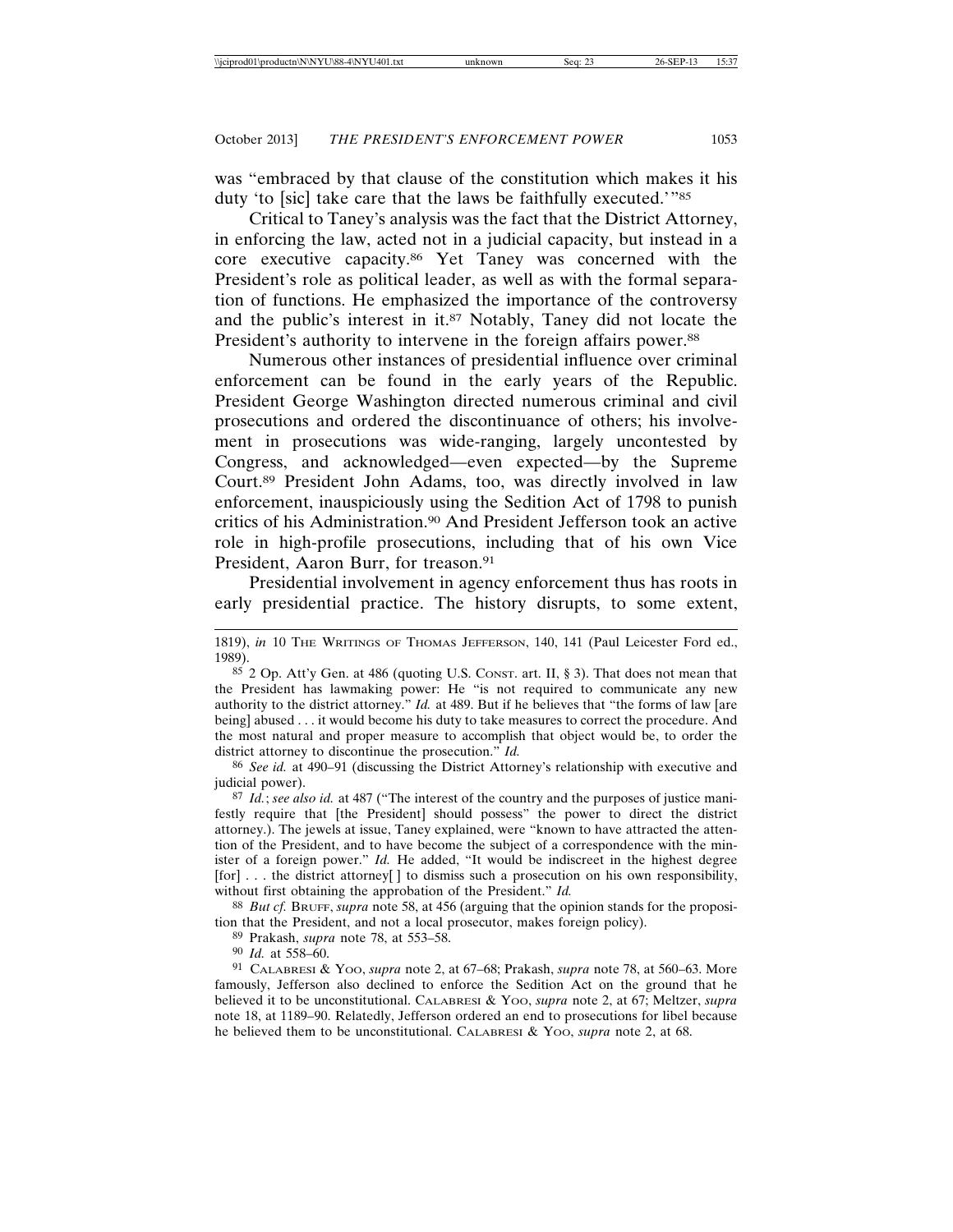contemporary notions about the proper separation between politics and law enforcement while also suggesting potential pitfalls. Nonetheless, the early history should not be treated as decisive. Indeed, in the early years of the Republic, nothing like our modern administrative state existed,92 and even the emergence of a centralized litigation authority in the Executive Branch is of relatively recent origin.93 The next Part thus considers presidential enforcement in the modern administrative state.

#### II

#### MODERN PRESIDENTIAL ADMINISTRATION: THE RULEMAKING-ENFORCEMENT ASYMMETRY

As the administrative state has expanded, presidents have sought to cement their control over the bureaucracy and to coordinate its many cacophonous voices. This Part reviews the development of centralized administration from the Progressives to President Obama. It shows that presidents have long exercised influence over enforcement to advance their policy and political agendas. As with rulemaking, presidents have used the budgetary process and the appointment power to shape agency enforcement priorities. They have also used nonenforcement as a strategy of deregulation. And, on occasion—particularly in response to crises—they have publicly directed specific enforcement actions. But presidents have failed to develop lasting mechanisms that facilitate enforcement coordination or ensure

<sup>92</sup> BRUFF, *supra* note 58, at 459 ("For more than the first half of our nation's history, there was no institutional mechanism for the President to use in coordinating government policymaking. . . . [D]omestic matters were left mostly to department heads."). *But cf.* JERRY L. MASHAW, CREATING THE ADMINISTRATIVE CONSTITUTION 285–316 (2012) (demonstrating that basic matters of administrative institutional design and political and legal control over administration, during the first half of the Republic, are less disjunctive from contemporary practice than commonly thought); Jerry L. Mashaw, *Reluctant Nationalists: Federal Administration and Administrative Law in the Republican Era, 1801–1829*, 116 YALE L.J. 1636, 1646 (2007) (showing that the 1807–1809 embargo "featured stunning delegations of discretionary authority both to the President and to lowerlevel officials").

<sup>93</sup> HAROLD J. KRENT, PRESIDENTIAL POWERS 60–64 (2005); Michael Herz, *The Attorney Particular: Governmental Role of the Agency General Counsel*, *in* GOVERNMENT LAWYERS 143, 145–47 (Cornell W. Clayton ed., 1995). For nearly the first hundred years of the position's existence, the Attorney General did not supervise litigation of local district attorneys (now U.S. Attorneys). In 1870, Congress created the DOJ with centralized litigating authority, in response to the avalanche of legal claims arising from the Civil War. Already, anxiety about expanding presidential power in the realm of law enforcement was evident. Solicitor positions that had been created previously in various departments remained dispersed, and many in Congress voiced concern about how a consolidated Justice Department would create a more dangerous presidency. Baker, *supra* note 75, at 351.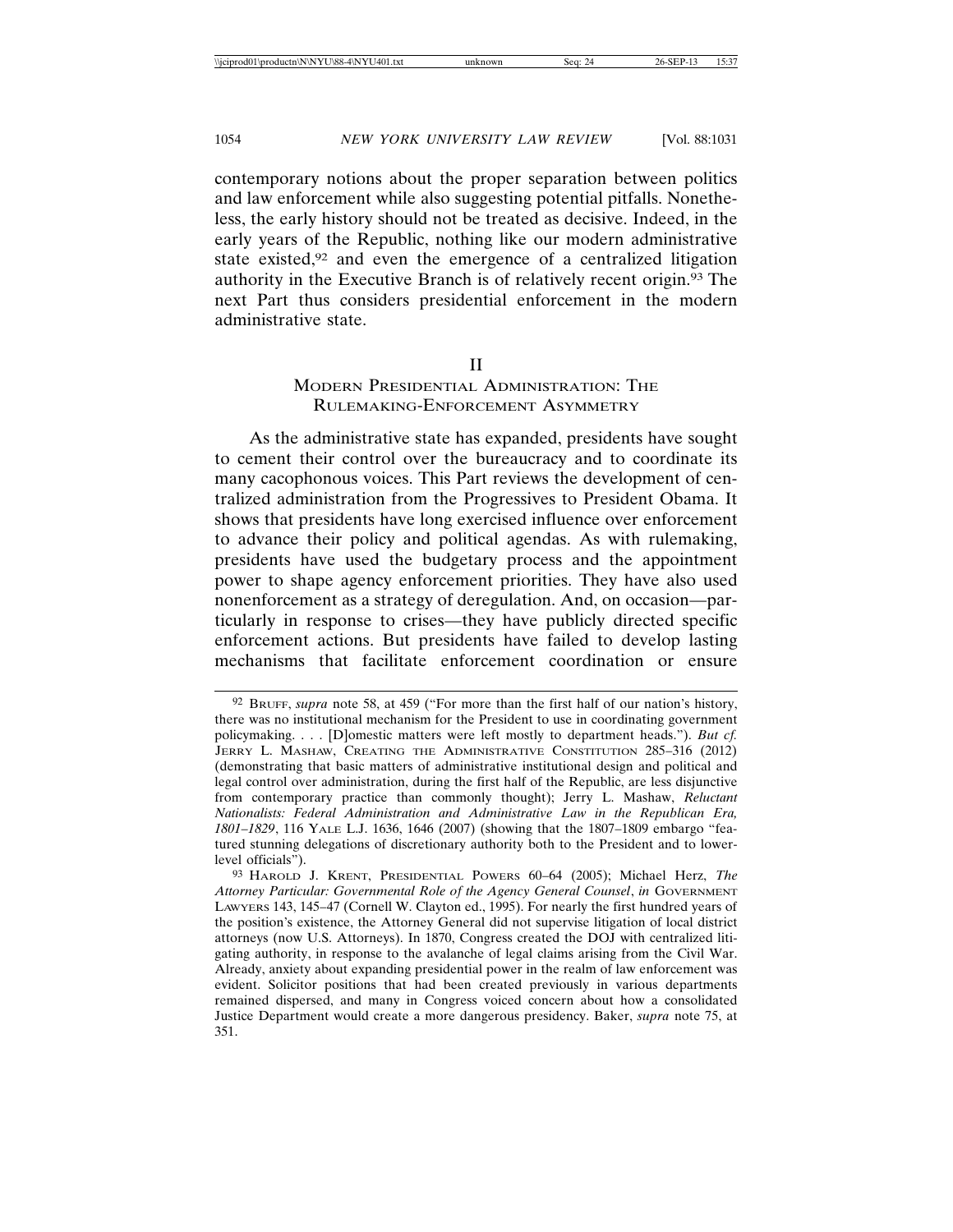disclosure and political debate of enforcement policy decisions. While a presidential office dedicated to overseeing rulemaking became a central feature of the administrative state even before President Ronald Reagan created OIRA, the approach of modern presidents to problems of regulatory compliance has been comparatively sporadic, episodic, and informal. As a result, enforcement coordination is insufficient, and enforcement policy has not been well disclosed for public comment or examination.

What explains the lack of institutionalized presidential attention to enforcement? The reasons are, in part, sound: Presidential enforcement does not and should not directly mirror presidential rulemaking for important structural and cultural reasons. But the explanation for the absence of institutionalized presidential attention to enforcement of any sort is also ideological—and more problematic: The deregulatory roots of presidential administration have resulted in insufficient emphasis on the effective, efficient, and transparent enforcement of law.

#### *A. The History of the Asymmetry*

#### *1. Progressives and the New Deal: The Rise of Presidential Administration*

Presidential control over the administrative state is often dated to the Reagan Administration, but centralization was advanced as essential to administration many years earlier by Progressives—with very different aims.94 These reformers believed that a powerful presidency, assisted by new forms of democratic engagement and by independent experts, would help realize the Progressive goal of an activist government.95 Congress laid the foundation for presidential control of the regulatory state when it passed the Budget and Accounting Act of 192196 and created the Bureau of the Budget—the predecessor to the

<sup>94</sup> On the Progressive Movement's effect on administration and the presidency, see, for example, Stephen Skowronek, *The Conservative Insurgency and Presidential Power: A Developmental Perspective on the Unitary Executive*, 122 HARV. L. REV. 2071, 2083–92 (2009); and Andrea Scoseria Katz, The Progressive Presidency and the Shaping of the Modern Executive, at 14–19, 21–31 (2011) (unpublished manuscript), *available at* http:// papers.ssrn.com/sol3/papers.cfm?abstract\_id=1900936.

<sup>95</sup> Skowronek, *supra* note 94, at 2084–85. It is important to note, however, that Progressives also sought to insulate administration from political control. *See* Cass R. Sunstein, *Constitutionalism After the New Deal*, 101 HARV. L. REV. 421, 422–23 (1987) (discussing the desire for independent commissions during the New Deal).

<sup>96</sup> Pub. L. No. 67-13, 42 Stat. 20.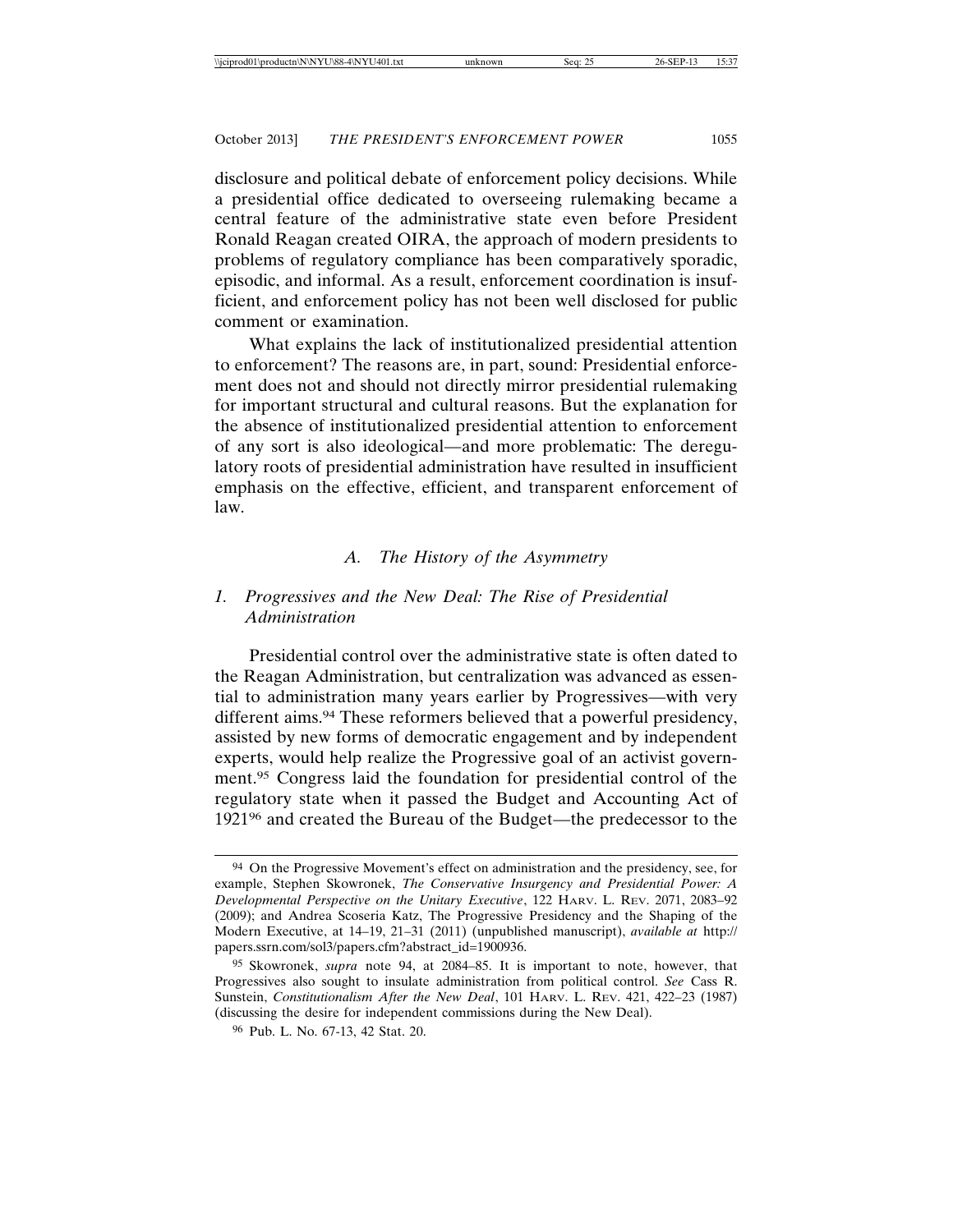Office of Management and Budget (OMB), which oversees the legislative and budgetary requests of federal agencies.97

New Deal reformers took the shift further, arguing that centralization generates economies of scale and that centralized bureaucracy is less vulnerable to capture by regulated industries.98 In 1937, the Brownlow Committee, a study group established by President Franklin Delano Roosevelt, called for fundamental reforms in administration.99 After lengthy and contentious debate, Congress ultimately adopted only some of the Committee's key recommendations. Nonetheless, the resulting legislation allowed Roosevelt to create the EOP, move the Bureau of the Budget within it, and employ an expanded staff.100 The new EOP was the "institutional capstone of the progressive presidency," representing the Movement's commitment to both "presidential empowerment and collective control."101

The Progressive and New Deal periods witnessed robust presidential attention to enforcement of law, particularly to civil and criminal litigation. President Theodore Roosevelt, for example, intervened in law enforcement actions, personally directed investigations of government scandals, dictated that lawsuits be brought under the Sherman Act, and instructed the Attorney General to abandon a suit regarding rebates.102 Presidents Woodrow Wilson and Franklin Delano Roosevelt both issued executive orders mandating that the Attorney General supervise the litigation of other departments.103 Though centralization under Wilson proved short-lived, Roosevelt ultimately succeeded at consolidating most litigation authority in the

<sup>97</sup> *See* Harold H. Bruff, *Presidential Management of Agency Rulemaking*, 57 GEO. WASH. L. REV. 533, 546 (1989) (describing the responsibilities of OMB); PERI E. ARNOLD, MAKING THE MANAGERIAL PRESIDENCY 53 (1998) (describing the creation of the Bureau of the Budget); Terry M. Moe, *The Politicized Presidency*, *in* THE MANAGERIAL PRESIDENCY 135, 142–43 (James P. Pfiffner ed., 1991) (describing politicization and centralization of bureaucracy and the role of the Bureau and OMB); *see also* CALABRESI & YOO, *supra* note 2, at 427 (noting that "the OMB regulatory review program can be traced to the creation of the Bureau of the Budget during the Harding administration").

<sup>98</sup> *See* DWIGHT WALDO, THE ADMINISTRATIVE STATE 133–35 (1984) (describing New Deal writings in support of centralization); Luther Gulick, *Politics, Administration, and the "New Deal*,*"* 169 ANNALS AM. ACAD. POL. & SOC. SCI. 55, 58–59, 64–66 (1933) (offering defense of centralization, including on the ground that it promotes economies of scale and democratic engagement).

<sup>99</sup> PERI E. ARNOLD, MAKING THE MANAGERIAL PRESIDENCY 93–107 (1998).

<sup>100</sup> *Id.* at 114–15.

<sup>101</sup> Skowronek, *supra* note 94, at 2091.

<sup>102</sup> CALABRESI & YOO, *supra* note 2, at 241.

<sup>103</sup> Baker, *supra* note 75, at 351.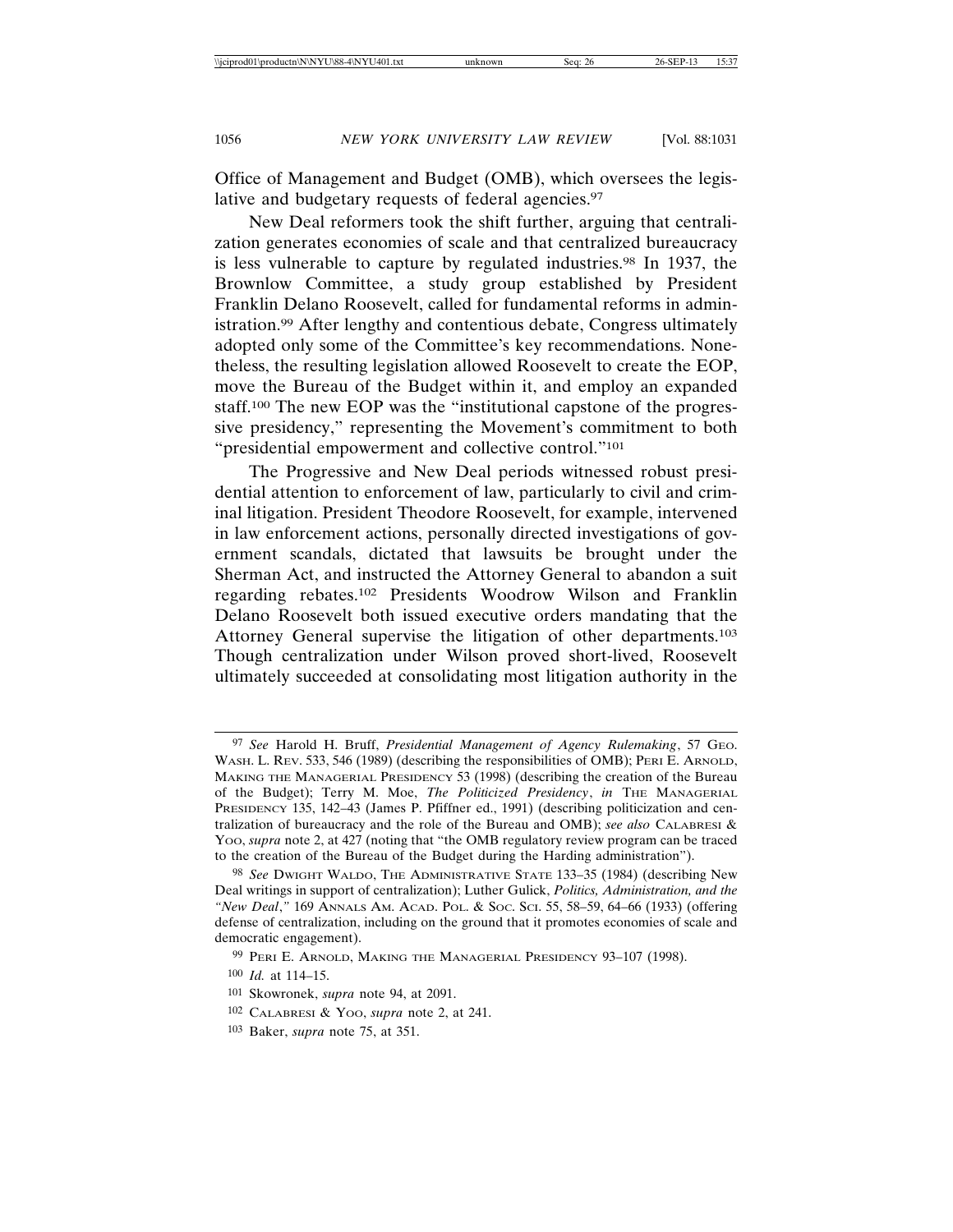DOJ and thereby strengthening the President's hold on the burgeoning administrative state.104

### *2. Presidents Nixon to Reagan: The Institutionalization of Centralized Regulatory Review*

Control over the DOJ continued to be important to presidents and was hotly contested with Congress—in subsequent years. During the Nixon Administration, when members of Congress floated a proposal to turn the DOJ into an independent agency, the Executive challenged the constitutionality of the proposal forcefully, noting in legislative testimony that "the enforcement of the laws is an inherently executive function" and that "the executive branch has the exclusive constitutional authority to enforce laws."105

The Carter Administration, despite embracing a weaker version of presidential power, likewise objected to making the DOJ more independent. Attorney General Griffin Bell wrote in an Office of Legal Counsel (OLC) opinion: "[T]he President is given not only the power, but also the constitutional obligation to execute the laws."106 The opinion added that the "constitutional responsibility for the execution of the laws" cannot be altered by legislation or even waived by executive order.107

Nonetheless, formal presidential coordination of administration has focused much more on rulemaking than on enforcement. The current architecture can be traced to President Nixon, who implemented a series of structural reforms designed to increase presidential control over American government and politics.108 Among the reforms was a new requirement of interagency comment for certain Environmental Protection Agency (EPA) and OSHA rules; the goal was to curtail those rules Nixon deemed too burdensome to industry.109 Nixon's

<sup>104</sup> *Id.*; *see also* Neal Devins, *Government Lawyers and the New Deal*, 96 COLUM. L. REV. 237, 251 n.79, 257–58 & 258 n.116 (1996) (reviewing WILLIAM E. LEUCHTENBURG, THE SUPREME COURT REBORN (1995)) (describing Franklin Delano Roosevelt's efforts to achieve centralization).

<sup>105</sup> Christopher S. Yoo, Steven G. Calabresi & Anthony J. Colangelo, *The Unitary Executive in the Modern Era, 1945–2004*, 90 IOWA L. REV. 601, 663 (2005).

<sup>106</sup> Proposals Regarding an Independent Attorney General, 1 Op. O.L.C. 75, 75 (1977). 107 *Id.* at 77.

<sup>108</sup> Skowronek, *supra* note 94, at 2098.

<sup>109</sup> David E. Lewis & Terry M. Moe, *The Presidency and the Bureaucracy: The Levers of Presidential Control*, *in* THE PRESIDENCY AND THE POLITICAL SYSTEM 367, 389–90 (Michael Nelson ed., 9th ed. 2010). Nixon's other reforms included an enlarged White House staff, a new White House-centered Domestic Council to formulate policy positions, and an expansive OMB*.* Kagan, *supra* note 2, at 2276. Nixon also unsuccessfully tried to impound money that Congress had appropriated for executive agencies, ordering agencies not to spend billions of dollars earmarked for a variety of domestic programs. *See* Train v.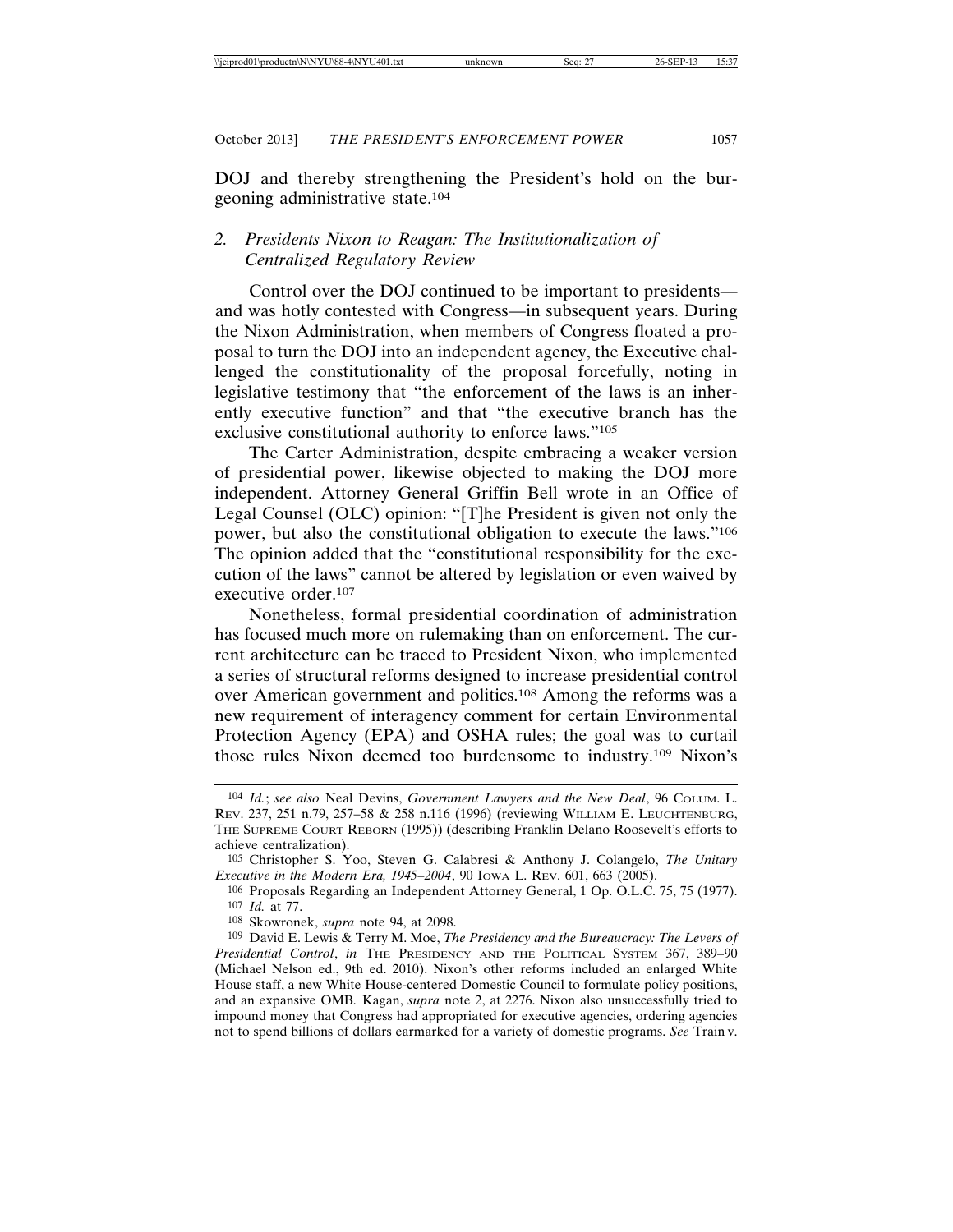centralized regulatory review proved enduring. Presidents Ford and Carter built incrementally on the administrative framework. Ford directed agencies to consider the inflationary impact of all major rules and to submit their analyses to a new office in the EOP.110 Carter created a new organizational arrangement, led by OMB, for carrying out the reviews.111

President Reagan expanded and formalized the system of centralized regulatory review, molding it into its lasting shape. By executive order, he created a new office within OMB called OIRA, and required agencies to submit to that office a regulatory impact analysis for any major rule they wished to promulgate.112 Reagan's order also supplied substantive criteria to govern agency rulemaking: To the extent permitted by law, an agency could regulate only if "the potential benefits to society . . . outweigh[ed] the potential costs" and if the choice among alternatives "involve[d] the least net cost to society."113 Though the Order disclaimed any right on the part of OMB, or the President himself, to dictate or displace agency decisions delegated by law,114 it gave OMB the authority to determine the adequacy of an impact analysis and to prevent publication of a proposed or final rule, even indefinitely, until the completion of the review process.115 A subsequent executive order added the requirement that agencies submit for OMB review an annual regulatory plan listing proposed actions for the year, giving the EOP an early chance to weigh in on

City of New York, 420 U.S. 35 (1975) (holding that the EPA Administrator was not authorized to allot to the states less than the entire amounts authorized to be appropriated); FISHER, *supra* note 58, at 147–201 (describing history of presidential impoundment); Abner J. Mikva & Michael F. Hertz, *Impoundment of Funds—The Courts, the Congress and the President: A Constitutional Triangle*, 69 NW. U. L. REV. 335 (1974) (analyzing the history of impoundment, as well as the political and judicial response, and concluding that the practice is unconstitutional). Congress responded with the Congressional Budget and Impoundment Control Act of 1974, Pub. L. No. 93-344, 88 Stat. 298 (codified as amended at 2 U.S.C. §§ 621–691 (2006)), which establishes a framework for mandatory and discretionary spending and forces the President to seek legislative approval before terminating appropriations. The Act also established the Congressional Budget Office as a counterweight to OMB. Yoo, Calabresi & Colangelo, *supra* note 105, at 666.

110 Kagan, *supra* note 2, at 2276.

111 Lewis & Moe, *supra* note 109, at 390.

112 Exec. Order No. 12,291 § 3, 3 C.F.R. 127, 128–30 (1981); *see also* Lewis & Moe, *supra* note 109, at 390 (discussing Reagan's regulatory efforts). Reagan also created a Task Force on Regulatory Relief that suspended some two hundred pending regulations. Lewis & Moe, *supra* note 109, at 390.

113 Exec. Order No. 12,291 §§ 2, 3, 3 C.F.R. at 128.

114 *Id.* § 3(f)(3), 3 C.F.R. at 130; *see also* Proposed Executive Order Entitled "Federal Regulation," 5 Op. O.L.C. 59, 63–64 (1981) (reasoning that the President and OMB Director lacked authority to displace agencies in discharging their statutory functions).

115 Exec. Order No. 12,291 § 3(e)–(f), 3 C.F.R. at 129–30.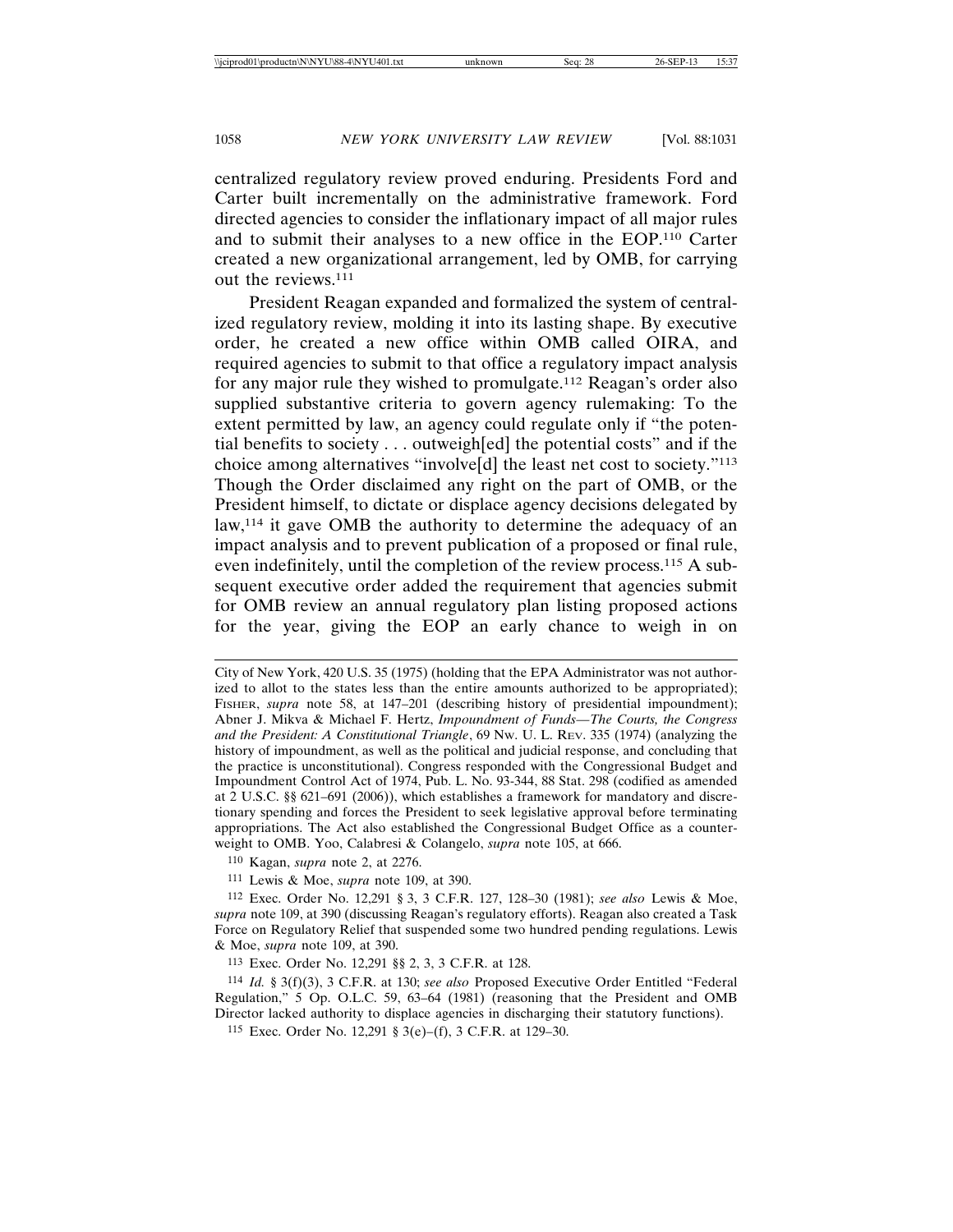rulemaking.116 Ultimately, by delaying, blocking, and revising rules, OMB used its powers under the executive orders to implement Reagan's vision of regulatory policy.117

While Reagan explicitly formalized regulatory review, his approach to enforcement policy was indirect and informal. Using the large national budget deficit as a justification, he proposed and won a series of budget cuts that effectively reduced federal agencies' enforcement capability.118 Reagan's political appointees in the various agencies gave life to his deregulatory commitments in part through the exercise of administrative enforcement discretion. For example, the DOJ's antitrust enforcement record directly corresponded with the Administration's "repeated assertion that virtually all business activity except horizontal price fixing [was] good for the American consumer and good for the economy."119 Another example is the EPA, where Reagan used political appointments and budgetary cuts to induce the agency to reduce its level of enforcement and compliance activity.120 Yet Reagan's own role in enforcement policy was ambiguous, and he put no formal mechanism of enforcement coordination into place.

#### *3. President Clinton: Continued Centralized Regulatory Review and New Use of Administrative Directives*

Reagan's centralized regulatory review system was largely maintained by President George H.W. Bush,121 and despite considerable criticism from Democrats and their allies, President Clinton followed suit. Though Clinton instituted reforms that pushed centralized review in a somewhat less deregulatory direction, he maintained the basic system, even increasing OMB's influence over independent agency rulemaking.122 Clinton also exercised control over the administrative

<sup>116</sup> Exec. Order No. 12,498, 3 C.F.R. 323 (1985); *see also* Kagan, *supra* note 2, at 2277–78 (discussing Executive Orders 12,291 and 12,498).

<sup>117</sup> Bagley & Revesz, *supra* note 13, at 1265 (citing Alan B. Morrison, *OMB Interference with Agency Rulemaking: The Wrong Way to Write a Regulation*, 99 HARV. L. REV. 1059, 1065 (1986)).

<sup>118</sup> Jeffrey A. Fine & Richard W. Waterman, *A New Model of Presidential Leadership: Controlling the Bureaucracy*, *in* PRESIDENTIAL LEADERSHIP: THE VORTEX OF POWER 19, 40 (Bert A. Rockman & Richard W. Waterman eds., 2008).

<sup>119</sup> Eleanor M. Fox & Lawrence A. Sullivan, *Antitrust—Retrospective and Prospective: Where Are We Coming From? Where Are We Going?*, 62 N.Y.U. L. REV. 936, 947 (1987).

<sup>120</sup> Fine & Waterman, *supra* note 118, at 20, 33. These efforts were of mixed success as they were met with considerable opposition from Congress and agency officials. *Id.* at 33, 38.

<sup>121</sup> Lewis & Moe, *supra* note 109, at 391.

<sup>122</sup> Clinton's OMB review process, established in Executive Order 12,866, again required that agencies submit major regulations to OMB for review, continued cost-benefit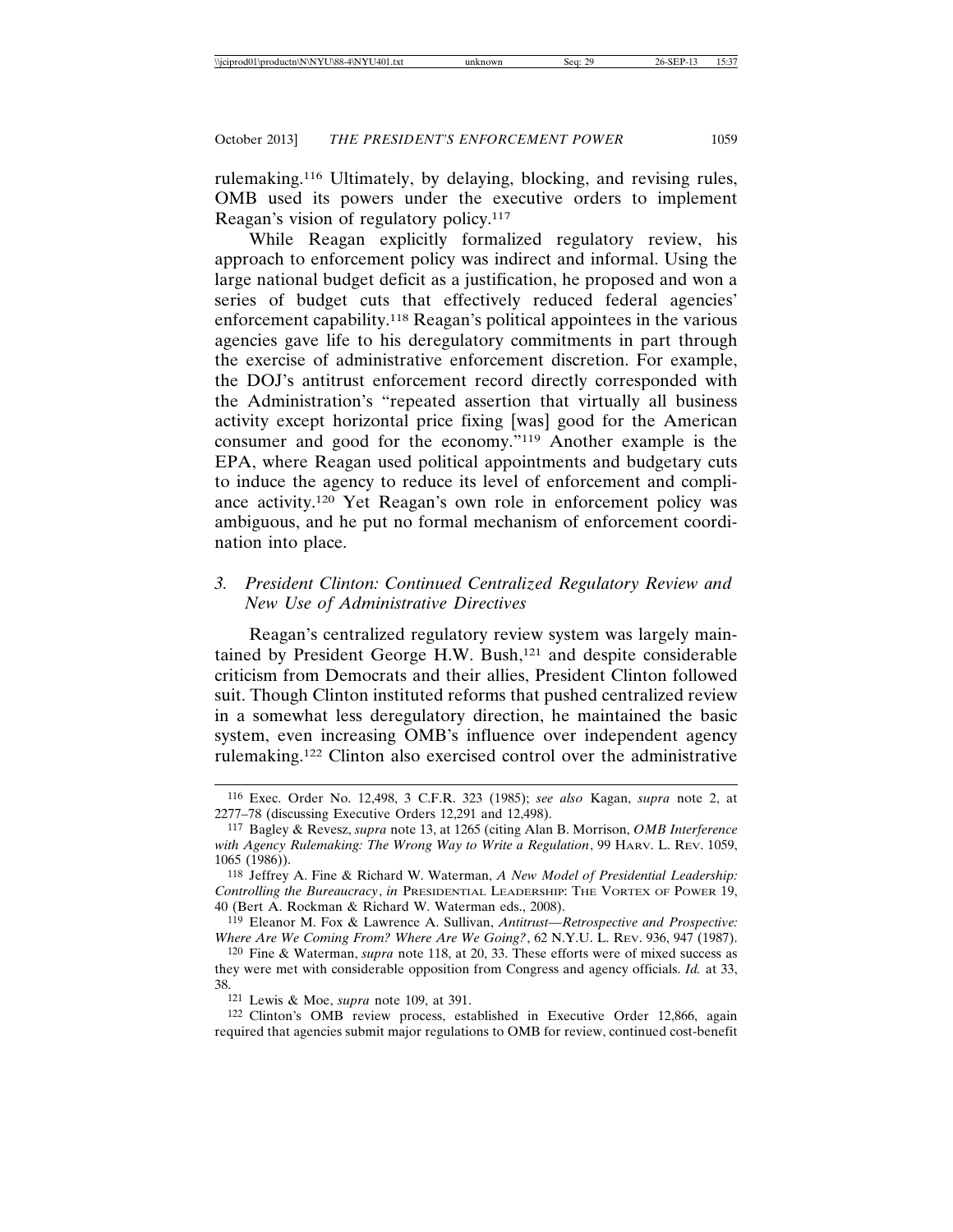state in new ways, including by using formal directives to department heads to spur new rules. A central objective of the Clinton White House "was to devise, direct, and/or finally announce administrative actions . . . to showcase and advance presidential policies."123

While Clinton focused on enforcement, he did so less frequently, and rarely with respect to identifiable parties. Firearms regulation was one of the few areas in which Clinton directed "not only rulemakings but enforcement strategies."124 Here, he called on the Treasury Secretary and the Attorney General, "in reliance on partnerships with state and local officers, to begin enforcement efforts to trace all guns used to commit crimes in cities throughout the United States."125 He also "endorsed a threat of suit against gun manufacturers . . . by the Secretary of Housing and Urban Development and announced the agreement of Smith & Wesson, prompted in part by that threat, to make certain changes in the design and marketing of the company's firearms."126

#### *4. President George W. Bush: More Centralized Regulatory Review and Deregulation by Nonenforcement*

Formal, centralized regulatory review continued to play a major role in President George W. Bush's Administration. Bush oversaw an aggressive OIRA review process in which many regulations were sent back to agencies for modification.127 In addition, Bush issued an executive order requiring every regulatory agency to have a policy review office headed by a presidential appointee.128 These offices were

- 123 Kagan, *supra* note 2, at 2248.
- 124 *Id.* at 2305.
- 125 *Id.* at 2305–06.
- 126 *Id.* at 2306.

127 Lewis & Moe, *supra* note 109, at 393. The Bush OIRA also "invented a new tool called the 'prompt' letter—a public letter to an agency suggesting that it should consider adopting a new regulation." John D. Graham, Paul R. Noe & Elizabeth L. Branch, *Managing the Regulatory State: The Experience of the Bush Administration*, 33 FORDHAM URB. L.J. 953, 972 (2006). The Bush OIRA issued over a dozen such letters, while also launching a process for reviewing and reforming existing regulations. *Id.* at 972–73.

128 Exec. Order No. 13,422 § 5(b), 3 C.F.R. 191, 193 (2007). On the use of the appointment power to populate the bureaucracy with politically responsive actors, see Barron, *supra* note 59, at 1121–33, and Terry M. Moe, *The Politicized Presidency*, *in* THE NEW DIRECTION IN AMERICAN POLITICS 235 (John E. Chubb & Paul E. Peterson eds., 1985).

analysis as "the basic criterion in assessing regulatory decisions" and established an "annual regulatory planning process" similar to Reagan's*.* Kagan, *supra* note 2, at 2285–86; *see also* Exec. Order No. 12,866, 3 C.F.R. 638 (1993), *reprinted as amended in* 5 U.S.C. § 601 (2006). But Executive Order 12,866 also enabled the President's delegates to "request further consideration" on proposed rules of independent agencies that appeared to conflict with other agency action, the regulatory principles set out in the executive order, or "the President's priorities." Exec. Order No. 12,866 § 4(c), 3 C.F.R. at 642–43.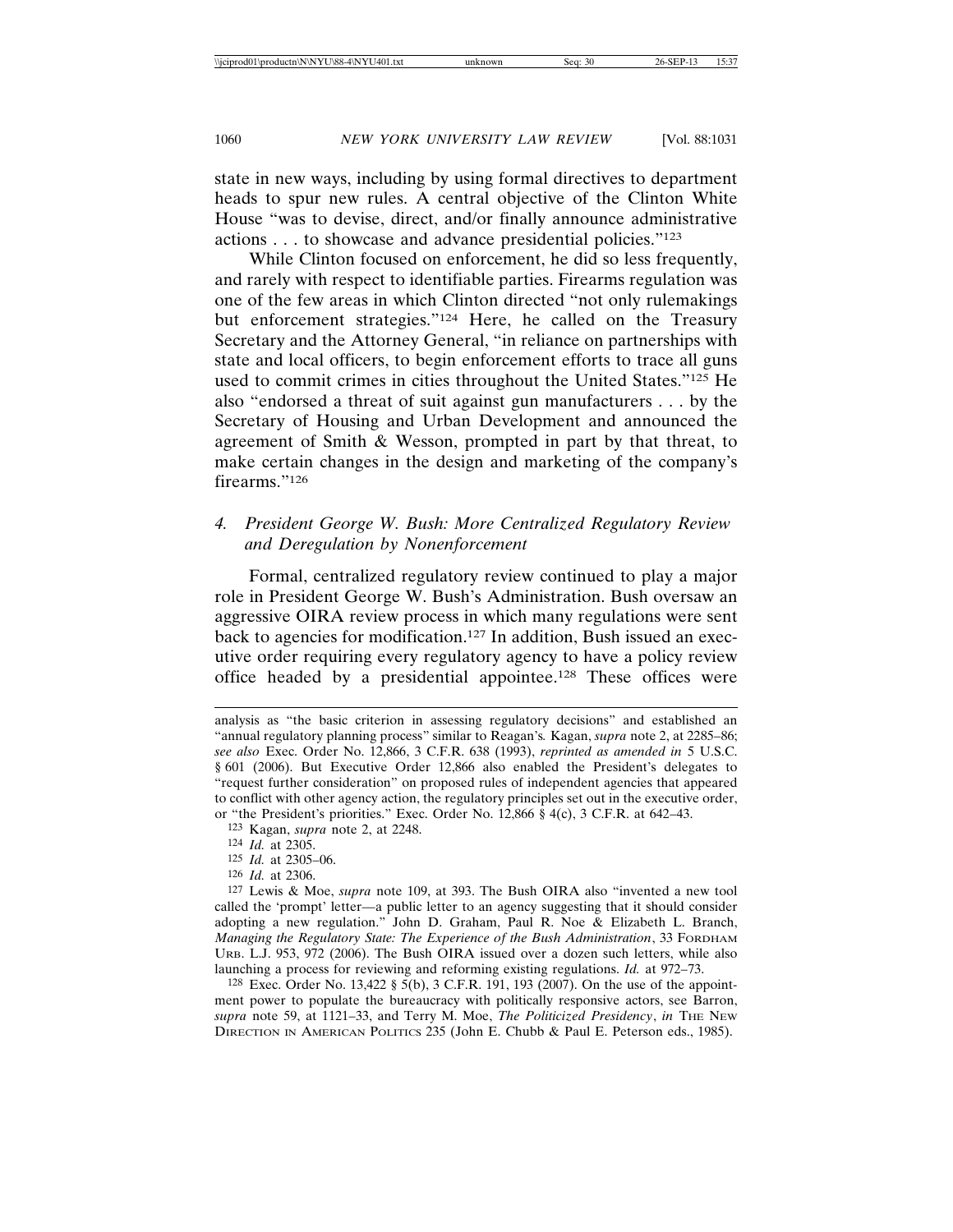directed to supervise the development of new rules and impose new criteria raising the threshold for issuing new regulation. Notably, however, Bush's order instructed the policy review offices to oversee how agencies use guidance documents, which are informal statements instructing businesses on how agency rules will be interpreted and enforced. In so doing, the new regulatory offices effectively extended presidential control over enforcement practices.129

In general, Bush exercised more extensive control over enforcement than did many of his predecessors. Across agencies, there was a significant trend toward deregulation through nonenforcement and a shift toward different enforcement priorities, consistent with the Administration's articulated policy goals.130 Nonetheless, the White House rarely claimed responsibility for these decisions. Rather, presidential influence over enforcement during the Bush Administration continued to be less formal and less transparent than was control over rulemaking. For example, a 2006 report commissioned by the Minority Staff of the U.S. House of Representatives Committee on Government Reform charged that between 2000 and 2005, enforcement actions brought by the Food and Drug Administration (FDA) declined significantly.131 The number of warning letters issued by the agency decreased by over fifty percent during this period, even though the overall number of violations discovered by field inspectors did not decline significantly.132 According to the report, political appointees at the central offices of the FDA frequently undertook enforcement actions weaker than those recommended by field officers, even refusing to follow such recommendations at times.133 The report suggests presidential influence over these decisions; it repeatedly faults the Bush Administration for the trend and cites the role of "FDA headquarters" in the decisions.<sup>134</sup> But the report does not evidence any statement by the President himself—or any EOP or White House

<sup>129</sup> Lewis & Moe, *supra* note 109, at 393–94. For an overview of centralized regulatory review under the Bush Administration, see, for example, Curtis W. Copeland, *The Role of the Office of Information and Regulatory Affairs in Federal Rulemaking*, 33 FORDHAM URB. L.J. 1257, 1286–304 (2006).

<sup>130</sup> *See* Daniel T. Deacon, Note, *Deregulation Through Nonenforcement*, 85 N.Y.U. L. REV. 795, 807–15 (2010) (examining modes of deregulation through nonenforcement under the second Bush Administration).

<sup>131</sup> MINORITY STAFF OF H. COMM. ON GOV'T REFORM, SPEC. INVESTIGATIONS DIV., PRESCRIPTION FOR HARM: THE DECLINE IN FDA ENFORCEMENT ACTIVITY, at i (2006), *available at* http://oversight-archive.waxman.house.gov/documents/20060627101434-98349. pdf.

<sup>132</sup> *Id.* 

<sup>133</sup> *Id.* at 10–12.

<sup>134</sup> *E.g.*, *id.* at i, 6–7.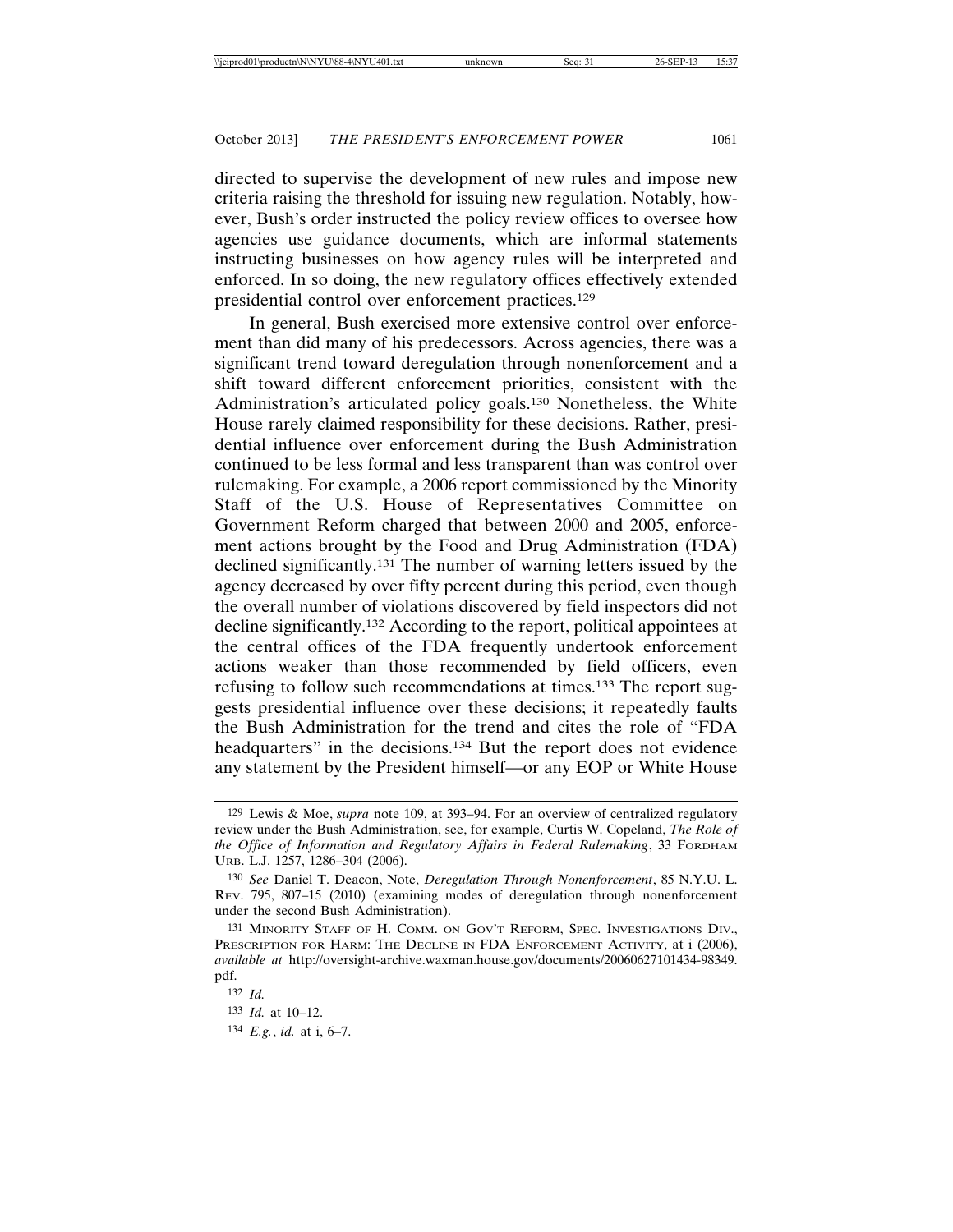officials—claiming responsibility for the significant change in enforcement priorities and practices at the FDA.

So, too, with the Department of Labor (DOL). One of the largest regulatory enforcement agencies, the DOL is also one of the federal agencies in which the ideological differences separating Democrats and Republicans are most stark.135 Not surprisingly, the Bush DOL's enforcement tactics differed significantly from those of the Clinton DOL; under Bush, the agency shifted resources towards voluntary compliance and away from punitive enforcement.136 According to critics, underenforcement of existing law and underfunding of enforcement units helped the Administration achieve its deregulatory goals.137 Indeed, funding for OSHA enforcement activity declined even faster than the agency's overall budget during the Bush years.138 Yet, in few instances did the Administration generally, or the President in particular, claim responsibility for these significant enforcement changes.

Similarly, there was an overall decline in enforcement at the EPA during the Bush Administration.<sup>139</sup> This included some announced

138 Fletcher, *supra* note 135.

139 Deacon, *supra* note 130, at 809 n.87. A former director of the EPA's Office of Civil Enforcement, for example, explained the decline as caused by a "lack [of] political support

<sup>135</sup> *See* Michael A. Fletcher, *Labor Dept. Accused of Straying From Enforcement*, WASH. POST, Dec. 1, 2008, at A2 (noting that "[t]here are few federal agencies where the ideological differences separating many Democrats and Republicans play out more plainly" than in the DOL).

<sup>136</sup> *See id.* (describing the Bush DOL's shift in emphasis).

<sup>137</sup> One report issued by the Government Accountability Office (GAO) found that the Bush Administration's DOL inadequately investigated reports from low-wage workers of employers who failed to pay the federal minimum wage, neglected to pay overtime, or refused to issue final paychecks. U.S. GOV'T ACCOUNTABILITY OFFICE, GAO-09-458T, WAGE AND HOUR DIVISION'S COMPLAINT INTAKE AND INVESTIGATIVE PROCESSES LEAVE LOW WAGE WORKERS VULNERABLE TO WAGE THEFT 3–4 (2009); *see also* Press Release, H. Comm. on Educ. & Labor, Bush Labor Department Failed to Properly Investigate Wage Theft, GAO Tells House Panel (Mar. 25, 2009), *available at* http://democrats. edworkforce.house.gov/press-release/bush-labor-department-failed-properly-investigatewage-theft-gao-tells-house-panel (discussing this report). Another report, issued by the DOL Inspector General, found that the Mine Safety and Health Administration did not conduct federally required inspections at fifteen percent of the country's underground coal mines. U.S. DEP'T OF LABOR, OFFICE OF INSPECTOR GEN., REP. NO. 05-08-001-06-001, UNDERGROUND COAL MINE INSPECTION MANDATE NOT FULFILLED DUE TO RESOURCE LIMITATIONS AND LACK OF MANAGEMENT EMPHASIS 1 (2007); *see also* Fletcher, *supra* note 135, at A2 (discussing this report). Another audit by the DOL Inspector General found that a number of workplace hazards may have been deterred if OSHA had engaged in appropriate enforcement and inspection activity. U.S. DEP'T OF LABOR, OFFICE OF INSPECTOR GEN., REP. NO. 02-09-203-10-105, EMPLOYERS WITH REPORTED FATALITIES WERE NOT ALWAYS PROPERLY IDENTIFIED AND INSPECTED UNDER OSHA'S ENHANCED ENFORCEMENT PROGRAM 2–3 (2009); *see also* R. Jeffrey Smith, *Initiative on Worker Safety Gets Poor Marks; IG's Report Links Weak Enforcement to Job Fatalities*, WASH. POST, Apr. 2, 2009, at A6 (discussing this report).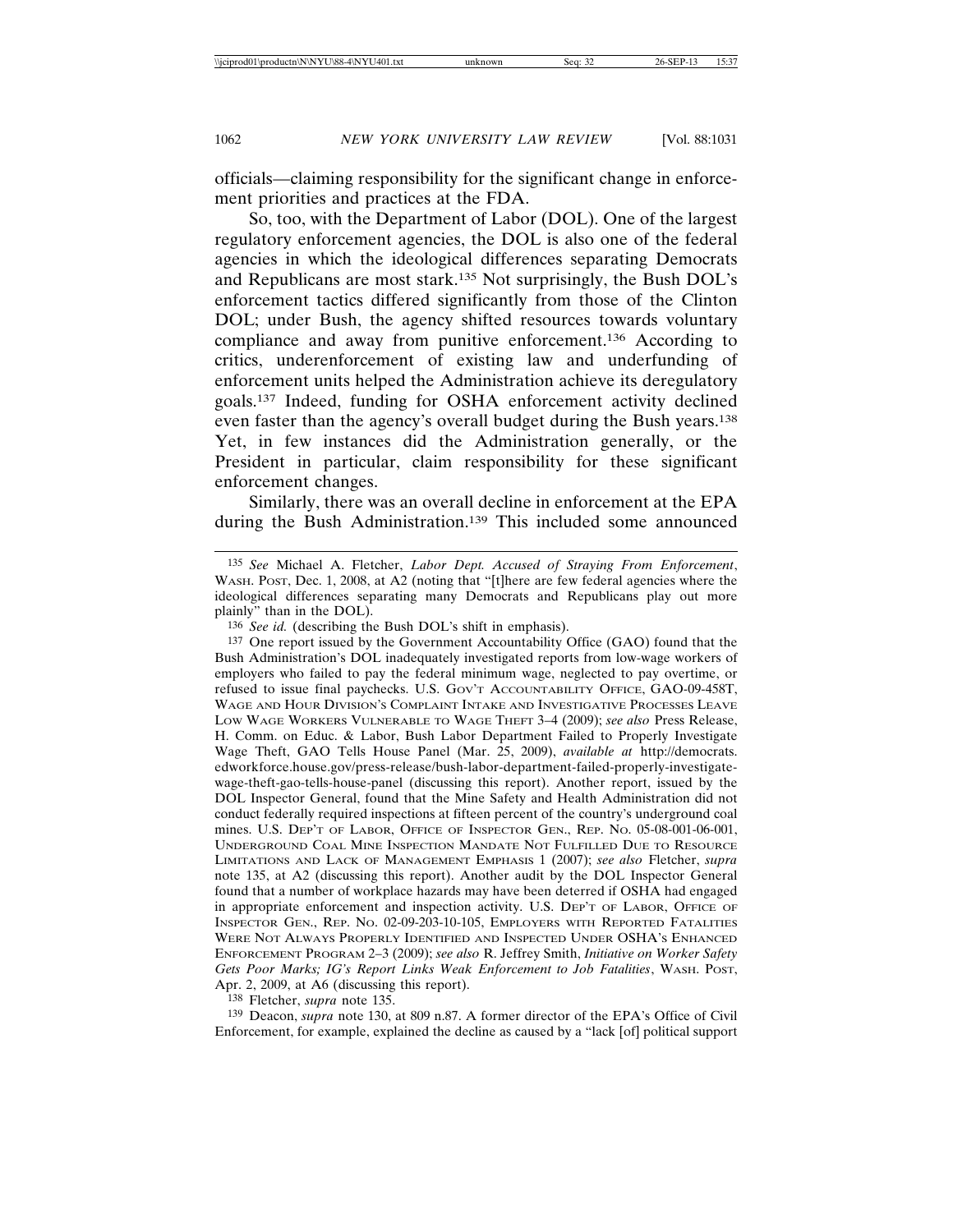policies of nonenforcement. For example, Vice President Dick Cheney's Energy Task Force undertook a multiyear effort to ease regulatory burdens on power plants.140 Under the oversight of the centralized review process, the EPA promulgated new safe harbor rules that made it easier for power plants undergoing renovations or modifications to avoid coming under the ambit of the more stringent standards of the Clean Air Act.141 In 2006, the D.C. Circuit struck down the rule as a violation of the statute.142 In response, the EPA moved to effect its policy through an enforcement memorandum that instructed agency officials to give effect to the safe harbor rules in a case-by-case analysis of whether to bring new enforcement actions.143 New enforcement activity virtually disappeared.144

The same pattern existed with independent agencies, such as the SEC,145 and certain divisions of the DOJ, such as the Civil Rights Division. They too adopted enforcement strategies designed to advance the Administration's policy goals.146 But again, the White House and political leaders of the agency rarely claimed responsibility for the policy changes, nor did the agencies consistently disclose the shifts in policy. The enforcement policy shifts at the DOJ, in particular, were roundly criticized for lacking transparency and being politically driven. According to critics, the Department took positions in service of political goals, even where applicable law or available evidence pointed to a different conclusion.<sup>147</sup>

144 *See* Mintz, *supra* note 140, at 10,919 (noting that as of 2004 only one new enforcement case had been brought by the EPA during the Bush Administration). For further discussion, see Deacon, *supra* note 130, at 812.

145 *See* Norman S. Poser, *Why the SEC Failed: Regulators Against Regulation*, 3 BROOK. J. CORP., FIN. & COM. L. 289, 309–17 (2009) (detailing the SEC's enforcement failures).

147 *Id.* at 81–82.

<sup>[</sup>that field agents] used to be able to count on, especially in the White House." *Id.* at 809 nn.87–88 (quoting John Solomon & Juliet Eilperin, *Bush's EPA is Pursuing Fewer Polluters: Probes and Prosecutions Have Declined Sharply*, WASH. POST, Sept. 30, 2007, at A1).

<sup>140</sup> *Id.* at 812 (citing Joel A. Mintz, *"Treading Water": A Preliminary Assessment of EPA Enforcement During the Bush II Administration*, 34 ENVTL. L. REP. 10,912, 10,918 (2004)).

<sup>141</sup> Jonathan Remy Nash & Richard L. Revesz, *Grandfathering and Environmental Regulation: The Law and Economics of New Source Review*, 101 NW. U. L. REV. 1677, 1678–79 (2007).

<sup>142</sup> New York v. EPA, 443 F.3d 880, 890 (D.C. Cir. 2006).

<sup>143</sup> Nash & Revesz, *supra* note 141, at 1678–79; *see also* Steven D. Cook, *Effect of New Source Review Decision Limited by EPA Policy*, *Proposed Rule*, 37 ENV'T REP. (BNA) 662, 662 (Mar. 31, 2006).

<sup>146</sup> For example, the Bush Administration did not enforce employment or voting rights laws as aggressively as did its predecessor, but it devoted significant resources to enforcing the prohibition on sex trafficking and combating various forms of religious discrimination. Goodwin Liu, *The Bush Administration and Civil Rights: Lessons Learned*, 4 DUKE J. CONST. L. & PUB. POL'Y 77, 81 (2009).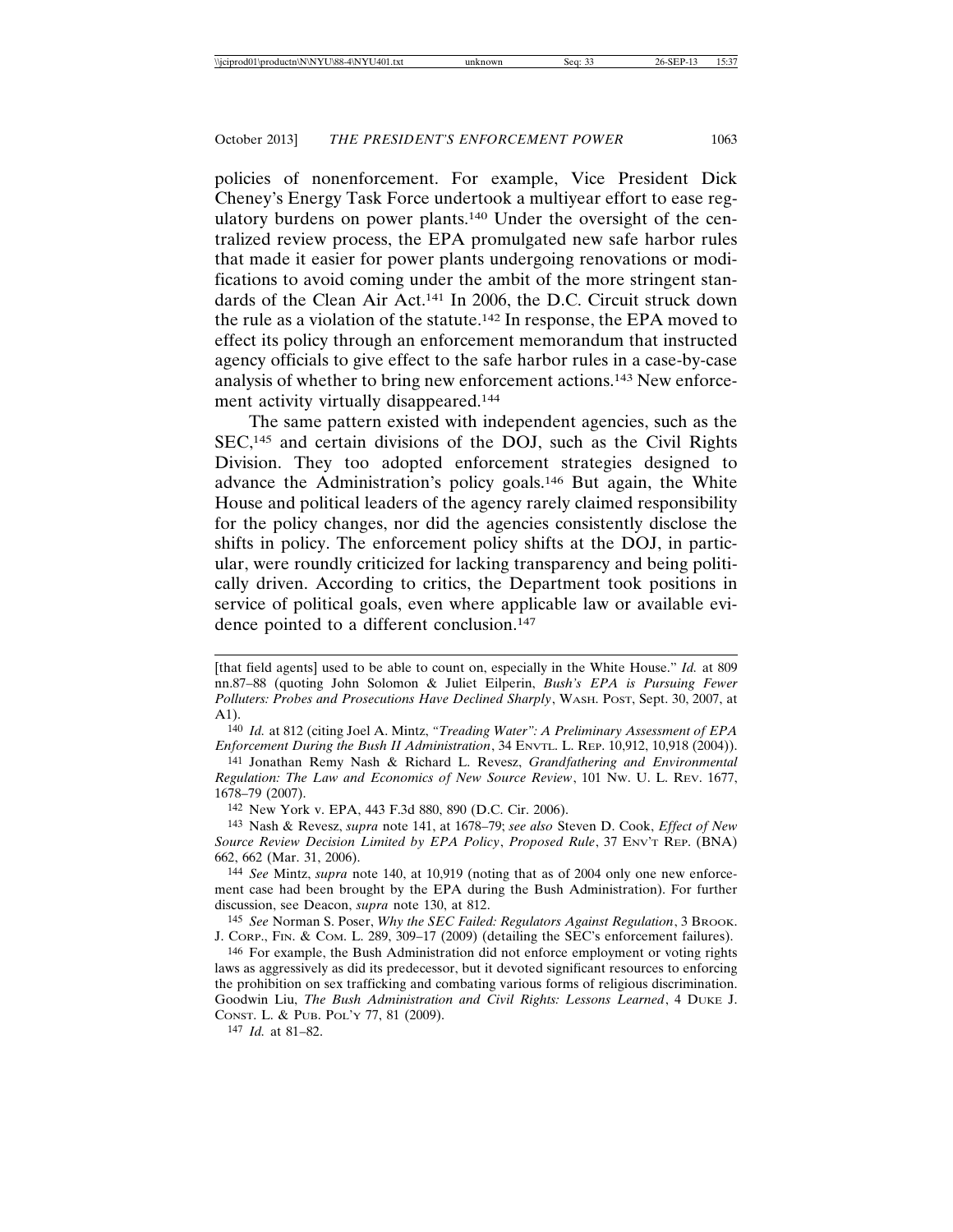### *5. President Obama: Centralized Regulatory Review, a New Compliance Memorandum, and Announced Policies of Prosecutorial Discretion*

When President Obama took office, he rescinded Bush's centralized regulatory review executive order, returning to Clinton's.148 Two years later, Obama issued a supplementary executive order of his own, with somewhat greater emphasis on scientific integrity, distributional impacts of rulemaking, and public participation.149 Overall, however, Obama's approach to regulatory review has been largely a continuation of much-studied past practice: It is formalized and centralized, utilizes cost-benefit analysis, and puts significant emphasis on reducing regulatory burdens.150

The Obama Administration's approach to enforcement is also, in many ways, a continuation of the past. Like his predecessors, Obama has used budgetary authority and political appointments to shift the direction of administrative agencies. New agency leadership, in turn, has transformed agency priorities. Particularly across the consumer, environmental, and labor agencies, Obama Administration appointees have engaged in more aggressive and punitive enforcement strategies and have shifted resources to prioritize pursuing those deemed to be the most flagrant violators.151

150 In May 2012, the President issued another executive order, directing executive agencies to take further steps to engage in retrospective review of regulations, with the aim of modernizing them and removing those deemed unnecessary. Exec. Order No. 13,610, 77 Fed. Reg. 28,469 (May 10, 2012).

151 For example, OSHA has increased its inspection and citation rates considerably, while committing to a new form of risk-based enforcement, which targets certain high-risk sectors and firms. *See* OMB WATCH, THE OBAMA APPROACH TO PUBLIC PROTECTION: ENFORCEMENT 6, 8 (2010), *available at* http://www.ombwatch.org/files/regs/ obamamidtermenforcementreport.pdf (reporting a 167% increase in the number of OSHA citations from the previous year during Obama's first full year in office). OSHA also announced that it will reevaluate its voluntary compliance program, which was favored by the Bush Administration and applauded by numerous academics but had significant problems in practice according to the GAO. *See* Press Release, U.S. Dep't of Labor, OSHA, U.S. Department of Labor's OSHA Begins Evaluation of Voluntary Protection Programs (June 18, 2009), *available at* http://www.osha.gov/pls/oshaweb/owadisp.show\_ document?p\_table=NEWS\_RELEASES&p\_id=18065; U.S. GOV'T ACCOUNTABILITY OFFICE, GAO 09-395, OSHA'S VOLUNTARY PROTECTION PROGRAMS: IMPROVED OVERSIGHT AND CONTROLS WOULD BETTER ENSURE PROGRAM QUALITY 18 (2009) (criticizing operations of the voluntary compliance program and recommending changes to the

<sup>148</sup> Exec. Order No. 13,497, 3 C.F.R. 218 (2009).

<sup>149</sup> *See* Exec. Order No. 13,563, 3 C.F.R. 215 (2011). The Obama Administration has also encouraged independent agencies, as well as executive agencies, to engage in retrospective review of regulations and has put greater emphasis on centralization of rulemaking in negotiations with trade partners. *See* Exec. Order No. 13,579, 3 C.F.R. 256, 257 (2011) (requesting that independent regulatory agencies engage in retrospective review); Exec. Order No. 13,609, 77 Fed. Reg. 26,413, 26,413–14 (May 1, 2012) (promoting international regulatory cooperation through the Regulatory Working Group).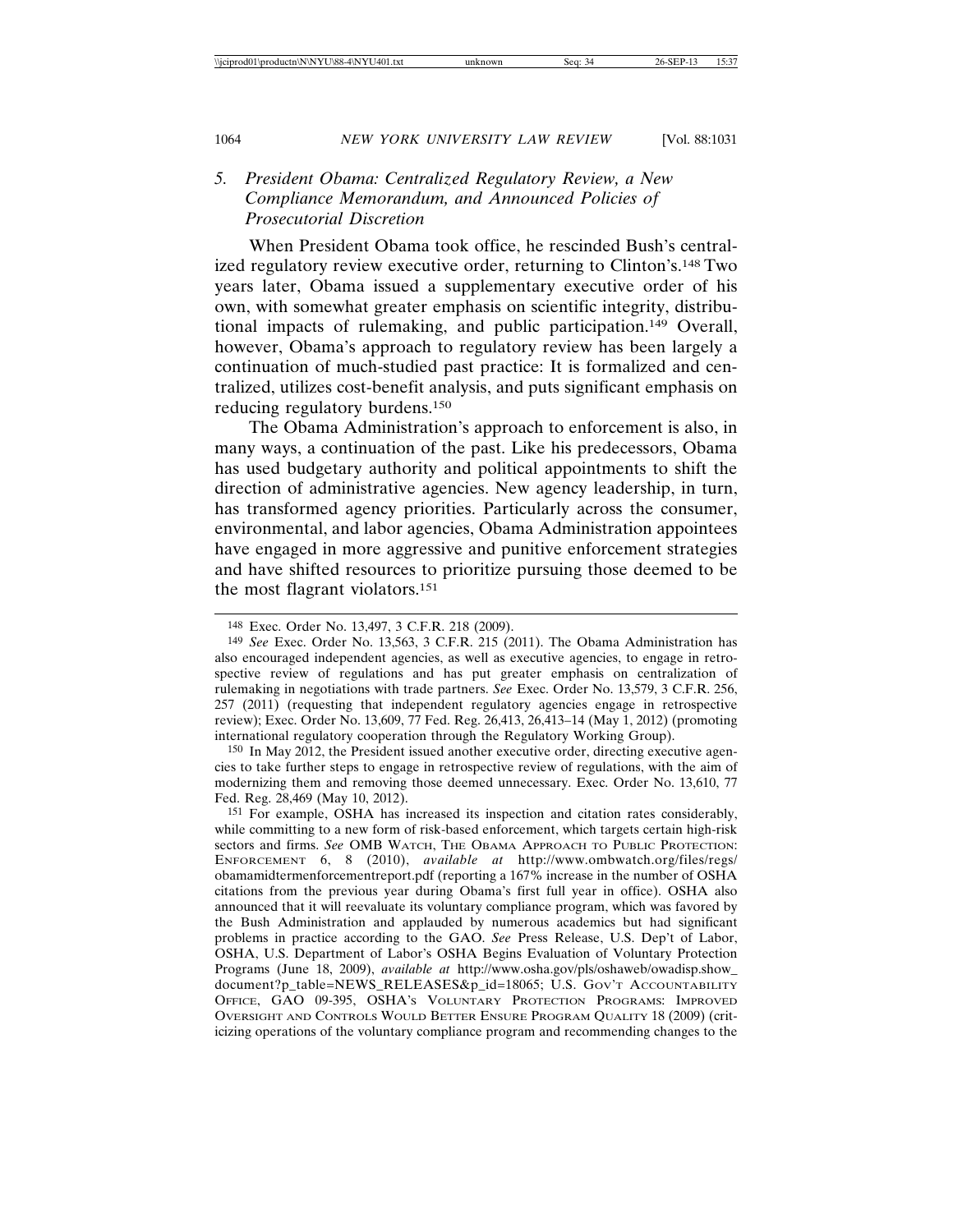Still, early in the Obama Administration, when the President's own party controlled both houses of Congress, the use of administrative agencies—for enforcement or other purposes—did not attract significant presidential attention. Like those before him governing with a near-supermajority in Congress, the President had little incentive to use unilateral power in place of more lasting forms of policymaking.152 A series of crises in 2010, however, brought Obama squarely into the field of administrative enforcement. On April 5, 2010, the Massey Energy Upper Big Branch mine in West Virginia exploded, killing twenty-nine miners; it was the worst American mining accident in over forty years.153 In response, Obama took the unusual step of ordering specific enforcement activity: He called for the immediate deployment of inspectors to all mines with similar poor safety records and ordered the DOL to determine whether enforcement could be more effective.154 Only two weeks later, on April 20, 2010, the Deepwater Horizon rig, operated by BP Oil, exploded, killing eleven people and spilling millions of barrels of oil into the Gulf of Mexico.155 In the face of one of the worst environmental crises in the country's history, presidential response was inevitable and immediate. Obama oversaw the imposition of a moratorium on deepwater drilling and established a new commission tasked with studying the causes of the accident and evaluating whether statutory or regulatory changes were needed.156 He also called for better enforcement of existing laws governing offshore drilling.157

157 *Id.* at 3.

program); U.S. GOV'T ACCOUNTABILITY OFFICE, GAO 04-378, WORKPLACE SAFETY AND HEALTH: OSHA'S VOLUNTARY COMPLIANCE STRATEGIES SHOW PROMISING RESULTS, BUT SHOULD BE FULLY EVALUATED BEFORE THEY ARE EXPANDED 4, 43 (2004) (recommending further evaluation of OSHA's voluntary compliance program).

<sup>152</sup> *See, e.g.*, WILLIAM G. HOWELL, POWER WITHOUT PERSUASION: THE POLITICS OF DIRECT PRESIDENTIAL ACTION 177, 180 (2003) (explaining that the use of unilateral measures increases during periods of congressional gridlock).

<sup>153</sup> Ian Urbina, *No Survivors Found at Site of W.Va. Mine Disaster*, N.Y. TIMES, Apr. 10, 2010, at A1.

<sup>154</sup> Remarks Following a Meeting on Mine Safety, 2009 DAILY COMP. PRES. DOC. 1 (Apr. 15, 2010). The Mine Safety and Health Administration (MSHA) ultimately conducted impact assessments at eleven coal, metal, and nonmetal mines based on factors that indicate safety problems, including frequent complaints to regulators, high injury and illness rates, and fatalities. The MSHA found "significant and substantial" violations at all but three of the eleven mines. *See* News Release, Mine Safety and Health Administration, MSHA Puts 8 Mines on Notice for Potential Patterns of Violations (Nov. 30, 2011).

<sup>155</sup> NAT'L COMM'N ON THE BP DEEPWATER HORIZON OIL SPILL AND OFFSHORE DRILLING, DEEP WATER: THE GULF OIL DISASTER AND THE FUTURE OF OFFSHORE DRILLING—REPORT TO THE PRESIDENT, at vi (2011), *available at* http://www.gpo.gov/ fdsys/pkg/GPO-OILCOMMISSION/pdf/GPO-OILCOMMISSION.pdf.

<sup>156</sup> Address to the Nation on the Oil Spill in the Gulf of Mexico, 2009 DAILY COMP. PRES. DOC. 2 (June 15, 2010).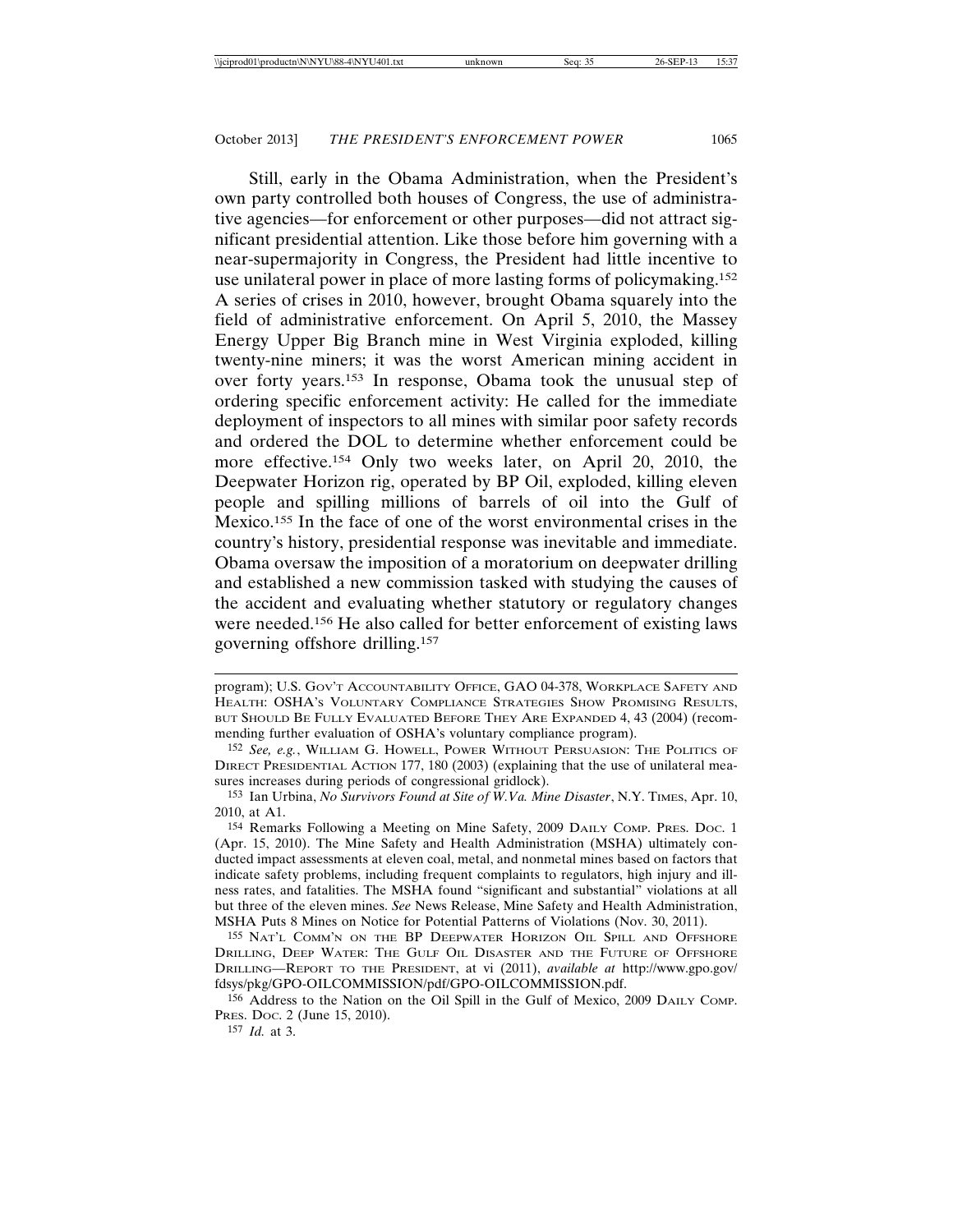Once Obama's party no longer controlled both houses of Congress, he began to focus more attention on using enforcement and other administrative strategies to achieve policy goals. For example, his 2012 State of the Union Address emphasized problems of regulatory compliance, announcing several specific new enforcement initiatives.158 Still, like former presidents' efforts, these forays were sporadic and not sustained by formal institutions in the EOP.

Also like presidents prior—most prominently George W. Bush— Obama began using nonenforcement to achieve substantive policy goals. However, he has done so somewhat more transparently. Two examples, to which I will return in Parts III and IV, illustrate the point. The first is in the realm of criminal prosecution, outside the focus of this Article but illustrative nonetheless: Early in the Obama Administration, Attorney General Eric Holder "outlined a shift in the enforcement of federal drug laws, saying the administration would effectively end the Bush administration's frequent raids on distributors of medical marijuana."159 Although the policy was issued by the DOJ in a memorandum from the Deputy Attorney General, Holder suggested that the shift was driven by the President and his campaign commitments.160

Second, failing to achieve during the first term either comprehensive immigration reform or a more limited targeted reform that would have granted residency rights to certain young people and relatives of military veterans,<sup>161</sup> the Administration announced that it would use "prosecutorial discretion" to achieve some portion of those policy goals.162 A post on the White House blog declared that the decision to

<sup>158</sup> Obama announced the creation of a Trade Enforcement Unit charged with investigating unfair trade practices in countries like China; a Financial Crimes Unit of highly trained investigators to crack down on large-scale fraud and protect people's investments; and a special unit of federal prosecutors and leading state attorneys general focused on the mortgage crisis. Address Before a Joint Session of Congress on the State of the Union, 2012 DAILY COMP. PRES. DOC. 3, 8 (Jan. 24, 2012).

<sup>159</sup> David Johnston & Neil A. Lewis, *Ending Raids of Dispensers of Marijuana for Patients*, N.Y. TIMES, Mar. 19, 2009, at A20; *see also* Erick Eckholm, *Medical Marijuana Industry is Unnerved by U.S. Crackdown*, N.Y. TIMES, Nov. 24, 2011, at A22 (noting the DOJ's shift).

<sup>160</sup> *See* Johnston & Lewis, *supra* note 159, at A20 (noting that "the new approach was consistent with statements made by President Obama in the campaign and was based on an assessment of how to allocate scarce enforcement resources").

<sup>161</sup> *See* Julia Preston, *Students Press for Action on Immigration*, N.Y. TIMES, May 31, 2012, at A14 (noting young activists' frustration with congressional inaction and with the President's refusal to halt deportation).

<sup>162</sup> Memorandum from John Morton, Director, U.S. Immigration and Customs Enforcement, on Exercising Prosecutorial Discretion Consistent with the Civil Immigration Enforcement Priorities of the Agency for the Apprehension, Detention, and Removal of Aliens (June 17, 2011), *available at* http://www.ice.gov/doclib/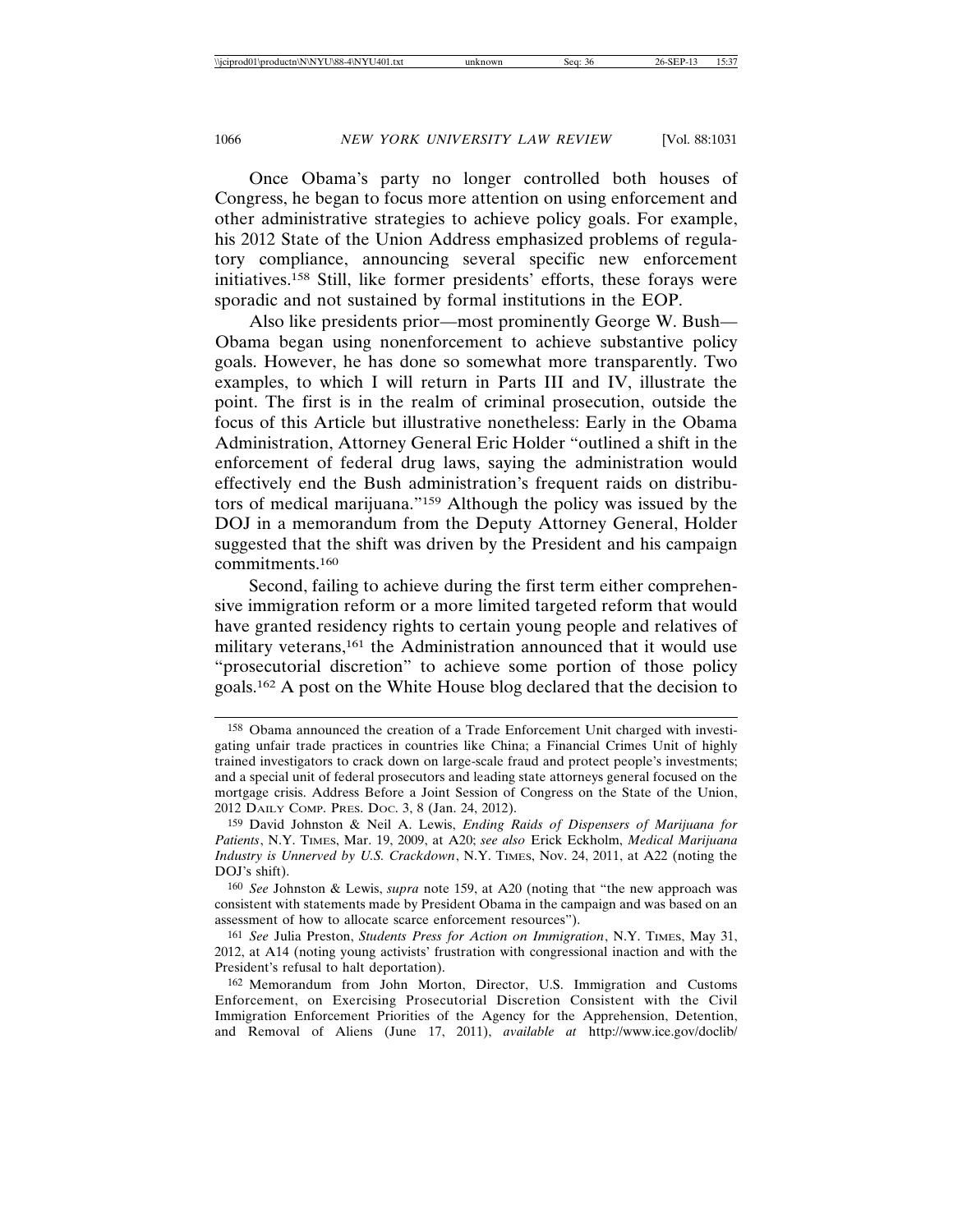impose this policy of prosecutorial discretion was the President's.163 Nearly a year later, the Secretary of Homeland Security announced an even broader program of "deferred action" for "young people who are low enforcement priorities."164 Under that new policy, relief would continue to be available only on a case-by-case basis, but the discretion of reviewing Immigrations and Customs Enforcement (ICE) officers would now be cabined.165 Though the directive to Department of Homeland Security (DHS) officials came from Secretary Janet Napolitano, the President himself, speaking in the Rose Garden shortly after her announcement, left no doubt that he intended to claim the policy decision as his own.

Finally, while presidential attention to enforcement under Obama—including the use of nonenforcement to achieve policy aims—has remained largely episodic and not institutionalized, there are also suggestions of a shift toward more formal and sustained enforcement coordination. Most notably, on January 18, 2011, Obama issued a Memorandum on Regulatory Compliance to the federal executive department and agencies.166 Released at the same time as a

secure-communities/pdf/prosecutorial-discretion-memo.pdf. Cristina Rodriguez and Adam Cox have shown how the President has historically exercised power over core immigration policy in a manner obscured from scrutiny, through prosecutorial discretion and the use of discretionary enforcement power. Adam B. Cox & Cristina M. Rodriguez, *The President and Immigration Law*, 119 YALE L.J. 458, 510–30 (2009).

<sup>&</sup>lt;sup>163</sup> Cecilia Muñoz, *Immigration Update: Maximizing Public Safety and Better Focusing Resources*, WHITE HOUSE BLOG (Aug. 18, 2011, 2:00 PM), http://www.whitehouse.gov/ blog/2011/08/18/immigration-update-maximizing-public-safety-and-better-focusingresources.

<sup>164</sup> Press Release, Dep't of Homeland Sec., Secretary Napolitano Announces Deferred Action Process for Young People Who Are Low Enforcement Priorities (June 15, 2012), *available at* http://www.dhs.gov/news/2012/06/15/secretary-napolitano-announces-deferredaction-process-young-people-who-are-low; *see also* Memorandum from Janet Napolitano, Sec'y of Homeland Sec., on Exercising Prosecutorial Discretion with Respect to Individuals Who Came to the United States as Children (June 15, 2012) [hereinafter Napolitano Prosecutorial Discretion Memorandum]. General authority for deferred action exists under the Immigration and Nationality Act (INA) § 103(a), 8 U.S.C. § 1103(a) (2006), which provides the Secretary of Homeland Security authority to enforce the immigration laws. Deferred action is a discretionary determination to decline pursuing a removal action against an individual as an act of prosecutorial discretion; it does not confer lawful status upon an individual. It has more frequently been used to grant temporary relief to nationals of particular countries in times of crisis. Individuals who have been granted deferred action are eligible to receive employment authorization for the period of deferred action.

<sup>165</sup> The policy makes clear that individuals meeting specified criteria are in fact eligible for deferred action, although decisions will still be made on a case-by-case basis. Napolitano Prosecutorial Discretion Memorandum, *supra* note 164, at 1–2. It also formalizes the relief available and even extends it to individuals who are not yet in deportation proceedings. *Id.* at 2.

<sup>166</sup> Presidential Memorandum on Regulatory Compliance, 76 Fed. Reg. 3825, 3825–26 (Jan. 18, 2011).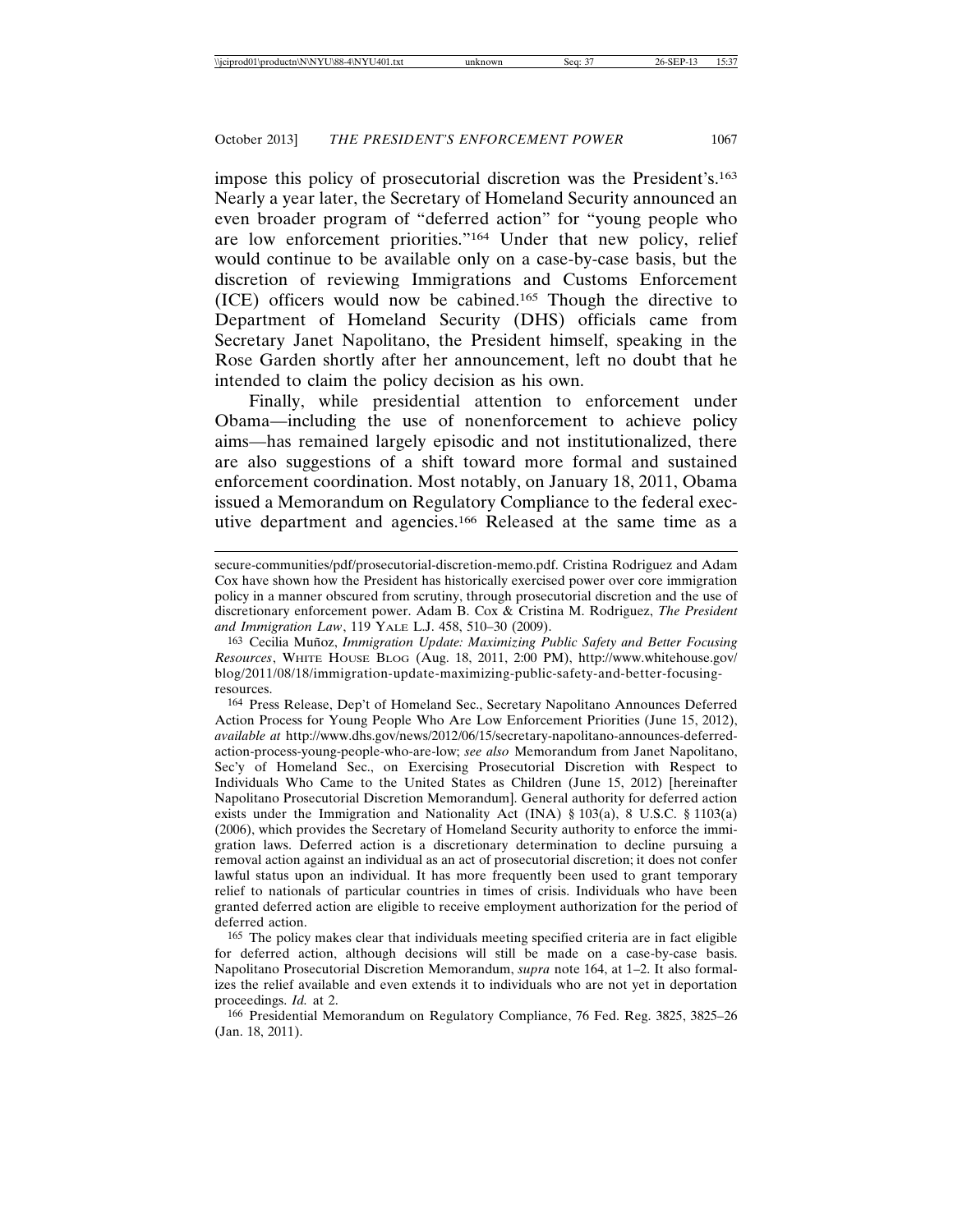long-awaited executive order clarifying the Obama Administration's approach to centralized regulatory review, the Compliance Memorandum received little attention. Yet it was actually the more innovative of the two: It represented the first public, formal effort of a White House to coordinate, where appropriate, regulatory enforcement across agencies in a comprehensive way.167

The Compliance Memorandum directs agencies to develop plans to make compliance information to which the public is already entitled easily "accessible, downloadable, and searchable online."168 It then directs two officials within OMB (the Chief Information Officer (CIO) and the Chief Technology Officer (CTO)) to develop tools to make cross-agency comparisons possible and to "engage[ ] the public in new and creative ways of using the information."169 Finally, it requires the CIO and CTO to work with agencies to explore how best to generate and share enforcement and compliance information across the government.170 According to the Compliance Memorandum, disclosure of enforcement data "fosters fair and consistent enforcement of important regulatory obligations" and encourages "the public to hold the Government and regulated entities accountable."<sup>171</sup>

The Compliance Memorandum is thus both modest and novel in the direction it gives to agencies and in its normative claims. It is modest in that it sets no benchmarks for enforcement goals, nor does it establish any formal White House oversight of enforcement efforts. It merely touts the right of Americans to make informed decisions, the importance of holding the government accountable for its enforcement activities, and the need to "level[ ] the playing field" between those entities that comply with the law and those that do not.<sup>172</sup> According to the Memorandum, "[a] lack of compliance in one area by a regulated entity may indicate a need for examination and closer attention by another agency. Efforts to share data across agencies, where appropriate and permitted by law, may help to promote flexible and coordinated enforcement regimes."173 There is, in short, nothing controversial or striking about these claims—except that presidents have so rarely made them. Likewise, the limited scope of the Memorandum's directives underscores its novelty: There was

<sup>167</sup> In contrast, the regulatory review memorandum largely embraced the Clinton approach. *See supra* notes 123–24 (discussing the Clinton Memorandum).

<sup>168</sup> Presidential Memorandum on Regulatory Compliance, 76 Fed. Reg. at 3825.

<sup>169</sup> *Id.*

<sup>170</sup> *Id.* at 3825–26.

<sup>171</sup> *Id.* at 3825.

<sup>172</sup> *Id.* Notably, independent agencies are encouraged to comply only with the first directive—that of making their own information available. *Id.*

<sup>173</sup> *Id.* at 3826.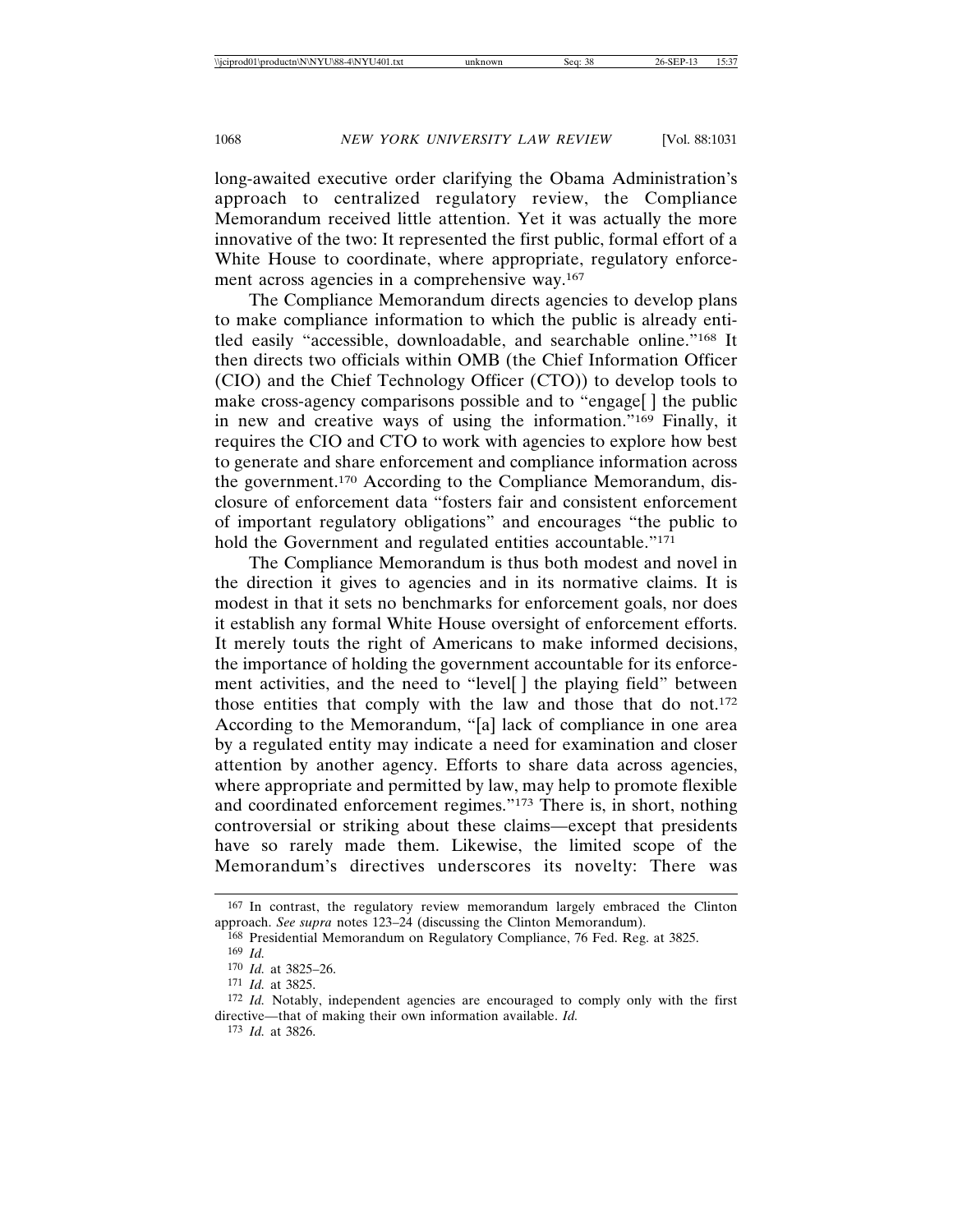previously no centralized system within the government through which agencies could pool compliance information.

Finally, the Compliance Memorandum is notable for its embrace of a trend in administrative law theory. Rather than commanding a particular result or establishing a single, central process of review, it emphasizes stakeholder-driven use of enforcement data and information pooling. As such, it exemplifies the "experimentalist" approach to administration advanced by scholars such as Charles Sabel and William Simon.174 The assumption underlying the Memorandum is that new data sharing will enable learning through monitoring and will result in ongoing improvement. At the same time, the Memorandum implies a more prominent role for the EOP than has existed—or at least than has been acknowledged—previously.

\*\*\*

In sum, putative presidential control of the federal bureaucracy through centralized regulatory review is now permanently incorporated into the institutional design of the U.S. government.175 Centralized review has enabled presidents to further a variety of policy goals, including advancement of their administrations' principles, reduction of regulatory costs, and coordination of agency activity.176 Presidents are also open about their use of centralized regulatory review. In contrast, this Part has shown that presidential attention to agency enforcement efforts has been comparatively informal, episodic, and opaque. Although presidents have used enforcement discretion to advance their policy agendas, they have established few lasting coordination mechanisms. Moreover, the mechanisms by which presidents have influenced agency enforcement decisions have been largely ambiguous, and nonenforcement policies have been left undisclosed. There are, however, suggestions of a shift toward better coordination and more disclosure, offering a possible path to further reform.

# *B. Explaining the Shape of Presidential Enforcement*

### *1. Systemic Causes for Presidential Use of Enforcement Discretion*

What explains the way in which presidents have approached enforcement? Unilateral policymaking, political scientists agree, has

<sup>174</sup> Sabel & Simon, *supra* note 14, at 78.

<sup>175</sup> Pildes & Sunstein, *supra* note 3, at 15.

<sup>176</sup> *Id.* at 16.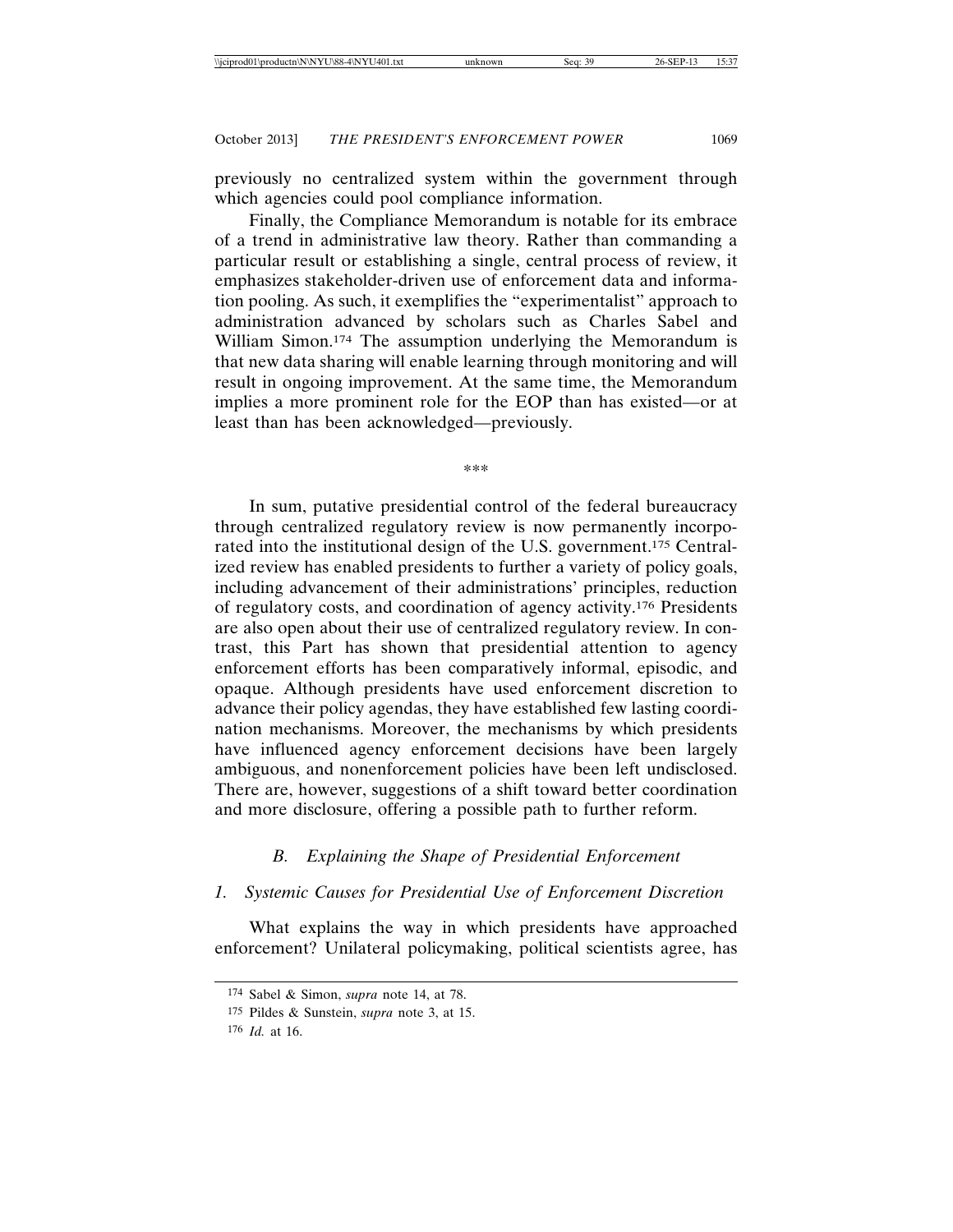become "an integral feature of the modern presidency."177 The sheer volume of statutes over time (including two recent pieces of major legislation—the Patient Protection and Affordable Care Act<sup>178</sup> and the Dodd-Frank Wall Street Reform and Consumer Protection Act<sup>179</sup>) has increased the President's total responsibilities, and the laws are "interdependent and conflicting in ways that the individual statutes themselves do not recognize."180 Presidents have taken advantage of the resulting interdependence, statutory conflict, and ambiguity to advance their own priorities in governing and to expand executive power.181

Enforcement provides yet another mechanism for increasing presidential power, advancing the presidential agenda, and demonstrating leadership.<sup>182</sup> It is also a mechanism that is flexible, inexpensive, and subject to few checks.183 Predictably, therefore, enforcement has for many years served as an important presidential tool for effectuating policy goals. Furthermore, as use of the filibuster, secret holds, and other legislative vetoes has become routine, presidents have even greater incentives to use enforcement to effect policy change.184

181 *Id.*

182 *See id.* at 854–55 (arguing that Presidents use ambiguity in the Take Care duty as source of unilateral power); *cf.* Moe, *supra* note 97, at 140–42 (arguing that Presidents have centralized and politicized administration for systemic reasons, because of the nature of our institutions and the location of Presidents within them).

183 *See supra* notes 34–44 and accompanying text (comparing the heightened procedural requirements and expanded judicial review imposed on rulemaking with the informal nature and lessened reviewability of enforcement documents and of decisions not to enforce).

184 *See* HOWELL, *supra* note 152, at 179–81 (explaining that presidents have relied on unilateral powers with greater frequency due to overwhelming demands on their time, congressional gridlock, and the growth of the administrative state); STEPHEN SKOWRONEK, THE POLITICS PRESIDENTS MAKE 31, 55–57, 442–46 (1993) (arguing that traditional means of enforcing presidential power remain important in the modern presidency); *see also* STEPHEN SKOWRONEK, PRESIDENTIAL LEADERSHIP IN POLITICAL TIME (2008) (arguing that the thickening of our political institutions has introduced numerous veto points into the system); Moe & Howell, *supra* note 180, at 852 ("[T]he President's powers of unilateral action are a force in American politics precisely because they are *not* specified in the formal structure of government. . . . The result is a slow but steady shift of the institutional balance of power over time in favor of presidents."); Andrew Rudalevige, *Executive Orders and Presidential Unilateralism*, 42 PRESIDENTIAL STUD. Q. 138 (2012) (exploring

<sup>177</sup> HOWELL, *supra* note 152, at 179; *see also* Charlie Savage, *Shift on Executive Power Lets Obama Bypass Rivals*, N.Y. TIMES, Apr. 23, 2012, at A1 (discussing President Obama's decision to use unilateral policymaking power to bypass congressional inaction).

<sup>178</sup> Pub. L. No. 111-148, 124 Stat. 119 (2010) (codified as amended in scattered sections of 26 and 42 U.S.C.).

<sup>179</sup> Pub. L. No. 111-203, 124 Stat. 1376 (2010) (codified in scattered sections of the U.S. Code).

<sup>180</sup> Terry M. Moe & William G. Howell, *Unilateral Action and Presidential Power: A Theory*, 29 PRESIDENTIAL STUD. Q. 850, 860 (1999).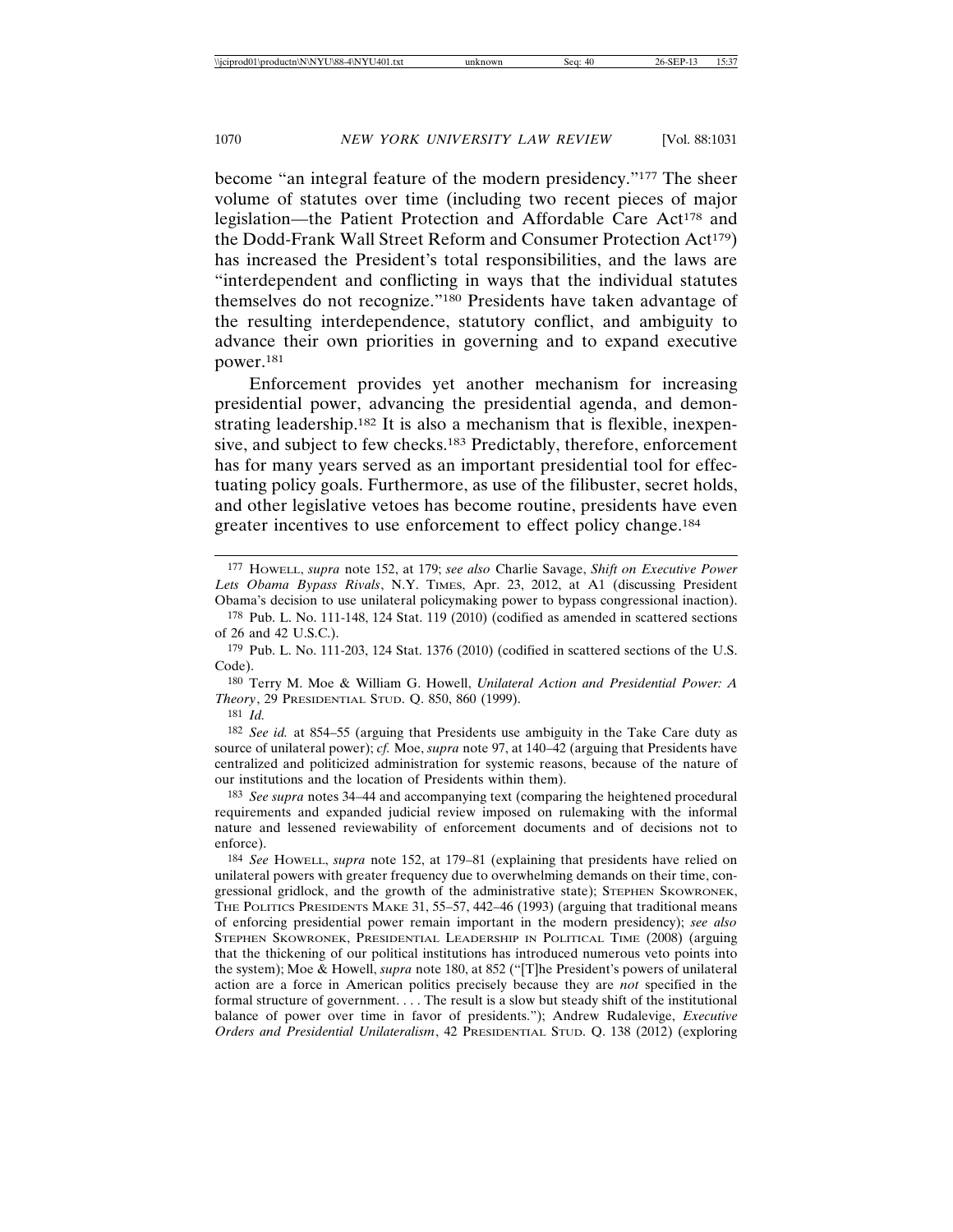But if presidents have long used enforcement as a tool to advance their policy goals, why, at the same time, have they taken so few steps—at least publicly—to formally direct or oversee agency enforcement activity? As the President's own bureaucracy has expanded, why do the White House and the EOP lack any office or staff tasked with coordinating enforcement? This Part concludes that the explanation is not only structural and cultural but also ideological.

## *2. Structural and Cultural Obstacles to Centralized Enforcement*

Several factors explain why formal presidential administration does not (and should not) entail a direct enforcement analogue to OIRA. Review of major individual enforcement actions would pose numerous problems. First, while cost-benefit analysis for rulemaking has substantial (albeit contested) value, no similar trans-substantive metric exists for deciding whether a particular enforcement action should go forward. Second, while critics have charged that centralized review of major rules has contributed to ossification of rulemaking, centralized review of individual enforcement actions would pose an even greater drag on the operation of the administrative state. Given limited time and resources, it would be logistically impossible for the White House to review all significant individual enforcement actions, even if it were possible to identify which actions should be considered significant. Moreover, presidents and their White House staff often lack capacity or expertise to determine if a particular enforcement decision should go forward, even more so than for a particular rule.185 Agencies are better equipped to make such determinations.186 Third, routine White House review of individual enforcement actions would increase the risk of partisan politics undermining the rule of law. It is in the area of individual enforcement actions, which are focused on

the use of executive orders and concluding that, even when issuing unilateral orders, a President must persuade and bargain with members of the bureaucracy)*.*

<sup>185</sup> *See* GEORGE C. EDWARDS III & STEPHEN J. WAYNE, PRESIDENTIAL LEADERSHIP: POLITICS AND POLICY MAKING 260 (1994) ("[P]residents often lack experience in administration and find other tasks more compatible with their skills and interests.").

<sup>186</sup> As some of the administrative state's most famous architects and theorists have written, specialization and fragmentation are integral to expertise in decisionmaking. *See, e.g.*, STEPHEN BREYER, BREAKING THE VICIOUS CIRCLE 61–63 (1993) (discussing the "virtues of bureaucracy"); JAMES M. LANDIS, THE ADMINISTRATIVE PROCESS 23 (1938) (arguing that "the art of regulating an industry requires knowledge of the details of its operation"). For this reason, several administrative law doctrines reinforce specialization in administration. *See, e.g.*, Chevron U.S.A. Inc. v. Natural Res. Def. Council, Inc., 467 U.S. 837, 863 (1984) (noting that agencies "implement[ ] policy decisions in a technical and complex arena"); Balt. Gas & Elec. Co. v. Natural Res. Def. Council, Inc., 462 U.S. 87, 103 (1983) (establishing that courts must be at their most deferential when agencies are acting at the frontiers of science).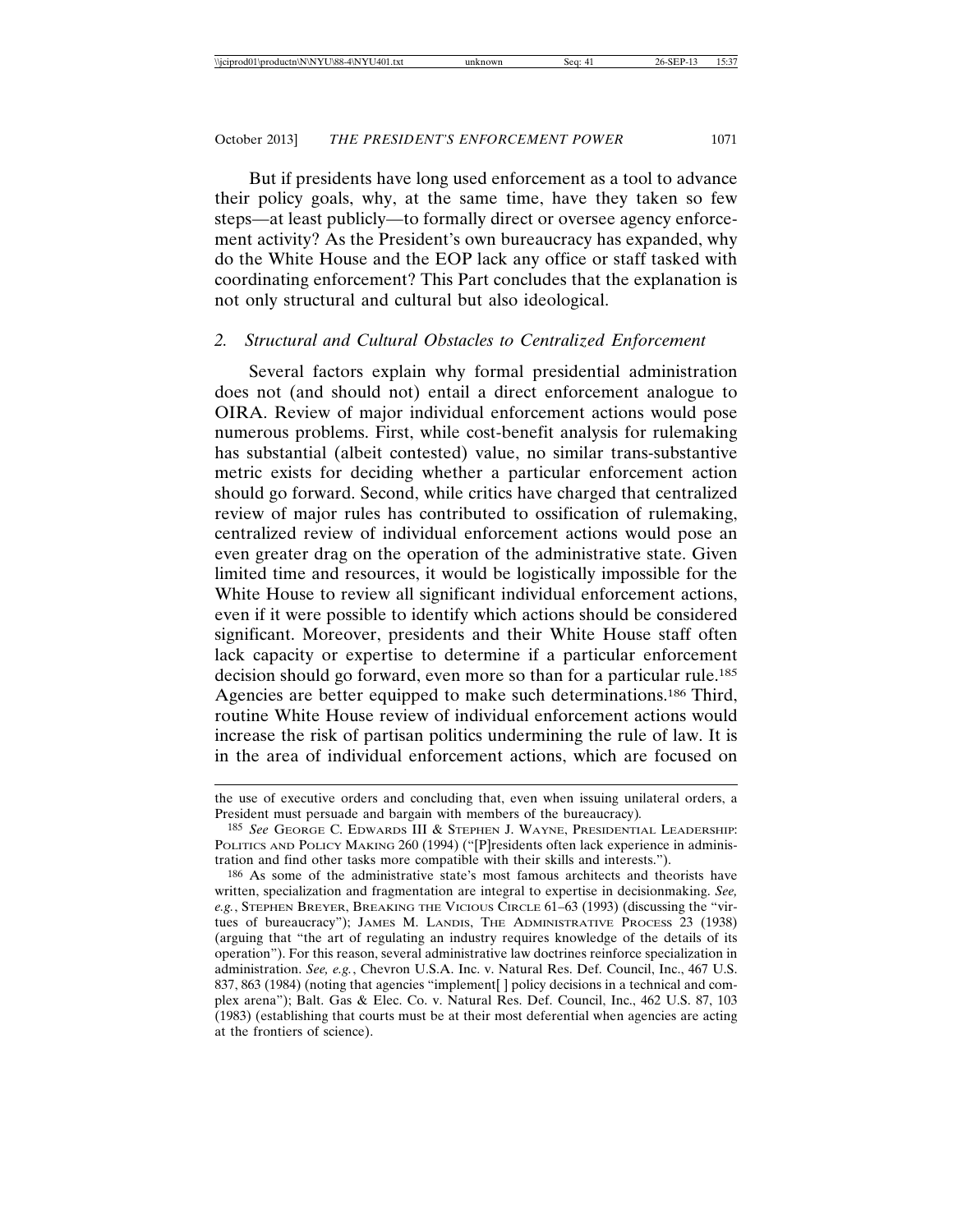particular persons and firms, that "the crassest forms of partisan politics . . . pose the greatest danger of displacing professionalism and thereby undermining confidence in legal decisionmaking."187 One needs to think no further than President Nixon's efforts to direct the Internal Revenue Service (IRS) to engage in politically motivated tax audits188 or his direction to the Attorney General to drop the government's appeal of an antitrust suit against the International Telephone and Telegraph Corporation (which had made considerable contributions to the Republican Party)189 to understand the importance of keeping law enforcement nonpartisan,190 and the problems that can arise when presidents direct individual prosecutions. Accordingly, internal White House rules typically prohibit White House staffers from contacting agencies about specific enforcement actions without preclearance from the White House Counsel's Office.191

But concluding that enforcement could not and should not be centralized in the same way as rulemaking does not explain why there is no central, institutionalized attention of any sort to problems of regulatory compliance. Why, for example, is there no formal system by which data are shared across agencies to improve targeting of law violators? Or how about a mechanism for facilitating coordination among agencies that seek compliance from the same entities? Here too, structural and cultural obstacles make effective presidential coordination and prioritization of enforcement challenging. Identifying these factors is critical for considering where one might focus possible reforms.

Most elementarily, centralization of compliance data poses significant logistical and technical challenges for the government, more so than even centralized attention to rulemaking. The modern American administrative state is a vast and sprawling bureaucracy, short on resources and, in many areas, well behind the private sector in

<sup>187</sup> Kagan, *supra* note 2, at 2357–58.

<sup>188</sup> *See* Joshua D. Blank, *In Defense of Individual Tax Privacy*, 61 EMORY L.J. 265, 278–79 (2011) (describing charges by the House Judiciary Committee in its articles of impeachment against Nixon).

<sup>189</sup> *See* Sue Bloch, *The Early Role of the Attorney General in Our Constitutional Scheme: In the Beginning There Was Pragmatism*, 1989 DUKE L.J. 561, 653 & n.215 (1989).

<sup>190</sup> The recent scandal involving IRS targeting of Tea Party groups demonstrates the dangers of partisan bias in enforcement and the problems that can arise even without any apparent presidential involvement. *See, e.g.*, Jonathan Weisman, *I.R.S. Apologizes to Tea Party Groups over Audits of Applications for Tax Exemption*, N.Y. TIMES, May 11, 2013, at A11, *available at* http://www.nytimes.com/2013/05/11/us/politics/irs-apologizes-toconservative-groups-over-application-audits.html. At the same time, the incident suggests the importance of greater oversight and disclosure of administrative enforcement policy.

<sup>191</sup> *E.g.*, Memorandum from Charles F.C. Ruff, Counsel to the President, and Daniel Marcus, Senior Counsel (Nov. 24, 1998), *available at* http://www.clintonlibrary.gov/\_ previous/KAGAN%20DPC/DPC%205-17/DOMESTIC%20POLICY%20COUNCIL%20 BOXES%205-30\_Part185.pdf.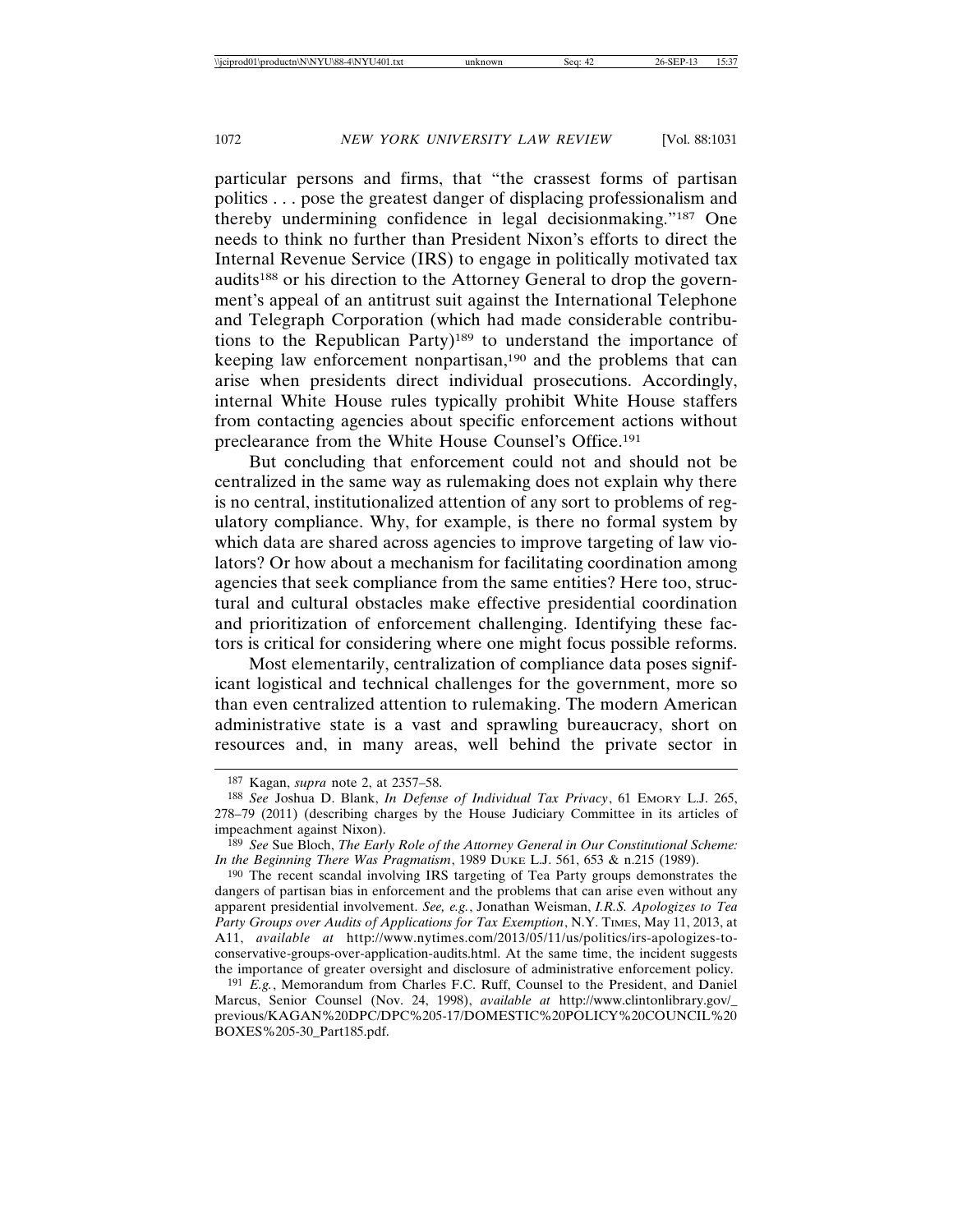technology use. Dozens of federal agencies engage in enforcement across hundreds of industries. In some cases, it would be illegal or inappropriate for data related to enforcement actions to be shared among those agencies.192 In other cases, intra- and even extragovernmental sharing of information would be permissible, or even required under the Freedom of Information Act (FOIA).193 Yet the government has no way of knowing that an entity failing to comply with one set of regulations is the same as or related to an entity violating another set of rules. For example, there is no system by which the government as a whole assigns unique corporate identifiers or shares compliance data.

In addition, there are not the same kinds of incentives for presidents to invest ex ante in prophylactic enforcement coordination as there are to monitor and influence the promulgation of new regulation. More often than not, routine compliance problems do not make headlines. The converse is true as well: Successful programs of enforcement and compliance do not generally bring the President immediate political rewards or credit.194 Effective implementation is unlikely to be attributed to the President; the day-to-day functioning of government is often not very visible in comparison to promulgating new regulations or rescinding old ones.195 Of course, high-profile enforcement failures can implicate the President, necessitating some kind of presidential response (a rhetorical one, at least). The BP oil spill and the West Virginia Massey mine explosion are examples.196 But these are the unusual cases.

Finally, the enforcement power of the President, more so than the process of regulatory review, depends substantially on affecting the behavior of subordinates within the Executive Branch. To the extent the bureaucracy is resistant to the presidential directives, a President is better served by not drawing attention to his impotence in implementation.197

<sup>192</sup> *See, e.g.*, 26 U.S.C. § 6103(a), (d)(1) (2006) (providing that "[r]eturns and return information shall be confidential" and excepting from the general nondisclosure rule requests from only certain agencies, in certain circumstances).

<sup>&</sup>lt;sup>193</sup> 5 U.S.C. § 552 (2012) (detailing circumstances under which agencies must make information available to the public).

<sup>194</sup> EDWARDS & WAYNE, *supra* note 185, at 260.

<sup>&</sup>lt;sup>195</sup> *Id.* ("[P]residents are more likely to try to provide the public with immediate gratification through the passage of legislation or the giving of speeches than with efforts to manage the implementation of policies.").

<sup>196</sup> *See supra* notes 153–57 and accompanying text (discussing the presidential response to the two events).

<sup>197</sup> *Cf.* COLLEEN J. SHOGAN, THE MORAL RHETORIC OF AMERICAN PRESIDENTS 172 (2006) ("[E]xalted rhetoric fosters the notion that modern presidents have the power to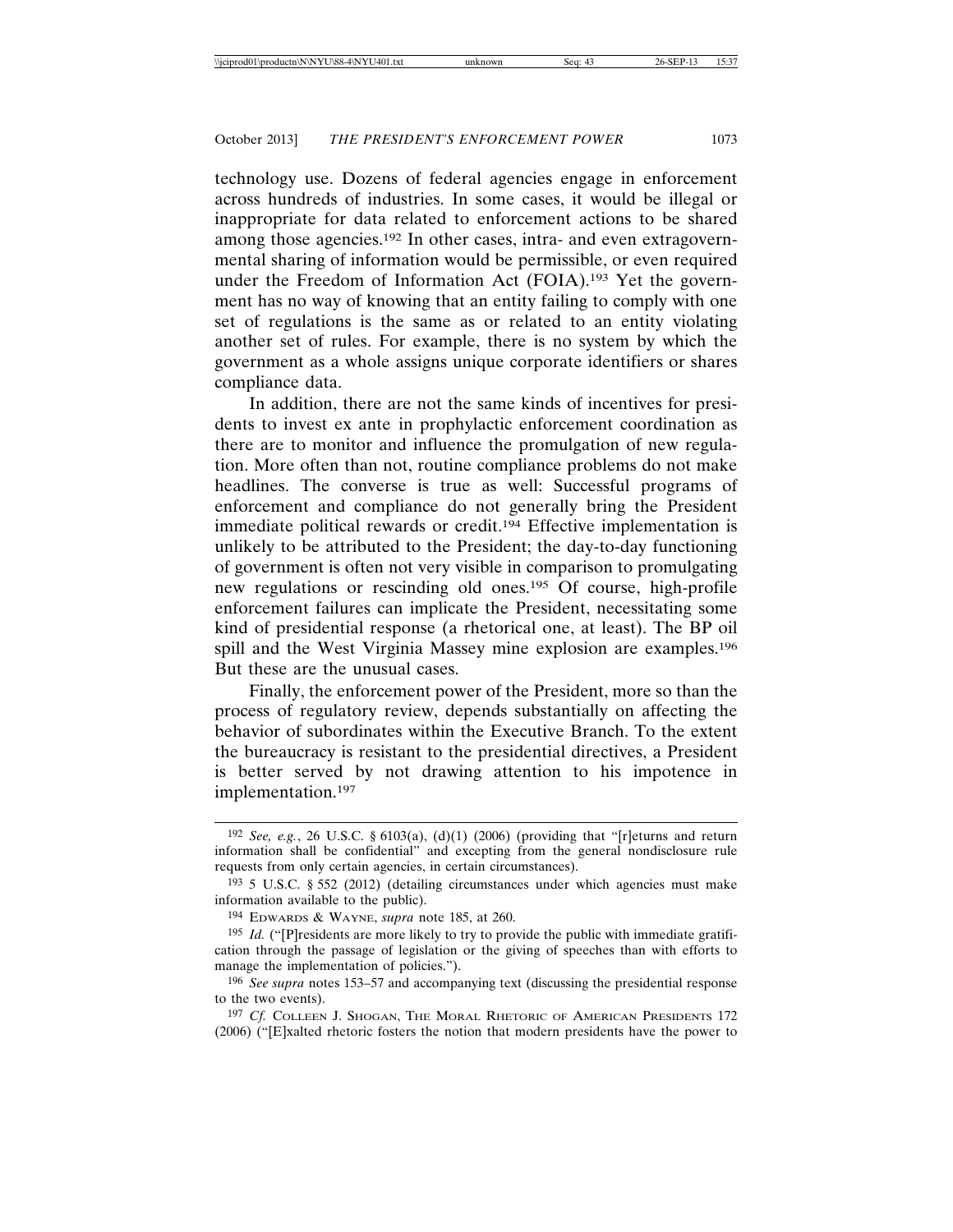The experience of the Obama Administration in responding to state medical marijuana initiatives, as well as with the initial DREAM Act directive, highlights the degree to which a presidential policy decision does not always translate into on-the-ground enforcement changes. Two years after Attorney General Holder announced the shift in policy, U.S. Attorneys in several states where medical marijuana is legal informed state officials that they would prosecute violations of federal law aggressively.198 Medical marijuana advocates accused the Obama Administration of going back on earlier promises not to go after groups abiding by local laws, while career federal justice officials argued that the behavior of local groups, and not federal guidelines, had changed.199 One can only speculate about the internal and external dynamics that produced the retreat from the initial broad policy, since the degree of presidential control over enforcement policy here, as in prior examples, was ambiguous. However, the events suggest the political and bureaucratic forces that act to check such policy shifts.

The example of the DREAM Act enforcement directive shows another way this dynamic plays out. There, the White House initially announced a limited program of case-by-case discretion to be exercised by line officers.200 Almost one year after the enforcement policy shift, however, few individuals had received a reprieve from deportation.201 Again, the public perception, at least, was that line officials were resisting implementation of the President's policy. In this case, however, the bureaucratic checks gave way to public prods: Under mounting pressure from immigrant advocacy groups, immigration law experts, and members of the Hispanic Congressional Caucus,202 the Administration announced a broader program.203

199 Eckholm, *supra* note 159, at A22.

accomplish tasks that no executive embedded within a separated power system possesses.").

<sup>198</sup> William Yardley, *New Federal Crackdown Confounds States That Allow Medical Marijuana*, N.Y. TIMES, May 8, 2011, at A13.

<sup>200</sup> *See supra* notes 162–63 and accompanying text (discussing the Obama Administration policy of prosecutorial discretion).

<sup>201</sup> Julia Preston, *Deportations Continue Despite U.S. Review of Backlog*, N.Y. TIMES, June 7, 2012, at A13 (reporting that fewer than two percent of the more than 411,000 deportation cases reviewed were closed).

<sup>202</sup> *See, e.g.*, Letter from Immigration Law Professors to President Barack Obama on Executive Authority to Grant Administrative Relief for DREAM Act Beneficiaries (May 28, 2010), *available at* http://www.nilc.org/document.html?id=754 (outlining statutory bases for broader relief).

<sup>203</sup> For further discussion, see *supra* notes 162–66, *infra* notes 411–15 and accompanying text.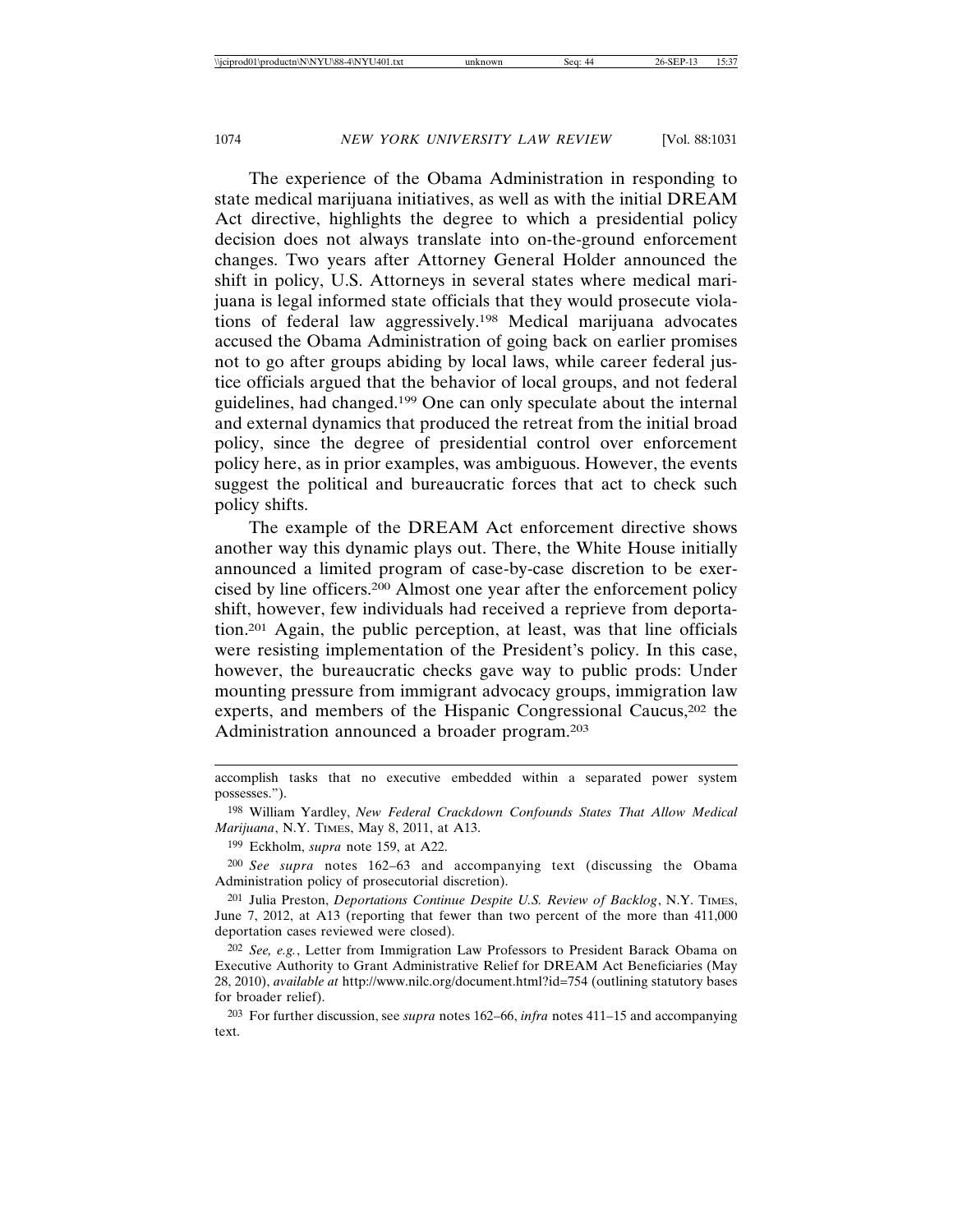## *3. Ideological Obstacles to Centralized Enforcement: The Deregulatory Roots of Presidential Administration*

While the obstacles to centralized enforcement discussed in Part II.B.1 are important, they are incomplete because they lack grounding in the history of presidential administration. That history contains another powerful explanation for the lack of institutionalized presidential enforcement: Presidential administration in its current form was shaped by its conservative, deregulatory roots. Centralization was initially pushed by Progressives and New Dealers to achieve what they believed would be a more accountable and effective system of government with more protective social policy.204 Notably, this period also witnessed significant public presidential involvement in enforcement.205 But in the aftermath of the Vietnam War and Watergate, liberals "developed anxiety and ambivalence about the powers of the presidency."206 This change in the left's perspective about the proper bounds of presidential power was, in turn, met with a transformative conservative social movement that viewed presidential power as the means through which its ambitions could be realized.207 Redesigning administration away from robust regulation, along with rethinking the case for presidential power, was a focal point of the conservative agenda.208

Centralized regulatory review was born out of this antiregulatory agenda. OIRA's primary function at its inception was to "create a rebuttable presumption against regulation in order to curb agencies' supposed instincts to over-regulate."209 The structural features of centralized review, despite modest reforms by Clinton and Obama, remain largely unchanged since OIRA's creation. They establish a profound institutional bias against regulation.210 In practice, OIRA reviews agency regulations almost exclusively to ensure that they are not too costly. It rarely reviews agency decisions to deregulate as rigorously as it does new regulations, and it generally does not review

210 Bagley & Revesz, *supra* note 13, at 1262.

<sup>204</sup> *See supra* Part II.A.1 (discussing the Progressive movement's goals regarding centralized administration).

<sup>205</sup> *See id.* (discussing presidential involvement in enforcement during Progressive era). 206 Pildes, *supra* note 1, at 1383.

<sup>207</sup> *See* Skowronek, *supra* note 94, at 2072; Pildes, *supra* note 1, at 1384.

<sup>208</sup> *See* Skowronek, *supra* note 94, at 2073, 2092–96 (describing the conservative movement's arguments in support of presidential power and its opposition to market regulation); Bagley & Revesz, *supra* note 13, at 1263–64 (describing support for presidential control of the administrative state and opposition to overzealous regulators).

<sup>209</sup> Bagley & Revesz, *supra* note 13, at 1261–62 (internal quotation marks omitted); *see also generally* RICHARD L. REVESZ & MICHAEL A. LIVERMORE, RETAKING RATIONALITY (2008) (arguing that cost-benefit analysis has been misused by conservative opponents of regulation and advancing a series of reforms to provide more balance).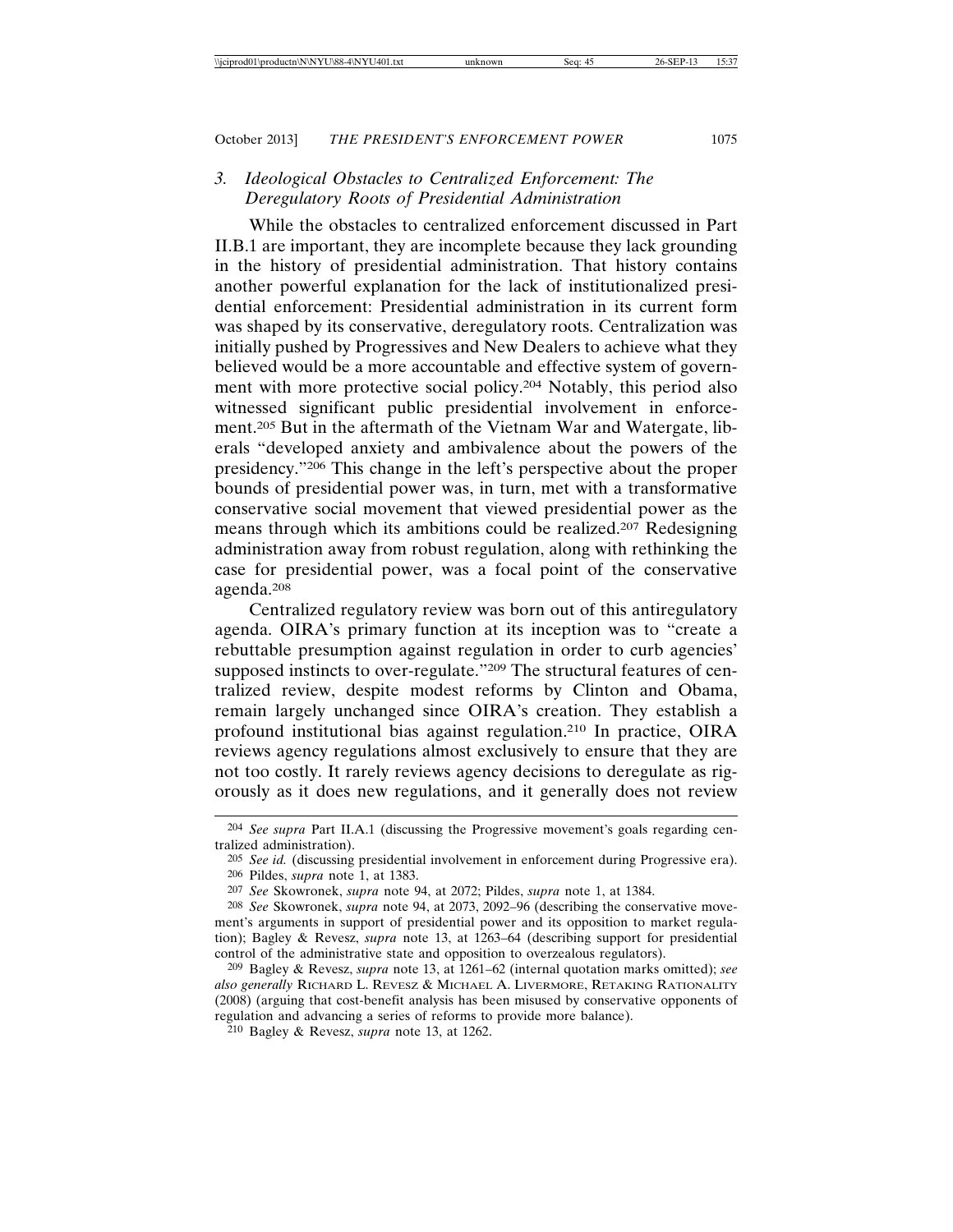agency inaction.211 In addition, the delay associated with OIRA review cuts against new regulation. Thus, as Richard Revesz and Nicholas Bagley have argued, these institutional design features have imposed "a sizeable drag on the regulatory state," whether under the leadership of Democrats or Republicans.212 OIRA's architecture, they contend, demands revision: Its premise of agency overregulation is illfounded, and it should focus more on harmonization and less exclusively on cost-benefit analysis.<sup>213</sup>

This critique of the shape of presidential administration, while penetrating, is too narrow in scope. The initial deregulatory impetus for centralized review helps explain not only the nature and shape of centralized rulemaking, but also the focus on rulemaking to the nearexclusion of regulatory compliance. As Part III will show, presidential coordination can greatly contribute to the efficiency and efficacy of administrative enforcement. Yet, because the primary aim of centralized administration initially was to reduce burdens on regulated industry, effective, efficient, and robust enforcement was not a primary goal. Given deregulation as the goal, presidential direction to agencies to train their focus on effective enforcement made little sense.

Indeed, lax enforcement furthers a deregulatory agenda. For starters, it can achieve deregulation *sub rosa*, as in the examples from the Bush Administration.214 When systematic under-enforcement results in a failure of government to deliver on statutory promises or to protect vulnerable citizens, it can also undermine support for the regulatory state.215 As political scientists have demonstrated, the

214 *See supra* Part II.A.4 (discussing the Bush Administration's enforcement efforts).

<sup>211</sup> *Id.* at 1267–68.

<sup>212</sup> *Id.* at 1268. Whether the Obama Administration has addressed the deregulatory effect of centralized regulatory review in any significant way is the subject of debate. *See* Rena Steinzor, *The Case for Abolishing Centralized White House Regulatory Review*, 1 MICH. J. ENVTL. & ADMIN. L. 209, 268 (2012) (arguing that centralized regulatory review during the Obama Administration remains a one-way ratchet for weakening protective rules).

<sup>213</sup> Bagley & Revesz, *supra* note 13, at 1324; *see also* Daniel A. Farber, *Rethinking the Role of Cost-Benefit Analysis*, 76 U. CHI. L. REV. 1355, 1356–57 (2009) (reviewing REVESZ & LIVERMORE, *supra* note 209) (arguing that cost-benefit analysis has been used to evade clear statutory mandates and that reform of OIRA should go further than what is urged by Revesz and Livermore).

<sup>215</sup> *See* Kenneth Newton & Pippa Norris, *Confidence in Public Institutions: Faith, Culture or Performance?*, *in* DISAFFECTED DEMOCRACIES: WHAT'S TROUBLING THE TRILATERAL COUNTRIES? 52, 62 & 72–73 (Susan J. Pharr & Robert Putnam eds., 2000); Alexandra Natapoff, *Underenforcement*, 75 FORDHAM L. REV. 1715, 1717, 1721 (2006) (arguing that when the state "routinely and predictably fails to enforce" the criminal law "to the detriment of vulnerable residents," it "weakens broader values of public protection, official evenhandedness, respect for the law, and democratic responsiveness").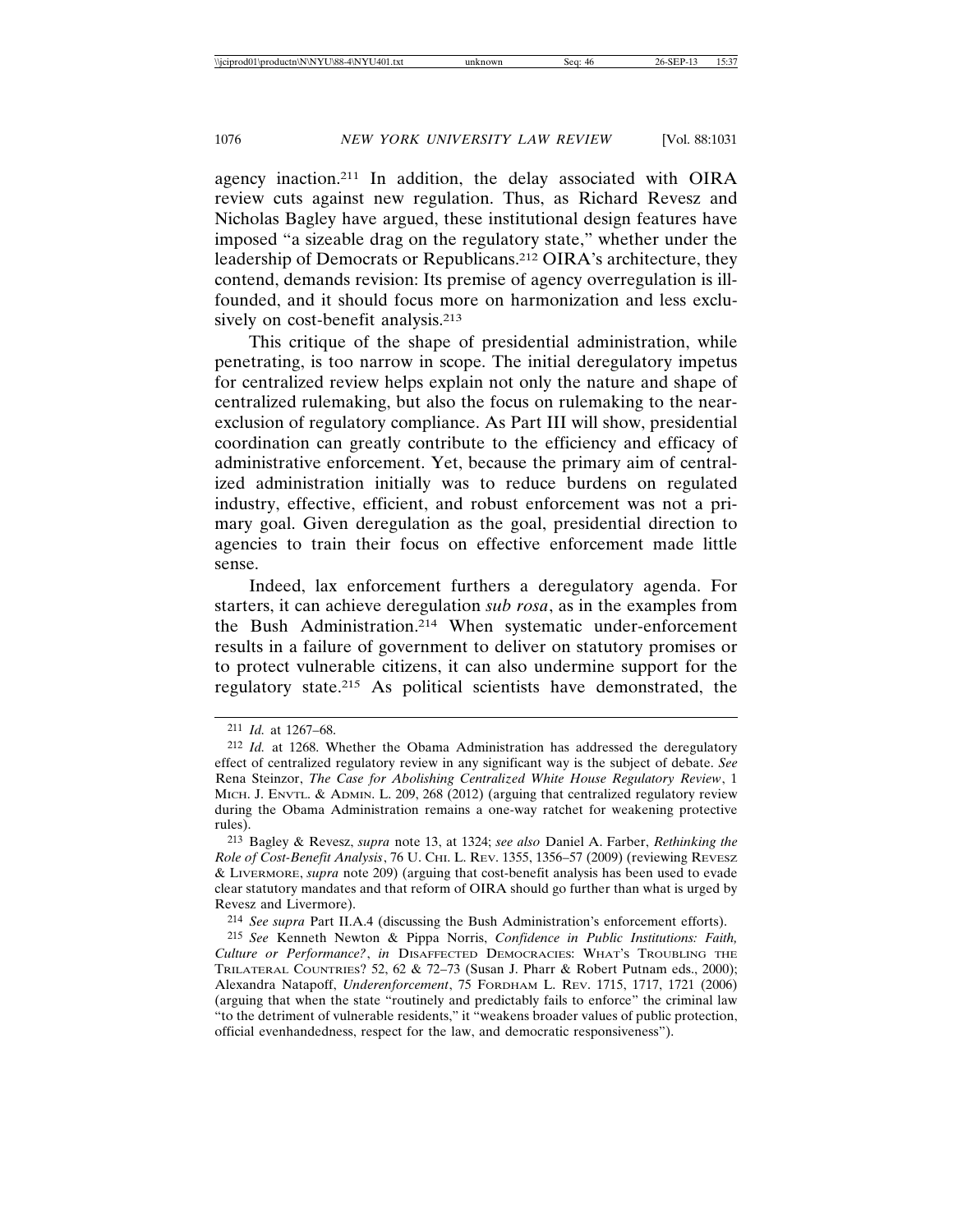public holds presidents responsible for much of governmental performance. Unsurprisingly, presidents generally want the bureaucracy to respond to them and to provide them with the tools they need to be perceived as effective leaders.216 To justify active government, presidents have to find ways to signal that power is being used effectively. If, however, the aim is smaller government and less regulation, a high level of administrative effectiveness does not necessarily serve the President's needs. If government is not perceived to be acting effectively, opposition to the project of government is likely to mount.<sup>217</sup> This poses fewer political problems for presidents if they are able to disassociate themselves from enforcement failure by pursuing underenforcement through stealth means or by declining to take formal responsibility for problems of regulatory compliance.

Of course, it is true that a formal structure for coordinating enforcement could also be used to achieve less enforcement. This may not always be a bad thing. The ability to identify patterns of overenforcement and related misallocation of resources may, in fact, be another benefit of coordination. But, in most cases, avowed under- or nonenforcement of existing law is a difficult position to defend on principle. Both Congress and the public expect the Executive to carry out the law. Consider, for example, the controversies around decisions not to defend certain laws on the grounds that the President believes them to be unconstitutional,<sup>218</sup> or the distress regarding Obama's recent immigration nonenforcement decision.219 In contrast, furtive nonenforcement—made easier, Part III will show, by the lack of institutionalization—allows the pursuit of deregulatory policies that would otherwise be politically or legally unattainable.

#### III

### THE CASE FOR REFORMING PRESIDENTIAL ENFORCEMENT

The current state of presidential attention to enforcement thus has structural, cultural, and ideological roots. But to describe presidential enforcement and the reasons it has taken its form is not to draw any conclusions about its desirability. Parts I and II described

<sup>216</sup> *See* HOWELL, *supra* note 152, at 180 (arguing that, given public expectations, "it is difficult to think of a single area of governance that modern presidents can safely ignore"); Moe, *supra* note 97, at 141 (noting that presidents seek "responsive competence").

<sup>217</sup> *Cf.* Pildes, *supra* note 1, at 1387 ("[T]he public[ ] will permit presidents to exercise more or less discretion depending on how credible those presidents are perceived to be."). 218 *See supra* note 18 (discussing the controversies generated from presidential decisions

not to enforce laws that the President believes are unconstitutional).

<sup>219</sup> *See infra* note 415 and accompanying text (discussing Justice Scalia's opinion in *Arizona v. United States*, 132 S. Ct. 2492 (2012)).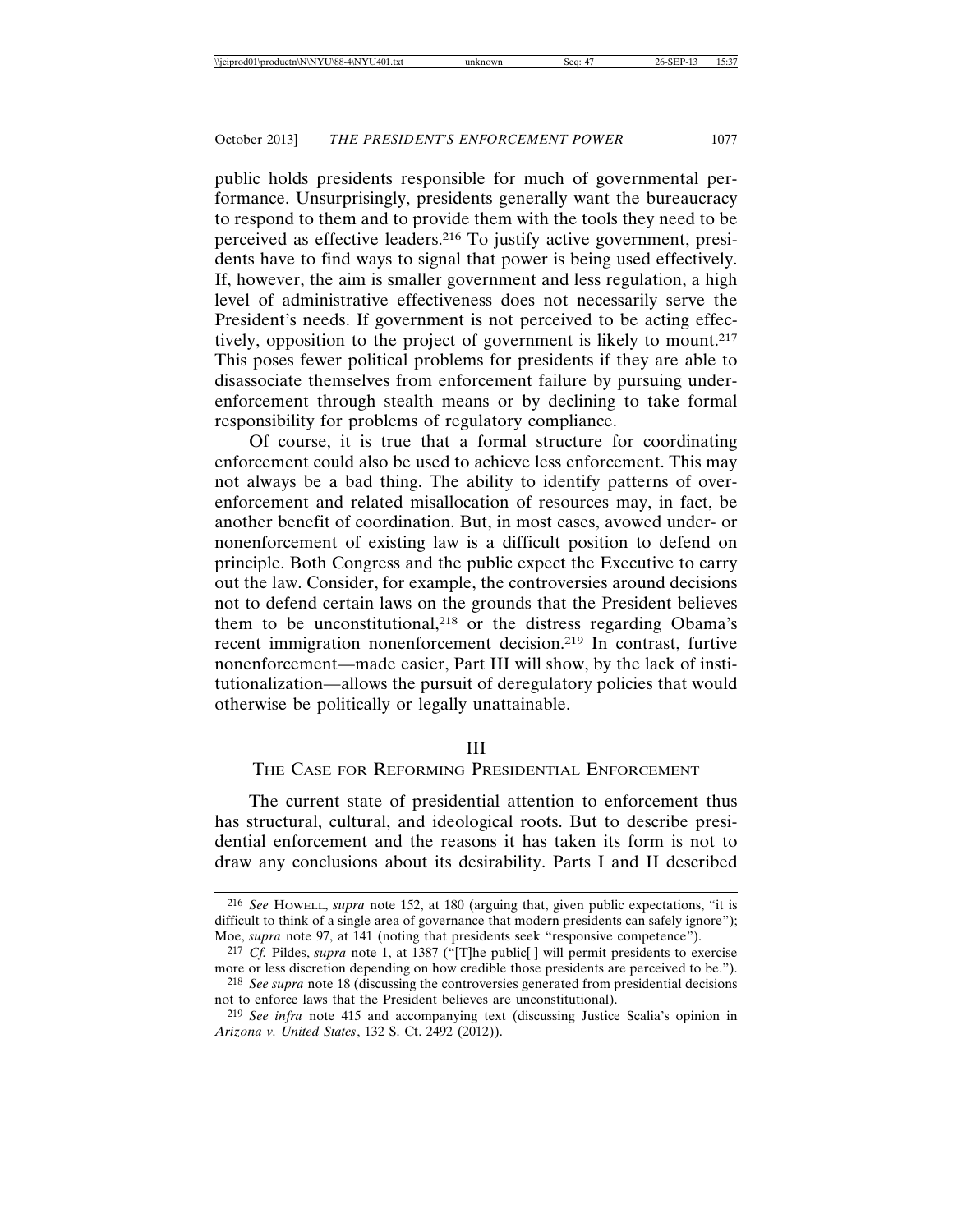the constitutional and historical bases for presidential coordination of agency enforcement. Presidential coordination of enforcement policy flows from constitutional structure, from early presidential practice, and from the historical development of the administrative state. This Part makes the case for reforms. Part III.A first provides several illustrations of the problems that result from insufficient coordination of enforcement. Part III.B shows how reforms in presidential administration could address them. The weightiest objections to my proposal, including concerns about politicization of law enforcement, can be satisfied by two critical design elements. First, presidential enforcement should be focused on facilitating interagency coordination and should not entail systematic review of individual enforcement actions. Second, although presidents should continue to influence critical enforcement-policy questions, enforcement policy should involve a greater measure of transparency—not of deliberation, but of the ultimate decisions made. Without attempting to offer a comprehensive design proposal, Part III.C provides some preliminary thoughts as to what this reformed system could look like. The goal is not to delineate, precisely, the contours of an office. Rather, I argue that better enforcement coordination, accompanied by more disclosure, is warranted.

#### *A. The Problem of Noncoordinated Enforcement*

### *1. When Agency Missions Overlap*

The absence of formal presidential coordination of administrative enforcement can have serious consequences. The 2010 salmonella outbreak, which preceded the issuance of President Obama's Compliance Memorandum, provides a stark illustration. More than 1900 people became sick from salmonella traced to two Iowa egg farms, leading to the largest recall of eggs in U.S. history.220 Reports of conditions on the farms were alarming, hearkening back to images from Upton Sinclair's *The Jungle*. 221 Visiting one of the farms after the outbreak, FDA inspectors found henhouses bulging with manure and piles of dead chickens; mice ran under their feet and bugs swarmed; the stench was overwhelming.222 In the weeks following the outbreak, it became clear that the farm owner at the center of the massive recall was not

<sup>220</sup> Alec MacGillis, *Egg Firm Has Long Record of Violations*, WASH. POST, Aug. 22, 2010, at A1 (noting that the farm had "repeatedly paid fines and settled complaints over health and safety violations and allegations ranging from maintaining a 'sexually hostile work environment' to abusing the hens that lay the eggs").

<sup>221</sup> Upton Sinclair, THE JUNGLE (1906).

<sup>222</sup> *See* Lyndsey Layton, *Unsafe Eggs Linked to U.S. Failure to Act*, WASH. POST, Dec. 11, 2010, at A1, A4 (describing conditions on farm).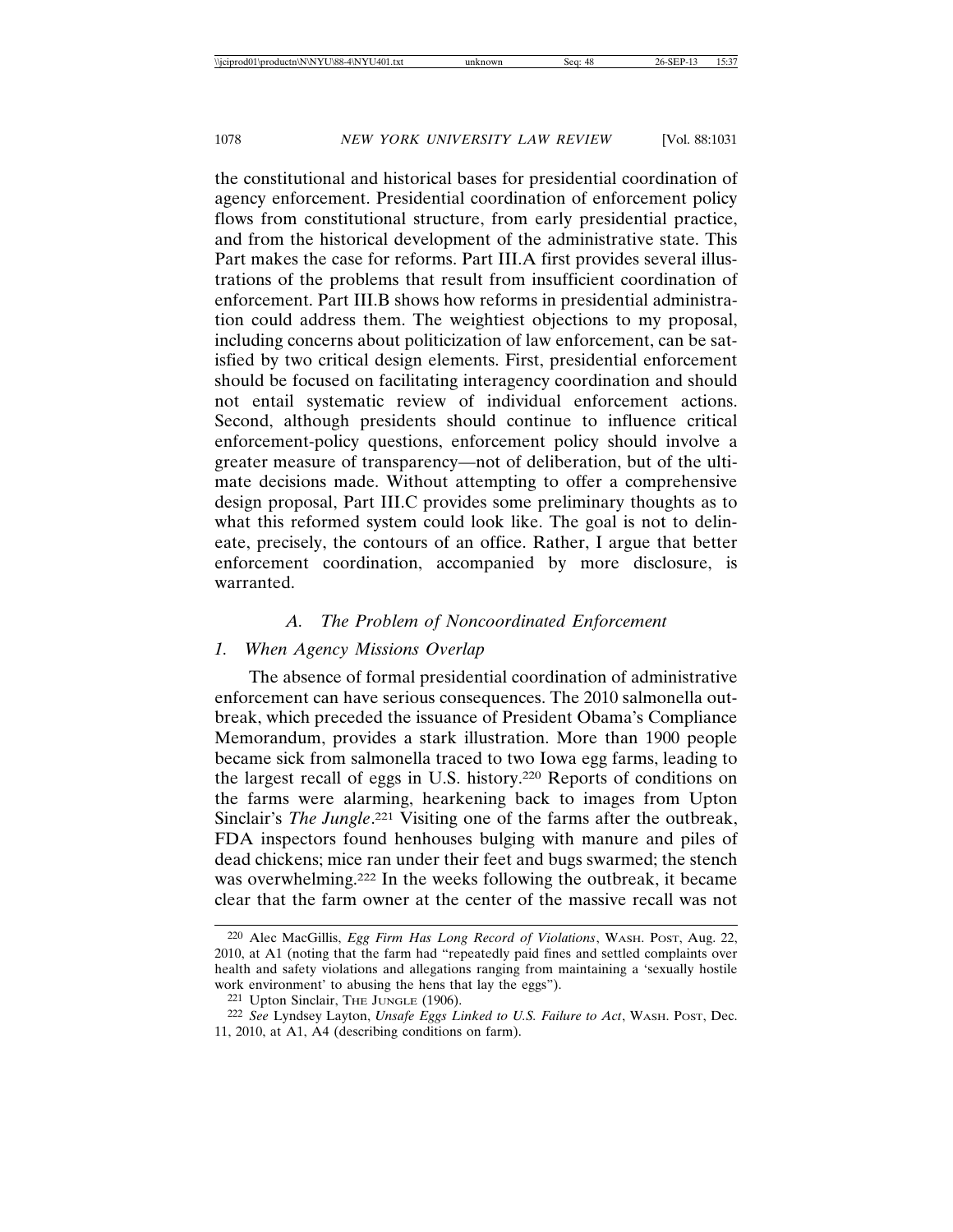only a repeat food-safety offender in multiple states, but had a long track record of violating other state and federal laws, including labor, environmental, and animal cruelty laws.223 Federal and state regulators had repeatedly visited farms owned by this company and had found significant problems; after all, the problems were so grave they could not be missed.224 But none of the disparate federal or state agencies flagged concerns about compliance for other agencies or trained their inspectors to do so.225

Remarkably, no centralized system within the federal government existed for domestic policy agencies to pool enforcement information or to track corporate entities across sites. This was true even though it is not uncommon for multiple agencies to regulate the same entities, and even though, at least in some circumstances, noncompliance in one area or at one site may indicate increased risk of violations in other areas or at other sites. And this was not the first instance of such a problem. For example, a fatal 1991 fire in the Imperial food processing plant in North Carolina, which captured national news headlines, similarly suggests the failure of a host of agencies to coordinate enforcement, track violations across corporate entities, and assign resources accordingly.226

Of course, coordination—or the lack thereof—is not a problem limited to the enforcement arena. As Jody Freeman and Jim Rossi detail in a recent article, many areas of federal administrative law are characterized by fragmented and overlapping delegations of power, making such shared regulatory space inevitable.227 This feature of

226 *See Company in Fatal Fire Cited in Third State*, N.Y. TIMES, Sept. 16, 1991, at A14 (describing fire); Peter T. Kilborn, *North Carolina Is Told to Improve Safety Role*, N.Y. TIMES, Jan. 9, 1992, at A17 (describing failures of state agency charged with enforcing federal and state worker safety law and federal response).

227 *See* Freeman & Rossi, *supra* note 6, at 1138–55 (discussing policy-driven and public choice theories of why such delegations occur, and providing examples of "shared regulatory space"). Until recently, most administrative law scholarship either has treated federal administrative agencies as monolithic—that is, it has looked at the administrative state as a general problem—or has focused on individual agency procedures and policy choices. Historically, scholars have paid little attention to the relationships and interplay among agencies. Of late, however, scholars have begun to recognize that interagency coordination is an

<sup>223</sup> MacGillis, *supra* note 220, at A11.

<sup>224</sup> *See* Layton, *supra* note 222, at A4 (describing conditions on farm).

<sup>225</sup> Layton, *supra* note 222, at A4; MacGillis, *supra* note 220, at A11 (listing federal and state environmental, immigration, labor, employment, and animal cruelty regulatory violations by the company, in addition to food safety violations); see also U.S. Gov't ACCOUNTABILITY OFFICE, GAO-08-435T, FEDERAL OVERSIGHT OF FOOD SAFETY: FDA'S FOOD PROTECTION PLAN PROPOSES POSITIVE FIRST STEPS, BUT CAPACITY TO CARRY THEM OUT IS CRITICAL 8 (2008), *available at* http://www.gao.gov/new.items/d08435t.pdf (discussing overlapping and duplicative responsibilities of food safety agencies). For further discussion of the food safety agencies' overlapping regulatory schemes, see Freeman & Rossi, *supra* note 6, at 1147 & nn.47–55.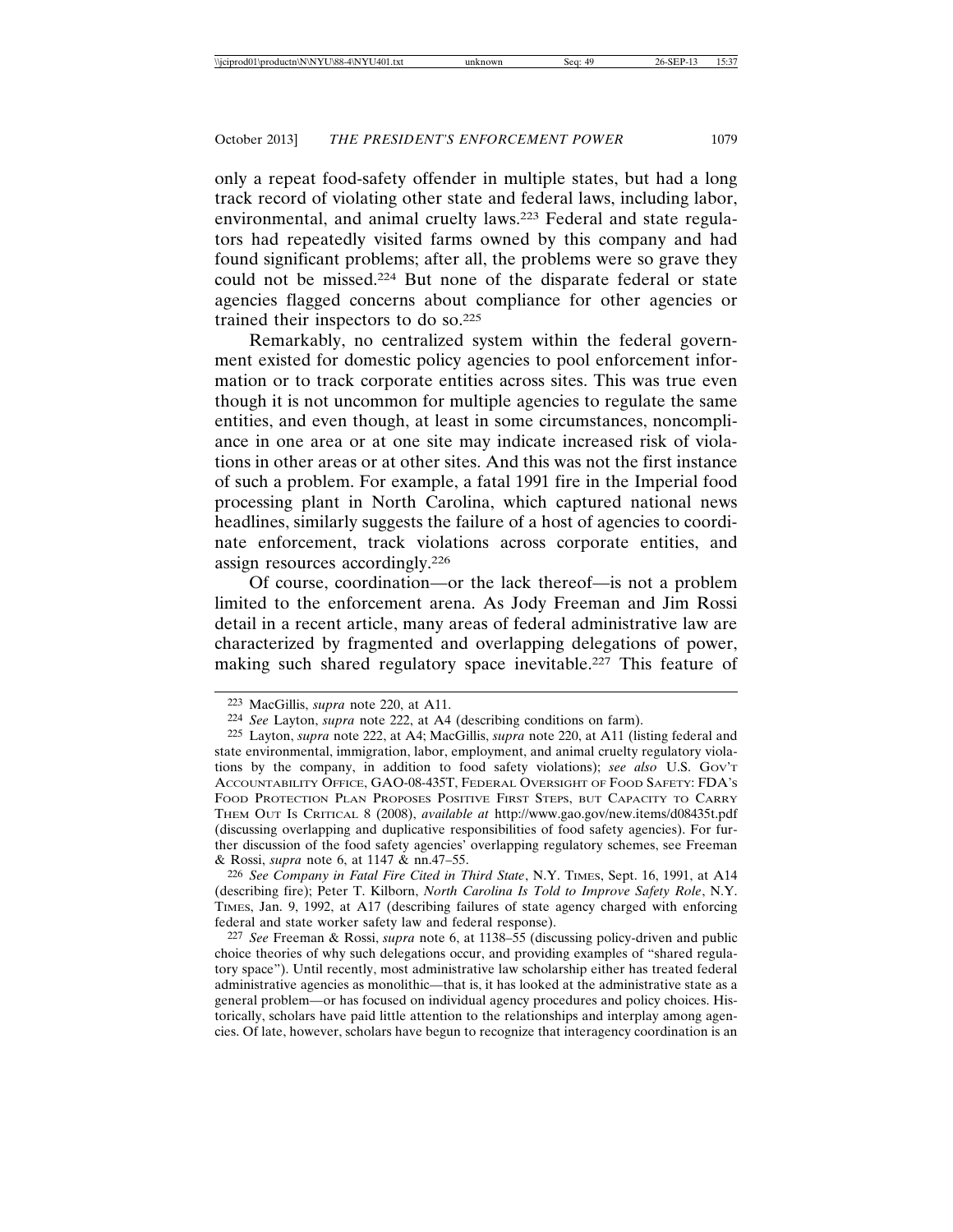administrative design presents both disadvantages and opportunities. Dispersal and overlap of authority can cause redundancy, inefficiency, gaps, and significant coordination challenges. But overlapping and fragmented delegations can also make agency capture more difficult and allow regulators to bring multiple types of expertise and enforcement authority to bear on difficult problems.228 In the context of rulemaking, presidential coordination typically involves bringing together agencies with overlapping substantive responsibilities to solve a common challenge. Freeman and Rossi provide the example of the environmental and energy agencies working together to develop a strategy of carbon capture and sequestration.229 A related challenge in the enforcement area is the need to delineate jurisdictional lines when multiple agencies are charged with enforcing similar misdeeds.230

But, as the salmonella example illustrates, cross-agency enforcement presents a unique, perhaps more complicated, challenge of coordination. While regulatory coordination and jurisdictional delineation typically involve coordination in one substantive area—for example, banking, antitrust, or the environment—interagency enforcement also presents the opportunity, and sometimes the necessity, for multiple agencies to coordinate across seemingly unrelated substantive legal areas. An examination of almost any workplace highlights this problem. Several separate employment law statutes, which are generally enforced by separate bodies, are nearly always at play—the Occupational Safety and Health Act,231 the Mine Safety and Health

important feature of the modern administrative state. They have begun to consider the origins, purposes, problems, and possibilities of fragmented and overlapping delegations. In addition to the Rossi and Freeman article, see, for example, Eric Biber, *Too Many Things to Do: How to Deal with the Dysfunctions of Multiple-Goal Agencies*, 33 HARV. ENVTL. L. REV. 1 (2009); Keith Bradley, *The Design of Agency Interactions*, 111 COLUM. L. REV. 745 (2011); Jacob E. Gersen, *Overlapping and Underlapping Jurisdiction in Administrative Law*, 2006 SUP. CT. REV. 201; Jason Marisam, *Duplicative Delegations*, 63 ADMIN. L. REV. 181 (2011).

<sup>228</sup> *See* Freeman & Rossi, *supra* note 6, at 1184–87 (discussing the impact of interagency coordination on decision quality and agency capture); Rachel E. Barkow, *Insulating Agencies: Avoiding Capture Through Institutional Design*, 89 TEX. L. REV. 15, 55–56 (2010) (discussing the impact of shared agency enforcement responsibilities).

<sup>229</sup> Freeman & Rossi, *supra* note 6, at 1175 (discussing the presidential memoranda directing the EPA, Departments of Energy and Interior, and other agencies to work together on problems related to carbon).

<sup>230</sup> While much of Freeman and Rossi's focus is on coordination among agencies to facilitate rulemaking and policy generation, they also discuss the use of memoranda of understanding to facilitate implementation of regulatory regimes. *See id.* at 1161–63 (discussing the use of memoranda of understanding to delineate jurisdictional lines for enforcement purposes, establish procedures for information sharing, and synchronize operational missions); *see also* Barkow, *supra* note 228, at 56 (recommending a designated enforcer in circumstances of shared enforcement authority).

<sup>231</sup> 29 U.S.C. §§ 651–678 (2006).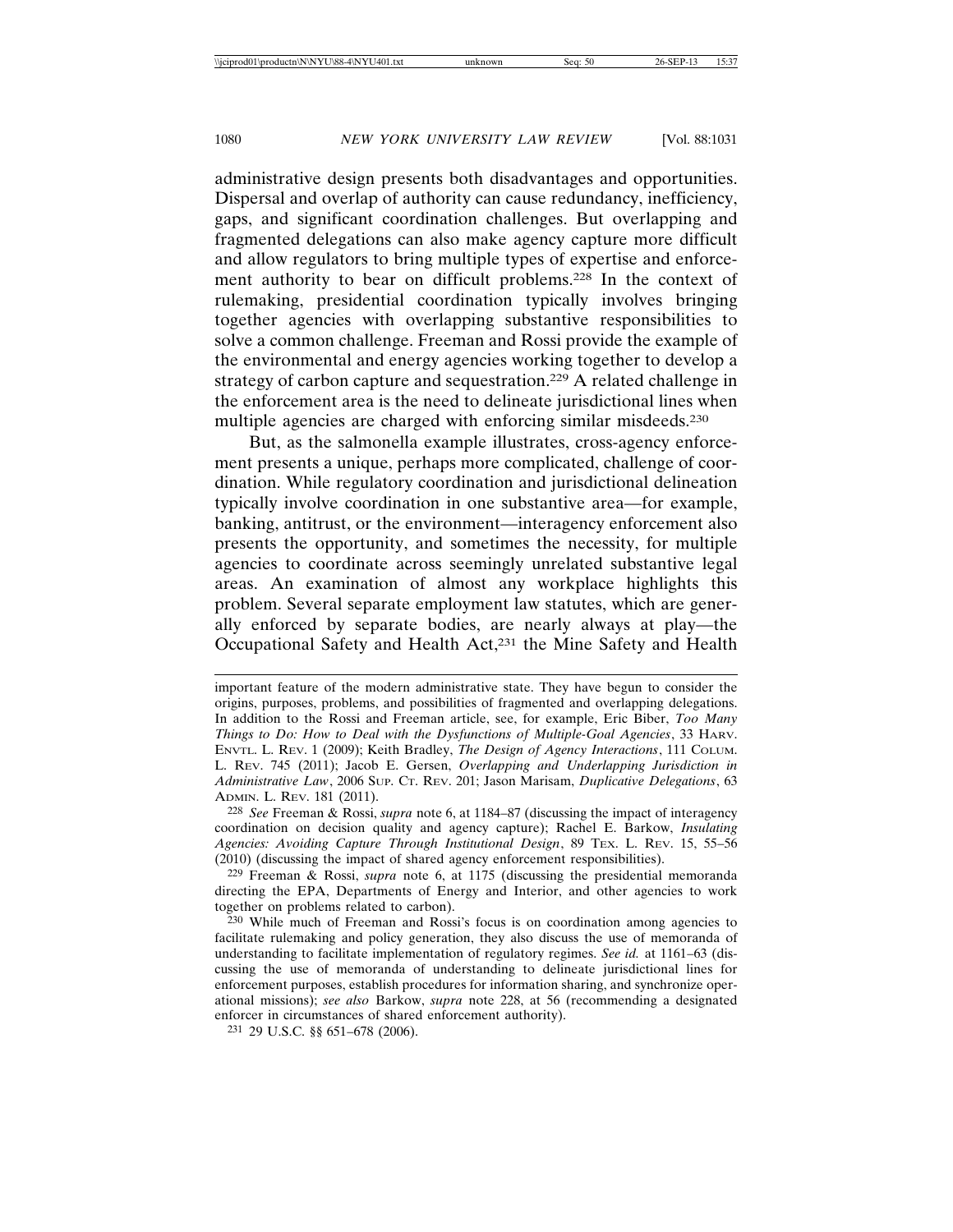Act,232 the Fair Labor Standards Act,233 the National Labor Relations Act,234 and several anti-discrimination statutes.235 But so too are multiple other statutes, including the Internal Revenue Code236 and the Immigration and Nationality Act.237 Depending on the nature of the workplace, environmental, food safety, and consumer protection laws may be enforced as well. Failure of these agencies to coordinate against the most flagrant violators is at best inefficient and at worst contributes to significant regulatory failures.

### *2. When Agency Missions Conflict*

Just as enforcement efforts can complement one another, enforcement efforts by multiple agencies at particular sites can also operate with conflicting purposes.238 Labor and immigration law present a stark (though by no means the sole) example. From its inception, the DOL's mission has been entangled with immigration policy. When it was first established in 1913, the DOL was charged with the nation's immigration enforcement; two of the Department's four bureaus dealt exclusively with immigration.239 After numerous disputes about immigration enforcement, those functions were ultimately removed by Congress in 1940.240

Today, workplaces populated by undocumented immigrants are notorious for their comparatively high rates of health and safety, wage

238 For a recent illuminating discussion of conflicting agency decisions, see Emily Hammond Meazell, *Presidential Control, Expertise, and the Deference Dilemma*, 61 DUKE L.J. 1763 (2012), which examines a conflict between the Nuclear Regulatory Commission and the EPA over a permitting application and argues that fidelity-to-statute and reasoneddecisionmaking requirements, not presidential direction or expertise, should remain the centerpieces of judicial review.

239 *See* Judson MacLaury, *Department of Labor*, *in* A HISTORICAL GUIDE TO THE U.S. GOVERNMENT, *supra* note 75, at 353; *see also* CONG. RESEARCH SERV., HISTORY OF THE IMMIGRATION AND NATURALIZATION SERVICE (1980).

240 The transfer of immigration functions followed complaints from members in Congress that the Department of Labor was granting too many waivers to individuals facing deportation and was too sympathetic to non-citizen Communist labor leaders. *See* Mae M. Ngai, *The Strange Career of the Illegal Alien: Immigration Restriction and Deportation Policy in the United States, 1921–1965*, 21 LAW & HIST. REV. 69, 102 (2003) (describing congressional opposition to the DOL's use of waivers); Peter Irons, *Politics and Principle: An Assessment of the Roosevelt Record on Civil Rights and Liberties*, 59 WASH. L. REV. 693, 712 (1984) (explaining that Congress transferred immigration functions to the DOJ and sought to impeach Labor Secretary Frances Perkins, in part because of her refusal to deport a Communist union leader).

<sup>232</sup> 30 U.S.C. §§ 801–965 (2006).

<sup>233</sup> 29 U.S.C. §§ 201–219 (2006).

<sup>234</sup> 29 U.S.C. §§ 151–169 (2006).

<sup>235</sup> For a partial but lengthy list of the workplace law statutes, see Weil, *supra* note 42, at app. at 149 fig.1.

<sup>236</sup> 26 U.S.C. §§ 1–9834 (2006 & Supp. V 2012).

<sup>237</sup> 8 U.S.C. §§ 1101–1537 (2006).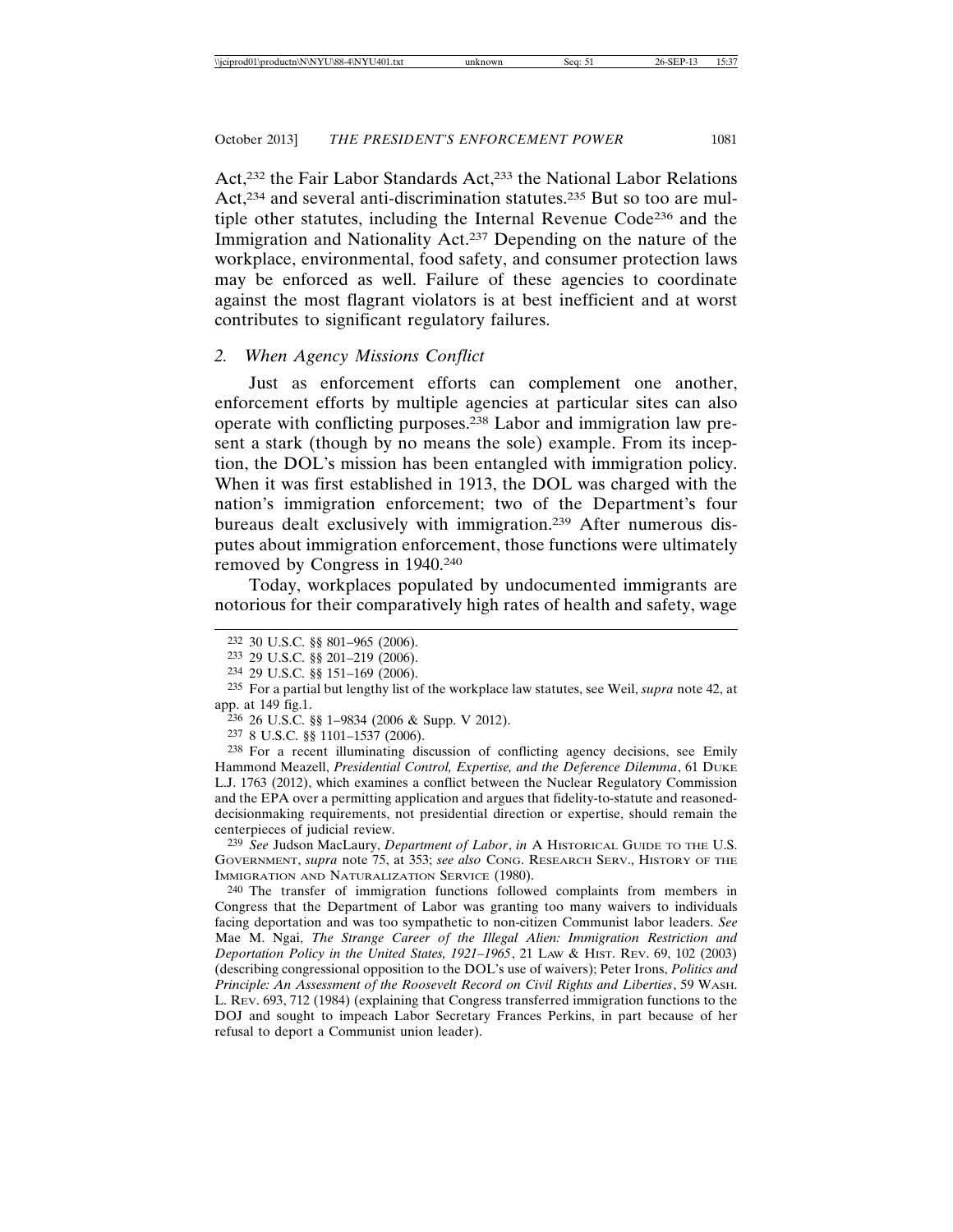and hour, and other workplace law violations.241 Yet fear of immigration enforcement can dissuade these employees from reporting labor violations or from cooperating with DOL investigations.242 Viewed from the opposite perspective, lax immigration enforcement can encourage employment of undocumented workers, undermining immigration laws and lowering standards for authorized workers.<sup>243</sup>

*Hoffman Plastic Compounds, Inc. v. NLRB* illustrates the tensions between the agencies' enforcement missions.244 At issue was whether an undocumented employee, who suffered a National Labor Relations Act (NLRA) violation when he was fired for engaging in union organizing, could be awarded back pay as a remedy.245 The National Labor Relations Board (NLRB) had determined that the employee was entitled to the monetary award.246 The agency recognized that its decision implicated a different statutory regime—the Immigration Reform and Control Act of 1986 (IRCA)—but concluded that "the most effective way to accommodate and further the immigration policies embodied in the [IRCA] is to provide the protections and remedies of the [NLRA] to undocumented workers in the same manner as to other employees . . . . "247"

In a 5-4 decision, the Supreme Court disagreed. The Court concluded that awarding NLRA back pay to an undocumented worker would harm the IRCA's underlying policies.<sup>248</sup> In the Court's view, "the Board's chosen remedy trenches upon a federal statute or policy outside the Board's competence to administer . . . ."249 Awarding the employee NLRA back pay, the Court concluded, would "encourage the successful evasion of apprehension by immigration authorities, condone prior violations of the immigration laws, and encourage

248 *Hoffman Plastic Compounds*, 535 U.S. at 149. 249 *Id.* at 147.

<sup>241</sup> ANNETTE BERNHARDT ET AL., NAT'L EMP'T LAW PROJECT, BROKEN LAWS, UNPROTECTED WORKERS: VIOLATIONS OF EMPLOYMENT AND LABOR LAWS IN AMERICA'S CITIES 42–48 (2009), *available at* http://www.nelp.org/page//brokenlaws/BrokenLaws Report2009.pdf (collecting data demonstrating that minimum wage violations, in particular, are higher among immigrant workers).

<sup>&</sup>lt;sup>242</sup> For this view, see, for example, REBECCA SMITH, ANA AVENDANO & JULIE MART´ INEZ ORTEGA, NAT'L EMP'T LAW PROJECT, ICED OUT: HOW IMMIGRATION ENFORCEMENT HAS INTERFERED WITH WORKERS' RIGHTS (2009), *available at* http://www. nelp.org/page/-/Justice/ICED\_OUT.pdf.

<sup>243</sup> For a discussion of this debate, see Jennifer Gordon, *Tensions in Rhetoric and Reality at the Intersection of Work and Immigration*, 2 U.C. IRVINE L. REV. 125, 128–45 (2012).

<sup>244</sup> 535 U.S. 137 (2002).

<sup>245</sup> *Id.* at 140.

<sup>246</sup> *Id.* at 140–41.

<sup>247</sup> Hoffman Plastic Compounds, Inc., 326 N.L.R.B. 1060, 1060 (1998) (second supp. decision), *rev'd*, 535 U.S. 137 (2002).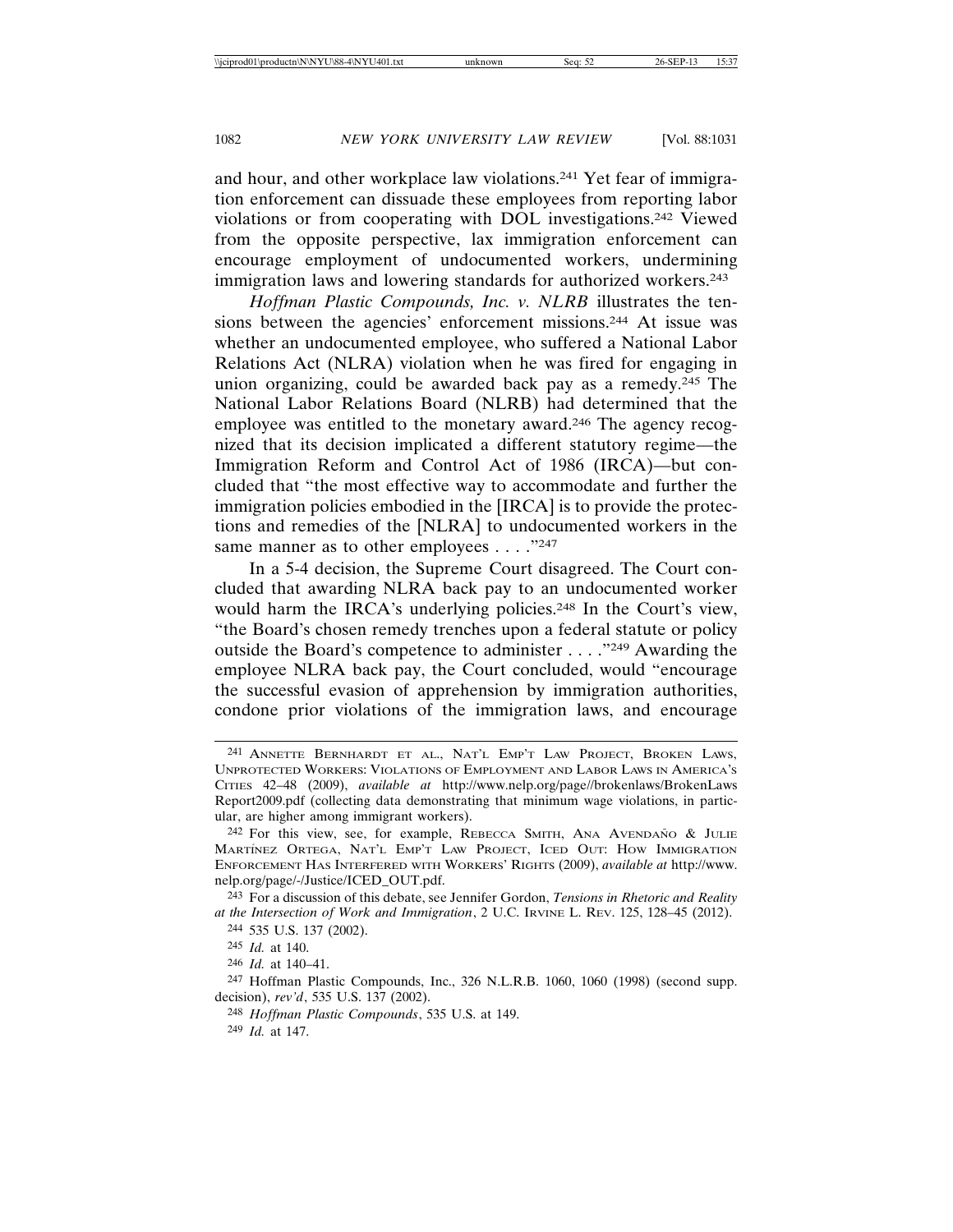future violations."250 The Court reached this determination notwithstanding that "all the relevant agencies (including the Department of Justice)," presumably with the White House's approbation, told the Court that "the [NLRB's] limited backpay order [would] not interfere with the implementation of immigration policy. Rather, it [would] reasonably help[] to deter unlawful activity that both labor laws and immigration laws seek to prevent."<sup>251</sup> Indeed, during argument, Justice Scalia repeatedly pressed the Government's counsel as to whether the Immigration and Naturalization Service had agreed with the position advanced by the Solicitor General and was incredulous at the response that the agency had consented.252

As illustrated by this colloquy, as well as by Congress's decision to remove immigration functions from the DOL many years before, the prioritization of agency missions deemed appropriate by different institutional actors varies. Sometimes the underlying statutes themselves are thought to be in conflict; at other times relevant actors prioritize different regulatory goals differently. While Congress, by virtue of reorganization authority, and the Court, by virtue of review in specific cases, have weighed in on the immigration-labor conflict at different points, the Executive Branch must balance the conflicting goals continuously. Someone—whether a line official, a political appointee, or the President himself—must make a judgment call, transparently or not. So, too, with the many intrastatutory prioritization decisions that are made regularly throughout the administrative state due to budgetary constraints and broad delegations.

## *B. Advancing Efficiency and Accountability*

As the above examples illustrate, insufficient coordination of enforcement undermines the capacity of the administrative state to make good on statutory commitments and enforce the law rationally, effectively, and energetically. The current informal and opaque approach to enforcement also decreases accountability by obscuring the political nature of much enforcement decisionmaking. Recent reforms, though promising, need to be institutionalized and made more systematic. Creating a new office within the EOP dedicated to

<sup>250</sup> *Id.* at 151. The National Labor Relations Board (NLRB) recently held that, after *Hoffman*, the remedy of back pay is not available to any undocumented worker, even those who did not use false documents to obtain employment. Mezonos Maven Bakery, Inc., 357 N.L.R.B. No. 47, at \*4 (Aug. 9, 2011) (supp. decision).

<sup>251</sup> *Hoffman Plastic Compounds*, 535 U.S. at 153 (Breyer, J., dissenting) (emphases omitted).

<sup>252</sup> Transcript of Oral Argument at 27–28, *Hoffman Plastic Compounds*, 535 U.S. 137 (No. 00-1595).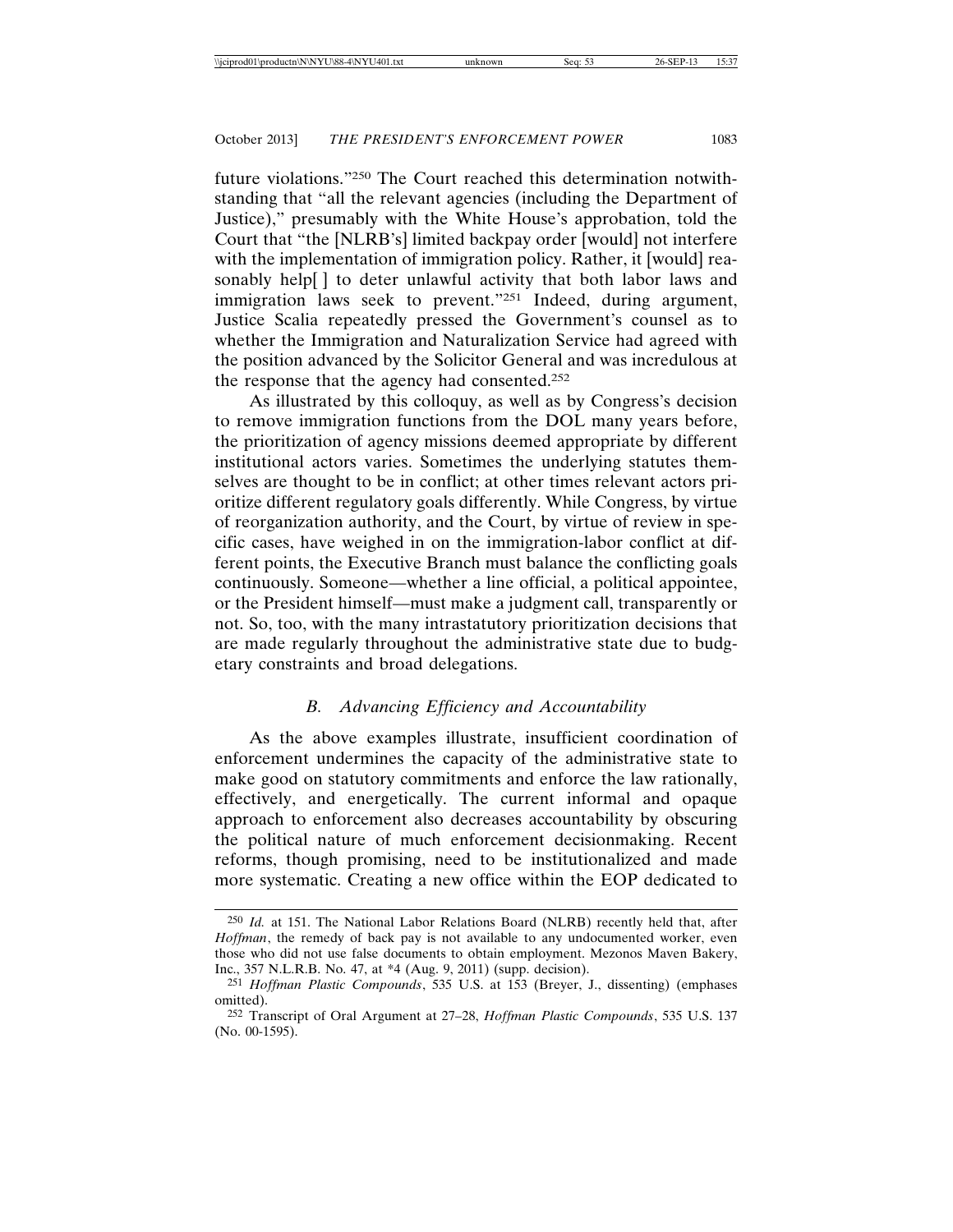problems of regulatory compliance, or adding responsibilities to an existing office, would further the efficiency and accountability goals of administration. The primary objections to this proposal can be addressed by focusing presidential enforcement on facilitating coordination and on disclosing enforcement policy decisions.

## *1. Efficiency and Efficacy*

Coordination of the sprawling federal bureaucracy, with all of its jurisdictional overlap, is a central challenge of the modern administrative state.253 The President's unique position in the governmental structure effectively requires him to tackle that challenge, since he is responsible for executing many statutes at once. From his vantage point, he can focus on issues that fall within the jurisdiction of a variety of executive and independent agencies, each dealing with only part of the problem. As Chief Justice Vinson wrote in dissent in *Youngstown Sheet & Tube Co. v. Sawyer*: "Unlike an administrative commission confined to the enforcement of the statute under which it was created, or the head of a department when administering a particular statute, the President is a constitutional officer charged with taking care that a mass of legislation be executed."254 Judge Friendly similarly observed: "Each agency has a natural devotion to its primary purpose . . . no matter how many statutes . . . say that it shall 'consider' other interests as well. Someone in Government, and in the short run that someone can only be the President, must have power to make the agencies work together . . . ."255

The President is thus better situated to coordinate than is any single agency within the Executive Branch, at least under our current institutional arrangement. In most cases, he is also better positioned and has more incentive—to coordinate than does Congress. Political scientists have written about the ways in which Congress's power is limited by its factional and multimembered nature. Congress tends to respond to challenges in a partisan and constituency-driven way.256

<sup>253</sup> *See* Freeman & Rossi, *supra* note 6, at 1134–36 (describing the problem of agency overlap, and arguing that encouraging coordination among agencies is the best way to manage the complex system).

<sup>254</sup> 343 U.S. 579, 702 (1952) (Vinson, C.J., dissenting) (internal quotation marks omitted).

<sup>255</sup> COMM'N ON LAW & THE ECON., AM. BAR ASS'N, FEDERAL REGULATION: ROADS TO REFORM 163 (1979) (separate statement of Hon. Henry J. Friendly, concurring in part with the Commission's recommendations), *cited in* Peter L. Strauss & Cass R. Sunstein, *The Role of the President and OMB in Informal Rulemaking*, 38 ADMIN. L. REV. 181, 189–90 (1986).

<sup>256</sup> *See* Moe & Howell, *supra* note 180, at 856–57, 861 (using spatial models to demonstrate the relative power of Congress and the President, and explaining practical reasons for the power differential).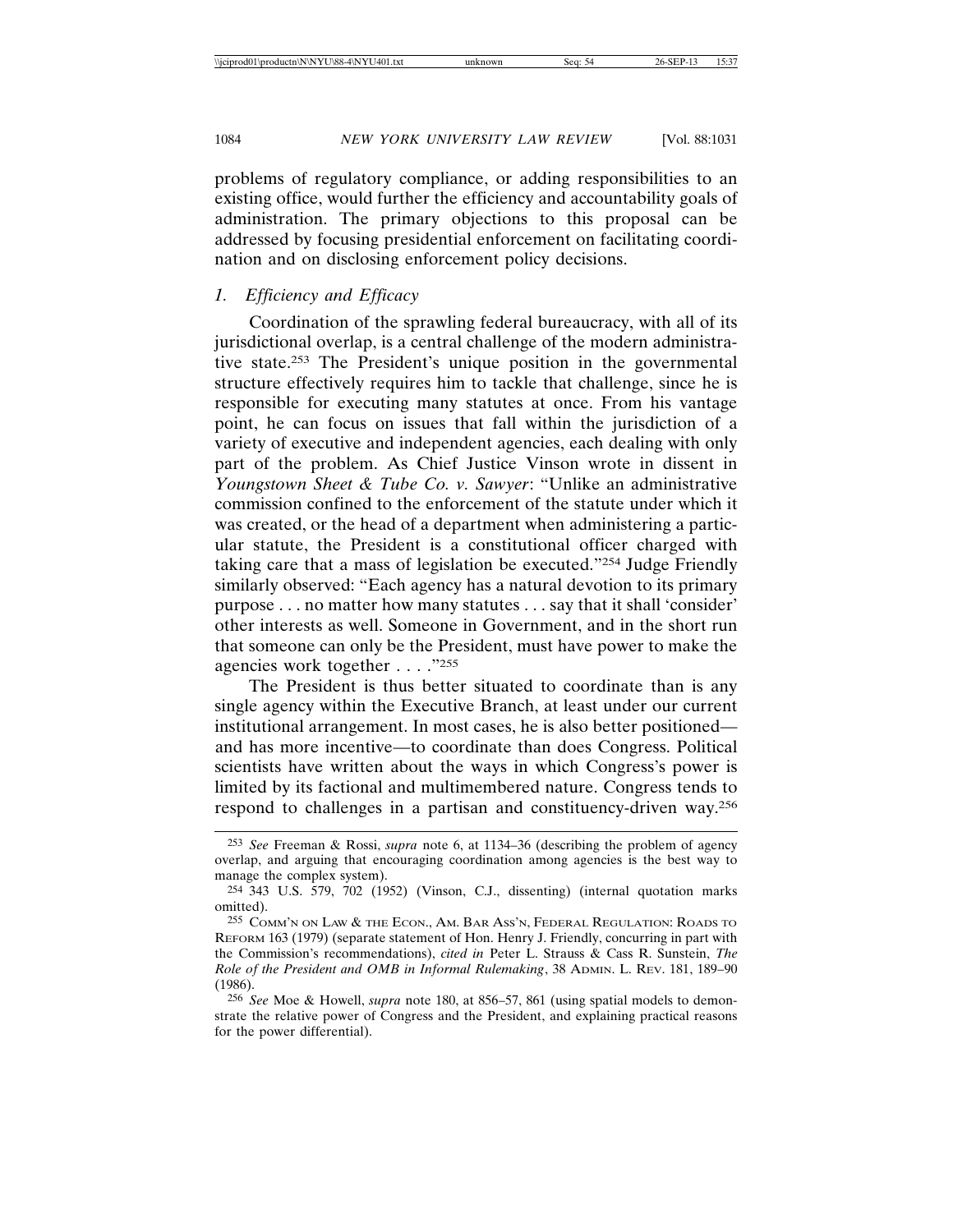Congress also often lacks necessary foresight to anticipate problems of conflict.257 These features make congressional coordination of multiple conflicting agency missions difficult, if not impossible, and minimize the incentives for effective coordination. As a procedural matter, it is also difficult for Congress to act. A bill faces multiple veto points. It must pass through some combination of subcommittees, full committees, floor votes in the House and Senate, and reconciliation in the conference committee. It is also subject to filibusters and holds.258 Thus, while Congress could theoretically address coordination and prioritization issues, it is unlikely to do so in any effective or sustained way.

Enforcement, like rulemaking, thus demands institutionalized presidential coordination. Such coordination would result in several benefits. First, it would promote information sharing among agencies, helping them prioritize scarce enforcement resources to the worst actors. A few existing efforts between individual agencies, though sporadic and not institutionalized, illustrate how this would work. Following the salmonella outbreak, the FDA and OSHA signed a Memorandum of Understanding (MOU) that committed the two agencies to sharing information, where legally permissible, "on health[-] or safety-related problems that are relevant to the regulatory and enforcement responsibilities of the other agency" and to implementing training programs for their staff.259 The Memorandum recognized that "[w]hen inspecting food facilities in furtherance of their responsibilities, FDA investigators and OSHA compliance officers may observe conditions or obtain information relevant to the other agency's safety or health mission."260 The FDA and U.S. Department of Agriculture ultimately reached a similar agreement designed to promote information sharing.261 Likewise, in September 2011, the

<sup>257</sup> *See* Daniel J. Meltzer, *The Supreme Court's Judicial Passivity*, 2002 SUP. CT. REV. 343, 383–87 (discussing the limits of congressional foresight given the American system of lawmaking, particularly the lack of executive control of the legislature).

<sup>258</sup> Moe & Howell, *supra* note 180, at 861.

<sup>259</sup> Memorandum of Understanding Between OSHA and the FDA, Sharing Health and Safety Information Related to Facilities Where Food Is Produced, Processed, or Held (June 20, 2011), *available at* http://www.osha.gov/pls/oshaweb/owadisp.show\_document?p\_ table=MOU&p\_id=1005.

<sup>260</sup> *Id.* The extent of White House involvement in this agreement is unclear from the text. However, the White House's subsequent decision to tout the FDA's response to the salmonella outbreak on its website suggests the MOU was, at the least, brought about with oversight and involvement from the White House. *See* Margaret Hamburg, Comm'r, FDA, *What You Need to Know About the Egg Recall*, WHITE HOUSE BLOG (Aug. 26, 2010), http://www.whitehouse.gov/blog/2010/08/26/what-you-need-know-about-egg-recall.

<sup>261</sup> Memorandum of Understanding Between the USDA and the FDA Concerning Information Sharing Related to Food Safety, Public Health, and Other Food-Associated Activities (Jan. 19, 2012) *available at* http://www.fsis.usda.gov/PDF/USDA\_FDA\_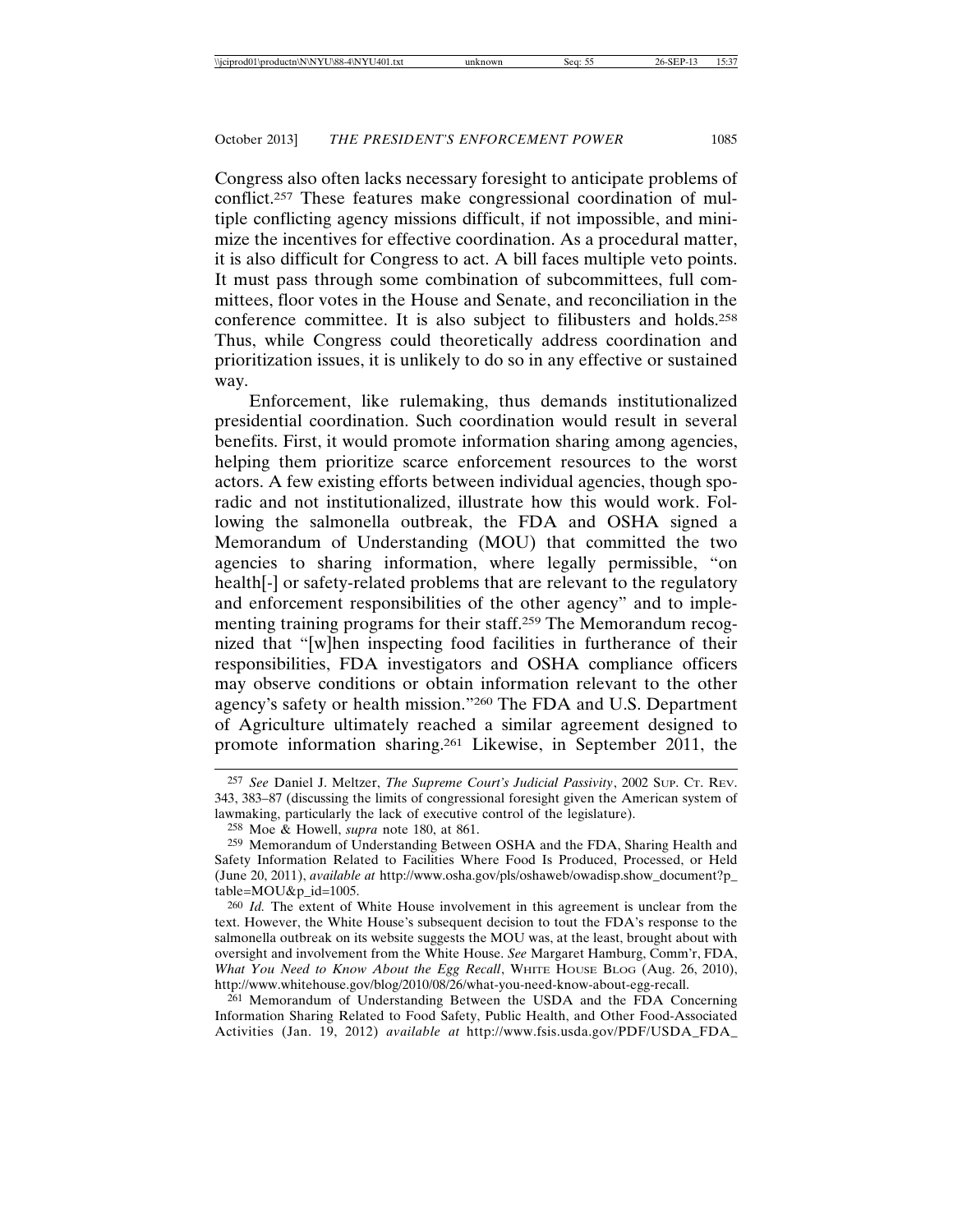DOL and the IRS signed an MOU, which was designed to address misclassification of employees that led to improper wage and tax payments.262 This is precisely the sort of enforcement coordination that institutionalized presidential enforcement would engender, but it would do so in a more systematic and comprehensive manner.

Second, institutionalized attention to problems of regulatory compliance could facilitate more systematic coordination between those agencies with insufficient enforcement mechanisms and those with more meaningful tools, thereby increasing overall administrative capacity. Again, consider the enforcement of workplace law, which is notoriously lacking, particularly in low-wage and dangerous workplaces.263 One study calculated that, on average, OSHA officers inspect a workplace once every 107 years.264 Another recent report found that the DOL's Wage and Hour Division frequently responds inadequately to complaints, "leaving thousands of low[-]wage workers vulnerable to wage theft" and other labor law violations.265 While

262 Memorandum of Understanding Between the IRS and the DOL (Sept. 19, 2011), *available at* http://www.dol.gov/whd/workers/MOU/irs.pdf. According to the DOL's Press Release, the Memorandum will enable the DOL to share information and coordinate law enforcement with the IRS "in order to level the playing field for law-abiding employers and ensure that employees receive the protections to which they are entitled under federal and state law." Press Release, Labor Secretary, Dep't of Labor, IRS Commissioner Sign Memorandum of Understanding to Improve Agencies' Coordination on Employee Misclassification Compliance and Education (Sept. 19, 2011), *available at* http://www.dol. gov/opa/media/press/whd/WHD20111373.htm. Notably, the Memorandum was framed as a White House initiative: "These memorandums of understanding arose as part of the department's Misclassification Initiative, which was launched under the auspices of Vice President Biden's Middle Class Task Force with the goal of preventing, detecting and remedying employee misclassification." *Id.*

263 BERNHARDT ET AL., *supra* note 241, at 2 (finding that workplace violations are severe and widespread in the low-wage labor market); JENNIFER S. BRAND, NAT'L STATE ATT'YS GEN. PROGRAM AT COLUMBIA LAW SCH., ADDING LABOR TO THE DOCKET: THE ROLE OF STATE ATTORNEYS GENERAL IN THE ENFORCEMENT OF LABOR LAWS 7 n.9 (2007), *available at* http://www.law.columbia.edu/null?&exclusive=filemgr.download&file\_ id=1399&rtcontentdisposition=filename%3DBrand\_Labor%20Article.pdf (collecting studies demonstrating persistent violations of labor laws in industries that employ lowwage workers).

264 Cynthia Estlund, *Rebuilding the Law of the Workplace in an Era of Self-Regulation*, 105 COLUM. L. REV. 319, 330 & n.39 (2005) (citing *OSHA Inspection Cycle Equals 107 Years, Because of Low Resources, AFL-CIO Reports*, 81 DAILY LAB. REP. (BNA), Apr. 26, 2000, at A-7, *available at* 2000 WL 503696).

265 U.S. GOV'T ACCOUNTABILITY OFFICE, *supra* note 137, at 18.

Info\_Sharing\_MOU.pdf; *see also id.* app. B at 9 (describing additional memoranda of understanding that are amended or superseded by this Memorandum). These agencies, along with others, had been brought together by the White House to focus on problems of food safety, including egg safety. *See* The White House, *The Federal Food Safety Working Group Progress Report* (Dec. 2011), *available at* http://www.whitehouse.gov/sites/default/ files/fswg\_report\_final.pdf (describing the progress of the White House working group, including on egg safety).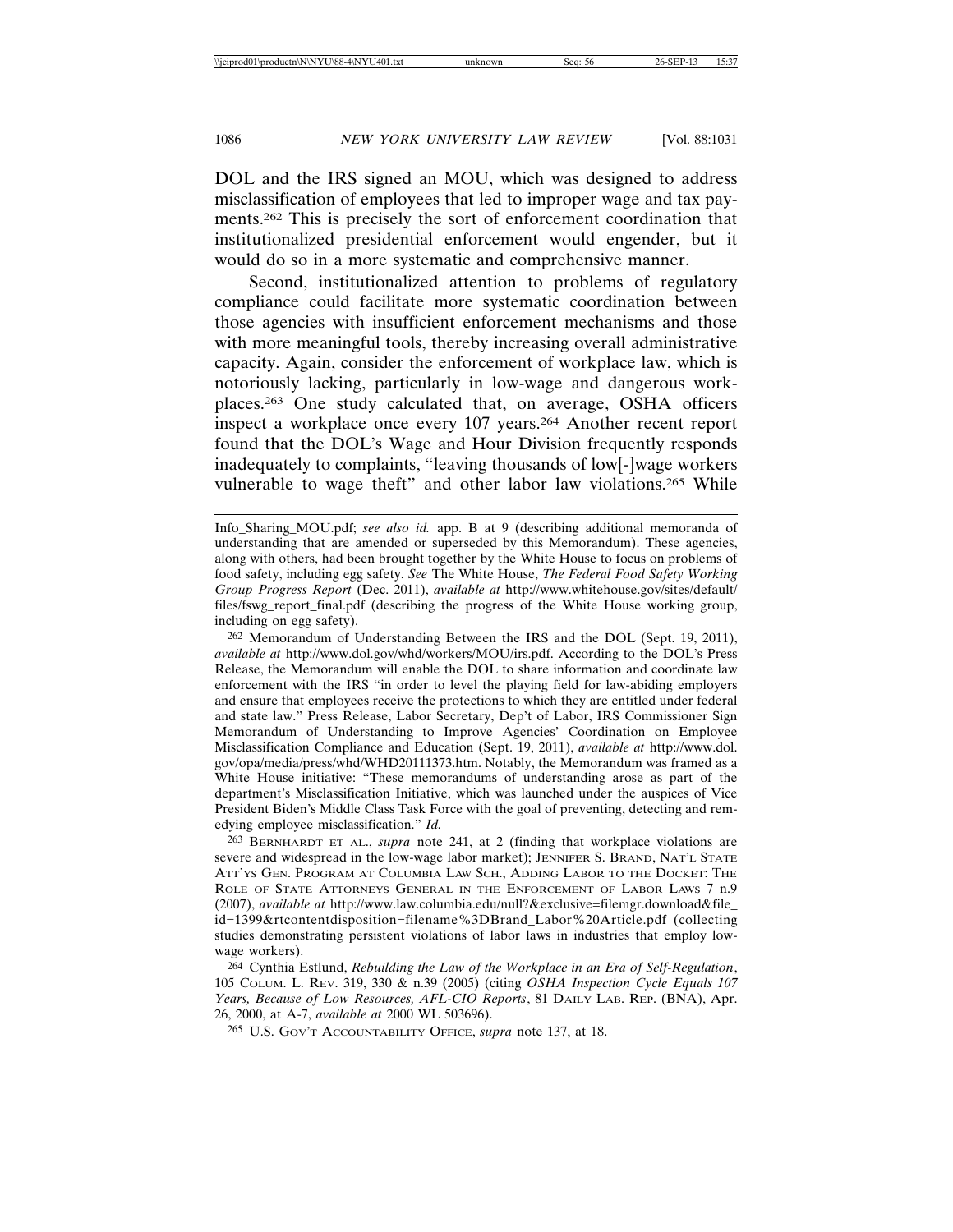many causes of enforcement failure exist, scarce resources and low statutory penalties are significant factors.266

During the Bush Administration, OSHA, the EPA, and a group of Justice Department prosecutors established a partnership to identify and prosecute the nation's most flagrant workplace safety violators.267 According to a *New York Times* article, the initiative was premised on two concepts: First, the agencies believed that "shoddy workplace safety" often accompanies "shoddy environmental practices"; second, they recognized that federal agencies have failed to take a coordinated approach toward corporations that repeatedly violate both environmental and labor regulations.268 Yet after the *New York Times* began investigating, the initiative ran into unexplained problems. First, the name was changed.269 Then, a news conference to announce the initiative was cancelled, leading the *Times* to speculate that hesitation existed at the political level.270 Under the Obama Administration, however, the initiative has been revamped and expanded.271 Indeed, the White House has appropriated the joint enforcement project as part of Vice President Biden's Middle Class Task Force initiative.272 Still, the effort remains relatively isolated and informal.

Indeed, a considerable amount of informal enforcement coordination among agencies, as well as between agencies and the White House, occurs as a matter of course.273 This happens even without any actual communication, as when one agency observes what another agency is doing and adjusts its own actions accordingly.274 In other instances, informal coordination is explicit and involves conversations, shared practices, and unwritten, but nevertheless express, agreements between officials in different agencies<sup>275</sup> or between White House

274 *Id.* at 1156.

<sup>266</sup> *See, e.g.*, THOMAS O. MCGARITY & SIDNEY A. SHAPIRO, WORKERS AT RISK 212–13 (1993) (discussing incentives of employers that make noncompliance likely); Estlund, *supra* note 264, at 330 & nn.36–40 (describing causes of enforcement failures).

<sup>267</sup> David Barstow & Lowell Bergman, *With Little Fanfare, a New Effort to Prosecute Employers That Flout Safety Laws*, N.Y. TIMES, May 2, 2005, at A17.

<sup>268</sup> *Id.* The effort sought to marshal a range of existing laws that carry considerably stiffer penalties than workplace safety statutes, including environmental laws, criminal racketeering laws, and some provisions of Sarbanes-Oxley to target notorious health and safety violators. Inspectors and attorneys from OSHA would be trained by DOJ officials to spot criminal violations and to refer cases for enforcement. *Id.*

<sup>269</sup> *Id.*

<sup>270</sup> *Id.*

<sup>271</sup> Maureen Tracey-Mooney, *Honoring 29 Miners*, WHITE HOUSE BLOG (Apr. 5, 2011, 6:06 AM), http://www.whitehouse.gov/blog/2011/04/05/honoring-29-miners.

<sup>272</sup> *Id.*

<sup>273</sup> Freeman & Rossi, *supra* note 6, at 1156.

<sup>275</sup> *Id.* at 1156.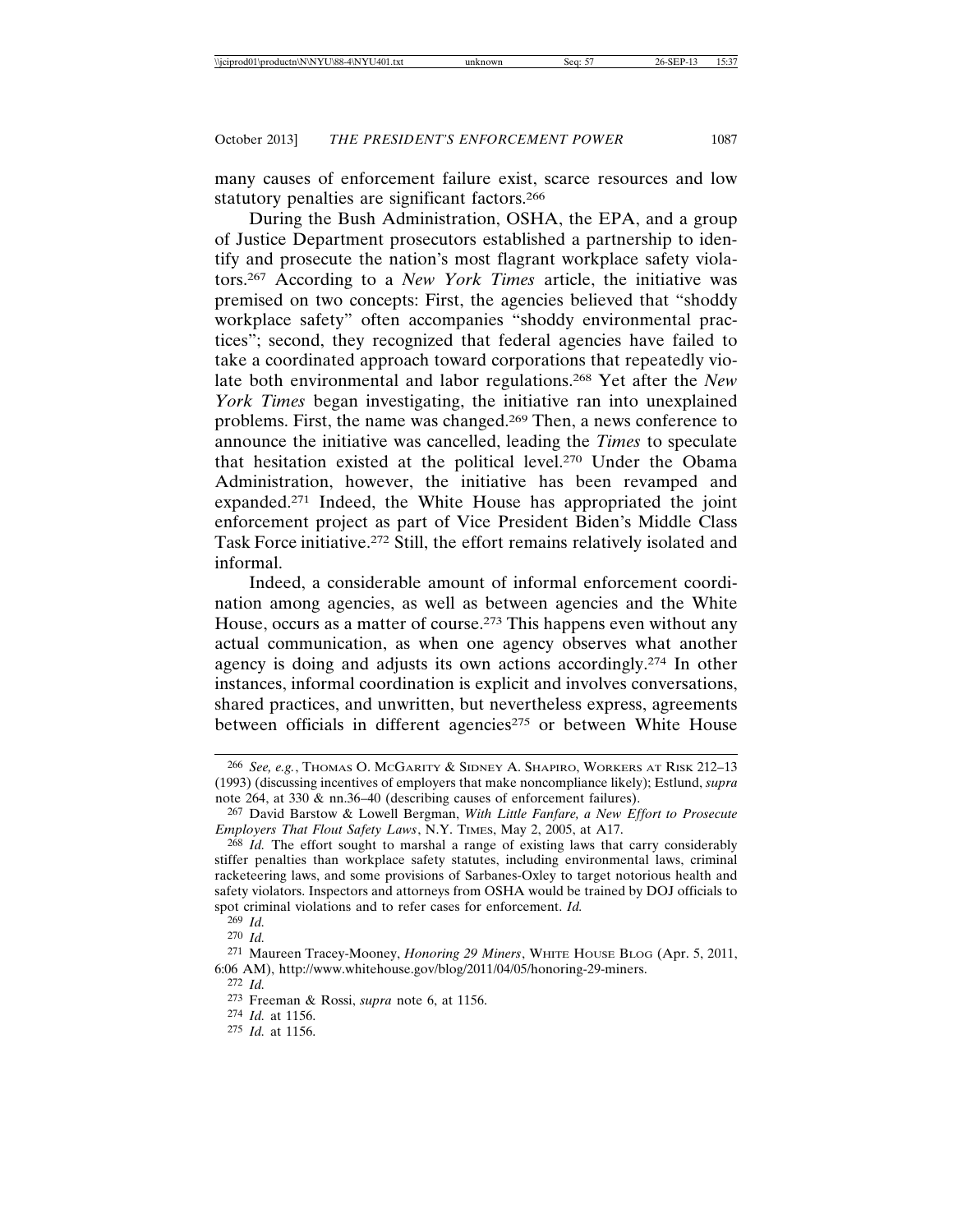officials and agency officials. But because of its ad hoc nature, informal coordination is limited and transitory and lacks the transparency and accountability advantages of a more formal arrangement.276 Institutionalized presidential enforcement could improve and extend these existing efforts at coordination and cooperation. In so doing, it would improve the ability of the Administration to address not only problems of underenforcement, but also problems of duplicative enforcement due to overlap.

Institutionalized presidential attention to enforcement could also facilitate the Executive Branch's handling of agency conflicts. As the immigration-labor example illustrates, one agency's enforcement mission will sometimes clash with another's. Someone—whether the President or not—must reconcile the conflicting enforcement goals. Again, however, existing interagency mechanisms address these problems only sporadically and often not transparently. For example, the DOL and the DHS have entered into an MOU to prevent conflicts in the two agencies' worksite-based enforcement activities.<sup>277</sup> But the MOU does not extend to all relevant labor enforcement agencies, such as the NLRB and the Equal Employment Opportunity Commission, nor is it replicated in other areas of agency conflict. Institutionalized presidential attention could facilitate the extension of this MOU, identify areas in which additional agreements are needed, and shepherd those agreements to completion.

In addition to coordinating among agencies, the President, by virtue of his position at the top of the bureaucracy, can also energize enforcement policy *within* agencies. Indeed, at least as a formal matter, it is easier for presidents to spur agencies to action in the enforcement context.278 Many scholars have argued that procedural constraints imposed on federal agencies have had the undesirable effect of "ossifying" federal rulemaking; these scholars contend that the process has become so burdensome and inefficient that federal agencies now routinely promulgate important regulations only after significant delay.279 While I have noted that a President's direction

<sup>276</sup> *Id.* at 1156–57.

<sup>277</sup> Revised Memorandum of Understanding Between the DHS and the DOL Concerning Enforcement Activities at Worksites (Dec. 7, 2011) [hereinafter DHS-DOL Worksite Enforcement MOU], *available at* www.dol.gov/asp/media/reports/DHS-DOL -MOU.pdf (limiting the worksite enforcement power of DHS's Immigration and Customs Enforcement (ICE) agency when a DOL investigation is pending).

<sup>278</sup> *Cf.* Kagan, *supra* note 2, at 2344–45 (describing administrative ossification and presidential responses).

<sup>279</sup> *See, e.g.*, Paul R. Verkuil, Comment, *Rulemaking Ossification—A Modest Proposal*, 47 ADMIN. L. REV. 453, 453 (1995) ("Virtually everyone agrees that the process of promulgating . . . rules is too time[-]consuming, burdensome, and unpredictable."). Recent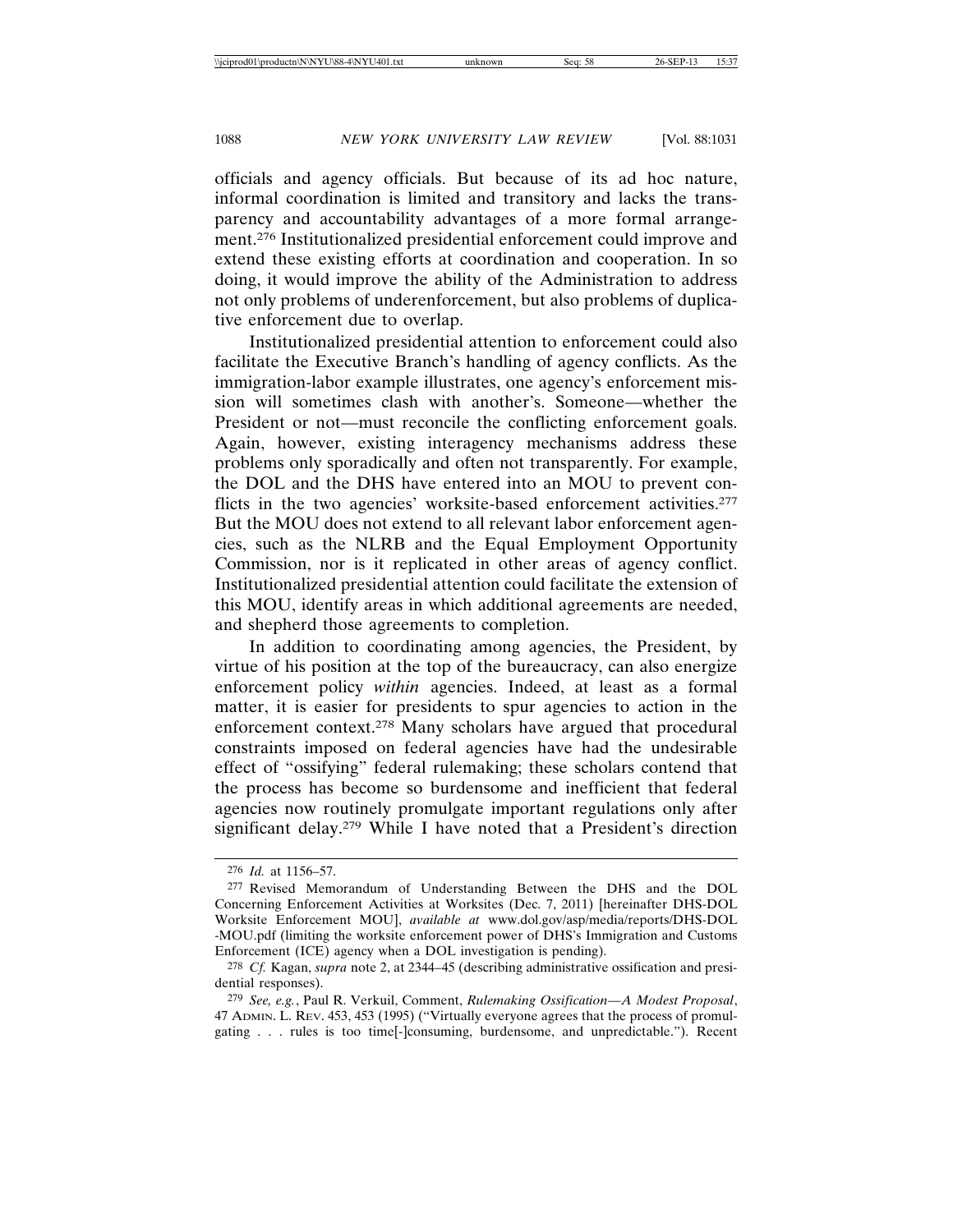regarding enforcement policy is not always effectively implemented on the ground,280 it is also the case that enforcement policies and practices are subject to fewer procedural requirements. At the very least, therefore, presidents can attempt to galvanize agencies to make enforcement changes more quickly.281

Perhaps more importantly, presidential attention to enforcement can help reduce shirking. It can send the message to agencies that enforcement is a priority, demanding efficiency, efficacy, and innovation. And if presidential attention to enforcement is characterized by a measure of transparency—that is, if presidential commitment to and decisions about enforcement policies generally are disclosed—institutionalized presidential enforcement can also facilitate interagency, congressional, and public monitoring. By elevating the visibility of enforcement, the President communicates its importance to the bureaucracy, regulated entities, and beneficiaries, while improving other parties' abilities to track the process.282 A more transparent approach could also prod the President himself to focus more on

280 *See, e.g.*, *supra* notes 197–203 and accompanying text (explaining that the President's enforcement power depends upon affecting the behavior of subordinates within the Executive Branch, and using as examples the Obama Administration's experiences in responding to state medical marijuana initiatives and with the DREAM Act).

281 *See supra* notes 33–43 and accompanying text (describing the procedural requirements agencies must satisfy to change their enforcement policies, and explaining the advantages of a flexible process for agencies).

282 Empirical and descriptive research by political scientists demonstrates that presidents increasingly have relied on the bully pulpit and have used it to build presidential legitimacy and institutional power. *See, e.g.*, GEORGE C. EDWARDS III, THE PUBLIC PRESIDENCY 38–103 (1983) (examining presidential efforts to shape public opinion); COLLEEN J. SHOGAN, THE MORAL RHETORIC OF AMERICAN PRESIDENTS (2006) (examining how presidents have used moral and religious rhetoric as a leadership tool); JEFFREY K. TULIS, THE RHETORICAL PRESIDENCY 4 (1987) (arguing that "[s]ince the presidencies of Theodore Roosevelt and Woodrow Wilson, popular or mass rhetoric has become a principal tool of presidential governance" and that an essential task of the President is now to serve as a leader of public opinion). Notably, however, the rise of the Internet, decline of the broadcast network monopoly, increase in polarization of the news media, and other developments have made it harder for the President to ensure an audience for his views. *See* Jeffrey E. Cohen, *Presidential Leadership in an Age of New Media*, *in* PRESIDENTIAL LEADERSHIP: THE VORTEX OF POWER, *supra* note 118, at 171–72 (explaining how the changing media landscape reduces the President's ability to lead public opinion); George C. Edwards III, *Impediments to Presidential Leadership: The Limitations of the Permanent Campaign and Going Public Strategies*, *in* PRESIDENTIAL LEADERSHIP: THE VORTEX OF POWER, *supra* note 118, at 145, 164–65 (asserting that the options offered by cable television, the reluctance of networks to give the President airtime, and polarized public opinion hinders the President's ability to communicate to the public).

empirical scholarship draws into question some of these conclusions. *See, e.g.*, Jason Webb Yackee & Susan Webb Yackee, *Administrative Procedures and Bureaucratic Performance: Is Federal Rulemaking "Ossified"?*, 20 J. PUB. ADMIN. RES. & THEORY 261 (2009) (presenting an empirical study showing that ossification has not occurred to the extent assumed).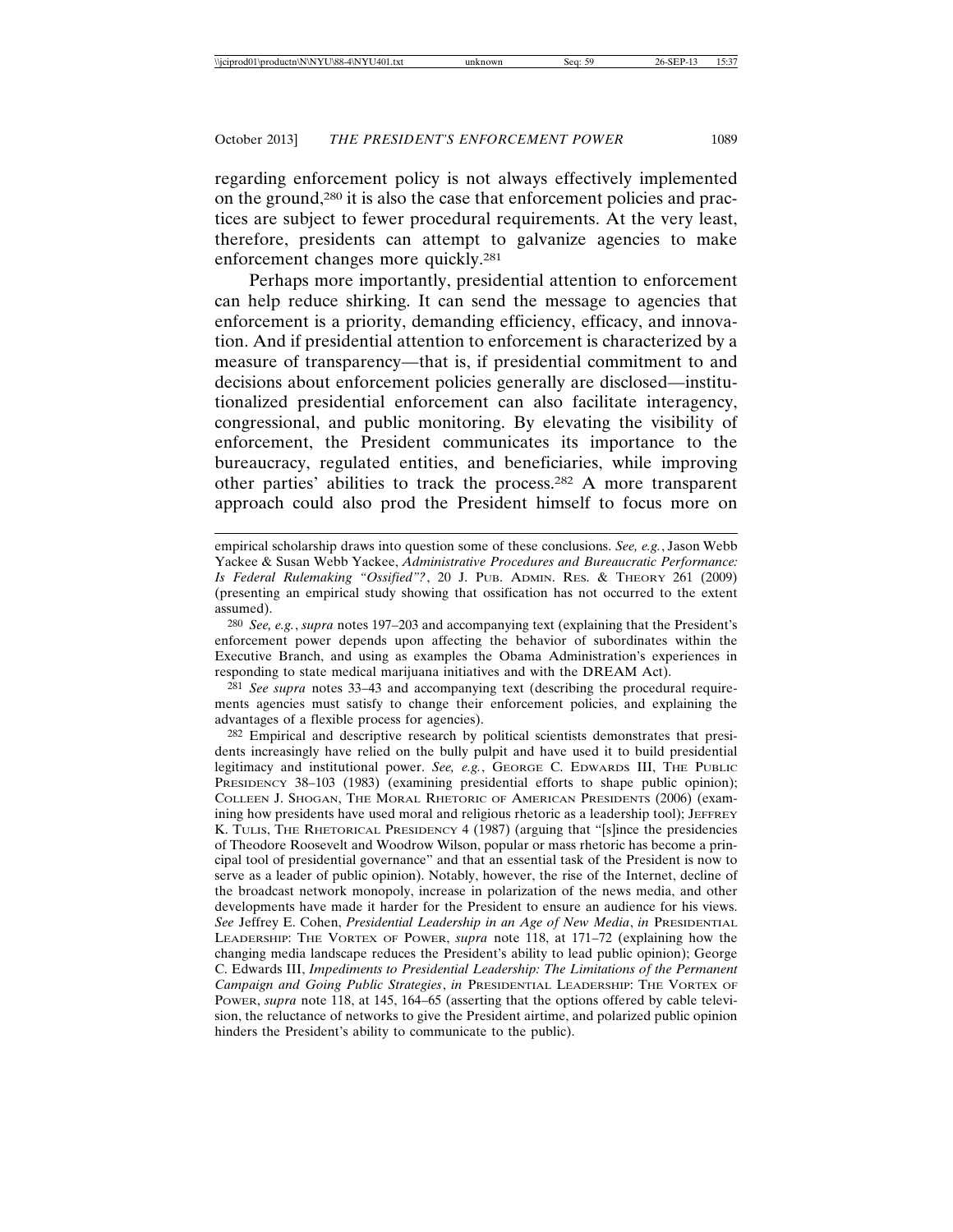effective enforcement. Furtive use of enforcement or nonenforcement to achieve particular policy goals—without disclosure of those decisions—becomes harder when responsibility for effective enforcement is publicly and formally located within the EOP.

To borrow from Richard Pildes's recent discussion of presidential power, holding agencies and presidents responsible for the enforcement mission serves both Holmesian and Hartian visions of the law.283 For Holmesians, or rational choice theorists, who are concerned with the material consequences that flow from compliance or defiance of the law, what matters is that enforcement coordination could raise material costs of noncompliance for regulated entities by aggregating penalties and dedicating resources to the worst actors.284 More central attention to enforcement and more disclosure of enforcement track records could also increase material costs for agencies that fail to enforce their rules efficiently and effectively. For Hartians, who view law as normatively binding, more institutionalized and disclosed presidential attention to enforcement is also promising.285 This approach posits that an internal sense of obligation to administer the law most efficaciously influences public actors, while a sense of obligation to obey law influences private actors. Institutionalized presidential enforcement would create more opportunities for shaming noncompliant firms, as well as ineffective agencies and presidents, and for celebrating compliant firms and effective administrations. These two visions are not as distinct as they seem, for legal compliance in the political world also provides presidents with credibility.286

### *2. Democratic Accountability*

Efficiency and effectiveness are not the only criteria by which administrative action is or should be assessed. Responsiveness to the broader electorate and the public's ability to understand the exercise

<sup>283</sup> *See* Pildes, *supra* note 1, at 1404 n.69 (laying out these competing visions).

<sup>284</sup> *See* Oliver Wendell Holmes, *The Path of the Law*, 10 HARV. L. REV. 457, 459 (1897) (arguing that the law should be understood from the perspective of the bad man who cares only for the material consequences of his actions).

<sup>285</sup> *See* H.L.A. HART, THE CONCEPT OF LAW (2d. ed. 1994) (arguing that law is experienced as normatively binding); *see also* Henry Paul Monaghan, *Supremacy Clause Textualism*, 110 COLUM. L. REV. 731, 791 (2010) (arguing that "law is what officials accept and apply as law").

<sup>286</sup> *See* Pildes, *supra* note 1, at 1411 (asserting that "public judgment is constantly refracted through judgments about whether various actors, including the President, are acting lawfully"); Trevor W. Morrison, *Libya, "Hostilities," the Office of Legal Counsel, and the Process of Executive Branch Legal Interpretation*, 124 HARV. L. REV. FORUM 62, 64 (2011) (arguing that "signaling and maintaining a willingness to treat OLC's legal advice as presumptively binding enhances the credibility of a president's claims of good faith and respect for the law, which in turn can help generate public support for his actions").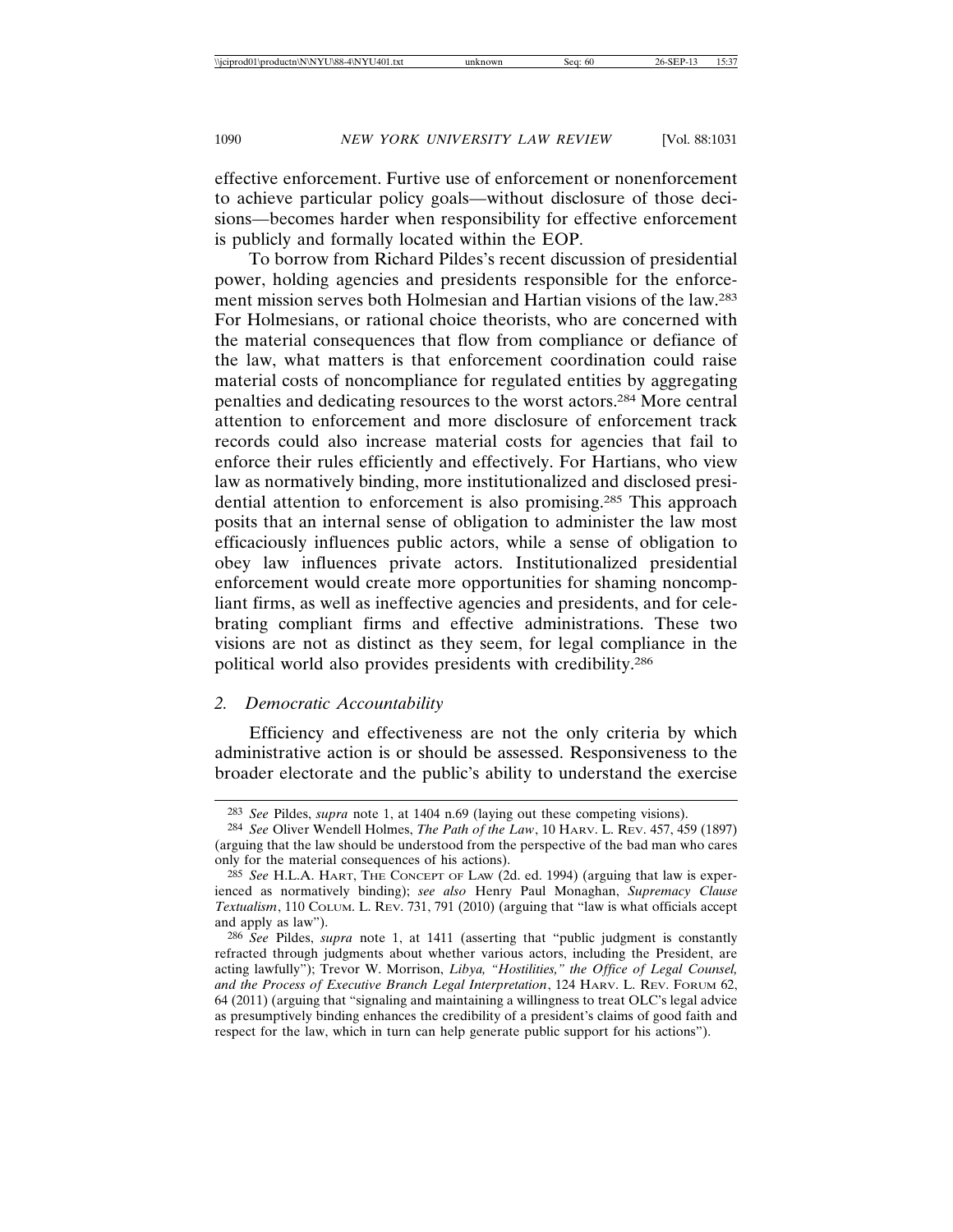of bureaucratic power are also critical.287 Popular representation, all agree, is foundational in a democracy.288 Because administration entails such large delegations to unelected agency officials, one persistent concern is ensuring democratic accountability through the design of the administrative state.289 Administrative law literature debates at great length the extent to which a model of presidential administration fits the bill.290 The theory in support is familiar. It derives from *Publius* and was recently reiterated by the Supreme Court:

The diffusion of power carries with it a diffusion of accountability. The people do not vote for the "Officers of the United States." They instead look to the President to guide the "assistants or deputies . . . subject to his superintendence." Without a clear and effective chain of command, the public cannot "determine on whom the blame or the punishment of a pernicious measure, or series of pernicious measures ought really to fall."291

288 *Cf.* ALEXANDER M. BICKEL, THE LEAST DANGEROUS BRANCH 16–17 (1962) (discussing the countermajoritarian difficulty of judicial review).

289 *See* Kagan, *supra* note 2, at 2253–55, 2260–61, 2264–65 (discussing how "transmission belt," "expertise," and "interest group" models of administration claim to address the accountability problem).

290 For examples of scholarship advancing the connection between presidential administration and accountability, see Kagan, *supra* note 2, at 2331–38; Lawrence Lessig & Cass R. Sunstein, *The President and the Administration*, 94 COLUM. L. REV. 1, 105–06 (1994); Steven G. Calabresi, *Some Normative Arguments for the Unitary Executive*, 48 ARK. L. REV. 23, 35–36, 45, 59 (1995). For criticism of the accountability thesis, see, for example: Evan J. Criddle, *Fiduciary Administration: Rethinking Popular Representation in Agency Rulemaking*, 88 TEX. L. REV. 441, 465–502 (2010), which advances an alternative "fiduciary representation" model to promote accountability; Heidi Kitrosser, *The Accountable Executive*, 93 M<sub>INN</sub>. L. REV. 1741 (2009), which argues that a strong unitary executive undermines accountability; Edward Rubin, *The Myth of Accountability and the Anti-Administrative Impulse*, 103 MICH. L. REV. 2073, 2076–83 (2005), which argues that accountability is furthered not by occasional elections but by the complex chains of authority and expertise that characterize bureaucracy; and Peter M. Shane, *Independent Policymaking and Presidential Power: A Constitutional Analysis*, 57 GEO. WASH. L. REV. 596, 613–14 (1989), which questions whether political accountability is furthered by centralizing discretionary decisionmaking in the presidency, where less dialogue and transparency exists.

291 Free Enter. Fund v. Pub. Co. Accounting Oversight Bd., 130 S. Ct. 3138, 3155 (2010) (citations omitted) (quoting U.S. CONST. art. II, § 2, cl. 2.; THE FEDERALIST NO. 72, at 487 (Alexander Hamilton) (J. E. Cooke ed., 1961); THE FEDERALIST NO. 70, *supra*, at 476

<sup>287</sup> *See* Kagan, *supra* note 2, at 2337 ("It is when presidential control of administrative action is most visible that it most will reflect presidential reliance on and responsiveness to broad public sentiment."). Nonarbitrariness is another paramount value in administration, though not one always served by a presidential control model. *See* Lisa Schultz Bressman, *Beyond Accountability: Arbitrariness and Legitimacy in the Administrative State*, 78 N.Y.U. L. REV. 461 (2003) (arguing for more direct focus on the concern for arbitrariness in administration). In thinking about the design and limits of presidential enforcement, concerns about arbitrariness must be addressed. For some initial thoughts on this issue, see *infra* Parts III.C & IV.B.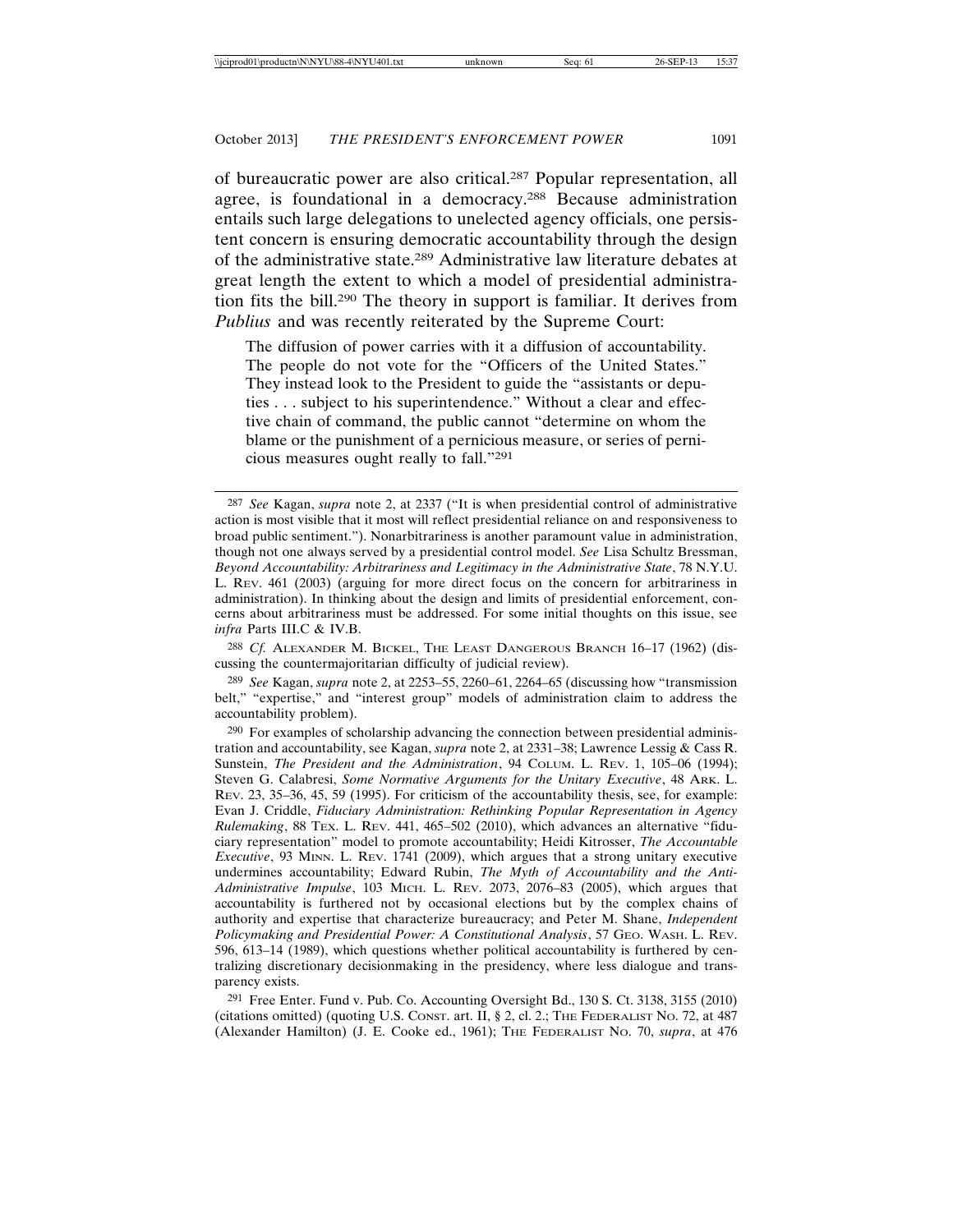Similarly, in *Chevron U.S.A. Inc. v. Natural Resources Defense Council, Inc.*, when describing why courts should defer to agencies' reasonable constructions of statutory ambiguities, the Court emphasized that "it [was] entirely appropriate for th[e] political branch of the Government to make . . . policy choices," for "[w]hile agencies are not directly accountable to the people, the Chief Executive is."292

Academic proponents of presidential administration offer a similar explanation for how presidential involvement in administration promotes accountability. First, it establishes an electoral link between the public and the bureaucracy, and second, it enables the public to understand better the sources and nature of bureaucratic power.293 Presidents, the theory goes, are popularly elected. They are the only governmental officials elected by a national constituency focused on general, rather than local, issues.294 Of course, election results rarely provide conclusive support for even a candidate's most important positions, but democratic checks on the President are more than retrospective. After winning national election, presidents continually work to expand their support among the public (or at least a majority of the public).295 Presidents tend to pay closer attention to national trends and broad public opinion than individual bureaucrats do, and this phenomenon is reinforced in our era of the permanent campaign.296 Presidents also care deeply about their historical legacies, and they need public support to advance their agendas. As a result, they are responsive to public opinion even in a second term.<sup>297</sup> These features, supporters of presidential administration argue, make the President well situated to design policy that is responsive to the interests of the public as a whole. Moreover, the President's greater public visibility means that, when the President claims responsibility for the exercise of bureaucratic power, the public is more likely to be able to evaluate resulting decisions.298

<sup>(</sup>Alexander Hamilton)); *see also* INS v. Chadha, 462 U.S. 919, 948 (1983) (emphasizing the President's unique role as national representative).

<sup>292</sup> 467 U.S. 837, 865 (1984); *see also* Lisa Schultz Bressman, *Procedures as Politics in Administrative Law*, 107 COLUM. L. REV. 1749, 1764 (2007) (noting that *Chevron* is the "most prominent example" of how administrative law reflects the presidential control model).

<sup>293</sup> Kagan, *supra* note 2, at 2331–32.

<sup>294</sup> Mashaw, *supra* note 46, at 95.

<sup>295</sup> *See* RICHARD E. NEUSTADT, PRESIDENTIAL POWER AND THE MODERN PRESIDENTS 77–78 (2d ed. 1990) (describing the importance of the President's public prestige to his political power).

<sup>296</sup> JAMES P. PFIFFNER, THE MODERN PRESIDENCY 40–50 (1994).

<sup>297</sup> *Id.*

<sup>298</sup> *See* Mashaw, *supra* note 46, at 95–96 (arguing for broad delegations since the President is more accountable than the Congress).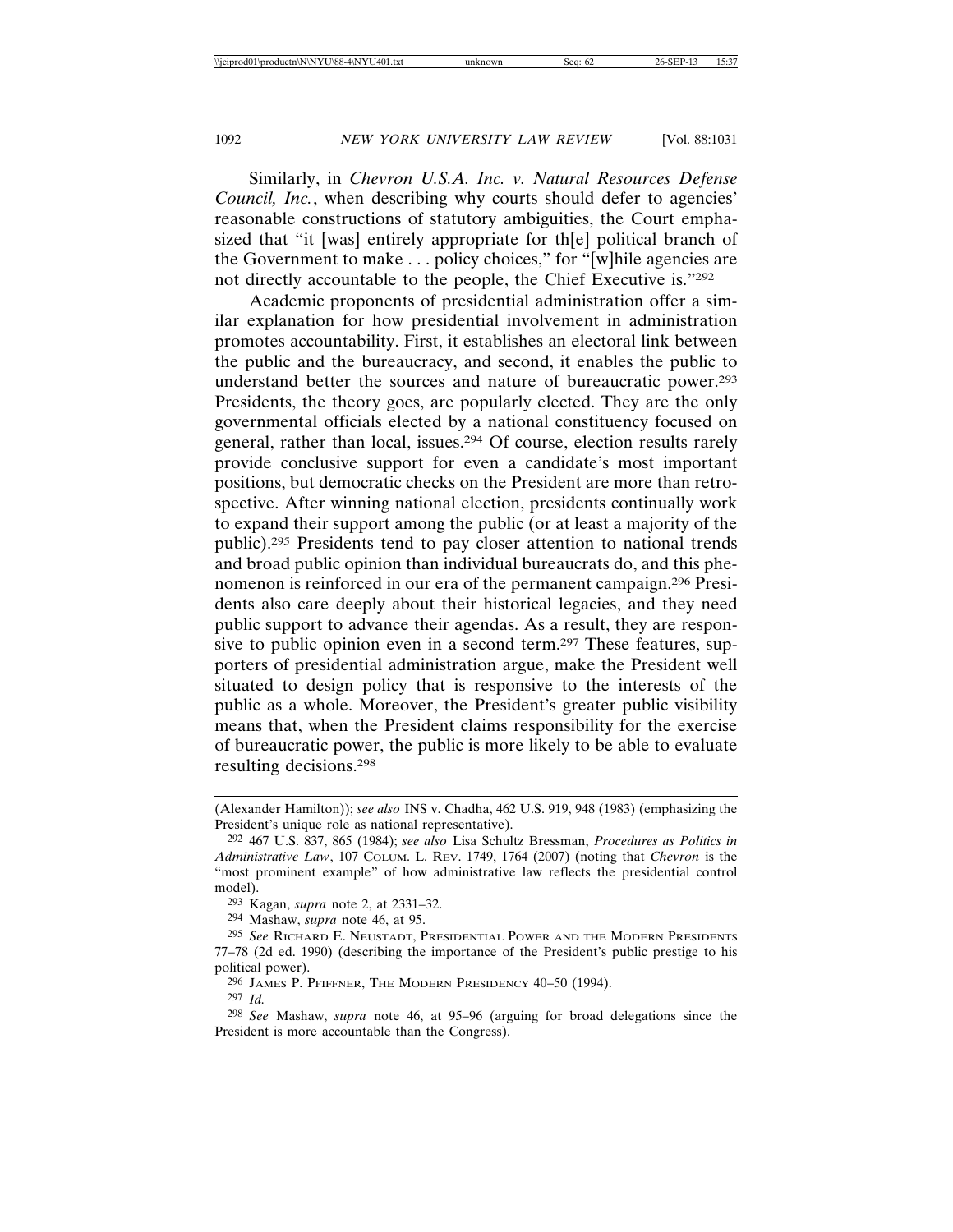These arguments apply to presidential enforcement as well as to presidential rulemaking. By virtue of the President's democratic accountability, he has at least some incentive to pursue enforcement policies that benefit broad segments of the public. The BP Oil spill and Massey mine explosion provide examples, albeit reactive in nature, of how the dynamics of political accountability can force presidential attention to enforcement.299 But because presidents have not claimed responsibility for supervising enforcement in a sustained and transparent way, accountability is limited. While regulatory review has been criticized for its opacity during some Administrations, presidential control of enforcement has consistently been even less visible.<sup>300</sup> As a result, the public, interest groups, and Congress are significantly limited in their ability to identify both who exercises control over enforcement policy and how effectively they do so. Moreover, the President's incentives to serve national interests through enforcement policy are diminished.301 By elevating responsibility of enforcement to the President in ways subject to public evaluation, we can both increase the degree to which presidential action is likely to track public preferences and the degree to which the public can understand the exercise of the enforcement power.

The Obama Administration's labor-immigration MOU satisfies the standard I have outlined in part, but not in full.<sup>302</sup> The agencies rightly formalized and made public their agreement to privilege labor enforcement over immigration enforcement in certain circumstances. In so doing, they resolved a policy issue of national importance. Yet the degree to which the MOU was directed or even overseen by the President is unclear from the public record.<sup>303</sup> Because central

<sup>299</sup> *See supra* notes 153–57 and accompanying text (discussing the presidential response to those disasters).

<sup>300</sup> *See supra* Part II.A (tracing the history of presidential control over the administrative state).

<sup>301</sup> *See* Kagan, *supra* note 2, at 2337 (discussing how opacity increases the potential for factional influence).

<sup>302</sup> *See supra* note 277 and accompanying text (discussing the DHS-DOL MOU).

<sup>303</sup> One can surmise some level of White House influence for at least three reasons. First, the MOU was first released during a rollout over several months of presidential and Cabinet-level immigration events in the spring of 2011. *See, e.g.*, Melody Barnes, *Immigration & Winning the Future*, WHITE HOUSE BLOG (Jan. 27, 2011, 3:00 PM), http:// www.whitehouse.gov/blog/2011/01/27/immigration-winning-future; Melody Barnes, *The President's Blueprint for Building a 21st Century Immigration System*, WHITE HOUSE BLOG (May 10, 2011, 3:15 PM), http://www.whitehouse.gov/blog/2011/05/10/president-s-blueprintbuilding-21st-century-immigration-system. Second, the MOU's policy choices are consistent with those articulated by the White House to deemphasize worksite raids. *See* Andrew Becker, *Immigration Policies Sparking Tensions with ICE; Obama Administration Stances on Detentions Face Internal Resistance*, WASH. POST, Aug. 27, 2010, at B3 (describing the Obama Administration's position on worksite enforcement). Third, independent agencies,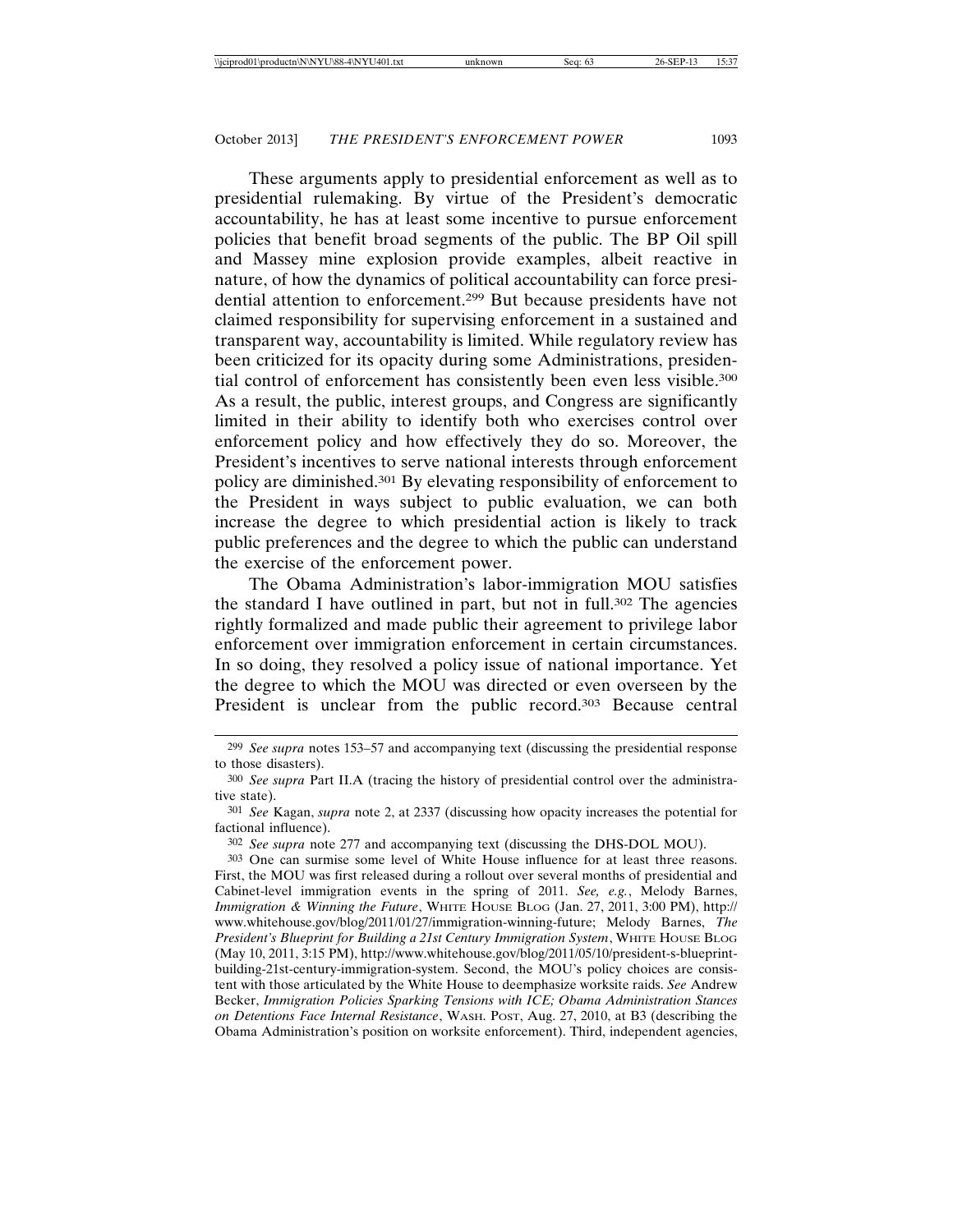administration did not claim responsibility for, or even publicize, the policy decision, it went largely unnoticed despite touching on a controversial subject and on the conflicting responsibilities of two agencies. Assuming the White House did supervise the decision, the lack of acknowledgment of presidential involvement may have minimized the ability of the public—or of Congress—to hold the President accountable. However, serious concerns would still arise if the White House were not involved or were unaware: Unelected agency heads with neither presidential oversight nor clear statutory authorization would have made an important policy decision with significant implications for two separate statutory regimes.

#### *3. Objections*

My contention that institutionalized presidential enforcement can advance the efficiency and accountability goals of administration faces several objections. For one, there are reasons to be skeptical of the accountability theory of presidential administration—both in general and as applied to enforcement in particular. First, the resolution of enforcement issues plays only a small role in the public's overall estimation of presidential performance.304 Second, national elections do not typically confer mandates upon presidents to pursue specific regulatory policies, and certainly not specific enforcement policies.<sup>305</sup> And third, even the continued need to build public support does not ensure accountability, for the public often has no opinion on many issues of regulatory governance and enforcement.306

304 *See* Criddle, *supra* note 290, at 461–62 (collecting literature demonstrating that most administrative action flies under the public's radar).

305 *See id.* at 462 (noting that "the electorate has few effective tools to hold presidents accountable" once they are elected).

306 *Id.* at 461; *see also* Cynthia R. Farina, *The Consent of the Governed: Against Simple Rules for a Complex World*, 72 CHI.-KENT L. REV. 987, 992–1007 (arguing that accountability justifications for strong presidential power are premised on false understandings of the popular will); Martin S. Flaherty, *The Most Dangerous Branch*, 105 YALE L.J. 1725, 1821–25 (1996) (asserting that political accountability justifications for broad presidential authority rest on an unduly simple understanding of accountability); Matthew C. Stephenson, *Optimal Political Control of the Bureaucracy*, 107 MICH. L. REV. 53, 55 (2008) (arguing that "a moderate degree of bureaucratic insulation alleviates rather than exacerbates the countermajoritarian problems inherent in bureaucratic policymaking").

such as the NLRB or the Equal Employment Opportunity Commission, were conspicuously absent from the MOU, even though those agencies have similar stakes in the conflict; this may be because the White House, by tradition and some legal interpretation, exerts little influence over these entities. *See* DHS-DOL Worksite Enforcement MOU, *supra* note 277; *see also* Kirti Datla & Richard Revesz, *Deconstructing Independent Agencies*, CORNELL L. REV. (forthcoming 2013), at 5, 19, 21, 22, 25, 29, 31, 35, 39 & nn. 68, 90, 106, 116, 118, 136, 147–48, 192–93 (developing a taxonomy of agencies and identifying various indicia of independence of agencies, including the NLRB and EEOC); *supra* note 24 (discussing differences in the way that the President treats independent agencies).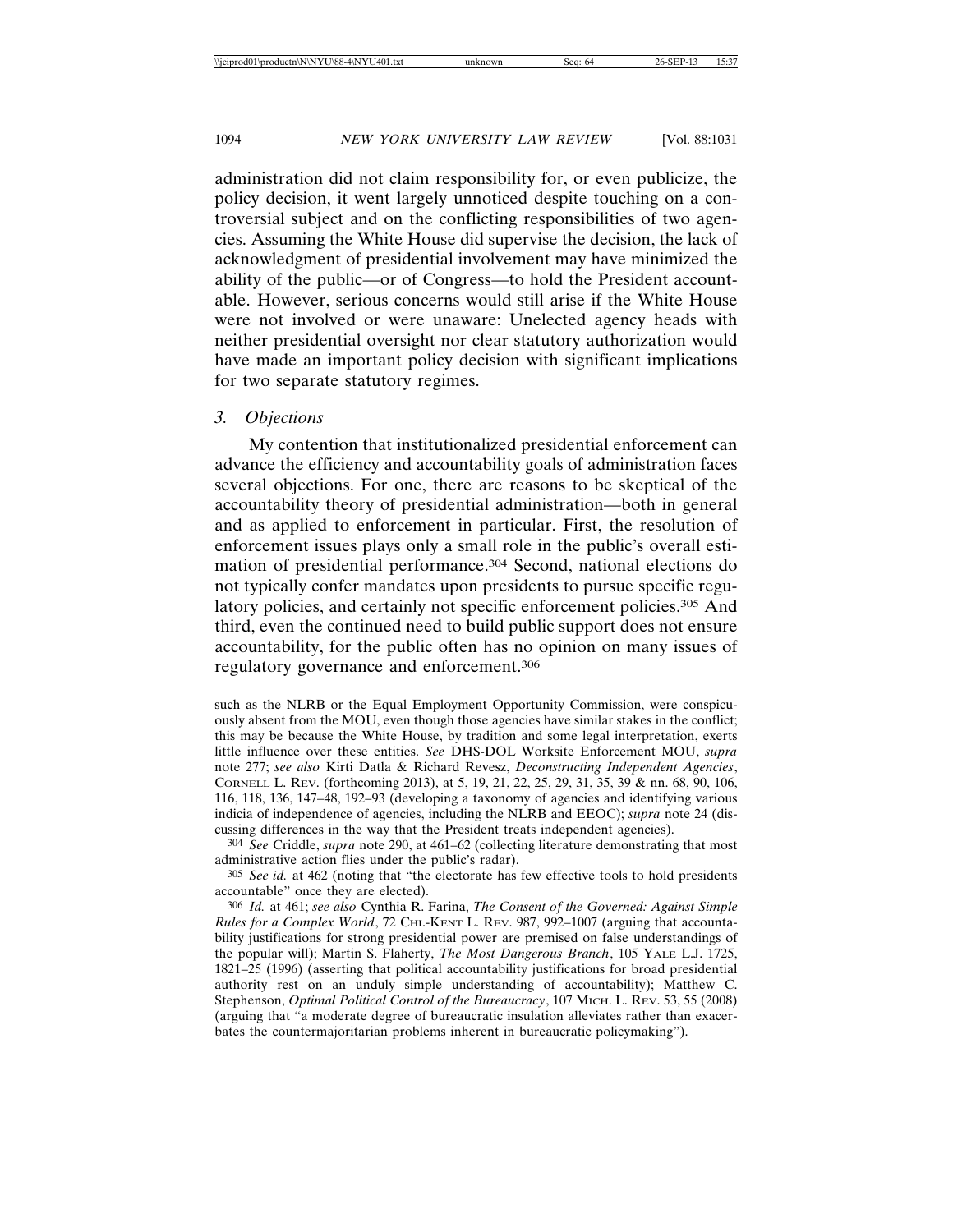To the extent these counterarguments are offered as grounds to eliminate presidential administration, however, they do not persuade. From a democratic accountability perspective (as opposed to from an expertise or non-arbitrariness perspective), there is no better realistic alternative to at least some measure of presidential administration. The counterproposals advanced—for example, fiduciary administration unguided by the President's own policy preferences—have a certain counterfactual aspect to them. They do not account for the structural features of our government that make presidential supervision of administration so deeply entrenched, if not constitutionally required.307 These alternate proposals also bring with them equal, if not greater, flaws than does the presidential administration model. Presidential administration, within a pluralist system, advances core democratic values more than would exclusive control by unelected judges or by the staff of the permanent bureaucracy.308 Administrative officials selected by the President, leaders of interest groups, or members of congressional committees elected from particular districts do not consistently offer stronger connections to national majoritarian preferences and interests.309 In short, concerns about the degree to which presidential administration actually and always advances democratic accountability underscore the need to qualify and cabin presidential management and to supplement it with other forms of influence. But these concerns do not justify the elimination of presidential enforcement, even in the unlikely event that one could eliminate it successfully.310

There are also a number of objections to my claim that more formal coordination of enforcement would advance efficiency goals. Yet while these too should inform the design of presidential enforcement, they do not support an effort to eliminate it. First, critics might argue that presidential involvement creates a risk of undermining

<sup>307</sup> *See, e.g.*, Criddle, *supra* note 290, at 465–502 (proposing an alternative model that relies on fiduciary representation of the public by agency heads). For a discussion of the larger structural factors pressing toward presidential control, see *supra* notes 177–84.

<sup>308</sup> *See* Richard J. Pierce, Jr., *Presidential Control Is Better than the Alternatives*, 88 TEX. L. REV. 113 (2009) (critiquing Criddle).

<sup>309</sup> *See* Pierce, *supra* note 308, at 114–15 ("There is no reason to believe that a President who cannot be trusted to act in accordance with public preferences would appoint officers who can be trusted to do so."); *see also* Kagan, *supra* note 2, at 2336 ("Take the President out of the equation and what remains are individuals and entities with a far more tenuous connection to national majoritarian preferences and interests . . . .").

<sup>310</sup> *Cf*. Jerry L. Mashaw, *Structuring a "Dense Complexity": Accountability and the Project of Administrative Law*, ISSUES IN LEGAL SCHOLARSHIP, Mar. 2005, at 35 ("The challenge is to design administrative institutions that creatively deploy multiple modalities of accountability for the pursuit of complex public purposes.").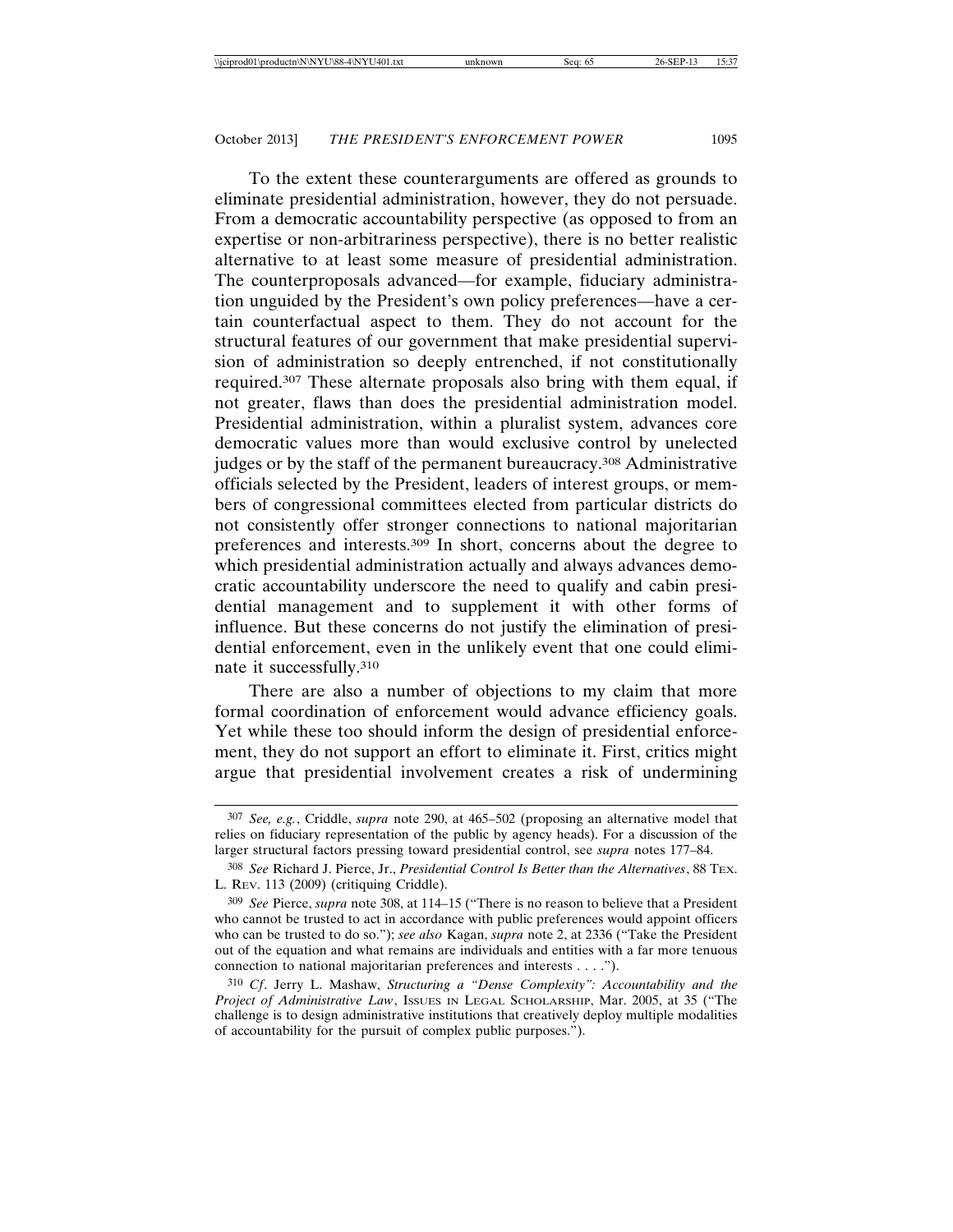scientific and technical bases of enforcement decisions.<sup>311</sup> On issues involving highly technical determinations, presidents add little to the decisionmaking process. In those instances, presidential involvement is suspect. In fact, agencies that make primarily technical decisions are more likely to be designed to provide some insulation from presidential control.312

The answer to the expertise-related concern—and to concerns about arbitrariness of administrative action—is to design presidential enforcement wisely. Presidential enforcement should focus not on technical determinations, but on facilitating coordination and on making the already extensive White House involvement in policy questions of national importance more rational and transparent.<sup>313</sup> Seeking to eliminate presidential involvement from enforcement altogether would be inappropriate. Many enforcement policy decisions are not and cannot be entirely technocratic in nature. Key decisions that fundamentally reshape substantive policy—including prioritizing one agency's enforcement mission over another, exercising prosecutorial discretion regarding classes of individuals or even in particularly important individual cases, aggregating enforcement tools to enhance penalties, or shifting resources from one set of violations to another—determine to what extent, how, and upon whom the law will be binding. In these areas, the President's distinctive position at the head of the bureaucracy, along with his democratic legitimacy and responsiveness to the broader public, plays an important role.

<sup>311</sup> Critics have made this charge of centralized regulatory review. *See, e.g.*, Bressman & Vandenbergh, *supra* note 13, at 97 (providing examples of OIRA questioning scientific determinations of EPA officials).

<sup>312</sup> For example, many believe that the Federal Reserve's mission—regulating the monetary system—is a technical judgment that should be shielded from politics. *See, e.g.*, Lisa Schultz Bressman & Robert B. Thompson, *The Future of Agency Independence*, 63 VAND. L. REV. 599, 616 (2010) (tracing the history of the Federal Reserve as an example of the struggle to strike a balance between political control and the independence of experts in agencies); *cf.* Jacob E. Gersen, *Designing Agencies*, *in* RESEARCH HANDBOOK ON PUBLIC CHOICE AND PUBLIC LAW 333, 348 (Daniel A. Farber & Anne Joseph O'Connell eds., 2010) (noting that the need for long-term stability explains central bank independence in the United States and elsewhere). Even independent agencies insulated from presidential pressure through removal restrictions, however, are accountable to the political branches in other ways, such as via nominations and appropriations. *See* Note, *Independence, Congressional Weakness, and the Importance of Appointment: The Impact of Combining Budgetary Autonomy with Removal Protection*, 125 HARV. L. REV. 1822, 1827–29, 1839 (2012) (explaining mechanisms of presidential control over independent agencies).

<sup>313</sup> The latter restrictions are, in fact, largely inevitable. The President and his immediate staff could never be involved in all or even many enforcement actions because they lack both expertise and time. *See* Bressman, *supra* note 287, at 511–12 (emphasizing limits on presidential time).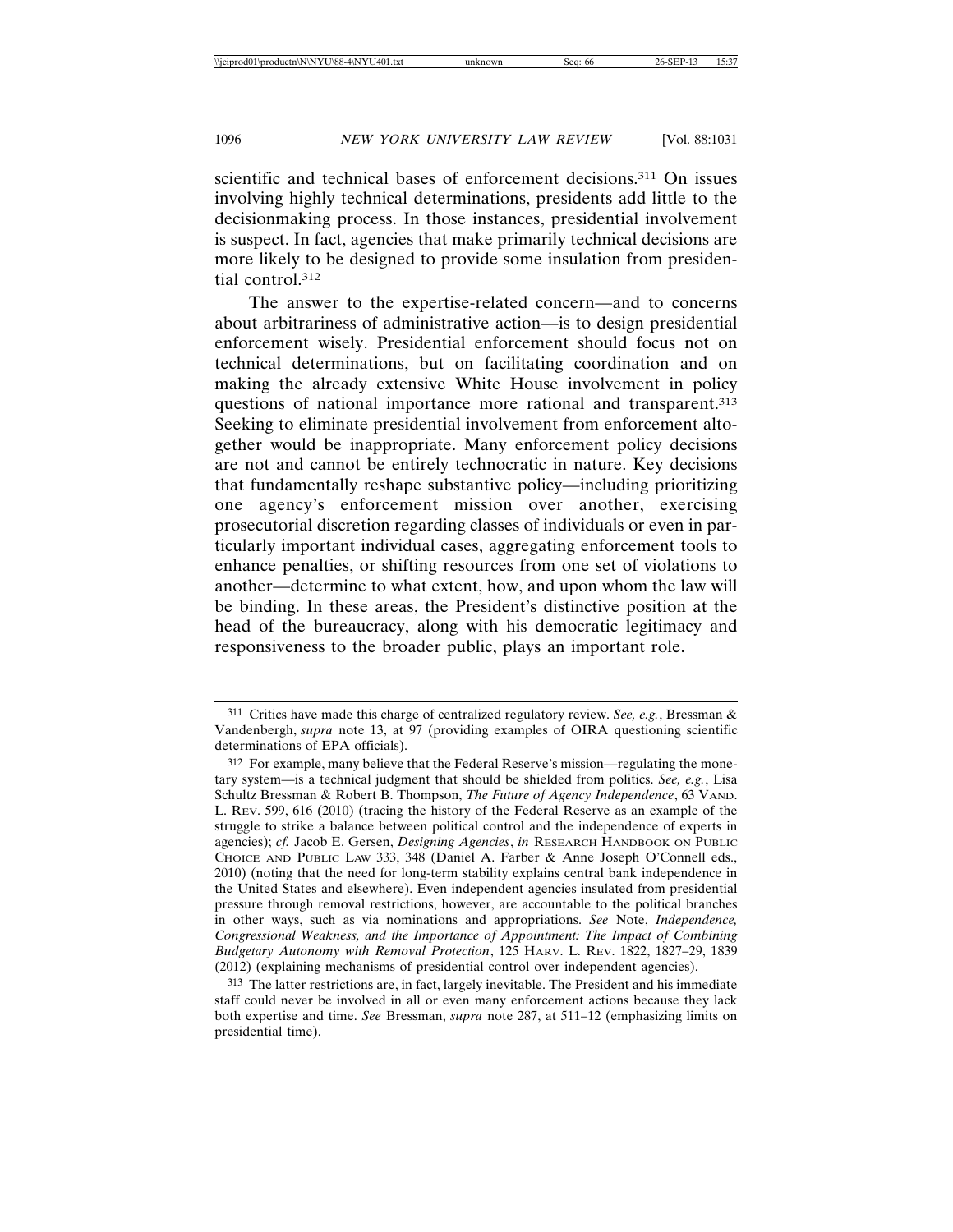Other potential objections include that more formal presidential involvement in enforcement could serve as another veto point, increase agency decision costs through greater time and staff requirements, or decrease the flexibility of the Executive in responding to crises.314 But, again, these concerns highlight the need to shape presidential enforcement wisely, rather than to try to eliminate it. The absence of presidential enforcement would also create veto gates and agency costs. For example, lack of coordination and centralization in areas of overlap risks inconsistency, waste, confusion, and failure to deliver on putative statutory goals.<sup>315</sup> Through greater coordination agencies may acquire useful information from their counterparts, allowing them to avoid the expense of acquiring it independently; by sharing information to identify patterns in noncompliance, they may deal early on with problems that could later become more costly or intractable.316

Third, one might worry that institutionalizing and disclosing *nonenforcement* policy decisions, in particular, could augment their effect, resulting in greater unilateral deregulation. If the White House, or an agency, makes clear that the agency will not enforce a set of rules against a particular class of regulated parties, it could give that class greater ability to act with impunity than if it leaves a policy of nonenforcement unspoken or informal. The concern has some merit. And, for this reason, there may be instances where disclosure is not the best course.317 But the presumption should be in favor of disclosure for several reasons. First, the problem of deregulation as a result of disclosure arises, in its strongest form, when the Executive adopts a policy of categorical nonenforcement that removes discretion from line officials. This is unlikely to occur frequently, however, for such a policy would only rarely pass internal review. As discussed in Part IV.B, a policy of statutory abdication would exceed presidential power even under existing doctrine and would also subject the

<sup>314</sup> *Cf.* Thomas W. Merrill, *The* Accardi *Principle*, 74 GEO. WASH. L. REV. 569, 570 (2006) ("The modern administrative state continually struggles to strike the right balance between rule of law values—binding officials to clear rules known in advance—and the need for flexibility—allowing officials to exercise informed discretion in individual cases."); Sidney A. Shapiro & Ronald F. Wright, *The Future of the Administrative Presidency: Turning Administrative Law Inside-Out*, 65 U. MIAMI L. REV. 577, 613 (2011) (noting that while OIRA-induced delay has decreased since the Reagan Administration, it is still a source of ossification).

<sup>315</sup> Freeman & Rossi, *supra* note 6, at 1182.

<sup>316</sup> *See id.* (arguing that these benefits outweigh the upfront investment costs of coordination).

<sup>317</sup> *See infra* notes 334–36 and accompanying text (discussing the importance of confidentiality in deliberations and the need for exceptions to the default rule of policy disclosure).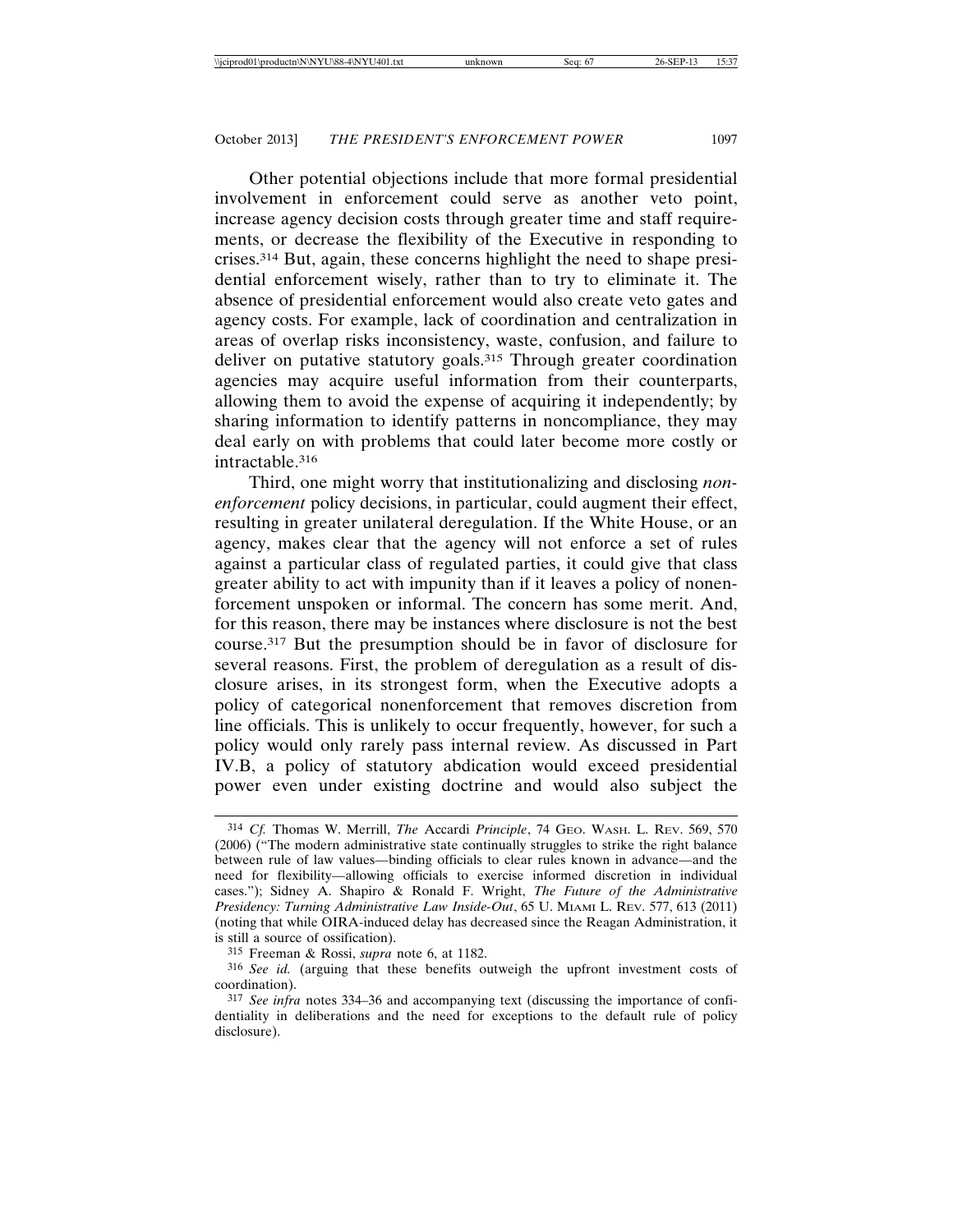Executive to greater, unwelcome judicial review under *Heckler v. Chaney*. 318 An expectation of disclosure therefore only makes policies of categorical nonenforcement less likely. Second, sophisticated regulated parties are typically aware of informal, undisclosed policies of nonenforcement or prioritization.319 For example, business entities with substantial resources, experienced counsel, and well-connected government relations departments are familiar with the enforcement practices of agencies. Disclosure in these circumstances is unlikely to change the behavior of regulated parties significantly, but is likely to have a democratizing effect, making policies more accessible to the press, regulatory beneficiaries, and relevant congressional committees. Finally, to the extent that an administration publicly defends a policy of underenforcement by providing a legal basis and subjecting that policy to political review, it is not clear that we should be concerned about the comfort of certain regulated parties. In those circumstances, the benefits of disclosure outweigh the costs of furtive nonenforcement.

Fourth, some might argue that formalizing presidential involvement in enforcement poses a risk of greater drift in agency enforcement activity; that is, it could cause movement away from the preferences of the legislators who enacted the statutes in the first place.320 In theory, agencies with a clear mission are less likely to deviate from statutory purpose than is a President facing multiple competing pressures. But this ignores the fact that presidents are already extensively involved in shaping agency enforcement activity to advance policy goals. Drift is less likely if this role is more public. Moreover, as the examples illustrate, the very nature of enforcement discretion and competing priorities among agencies belies the claim that there is always, or even usually, a best enforcement policy from which the President inappropriately drifts—a point to which I will return in Part IV. The focus of reforms should be on recognizing and disciplining this power.

Finally, some might worry that more institutionalized coordination of enforcement is likely to increase the risk of

<sup>318</sup> 470 U.S. 821, 832–33 (1985) (holding that agency decisions not to act are presumptively unreviewable, but that agencies are not free to disregard their statutory mandates).

<sup>319</sup> For example, attorneys commonly advise their clients as to how to minimize risks of enforcement actions. Less commonly, corporate entities pay for intelligence about agency behavior. *E.g.*, Brody Mullins & Susan Pulliam, *Buying "Political Intelligence" Can Pay Off Big for Wall Street*, WALL ST. J., Jan. 18, 2013, at A1.

<sup>320</sup> *See* Freeman & Rossi, *supra* note 6, at 1187 (citing Pablo T. Spiller & John Ferejohn, *The Economics and Politics of Administrative Law and Procedures: An Introduction*, 8 J.L. ECON. & ORG. 1, 6–7 (1992)) (explaining the risk that an agency might deviate from the interests of the coalition that created the agency).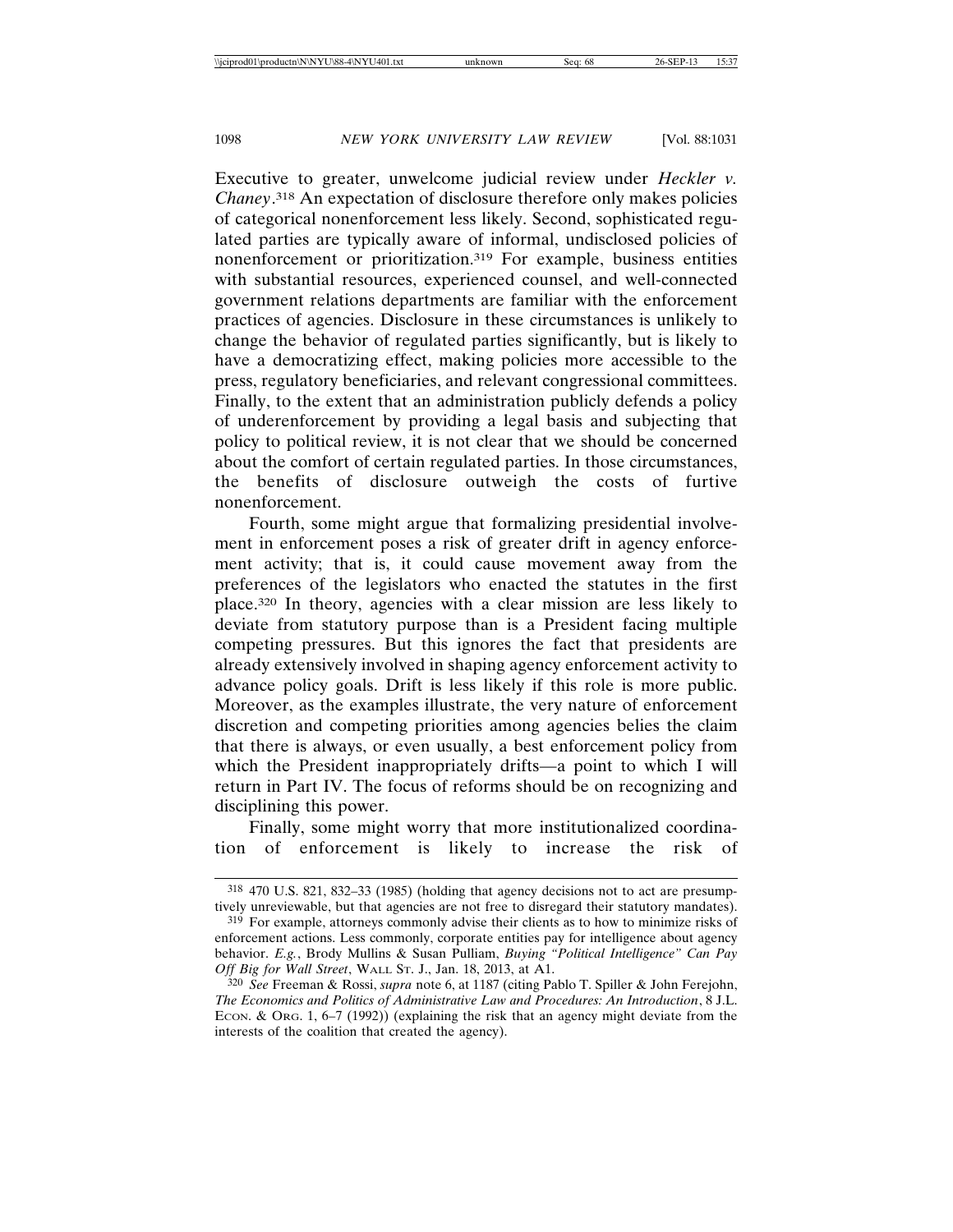enforcement-activity capture.<sup>321</sup> The classic conception of capture theory posits that special interest groups exert undue influence over members of Congress or the President, who rely on those groups to fund their political campaigns. Elected officials then pressure agencies on behalf of those groups. More nuanced versions of capture theory also point out that agencies may come to rely on information, political support, and guidance provided by outside groups, giving these groups direct influence over regulatory decisions.<sup>322</sup> Typically discussed in the context of rulemaking, capture can be an even greater problem in enforcement, where there are fewer checks in the form of public comment or judicial review.323

But presidential involvement does not necessarily increase the risk of capture. Rather, defenders of White House review of rulemaking have argued that because the President is responsible to a national constituency, he (or she) will be less sensitive to the kinds of special-interest pressure that might dominate the agencies.<sup>324</sup> Even those skeptical of this accountability-based anticapture theory agree that generalist institutions and multiagency bodies are more difficult to capture.325 The ability of any one interest group to dictate decisions in such circumstances increases the cost of capture.326 The benefits of capturing a generalist institution are comparatively less than those of capturing a specialized institution. From an interest group's perspective, hard-fought influence is wasted on institutions that only rarely touch on its issues. Conversely, many more groups seek the generalist institution's attention. Actors within the institution are not exposed to

<sup>321</sup> Similar arguments apply to the issue of agency arbitrage, which refers to the possibility that regulated entities will seek to take advantage of situations of shared or overlapping authority to get the best deal possible or play agencies against one another to push standards down. Freeman & Rossi, *supra* note 6, at 1185 & n.264 (citing Victor Fleisher, *Regulatory Arbitrage*, 89 TEX. L. REV. 227 (2010)).

<sup>322</sup> Richard B. Stewart, *The Reformation of American Administrative Law*, 88 HARV. L. REV. 1667, 1685 (1975).

<sup>323</sup> *See* Matthew D. Zinn, *Policing Environmental Regulatory Enforcement: Cooperation, Capture, and Citizen Suits*, 21 STAN. ENVTL. L.J. 81, 126–31 (2002) (describing this dynamic in the context of environmental regulation).

<sup>324</sup> *See* Christopher C. DeMuth & Douglas H. Ginsburg, *White House Review of Agency Rulemaking*, 99 HARV. L. REV. 1075, 1081 (1986) (arguing that presidents and legislatures are less vulnerable to capture than agencies).

<sup>325</sup> Michael A. Livermore & Richard L. Revesz, *Regulatory Review, Capture, and Agency Inaction*, 101 GEO. L.J. (forthcoming 2013) (manuscript at 3), *available at* http:// papers.ssrn.com/sol3/papers.cfm?abstract\_id=1986928.

<sup>326</sup> *See id.* at 3, 30 (arguing that diffuse incentives create collective action problems for regulated entities attempting to capture OIRA); *see also* Freeman & Rossi, *supra* note 6, at 1185–87 (describing how agency coordination can increase the costs of capture).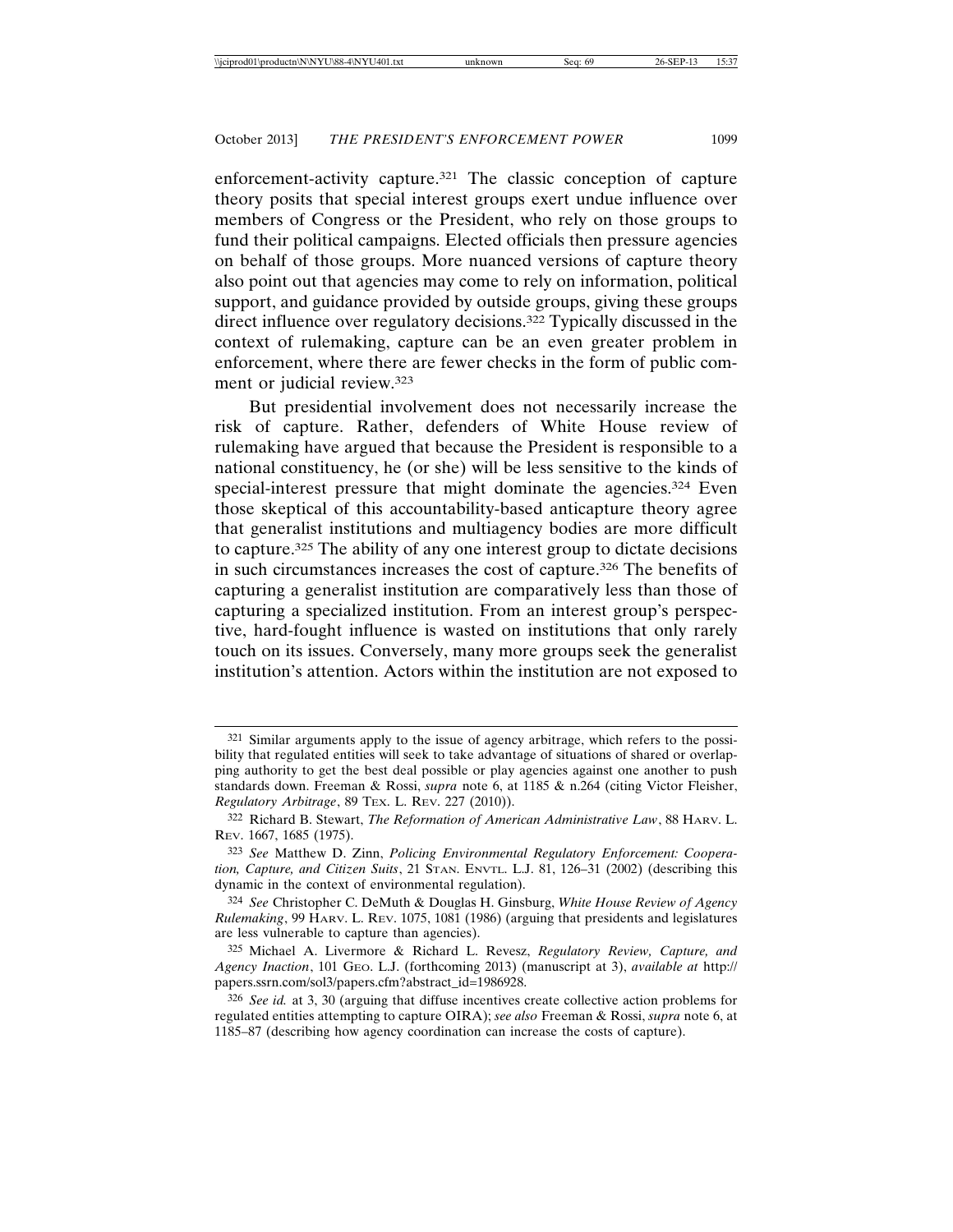the same sustained and continual pressure that is associated with the highest risk of capture.327

Critics of presidential administration will likely disagree: The more the White House is understood to be involved in setting enforcement priorities, they argue, the more it might become a target of capture. Its generalist nature insulates it from capture to some extent, but its enormous power also makes it an attractive focal point for interest groups. A related risk is that the needs of powerful political supporters, rather than law or even policy, will be the driving influence in enforcement actions.328 Recall, for example, Nixon's direction to the Attorney General to drop the government's appeal of an antitrust suit against a large contributor.329 With individual enforcement decisions, campaign politics pose a danger of displacing professionalism to the detriment of particular individuals, thereby undermining confidence in legal decisionmaking. This problem should not be understated. But it is not solved by vesting responsibility solely with agencies, were that even possible. Agencies, after all, are subject to different mechanisms of capture; for example, agency officials may develop cozy relationships with repeat players, especially those who provide information, guidance, and a range of perks, including post-government employment opportunities.330 Nor is the problem of capture solved by leaving presidential enforcement practice in its current informal state. By bringing presidential enforcement out of its past of relative stealth and into a more public space, capture becomes less likely. To the extent that presidential supervision of enforcement remains hidden from public scrutiny, presidents are more likely to yield to special interests.331

<sup>327</sup> *See* Livermore & Revesz, *supra* note 325, at 30 (stating that OIRA review often involves different actors for review of each rule).

<sup>328</sup> Critics of presidential control of rulemaking have argued that it contributes to inappropriate political influence. *E.g.*, Criddle, *supra* note 290, at 464; *see also* Strauss, *supra* note 50, at 664–65 (describing how political advisors to the President may influence agency decisions away from broad national interests).

<sup>329</sup> *See supra* note 189 and accompanying text.

<sup>330</sup> *See, e.g.*, Matthew D. McCubbins, Roger G. Noll & Barry R. Weingast, Administrative Procedures as Instruments of Political Control, 3 J.L. ECON. & ORG. 243, 247 (1987) (describing the risks that agency officials might ally with interest groups to pursue their own agendas or be captured by those they are obligated to regulate).

<sup>331</sup> Indeed, critics of centralized regulatory review have charged that such review has been more solicitous of industry than has review by individual agencies. *See, e.g.*, Bressman & Vandenbergh, *supra* note 13, at 49–51 (discussing a survey that showed that former EPA officials believed that White House officials favored business groups); Morrison, *supra* note 117, at 1067–68 (describing the opacity of and the potential for industry influence over OMB); *cf.* Sidney A. Shapiro, *Political Oversight and the Deterioration of Regulatory Policy*, 46 ADMIN. L. REV. 1, 27 (1994) (describing the potential for presidential oversight to serve as a conduit for industry influence over an agency). Others provide mixed reviews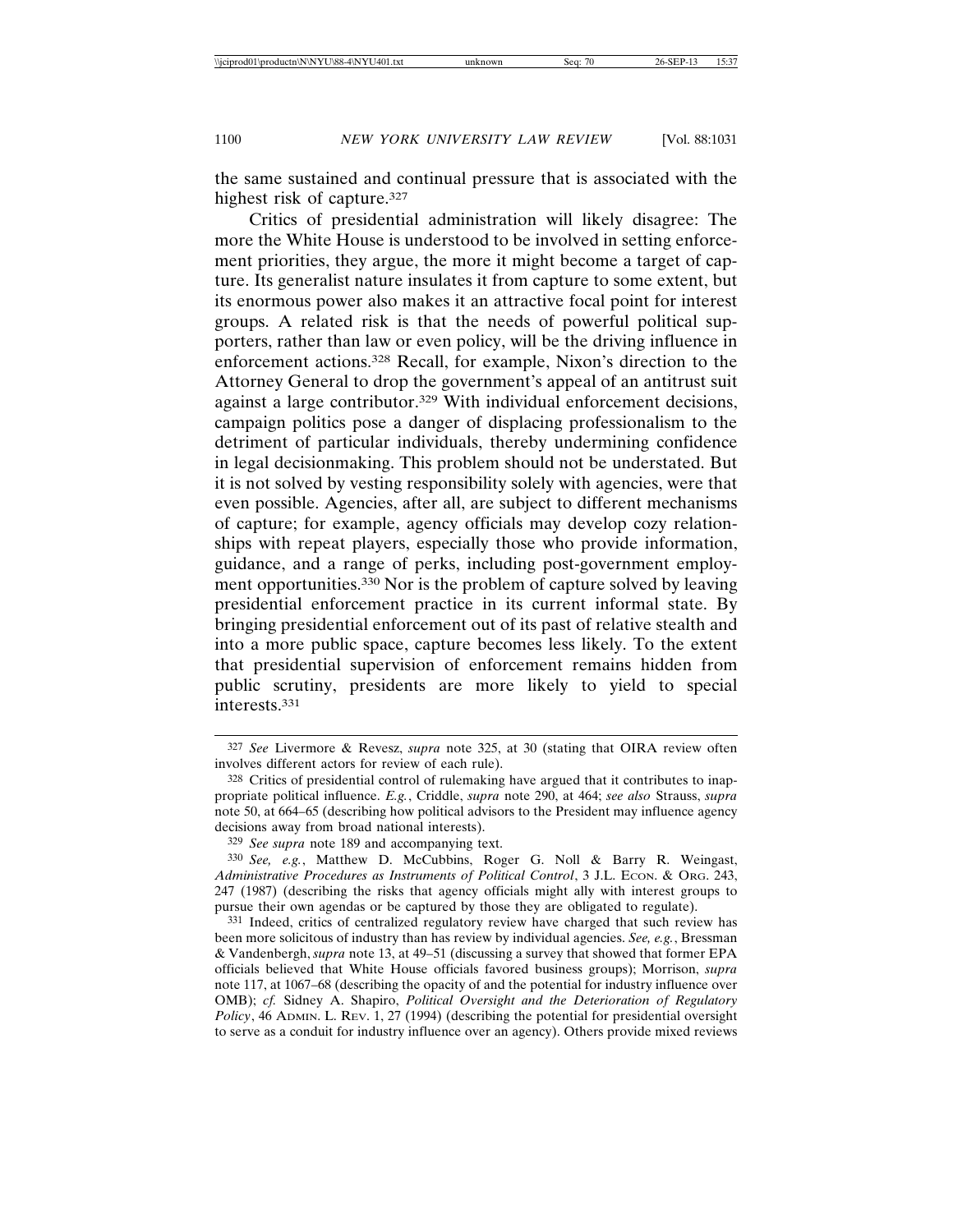#### *C. Reforming Presidential Enforcement*

### *1. Coordination and Disclosure*

As the above discussion implies, presidential enforcement must be cabined by two important principles to advance the efficiency and democratic accountability goals of administration. First, presidential attention to enforcement should be focused on facilitating interagency coordination, and it should remain focused on shaping enforcement policy regarding matters of national importance. In contrast, decisions pertaining to individual enforcement actions generally should remain insulated from presidential control. This constraint is critical to safeguarding administrative expertise and due process rights of individuals, but it is also relevant to accountability. The degree to which presidential administration actually establishes an electoral link between the public and the bureaucracy, or enables the public to understand better the sources and nature of bureaucratic power, depends in large part on whether the questions at issue are of concern to the public. On the most salient issues, the public, or some fraction thereof, will have relevant views for which electoral accountability is necessary or helpful.332 Likewise, when enforcement decisions involve prioritizing among policy goals under a single statute or among competing statutory commands, the President, more than any single, unelected agency official, is more likely to act in a way that is responsive to the public—or, at least, can be held to account more easily by the public.

It bears emphasizing, however, that the line between individual enforcement actions and enforcement policy is not always so clear, particularly when policy is made through individual enforcement actions or when an individual enforcement action has broad-reaching and likely recurring policy consequences. Consider, for example, an enforcement question about whether OSHA should enter a particular Native American reservation, against the will of the tribe, to pursue violations of health and safety laws that led to the death of a

on cost-benefit analysis. *See, e.g.*, CASS R. SUNSTEIN, THE COST-BENEFIT STATE (2002) (defending, with caveats, the use of cost-benefit analysis); Steven Croley, *White House Review of Agency Rulemaking: An Empirical Investigation*, 70 U. CHI. L. REV. 821, 882–83 (2003) (providing a qualified defense of the use of cost-benefit analysis).

<sup>332</sup> *See* David B. Spence, *Administrative Law and Agency Policy-Making: Rethinking the Positive Theory of Political Control*, 14 YALE J. ON REG. 407, 440 (1997) ("High salience issues on which the public has an identifiable preferred alternative are likely to produce congruence between the general public's preferences and those of their elected representatives . . . ."). On what constitutes a salient issue, see, for example, Christopher Wlezien, *On the Salience of Political Issues: The Problem with 'Most Important Problem*,*'* 24 ELECTORAL STUD. 555 (2005) (describing political science literature on "salience" but showing the difficulty of determining the salience of issues in practice).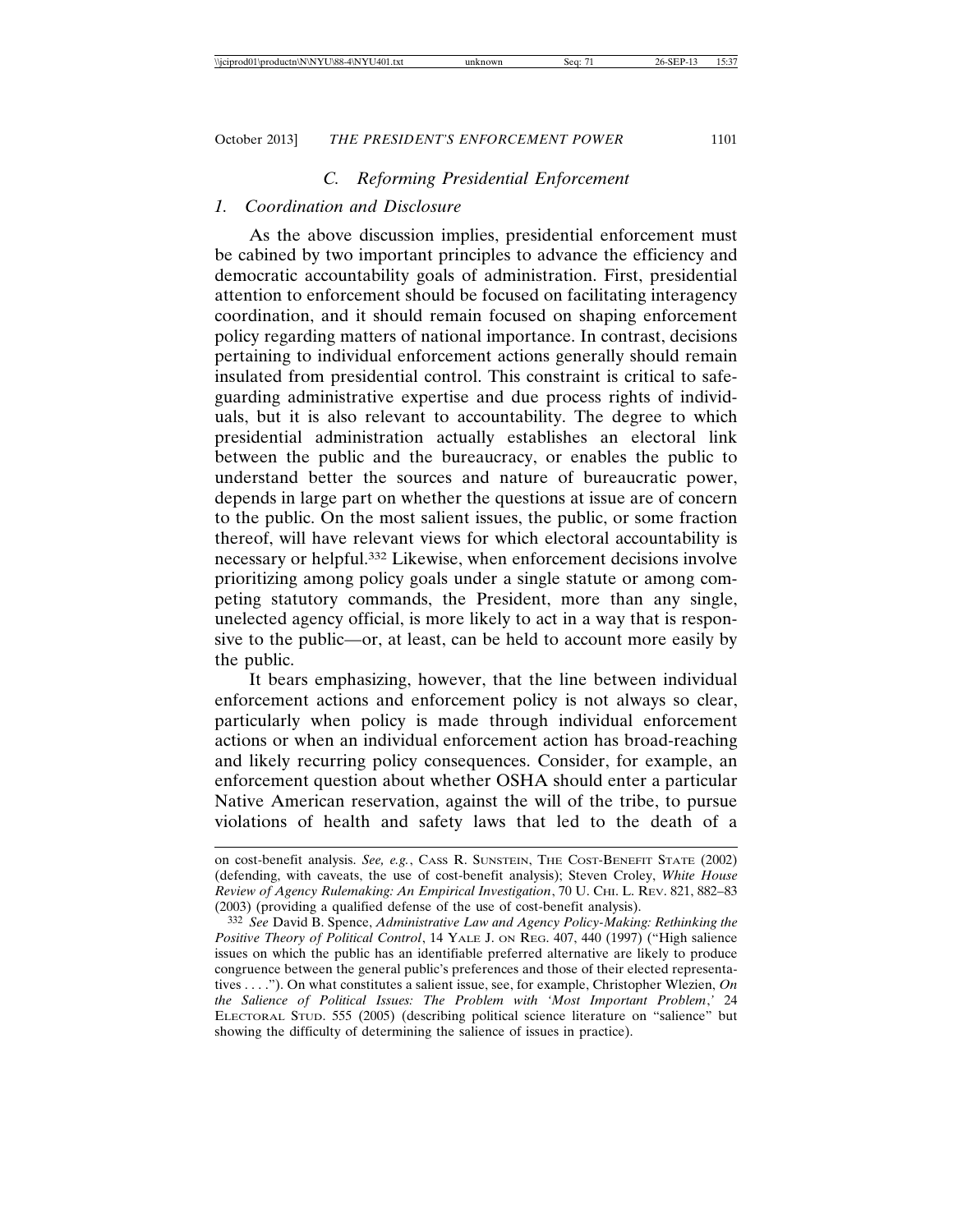non-Native American citizen. Or consider the question of whether the DOL should enforce wage and hour violations that stem directly from a state's budget crisis. In such cases, presidential involvement should not be verboten; rather, internal executive branch controls, along with appropriate public disclosure of ultimate policy decisions, can help police the line between inappropriate meddling in an individual's case and appropriate influence over policy, even if such influence is in the context of a single action.333

Second, presidential enforcement should facilitate disclosure of enforcement policy decisions.334 The form is not necessarily important. Policy decisions can be memorialized in executive orders, presidential memoranda, or other formal written material, or they can be communicated clearly in public speeches by the President, cabinet secretaries, or other officials. The point is that the President, or officials at the highest levels of his Administration, should claim responsibility for enforcement policy he directs or that agencies adopt consistent with his agenda. This proposal does not mean that internal information about particular enforcement actions should be made public. Many decisions about particular enforcement actions are rightly kept confidential, in the interests of the integrity of ongoing investigations and to protect the rights of targets, as well as witnesses. This proposal also does not mean that presidential *deliberation* about enforcement policy should be transparent. As the Supreme Court has recognized, confidential deliberation serves important separation-of-powers goals.335 But when the President makes a significant decision about

<sup>333</sup> Others have written about how these controls operate and how they might be strengthened. *See, e.g.*, Neal Kumar Katyal, *Internal Separation of Powers: Checking Today's Most Dangerous Branch from Within*, 115 YALE L.J. 2314, 2317 (2006) (arguing that a "critical mechanism to promote internal separation of powers is bureaucracy," and offering ways to strengthen this mechanism); Trevor W. Morrison, *Stare Decisis in the Office of Legal Counsel*, 110 COLUM. L. REV. 1448, 1492–94 (2010) (analyzing how the Office of Legal Counsel should balance executive branch precedent and presidential preferences).

<sup>334</sup> This prescription is consistent with the Supreme Court's recent decision in *FCC v. Fox Television Stations*, 132 S. Ct. 2307, 2317–18 (2012), which held that a change in FCC enforcement policy violated the Due Process Clause because it did not give the regulated parties fair notice*.* Numerous scholars have raised concerns about the lack of transparency in presidential administration. *See, e.g.*, Kitrosser, *supra* note 290, at 1774 (arguing that a unitary executive approach undermines accountability by increasing the President's ability to control information and "make or implement policy behind closed doors"); *see also* Bressman & Vandenbergh, *supra* note 13, at 91–99 (suggesting steps, including greater transparency, for improving White House involvement in agency decisionmaking and better advancing accountability, efficiency, and rule-of-law values); Nina A. Mendelson, *Disclosing "Political" Oversight of Agency Decision Making*, 108 MICH. L. REV. 1127, 1163–66 (2010) (arguing that agencies should be required to summarize executive influence on significant rulemaking decisions).

<sup>335</sup> United States v. Nixon, 418 U.S. 683, 708 (1974).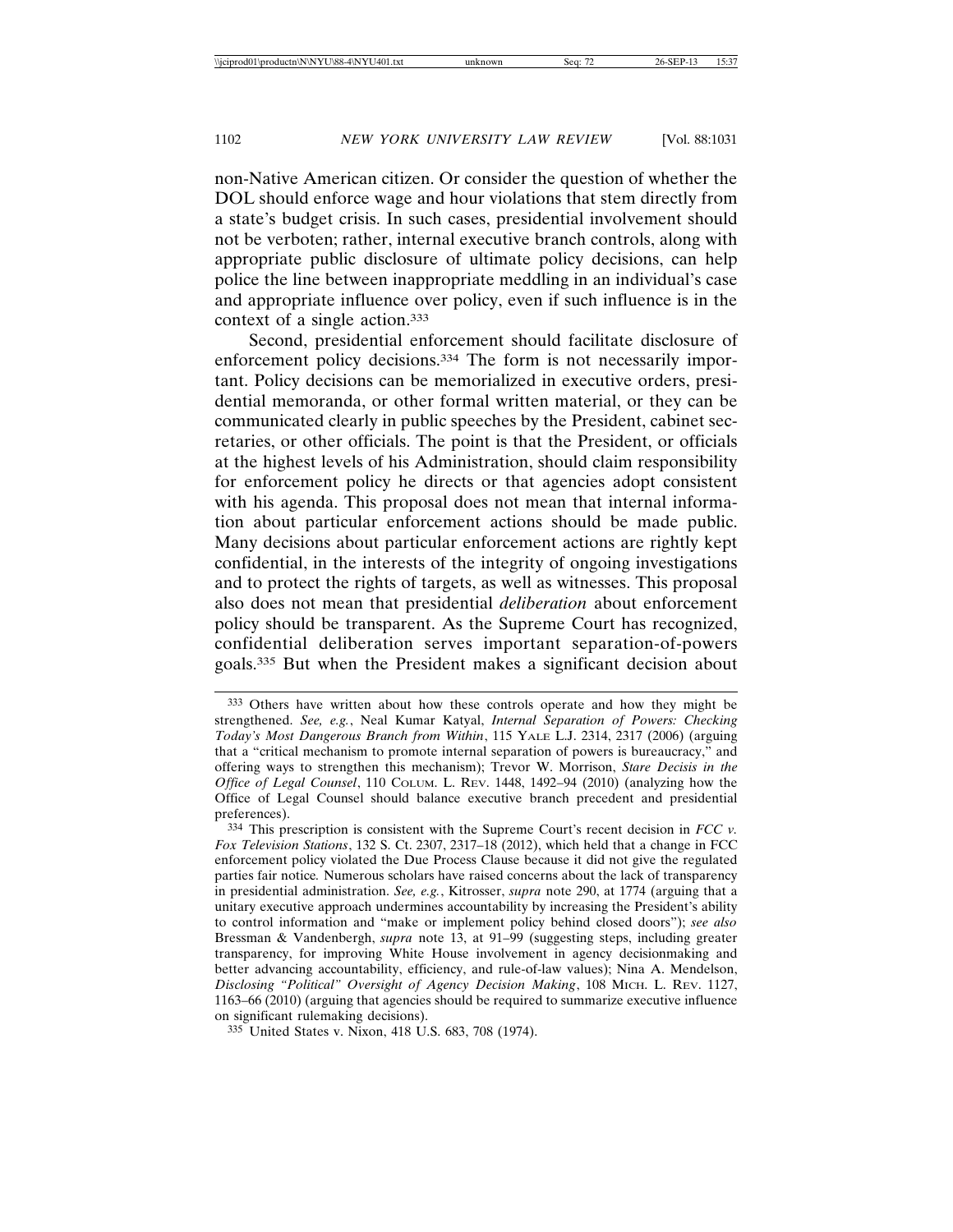enforcement policy—for example, deciding to prioritize one agency's enforcement mission over another or asking an agency to engage in prosecutorial discretion for a category of offenses—those decisions should typically be disclosed.<sup>336</sup> Critics might argue that an expectation of disclosure would just increase ad hoc decisionmaking. But, in fact, that has been the dominant practice to date.337 Accepting that presidential influence over enforcement is not inappropriate and institutionalizing capacity for that influence would decrease incentives for presidents to control enforcement policy by stealth.

The need for public disclosure of enforcement policy decisions thus brings us back to the second fundamental argument for presidential administration—that it enables the public to understand more accurately the sources of bureaucratic power. Presidential administration, proponents argue, employs clearer lines of command and makes the exercise of power more visible, thereby allowing for easier public evaluation.338 But to make good on this promise and address concerns about responsiveness to the public, presidential administration must be executed with some meaningful transparency.

## *2. Presidential Enforcement in Practice*

With this focus on coordination and disclosure, what might reformed presidential enforcement look like in practice? A full design prescription is beyond the scope of this paper. The goal is to persuade that reforms are needed, not to provide a blueprint. Nevertheless, this Part offers a brief sketch of the possibilities and some preliminary suggestions.

Responsibility for facilitating enforcement coordination would most sensibly be housed in OMB, perhaps either under the auspices of OMB's implementation of the new GPRA (Government Performance and Results Act) Modernization Act of 2010339—which requires OMB to establish Administration-wide priorities340—or under a differently constituted and reimagined OIRA.341 In response, critics might object

<sup>336</sup> *Cf.* Morrison, *supra* note 333, at 1520 (arguing that the President should have the power to abrogate Office of Legal Counsel precedent, but that the decision to do so should be publicly disclosed).

<sup>337</sup> *See, e.g.*, *supra* Part II.A (describing how presidents have, in an often ad hoc and opaque manner, influenced enforcement policy).

<sup>338</sup> *See* Kagan, *supra* note 2, at 2333 (arguing for more visible White House control of agency action).

<sup>339</sup> Pub. L. No. 111-352, 124 Stat. 3866 (codified in scattered sections of 5 U.S.C. and 31 U.S.C.).

<sup>340</sup> *See* Freeman & Rossi, *supra* note 6, at 1193 (discussing Pub. L. No. 111-352, 124 Stat. 3866).

<sup>341</sup> *See id.* at 1193 (suggesting that the task of facilitating greater agency coordination could be assigned to OIRA). Alternatively, responsibility for coordinating enforcement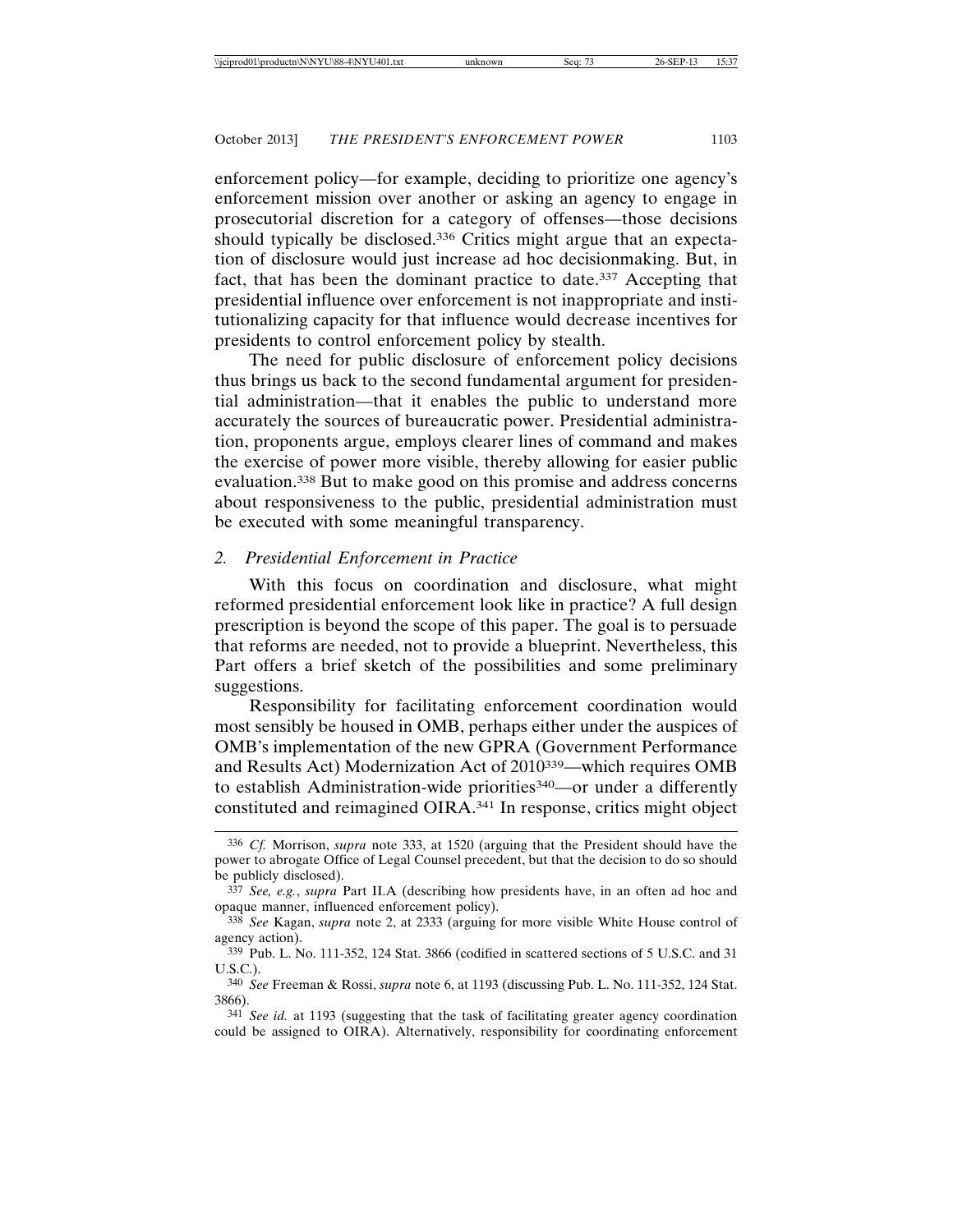that a new coordinating body in OMB would simply create an additional level of bureaucracy, shifting responsibility not to the President himself but from one set of subordinate officials to another. Certainly, it is true that there is space between the views of the President and those of his advisors in the EOP: The White House is a "they," not an "it."342 It is also true that, in many respects, OMB is legally equivalent to other executive branch agencies. But as a matter of practice and culture, OMB leadership and White House Office officials tend to be considerably closer to the President, figuratively and literally, than are Cabinet officials and their subordinates. By virtue of their position at the center of the Administration, OMB and EOP are in a unique position to perform a coordinating role.343

In thinking about that coordinating role, it is easy to specify what the office should *not* do. As discussed in Part II.B.1, a reactive system mirroring that of OIRA, whereby all significant individual enforcement actions require White House clearance, would undermine efficiency goals. That approach would risk greater ossification and delay, lack methodological coherence, substitute centralized control even when lower-level or local officials might have better information, and potentially involve unnecessary and unproductive political involvement in individual actions.

Instead, creating a new office or reshaping an existing office or council to focus on enforcement coordination and regulatory compliance would provide an opportunity to realize theories of "experimentalism" or "new governance," which are already implicit in some recent developments under the Obama Administration.344 For example, the office might work with agencies to develop best practices, making enforcement efforts more efficient and effective. In so doing, centralized attention to enforcement need not minimize agency-level discretion and innovation. Rather, the center would "monitor[] . . . performance, pool[] information . . . and create[]

could lie within the Domestic Policy Council, a newly constituted White House council, or even within the DOJ. The first two options would enhance political control, while the third would likely diminish it.

<sup>342</sup> Bressman & Vandenbergh, *supra* note 13, at 49.

<sup>343</sup> *Cf.* Moe, *supra* note 21, at 367–68 (explaining how administration officials are likely to be more politically and ideologically aligned with the President and how that alignment minimizes the principal-agent problem within the White House).

<sup>344</sup> *See* Sabel & Simon, *supra* note 14, at 55–56 (noting that certain Obama Administration initiatives embody experimentalism); *see also supra* notes 171–74 and accompanying text (describing Obama initiatives); Edward Rubin, *Can the Obama Administration Renew American Regulatory Policy?*, 65 U. MIAMI L. REV. 357, 389–92 (2011) (suggesting ways the Obama Administration could use "new governance" models to address the financial crisis).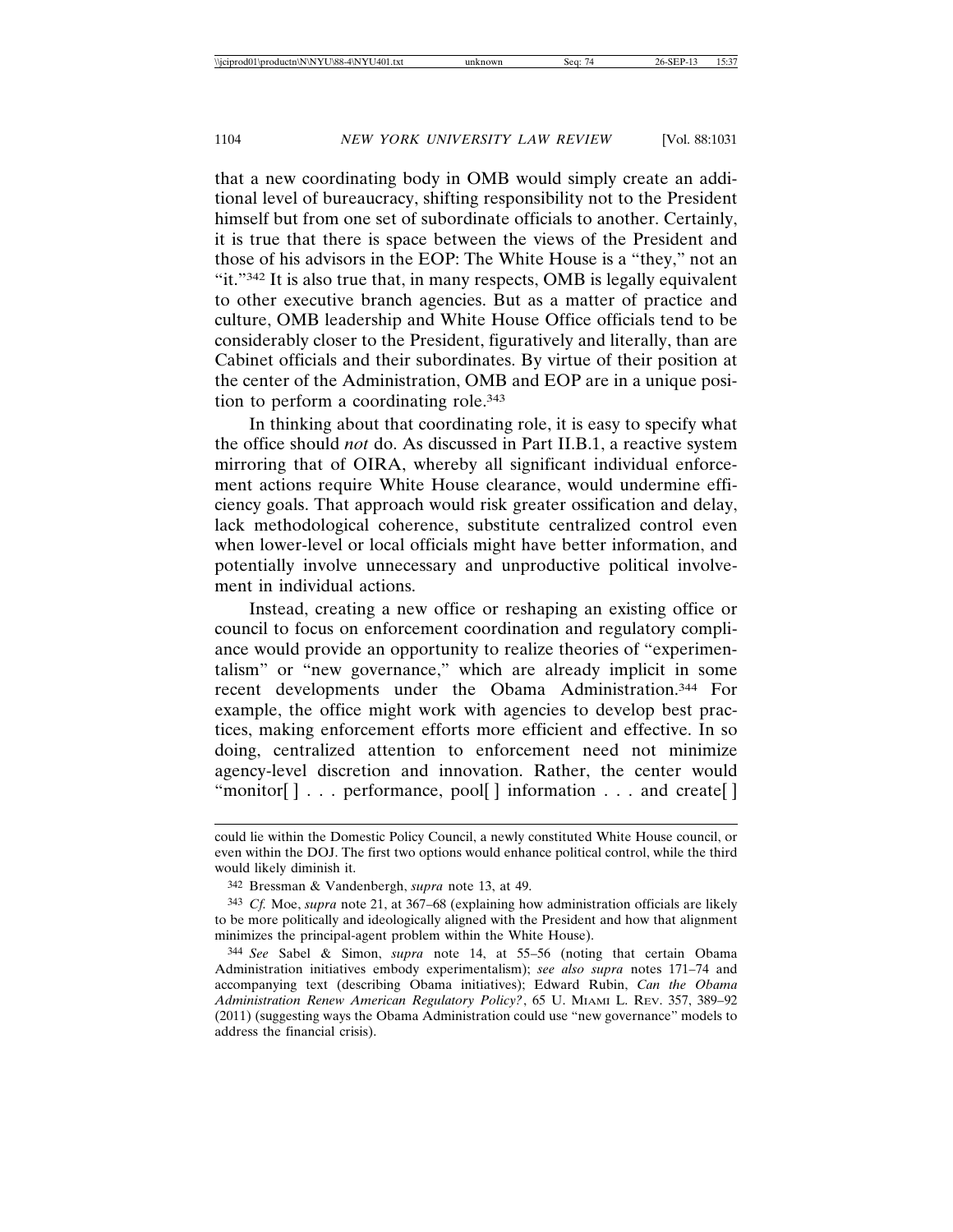pressures and opportunities for continuous improvement."345 Agencies, for example, could be required to submit for review annual or biannual reports detailing enforcement priorities, analyzing shortcomings or regional inconsistencies, and highlighting major enforcement policy issues, including those implicated by particular enforcement actions.

A related task would be to expand upon the initiative begun by the Obama Compliance Memorandum by institutionalizing and strengthening nascent efforts to share data among agencies and to release data to the public.346 The office, for example, could help establish a system of unique corporate identifiers. It could also build a central database that collects publicly available information about corporate entity compliance records and makes such information more accessible to federal, state, and local agencies, as well as the public at-large.

The office could also facilitate interagency enforcement coordination in order to build administrative capacity. Here, many of the reforms proposed by Jody Freeman and James Rossi, which were adopted by the Administrative Conference of the United States, are instructive.347 These proposals focus on improving joint rulemaking and joint policymaking, but could be adapted to enforcement. For example, the office might require all agencies to identify areas of overlapping enforcement. It would then develop and adopt policies for joint enforcement aimed at addressing existing enforcement weaknesses. These initiatives could follow along the lines of the DOL-IRS and OSHA-FDA agreements discussed in Part III.B.1. Such policies would be publicly released and easily accessible, thereby advancing both accountability and efficiency goals. Similarly, the office might require agencies to identify points of conflict in enforcement. It would then facilitate agreement or, when necessary, provide presidential direction on how to prioritize between agency missions, again publicly releasing those agreements or directives.

The Domestic Policy Council and other relevant White House officials could continue working with agencies to develop major enforcement policies, and they could continue consulting regarding

<sup>345</sup> Sabel & Simon, *supra* note 14, at 55.

<sup>346</sup> Presidential Memorandum on Regulatory Compliance, 76 Fed. Reg. 3825, 3825–26 (Jan. 18, 2011).

<sup>347</sup> Freeman & Rossi, *supra* note 6, at 1193–96; *see also* ADMIN. CONFERENCE OF THE UNITED STATES, IMPROVING COORDINATION OF RELATED AGENCY RESPONSIBILITIES (2012). New York City has developed a successful data program to address problems of regulatory compliance, which could serve as a model. *See* Alan Feuer, *The Mayor's Geek Squad*, N.Y. TIMES, Mar. 23, 2013, at MB1 (describing "big data" program).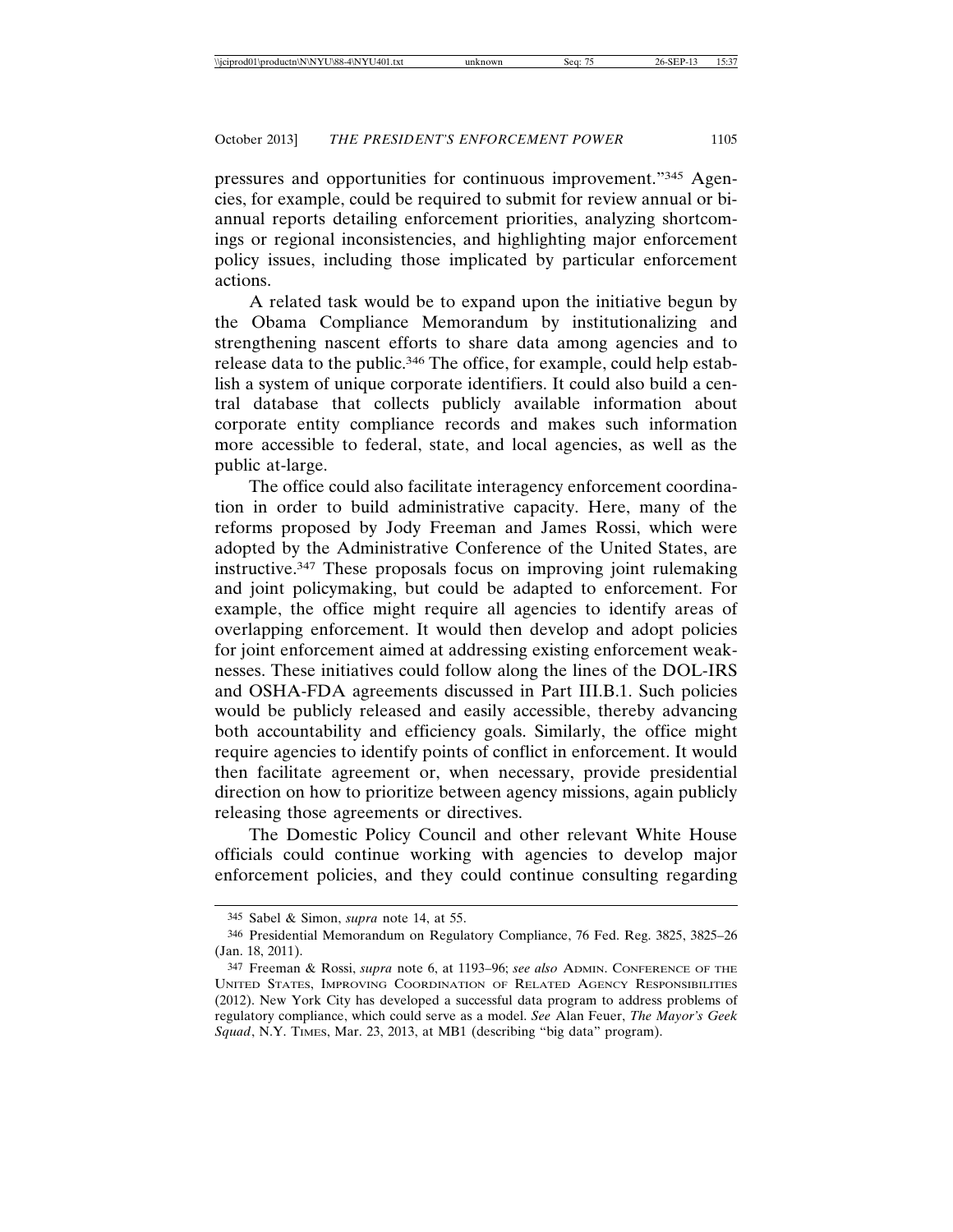individual enforcement actions with significant policy implications. The argument is not for expanding the extent to which the White House is involved in enforcement policy decisions, but for making existing involvement in high-salience issues more rational and for facilitating disclosure of policy decisions.348 But what about centralized review of enforcement policy documents?349 Bush's decision to extend OMB review to guidance documents met significant public outcry.350 But a modest form of centralized review of enforcement policy documents, under which agencies provide an annual enforcement policy plan, without disclosing either the guidance itself or the underlying economic analysis, would formalize what already occurs informally. It would allow OMB or others in the White House to review the small share of guidance documents meriting consideration by limited EOP staff and other interested agencies.351 Indeed, this already occurs, but formalization could make that process more accessible for public debate.

<sup>349</sup> There is a lengthy debate in the literature about the way federal agencies issue interpretive rules and statements of policy, and the way courts react to such documents. *See* Mark Seidenfeld, *Substituting Substantive for Procedural Review of Guidance Documents*, 90 TEX. L. REV. 331, 332–33 (2011) (reviewing the literature); *see also* Nina A. Mendelson, *Regulatory Beneficiaries and Informal Agency Policymaking*, 92 CORNELL L. REV. 397, 434 (2007) (focusing on the hardships that use of guidance documents can cause to regulatory beneficiaries and arguing that stakeholders should be able to petition for amendment or repeal of a guidance document). The Administrative Conference of the United States (ACUS) and the American Bar Association (ABA) have both long urged greater use of informal notice and comment for significant guidance documents and greater disclosure. *See, e.g.*, Am. Bar Ass'n, Annual Report Including Proceedings of the Fifty-Eighth Annual Meeting 57 (1993) (recommending that "[b]efore an agency adopts a nonlegislative rule that is likely to have a significant impact on the public, the agency provide an opportunity for members of the public to comment on the proposed rule and to recommend alternative policies or interpretations, provided that it is practical to do so; when nonlegislative rules are adopted without prior public participation, immediately following adoption, the agency afford the public an opportunity for post-adoption comment and give notice of this opportunity"); *see also* Paul R. Noe & John D. Graham, *Due Process and Management for Guidance Documents: Good Governance Long Overdue*, 25 YALE J. ON REG. 103, 105–06 (2008) (detailing the positions of the ABA and ACUS). Only a few scholars have examined the effect of the Bush Administration's decision to subject these documents to review. *See* Noe & Graham, *supra*, at 103–04 (arguing in support of OMB review of policy documents); Connor N. Raso, Note, *Strategic or Sincere? Analyzing Agency Use of Guidance Documents*, 119 YALE L.J. 782, 787 (2010) (finding that agencies do not frequently abuse guidance documents to avoid issuing significant legislative rules). Greater study of the experience under the Bush Executive Order is warranted.

350 *See* Noe & Graham, *supra* note 349, at 103 n.2 (collecting public-opinion pieces opposing the Bush Executive Order).

351 *Id.* at 111.

<sup>348</sup> Indeed, "[n]o President has used directives on any more than a selective basis as to executive-branch agencies. The White House has picked its battles, acting only when an issue is particularly salient." Bressman & Thompson, *supra* note 312, at 646.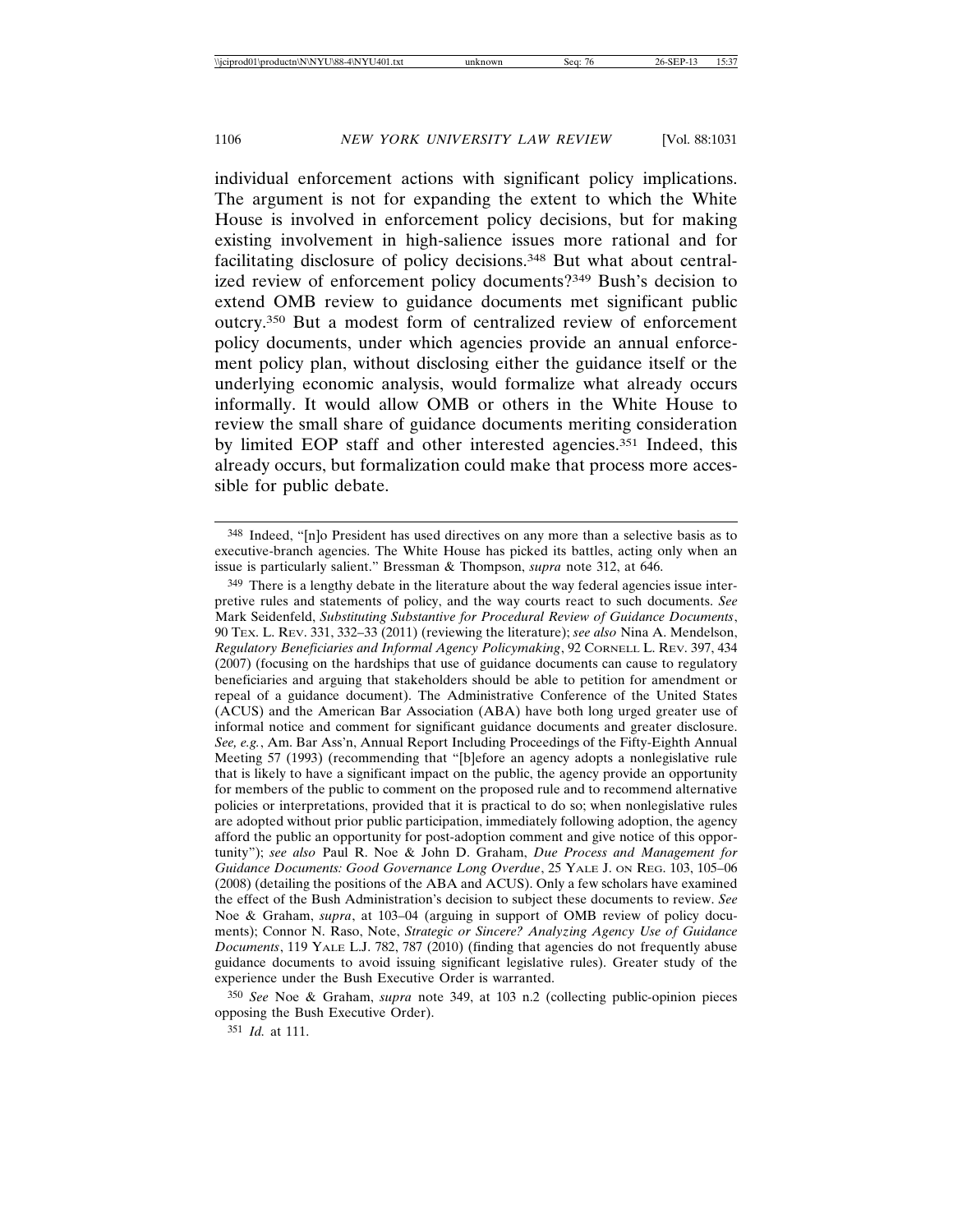Finally, regarding disclosure, those officials tasked with overseeing enforcement would be responsible for ensuring that significant shifts in enforcement policy are made public and easily accessible for examination. This, however, raises two difficult questions. First, when precisely would disclosure be expected, and second, why would presidents agree to more disclosure of decisions, at least when disclosing the information could be politically disadvantageous? As noted, the argument is for disclosure of policy decisions, not of deliberations. Exceptions could be made for disclosures that would have significant negative impact on the success of ongoing enforcement actions or on compliance with the law, but the presumption would be in favor of disclosure. Indeed, disclosure of policies already occurs to some extent, such as through the release of memoranda of understanding and agency enforcement guidance. Often, however, information is hard to locate, and release occurs only in response to FOIA requests. Switching to a system of increased ex ante disclosure would have few costs for the Administration and would provide some political benefit given the popularity of transparency and open government. Nonetheless, it would be naïve to think that administrations would not still resist disclosure when it is politically disadvantageous, perhaps by engaging in furtive nonenforcement to achieve unpopular goals. Creating an office focused on regulatory compliance, with a norm of disclosure, would be no panacea to this problem, but it would create an additional pressure point to help guard against such activity.

#### IV

### PRESIDENTIAL ENFORCEMENT AND PRESIDENTIAL POWER

So far, I have defended presidential coordination of enforcement as a matter of constitutional text and structure, as well as of the historical development of the presidency, and I have shown that reforms to presidential enforcement would improve the effectiveness and accountability of administration. Nonetheless, those who worry about the already expansive power of the President may remain skeptical about my argument. For those scholars, any effort that might increase presidential control over the bureaucracy is cause for unease, if not alarm.352 But in fact, as this Part shows, my thesis is consistent with virtually all competing conceptions of the President's legitimate

<sup>352</sup> *See, e.g.*, ACKERMAN, *supra* note 2 (arguing that increased presidential power is a cause for concern); *see also* Aaron J. Saiger, *Obama's "Czars" for Domestic Policy and the Law of the White House Staff*, 79 FORDHAM L. REV. 2577, 2583 (2011) (arguing that the use of White House "czars" shifts more power to the President and decreases transparency).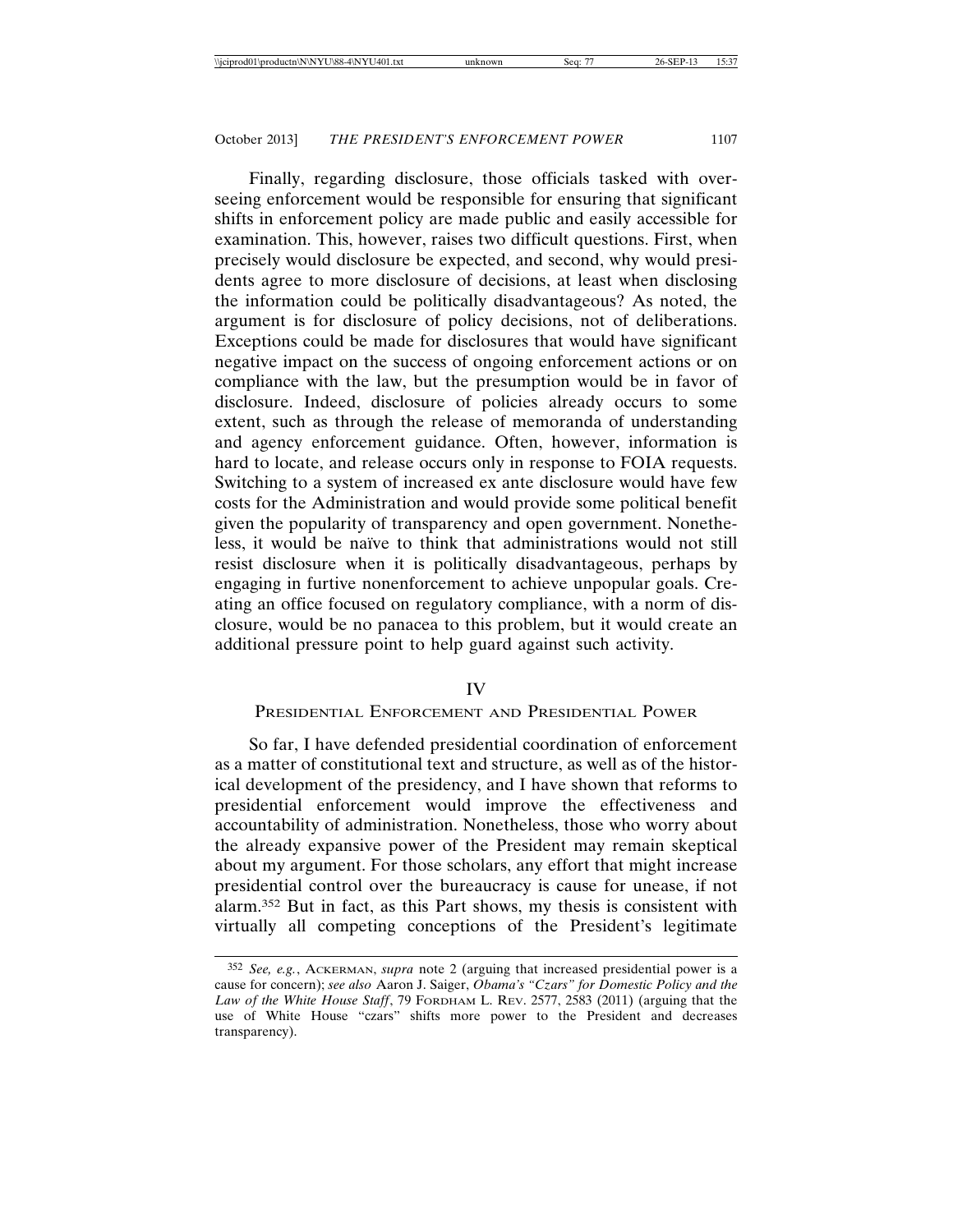control over the bureaucracy.353 Furthermore, while institutionalizing presidential enforcement would not disallow the considerable power presidents currently exercise over enforcement decisions, it would permit Congress, the bureaucracy, and the public to evaluate presidential action and respond more easily.

#### *A. The Classic Debate: Oversight Versus Direction*

The predominant debate about presidential power over administration centers on a single question: Can the President direct or oversee agency enforcement decisions? Notwithstanding the consensus that the Constitution creates a single chief executive, scholars disagree about how much coercive power the President should have over subordinates.354 I have alluded to this debate previously. It is useful to explore the academic literature more systematically here both to show that my thesis is compatible with even a narrower conception of legitimate presidential control over the bureaucracy and to suggest the limitations of the debate itself.

Defenders of a strongly "unitary" executive argue that the Constitution requires that all executive power be vested in the President; therefore, any agency action should be subject to presidential direction.355 Under this theory, the President has "direct power to supplant any discretionary executive action taken by a subordinate with which he disagrees, notwithstanding any statute that attempts to vest discretionary executive power only in the subordinate."356 Strong–unitary-executive theorists contend that the Constitution commands unity as a formal matter of text, history, and structure;357 but

<sup>353</sup> Just as institutionalized presidential enforcement would not necessarily provide the President more directive power over agency heads, it also would not need to increase the President's ability to monopolize the enforcement of federal law vis-à-vis states or private actors. *Cf.* Roderick M. Hills, Jr., Arizona v. United States*: The Unitary Executive's Enforcement Discretion as a Limit on Federalism*, *in* CATO SUPREME COURT REVIEW: 2011–2012, at 189, 190 (Ilya Shapiro ed., 2012), *available at* http://www.cato.org/sites/cato. org/files/serials/files/supreme-court-review/2012/9/scr-2012-hills.pdf (arguing that *Arizona v. United States* seems to vindicate such an extraordinary presidential prerogative and thereby obstruct the faithful execution of federal law).

<sup>354</sup> The debate has been running throughout our history, not just among academics, but among those in government. *See* Lessig & Sunstein, *supra* note 290, at 5 & n.7 (collecting sources).

<sup>355</sup> *See, e.g.*, Steven G. Calabresi & Saikrishna B. Prakash, *The President's Power to Execute the Laws*, 104 YALE L.J. 541, 594–96 (1994) (arguing that the Constitution grants executive power to the President alone; that the President therefore has the power to act in place of agency officials, to nullify their actions, and to remove agency officials; and that Congress is given no power to create subordinate entities that exercise executive power).

<sup>356</sup> Steven G. Calabresi & Kevin H. Rhodes, *The Structural Constitution: Unitary Executive, Plural Judiciary*, 105 HARV. L. REV. 1153, 1166 (1992).

<sup>357</sup> Calabresi & Prakash, *supra* note 355.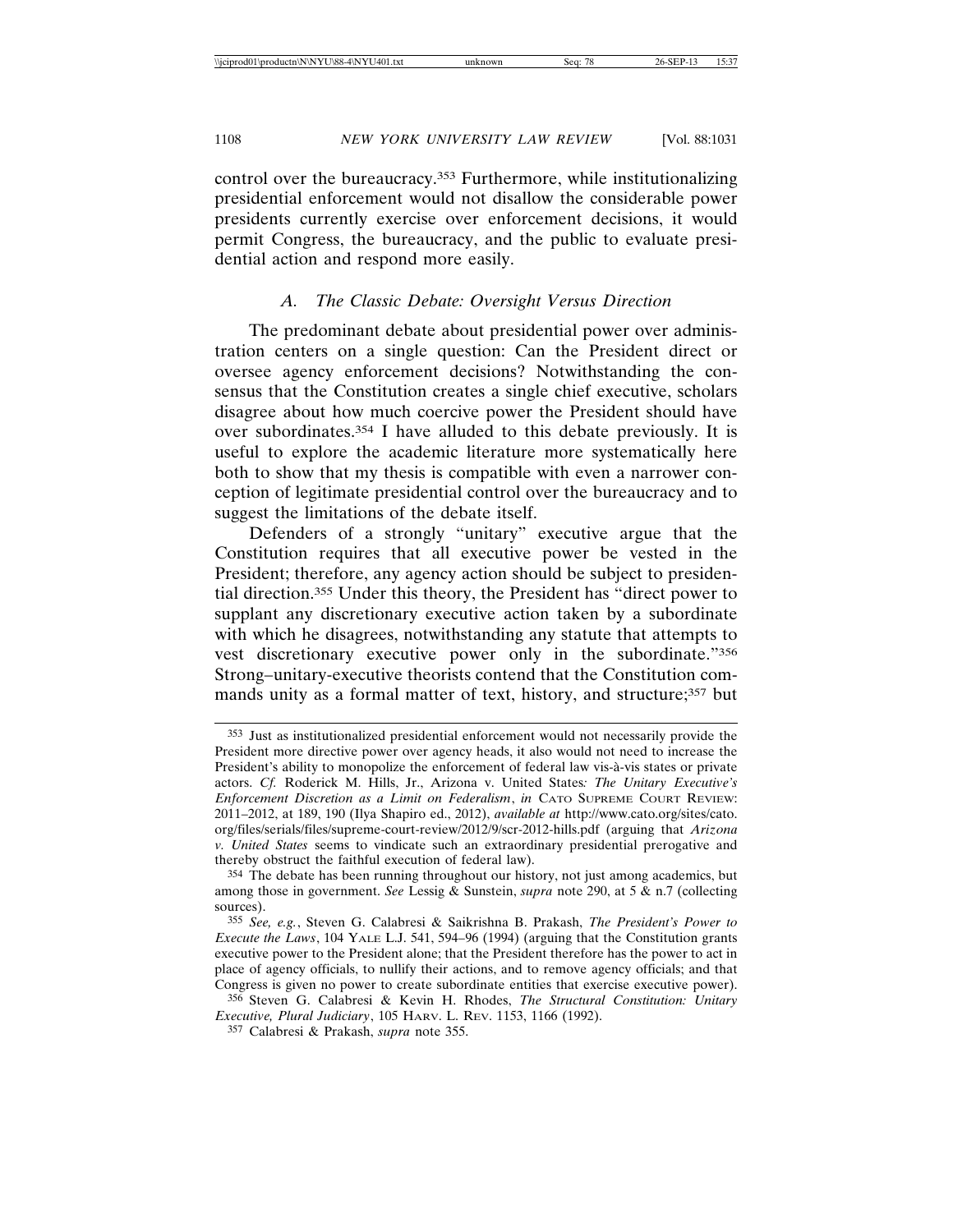they also argue that such unity is desirable to promote accountability, coordination, and uniformity.358 Closely akin to those scholars are others, like Cass Sunstein, Lawrence Lessig, and Elena Kagan, who argue that the Constitution does not confer ultimate decisional or directional authority on the President, but that this authority should be presumed to exist unless Congress specifies otherwise.<sup>359</sup> They argue that the basic commitments of the constitutional system are served by a unitary executive and that the arc of growth has been in that direction.360

At the other end of the spectrum are scholars, like Peter Strauss, who contend that the President, unless expressly authorized by Congress, may only *oversee* agencies' decisionmaking processes, not make decisions.361 According to this more restrained conception of the unitary executive, the President does not have authority to direct the substance of agency decisions entrusted to agency heads by statute, even if he may ultimately exercise his removal authority.362 These theorists worry that proponents of a strong unitary executive risk overpoliticizing administrative law and improperly expanding the powers of the presidency.363

To be sure, this Article's proposal for institutionalized presidential attention to enforcement is less likely to appeal to those in the oversight-only camp. But, in fact, institutionalized presidential enforcement can be made consistent with all of the varying conceptions of legitimate presidential control. Depending on which rule is adopted, the President can, for example, direct DHS to prioritize its

360 Lessig & Sunstein, *supra* note 290, at 4.

362 Percival, *supra* note 361, at 966.

363 *Cf.* Criddle, *supra* note 290, at 448 (arguing for replacing presidential administration with "fiduciary" administration).

<sup>358</sup> *See* Steven G. Calabresi & Nicholas Terrell, *The Fatally Flawed Theory of the Unbundled Executive*, 93 M<sub>INN</sub>. L. Rev. 1696 (2009) (making normative case for the unitary executive).

<sup>359</sup> *See* Kagan, *supra* note 2, at 2251 (arguing that the President is presumed to have direct authority over agencies); Lessig & Sunstein, *supra* note 290, at 2, 4 (arguing that Congress has broad power to structure the Executive Branch, but also embracing the theory of a strong unitary executive).

<sup>361</sup> *See* Abner S. Greene, *Checks and Balances in an Era of Presidential Lawmaking*, 61 U. CHI. L. REV. 123, 123–24 (1994) (noting that the Framers rejected concentration of lawexecuting and lawmaking governmental power in the Executive); Robert V. Percival, *Presidential Management of the Administrative State: The Not-So-Unitary Executive*, 51 DUKE L.J. 963, 966 (2001) (arguing that the President lacks the authority to dictate substantive decisions entrusted to agencies by law); Strauss, *supra* note 50, at 579, 581 (arguing that even though the President has authority to control agencies to a degree, those agencies are also beholden to Congress and the courts); *cf.* Kevin M. Stack, *The President's Statutory Powers to Administer the Laws*, 106 COLUM. L. REV. 263 (2006) (arguing that the President has authority to direct the administration of the law only under statutes that expressly confer it on him).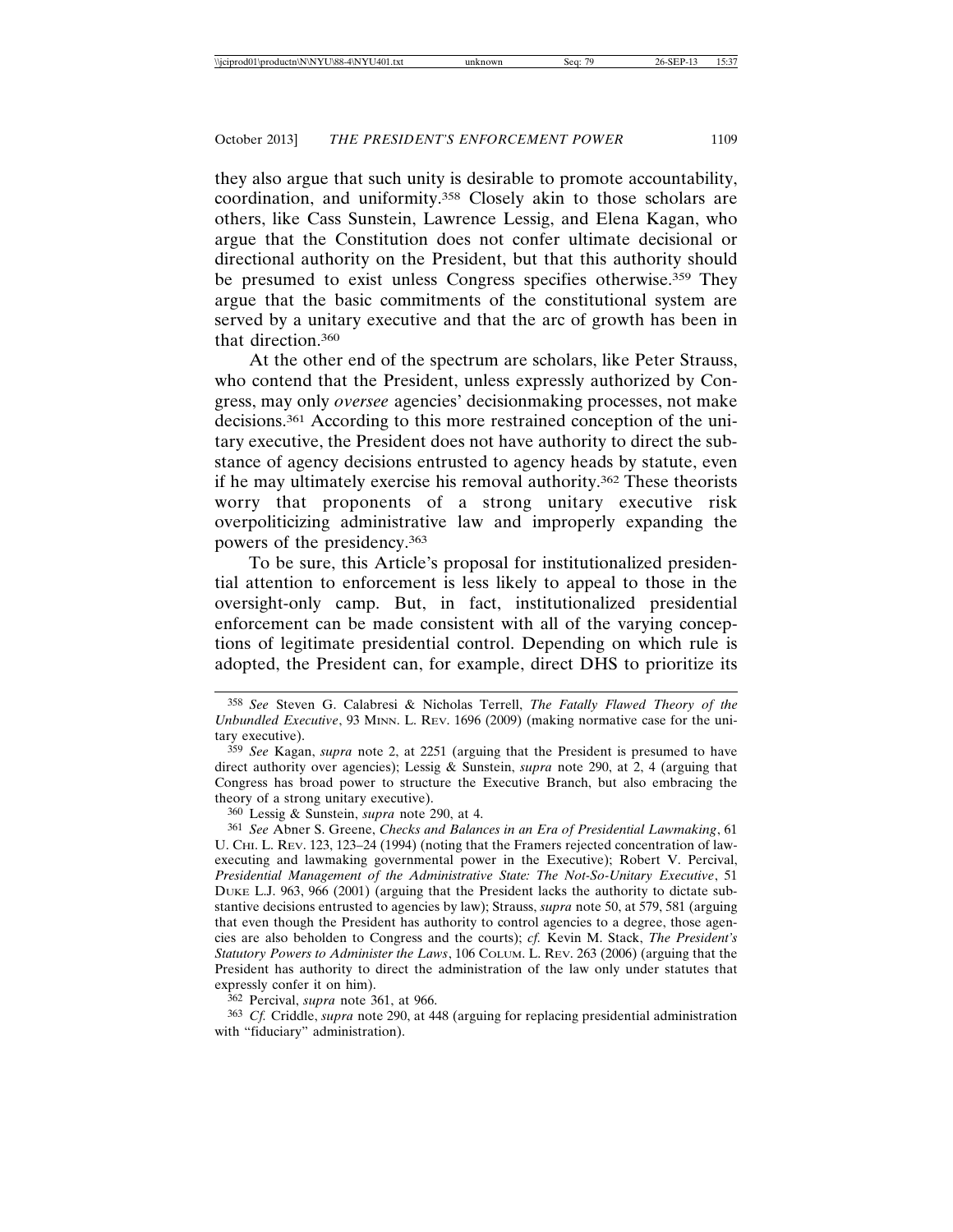resources in favor of criminal deportations, or he can merely suggest it; he can demand that DOL investigations be privileged over DHS raids, or he can simply request it.

Indeed, spinning out these options in the enforcement context illustrates the limited operational utility of the distinction. Even assuming the oversight-only camp has the better constitutional reading, presidents *do* exercise significant control over agencies as a matter of contemporary practice.364 Furthermore, while there is no doubt that the ways in which the President and administrators understand their relationships will affect the dynamics of those relationships, in application, the two versions of presidential control direction versus oversight—have much in common.365 Under the oversight model, a President can still oversee agency action. He can appoint a leader of the agency who he believes shares his policy goals and who will be a "good soldier[ ]."366 He can also attempt to influence what agencies do through informal and formal communications, budgetary mechanisms (at least for most executive agencies), threats of reorganization, and other management tools. And he can remove the head of an executive agency who does not follow the President's wishes. Under the strong unitary model, the President can do all these things; he can also give orders. But the executive agency head can still refuse to act, subject only to the threat of removal. The agency head can also exploit congressional oversight and political criticism to resist presidential directives.367 Moreover, courts are unable to enforce a legal limit on presidential authority based on a distinction between

<sup>364</sup> *See supra* notes 151–65 and accompanying text (describing President Obama's impact on enforcement). Recent opinions from the Supreme Court and the D.C. Circuit gesture favorably toward a stronger unitary executive view. *E.g.*, Free Enter. Fund v. Pub. Co. Accounting Oversight Bd., 130 S. Ct. 3138, 3147 (2010) (relying on a theory of presidential accountability to strike down a provision limiting the President's removal authority); In re Aiken Cnty., 645 F.3d 428, 442–44 (D.C. Cir. 2011) (Kavanaugh, J., concurring) (questioning the wisdom and correctness of *Humphrey's Executor*, and noting that "the *Free Enterprise* Court repeatedly emphasized the central role of the President under Article II and the importance of that role to a government that remains accountable to the people").

<sup>365</sup> Cary Coglianese, *Presidential Control of Administrative Agencies: A Debate over Law or Politics?*, 12 U. PA. J. CONST. L. 637, 645–46 (2010) (arguing that the two theories are indistinguishable from each other in practice).

<sup>366</sup> *Id.* at 646 (internal quotation marks omitted). Coglianese suggests that this is "the strongest possible control over an agency." *Id.* But of course, initial agreement on policy goals and initial promises of loyalty do not always translate into consistent agreement or loyalty over time.

<sup>367</sup> Independent agencies are, of course, situated differently: The threat of removal is substantially weakened. *See* Bressman & Thompson, *supra* note 312, at 600–01 (arguing that despite weakened removal powers, the President still exerts influence over these agencies).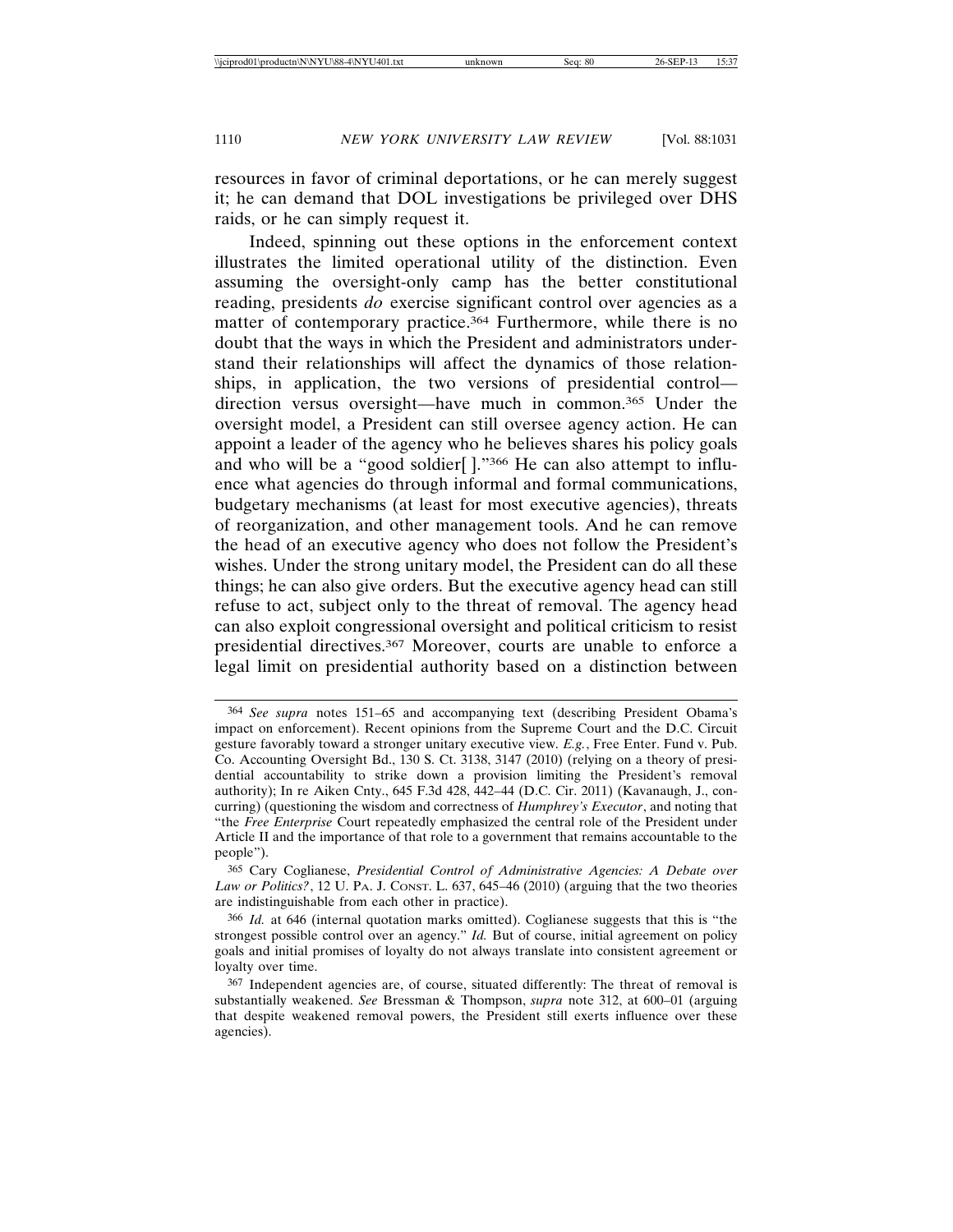oversight and control; no court can peer into the inner workings of administrators' minds.368

There is no doubt that the ways in which the President and administrators understand their relationships will affect the dynamics of those relationships. But the context of enforcement highlights yet another limit of the oversight-direction debate. Specifically, the question of control does not lend itself well to political debate, congressional oversight, or internal executive branch controls—the forums in which enforcement policy shifts and nonenforcement decisions are most frequently reviewed. The general public is unlikely to care whether the President exercised too much authority over an agency official. Congress can no better investigate the difference between coercion and influence than the courts. And those on the inside who perform a checking function, such as career bureaucrats and attorneys in the various legal offices including OLC, are responsible for examining law and policy, not for ferreting out coercion.369 If anything, the focus on coercion tends to drive political influence underground, even when it ought to be disclosed and evaluated. In short, focusing on enforcement highlights the limits of the long-running oversightdirection debate, and points us to a different axis on which to evaluate presidential action: one that goes to the merits—the lawfulness—of the underlying decision, as opposed to the degree of coercion exercised.

# *B. Enforcement, Law, and Politics*

My argument for institutionalizing presidential coordination of enforcement effectively accepts that, under our current system, presidents can and do exercise significant control over administration. Politics and policy pervade enforcement decisions. That does not mean, however, that enforcement discretion is not, or should not be, bound by law.370 To the contrary, institutionalizing presidential

<sup>368</sup> *See* Coglianese, *supra* note 365, at 648 (arguing that this limitation renders the distinction between oversight and control slight); *see also id.* at 638 ("Rather than offering a legal constraint, those who argue that the Constitution creates such a line over the exercise of presidential power seem to offer little more than another rhetorical arrow to be flung by political partisans when it suits their purposes."). Strauss, of course, is fully aware of these points. He acknowledges that the distinction between presidential influence and control is "subtle"; for him, the difference is in the mentality with which advice is given and received. Strauss, *supra* note 15, at 704.

<sup>369</sup> Of course, these internal officials can decline to approve formal directives. *See* Morrison, *supra* note 333, at 1460 (noting the role of the Office of Legal Counsel (OLC) in reviewing the legality of executive orders).

<sup>370</sup> *Compare* POSNER & VERMEULE, *supra* note 1, at 4 (arguing that constraints on the Executive arise primarily from politics, not from law), *with* Pildes, *supra* note 1, at 1424 (recognizing that the relationship between presidential power and law is complex, and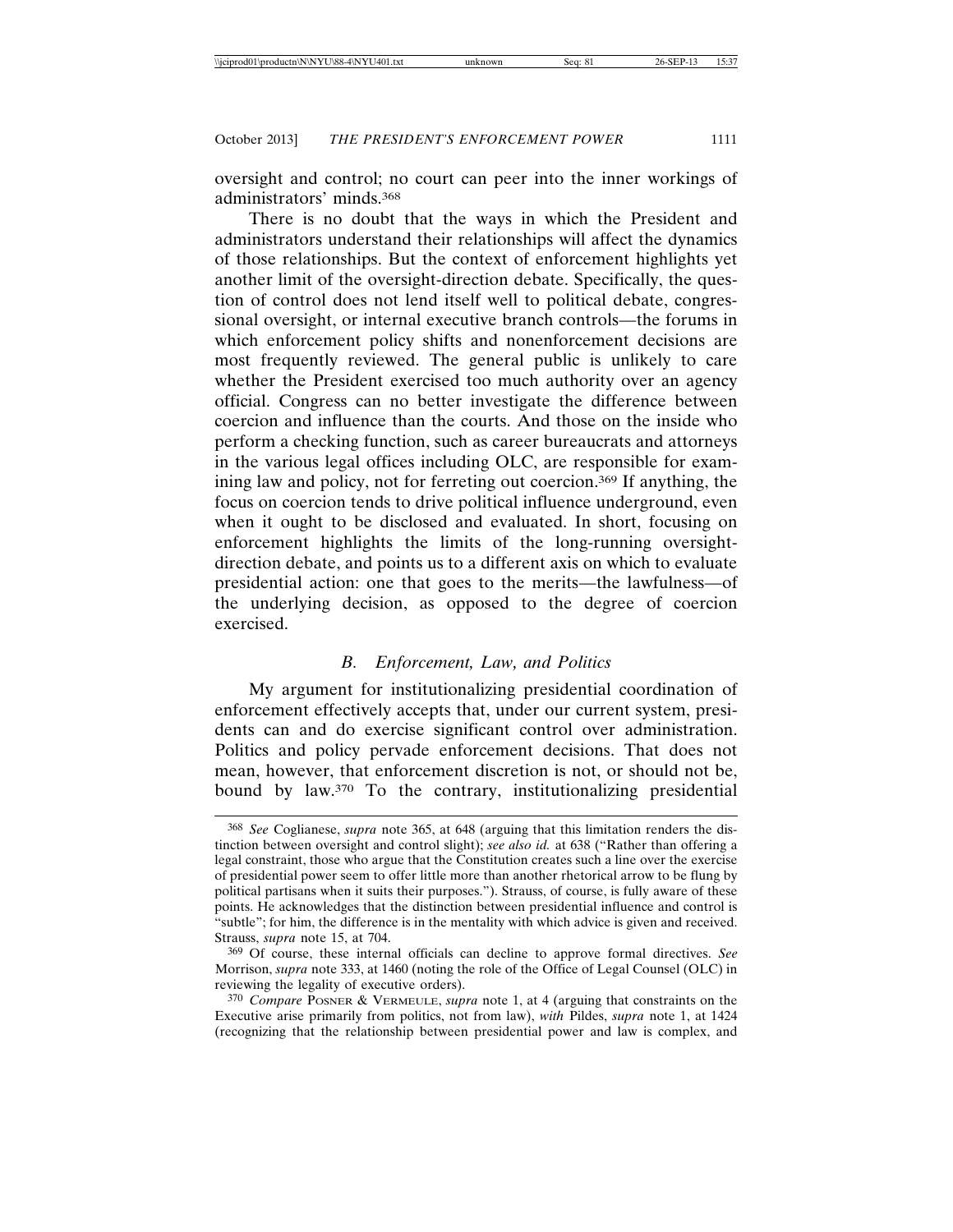enforcement would help law better discipline exercises of enforcement discretion, helping to separate permissible enforcement discretion from impermissible unilateral lawmaking.

Before proceeding, it is important to acknowledge that questions about how law constrains politics are profound as a theoretical matter<sup>371</sup> and difficult to evaluate as an empirical matter.<sup>372</sup> This brief discussion obviously cannot do these questions justice. Rather, I aim to highlight the inevitable and irreconcilable tensions between law and politics in the enforcement context and to sketch out how institutionalization and disclosure of enforcement decisions might facilitate extrajudicial legal checks. The discussion necessarily leaves numerous difficult questions for future examination.

The President is not constitutionally invested with either legislative power or the power to suspend or dispense with law. But it is hard to distinguish between these practices and legitimate exercises of enforcement power. Constitutional text provides little guidance. "While the Constitution of the United States divides all power conferred upon the Federal Government into 'legislative Powers,' Art. I, § 1, '[t]he executive Power,' Art. II, § 1, and '[t]he judicial Power,' Art. III, § 1, it does not attempt to define those terms."373 As Gary Lawson notes, "[t]he problem of distinguishing the three functions of government has long been, and continues to be, one of the most intractable puzzles in constitutional law."374

Some have characterized "enforcement," and its parent, "execution," in narrow terms. Mansfield writes:

Derived from the Latin *exsequor*, meaning "follow out," "execute" is used by both classical authors and the Roman law in the extended and particular sense of following out a law to the end: to vindicate or to punish. . . . In this primary meaning, the American President

372 The empirical challenge is particularly acute with respect to the President, whose deliberation is rarely disclosed.

concluding that the complex relationship between law and politics ultimately functions to constrain the executive).

<sup>371</sup> For example, what do we mean by "law"? What does it mean to constrain? For scholarship examining these difficult questions, see, for example, Richard H. Fallon, Jr., *Constitutional Constraints*, 97 CALIF. L. REV. 975, 1024–34 (2009) (examining how the Constitution constrains nonjudicial officials); and Frederick Schauer, *When and How (If at All) Does Law Constrain Official Action?*, 44 GA. L. REV. 769, 770 (2010) (positing that "officials who are in theory subject to the law may consider themselves less so than is commonly believed"). *See also* sources cited *supra* note 370 (discussing the various ways in which law and politics constrain the Executive).

<sup>373</sup> Lujan v. Defenders of Wildlife, 504 U.S. 555, 559 (1992).

<sup>374</sup> Gary Lawson, *The Rise and Rise of the Administrative State*, 107 HARV. L. REV. 1231, 1238 n.45 (1994); *see also* M. Elizabeth Magill, *The Real Separation in Separation of Powers Law*, 86 VA. L. REV. 1127, 1155–82 (2000) (arguing that the Constitution embraces competing traditions of separation and balancing of powers).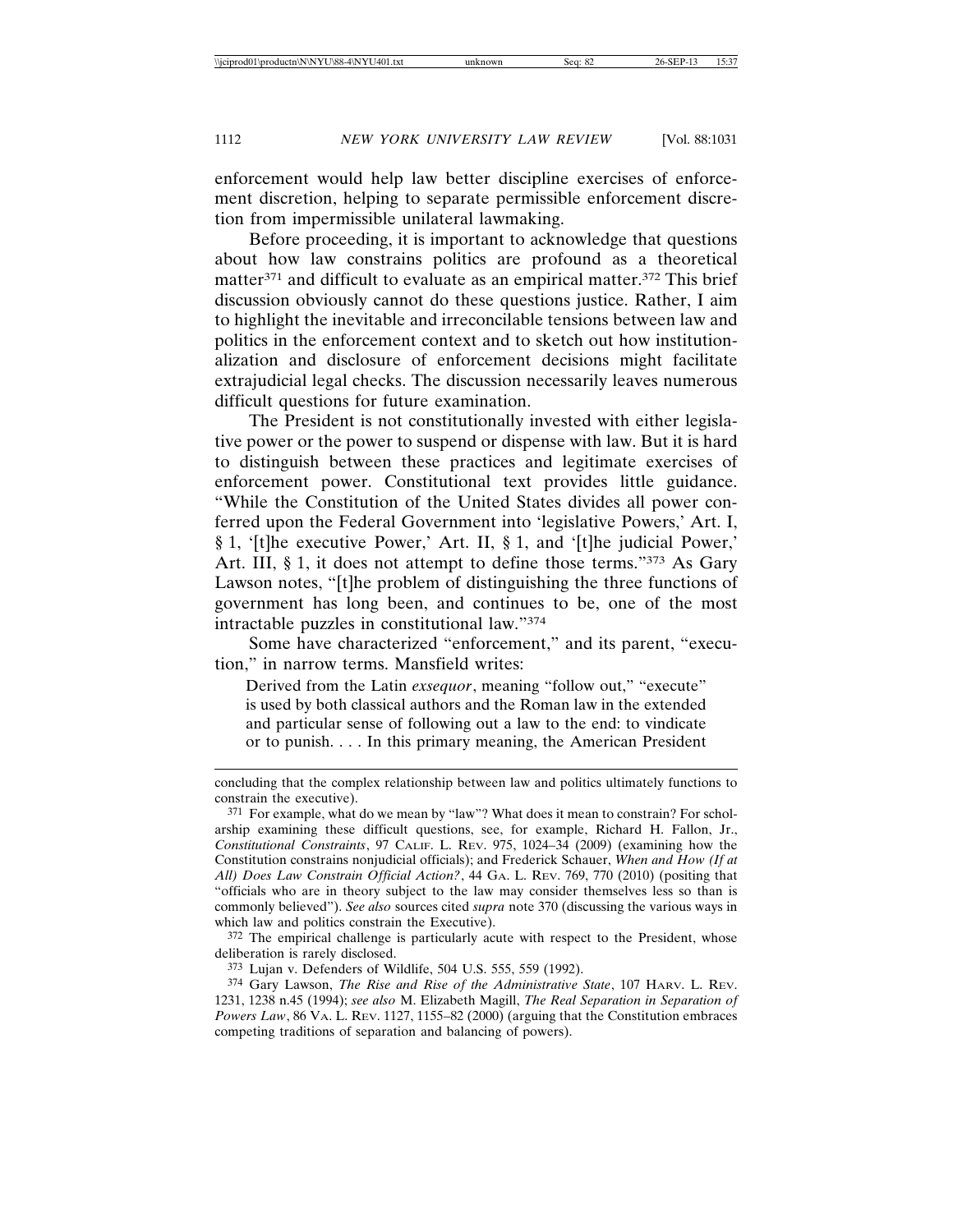serves merely to carry out the intention of the law, that is, the will of others—of the legislature, and ultimately of the people.375

This was, of course, the version of executive power Justice Black advanced in *Youngstown Sheet & Tube Co. v. Sawyer*<sup>376</sup> and that which Chief Justice Vinson, in dissent, dismissed as a "messenger-boy concept of the Office."377 This view animates those scholars who contend that the Executive must work as a faithful agent of Congress,  $378$ worry about politicization of administration, and advocate proposals to vest discretion in professional bureaucrats rather than political officials.379

Indeed, when the President is involved in enforcement, his primary duty is to make real the promise of the relevant statutes—to "take Care" that the law is faithfully executed.380 In so doing, he may not act contrary to law; he may not forbid the execution of law by directing that a constitutional statute not be enforced.381 As the Court wrote in *Kendall v. United States*, "to contend that the obligation imposed on the President to see the laws faithfully executed implies a power to forbid their execution, is a novel construction of the constitution, and entirely inadmissible."382 Thus, a President may not enforce only those statutes that conform to his view of what the law should be; policy disagreement cannot be the sole reason for nonenforcement. For example, a President committed to cost-benefit analysis may not decline to enforce OSHA on the ground that it does not further efficiency, just as the executive cannot decline to act because of the costs of regulation where costs are not a relevant consideration under the statute.<sup>383</sup> Nor may the President direct that Title VI of the Civil Rights Act not be enforced.384 If the President could ignore the mandate to enforce, he would be able to nullify statutes, an

382 37 U.S. (12 Pet.) 524, 613 (1838).

<sup>375</sup> MANSFIELD, *supra* note 53, at 2.

<sup>376</sup> *See* 343 U.S. 579, 587 (1952) ("In the framework of our constitution, the President's power to see that the laws are faithfully executed refutes the idea that he is to be a lawmaker.").

<sup>377</sup> *Id.* at 708–09 (Vinson, C.J., dissenting).

<sup>378</sup> *See* Cheh, *supra* note 4, at 288 (arguing that the President is "required to follow congressional commands").

<sup>379</sup> *See, e.g.*, ACKERMAN, *supra* note 2, at 143, 146 (proposing various reforms aimed at reducing presidential power).

<sup>380</sup> *Cf.* Mashaw, *supra* note 310, at 4 ("[P]residentialism does not exclude, or even suppress, the demand for conformity to legislation.").

<sup>381</sup> Sunstein, *supra* note 37, at 670; *see also* Goldsmith & Manning, *supra* note 4, at 2295 (noting that the President's completion power is defeasible by congressional command).

<sup>383</sup> *See* Sunstein, *supra* note 37, at 677–78 (contending that agency discretion is limited because inaction may not be based on statutorily irrelevant factors).

<sup>384</sup> *See* Adams v. Richardson, 480 F.2d 1159, 1163–66 (D.C. Cir. 1973) (holding that enforcement of Title VI is mandatory).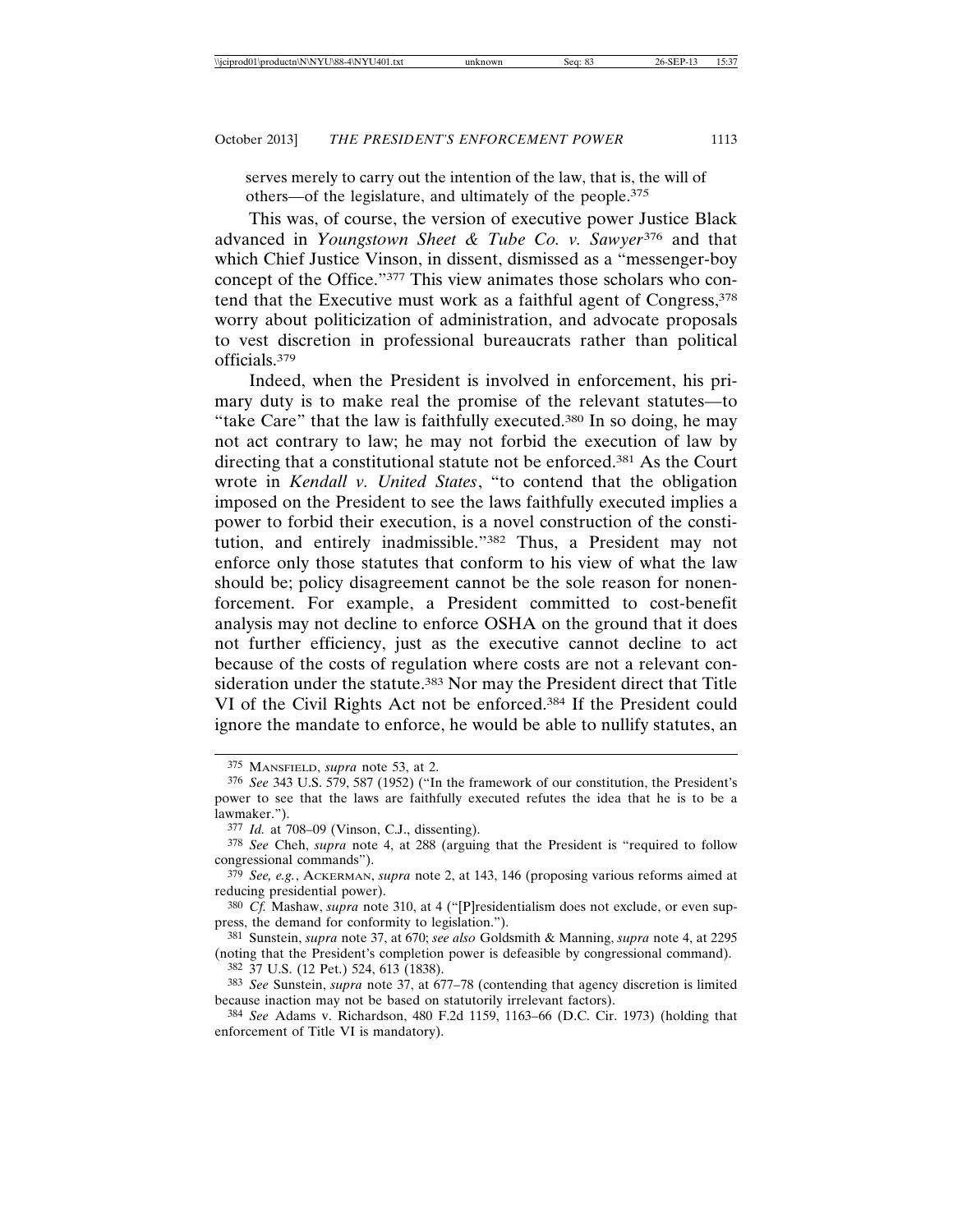outcome wholly inconsistent with the separation of powers and the Take Care Clause.385 The only constitutional method for the President to invalidate a statute—at least a constitutional statute—is through exercising his veto power.386

At the same time, Justice Black's assertion that presidential lawmaking functions are constitutionally confined to recommendations to Congress and to vetoes, while formally true, is challenged by both longstanding conceptions of presidential power and the practical reality of executive power. From the founding, the prevailing view was that the executive power "necessarily included some measure of executive discretion 'to fill in the details' in implementing legislation."387 Hamilton, writing as Publius, insisted that responsibility for administration of government fell "peculiarly within the province of the executive department," and he assumed that this entailed some flexibility as to means.388 Jefferson wrote that "if means specified by an act are impracticable, the constitutional [executive] power remains, and supplies them. . . . This aptitude of means to the end of a law is essentially necessary for those which are executive; otherwise the objection that our government is an impracticable one, would really be verified."389 In the modern era, congressional delegation of authority is the dominant characteristic of the administrative state.390 In particular, as Parts II and III demonstrated, presidential involvement in the enforcement of statutes involves a considerable degree of law-shaping, if not

<sup>385</sup> *See* Eugene Gressman, Observation, *Take Care, Mr. President*, 64 N.C. L. REV. 381, 382–83 (1986) (arguing that the power to execute does not include the power to ignore or disobey). Nonenforcement of criminal law and the problem of desuetude raise different questions, which are beyond the scope of this Article. For a discussion, see, for example, William J. Stuntz, *The Pathological Politics of Criminal Law*, 100 MICH. L. REV. 505, 591–94, 597–98 (2001).

<sup>386</sup> This basic principle is illustrated as well by the Nixon impoundment controversy. *See supra* note 109 (discussing the controversy).

<sup>387</sup> Monaghan, *supra* note 11, at 39; *see also* WILLIAM HOWARD TAFT, OUR CHIEF MAGISTRATE AND HIS POWERS 78–79 (1916) ("Statutory construction is practically one of the greatest of executive powers," particularly in cases that do not "affect[ ] private right[s], . . . [which are] likely to come before the courts."); Goldsmith & Manning, *supra* note 4, at 2302 ("Presidents have long exercised, and courts have long recognized, some version of a presidential authority to prescribe incidental details of implementation necessary to complete an unfinished statutory scheme.").

<sup>388</sup> THE FEDERALIST NO. 72, *supra* note 291, at 403; *see also* Monaghan, *supra* note 11, at 39 (describing Hamilton's views on the executive).

<sup>389</sup> Thomas Jefferson, Letter to Governor Cabell, Aug. 11, 1807, *in* 9 THE WRITINGS OF THOMAS JEFFERSON 318, 320 (Albert Ellery Bergh ed., 1907).

<sup>390</sup> The Court continues to insist that lawmaking authority cannot be delegated. *Whitman v. American Trucking Ass'n*, 531 U.S. 457, 472 (2001) ("Article I, § 1, of the Constitution vests '[a]ll legislative Powers herein granted . . . in a Congress of the United States.' This text permits no delegation of those powers . . . ."). However, the dominant reality is otherwise.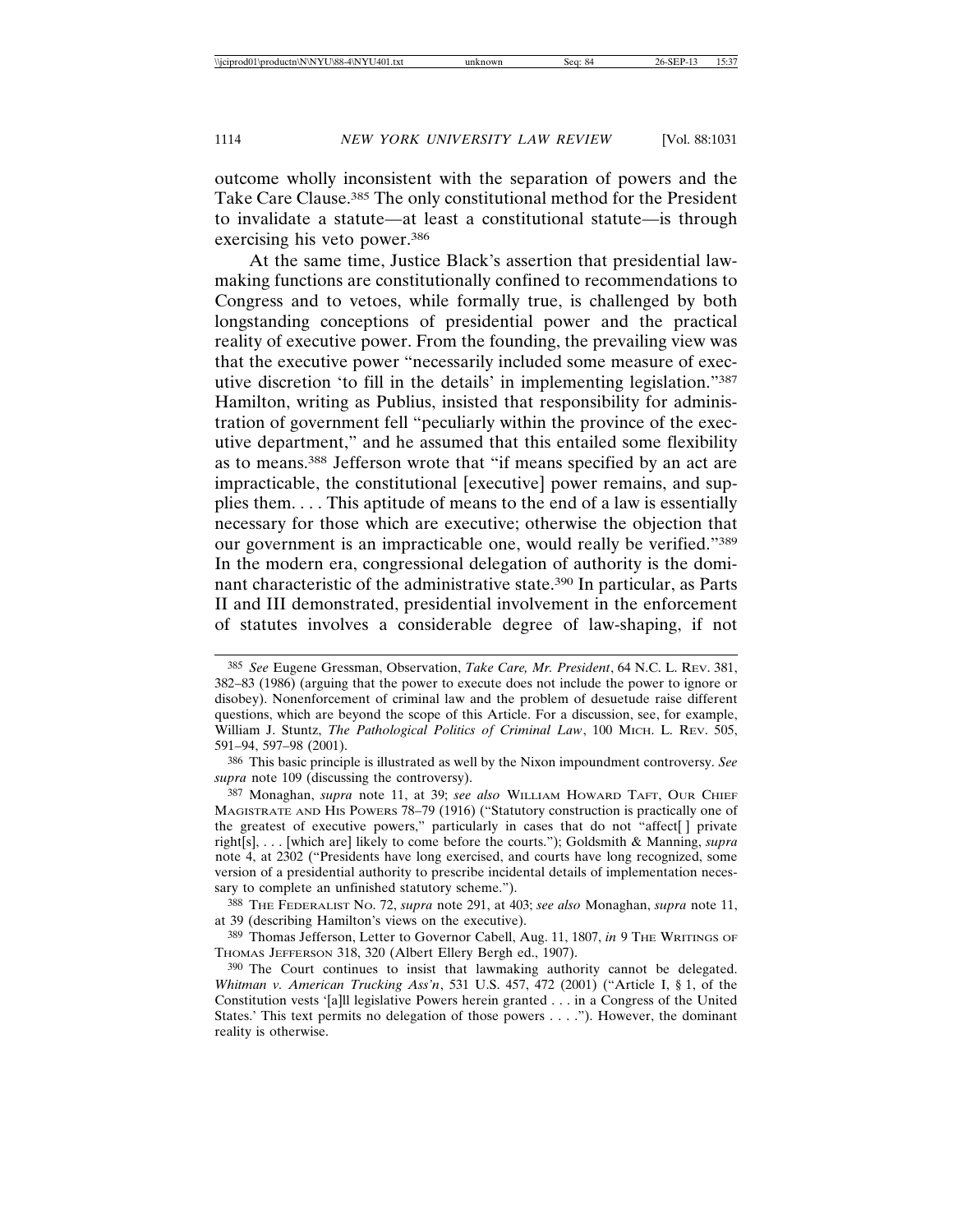lawmaking: Political value judgments are inevitable given conflicting enforcement missions, broad delegations, and scarce resources.

Institutionalizing presidential enforcement would not negate this considerable power, but would make it easier for Congress, the bureaucracy, and the public to evaluate and respond to presidential action. Specifically, it would improve the ability of other actors to consider, in the nonjudicial forums in which enforcement policy decisions are typically evaluated, whether the President has a reasonable basis in statute for his choice to emphasize one enforcement policy over another or to prioritize one agency's mission over another's. This would amount to a nonjudicial form of *Chevron* review.391

An expectation that the President root enforcement (and nonenforcement) policy decisions in statute finds ample support in doctrine—and not only in the famous formulation of *Chevron*. Return again to *Heckler v. Chaney*, in which both the majority and the concurrences noted outer limits on the bounds of enforcement discretion. The majority set a high bar for judicial review over nonenforcement decisions, over the objection of Justice Marshall and instead of a narrower approach advanced by Justice Brennan.392 Numerous scholars have criticized the Court's approach; they argue that it erects too high a barrier for reviewing nonenforcement decisions.393 But a portion of the reasoning—the part agreed to by all of the Justices—embraces the importance of both executive discretion and reasonable fidelity to statute. At bottom, the Court made clear that while the Executive must be able to choose "how to allocate finite enforcement resources,"394 Congress did not set the Executive "free to disregard legislative direction in the statutory scheme that the agency administers."395

The nondelegation doctrine, such as it is, provides similar guidance, with specific reference to the President.396 As Justice Cardozo

<sup>391</sup> *See supra* note 17 and accompanying text (discussing this view); *cf.* Curtis A. Bradley, Chevron *Deference and Foreign Affairs*, 86 VA. L. REV. 649, 702 (2000) (arguing that treaty interpretation deference is best understood as a form of *Chevron* deference); Kevin M. Stack, *The Statutory President*, 90 IOWA L. REV. 539 (2005) (arguing that courts should apply *Chevron* deference to presidential actions taken under statutes).

<sup>392</sup> *See* Heckler v. Chaney, 470 U.S. 821, 832 (1985) (holding that there should be a presumption that agency action is not reviewable).

<sup>393</sup> *See, e.g.*, Biber, *supra* note 37 (arguing for greater judicial review of agency inaction by drawing on examples from environmental law); Sunstein, *supra* note 37 (noting controversy regarding *Heckler* and discussing reviewability of inaction).

<sup>394</sup> *Heckler*, 470 U.S. at 842 (Marshall, J., concurring in judgment).

<sup>395</sup> *Id.* at 833 (majority opinion).

<sup>396</sup> Many have argued that the nondelegation doctrine is no doctrine at all, for the Supreme Court has struck down a federal statute on the ground that it delegated too much authority to the executive branch in only two cases. *E.g.*, Cass R. Sunstein, *Nondelegation*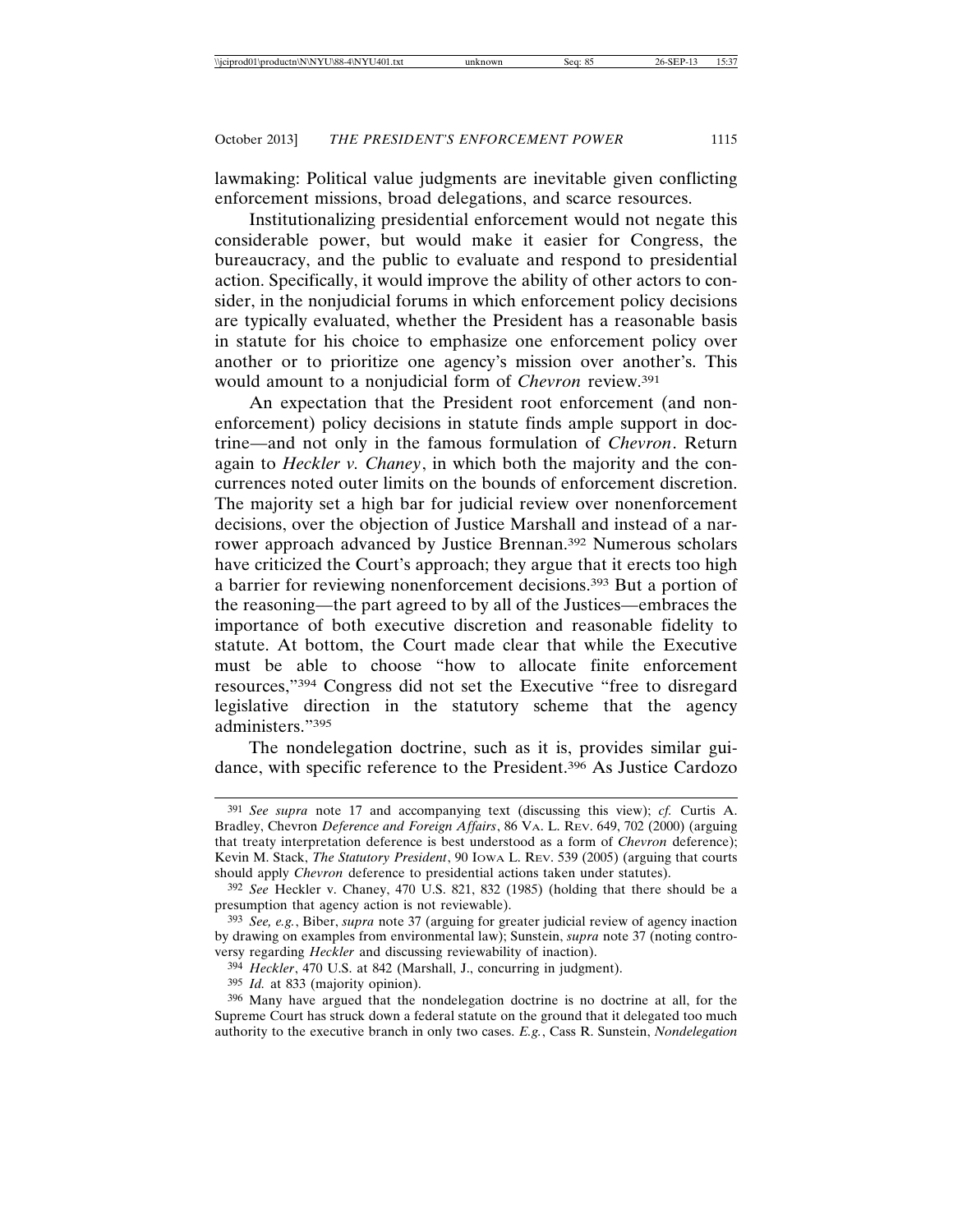wrote in *A.L.A. Schechter Poultry v. United States*, allowing the President to operate a "roving commission" that can "inquire into evils and upon discovery correct them" would unbalance the constitutional scheme.397 The Court's preference that legislative judgments be the touchstone for presidential discretion emerged again in *Clinton v. City of New York*. 398 The statute under review in that case allowed the President to "cancel" certain expenditure and tax benefit provisions that had been signed into law.399 The Court held that the Act violated Article I, Section 7 of the Constitution by allowing the President to repeal parts of later-enacted statutes unilaterally.400 The majority's position was formalistic: The Act violated the "finely wrought" and temporally specific Presentment Clause procedures.401 But, the majority seemed bothered less by the formal violation and more by the fact that Congress had authorized the President to implement his domestic policy views even when they conflicted with prior legislative judgments.402

What would presidential reason-giving regarding enforcement policy look like? Others have examined how actors within the executive branch reason through questions about statutory (and constitutional) meaning.403 For these purposes, I am assuming that the Executive would use accepted modes of arguing about statutory

397 295 U.S. 495, 551 (1935) (Cardozo, J., concurring) (arguing for invalidation of a broad presidential power even if granted by Congress).

399 *Id.* at 436 (quoting 2 U.S.C. § 691(a) (Supp. II 1994), *declared unconstitutional by* Clinton v. City of New York, 524 U.S. 417).

400 *Id.* at 439–40; *see also* U.S. CONST. art. I, § 7, cl. 2 (establishing the constitutional requirements of bicameralism and presentment).

401 *Clinton*, 524 U.S. at 439–40, 447 (citing INS v. Chadha, 462 U.S. 919, 951 (1983)).

402 Kagan, *supra* note 2, at 2366 (citing *Clinton*, 524 U.S. at 445–56). The dissenters disagreed. In their view, the Act passed both the formal and the functional test: It did not grant the President nonexecutive power, did not aggrandize Congress's power, and did not give the President too much power in violation of the nondelegation doctrine. *See Clinton*, 524 U.S. at 465–69 (Scalia, J., concurring in part and dissenting in part); *id.* at 480–84 (Breyer, J., dissenting).

403 *See, e.g.*, Jerry L. Mashaw, *Norms, Practices, and the Paradox of Deference: A Preliminary Inquiry into Agency Statutory Interpretation*, 57 ADMIN. L. REV. 501 (2005) (examining how agencies interpret statutes); Morrison, *supra* note 333 (describing and critiquing the role of the OLC).

*Canons*, 67 U. CHI. L. REV. 315, 323 (2000). However, the Court—at least historically has seemed suspicious of the President as policymaker. *See* Kagan, *supra* note 2, at 2364–65 (positing that the doctrine "well might distrust presidential action"); Todd D. Rakoff, *The Shape of the Law in the American Administrative State*, 2 TEL AVIV U. STUD. L. 9, 22–23 (1992) (suggesting that the nondelegation doctrine has been invoked where power was delegated to the President). *But see supra* note 364 (noting recent case law embracing a stronger unitary executive).

<sup>398</sup> 524 U.S. 417 (1997).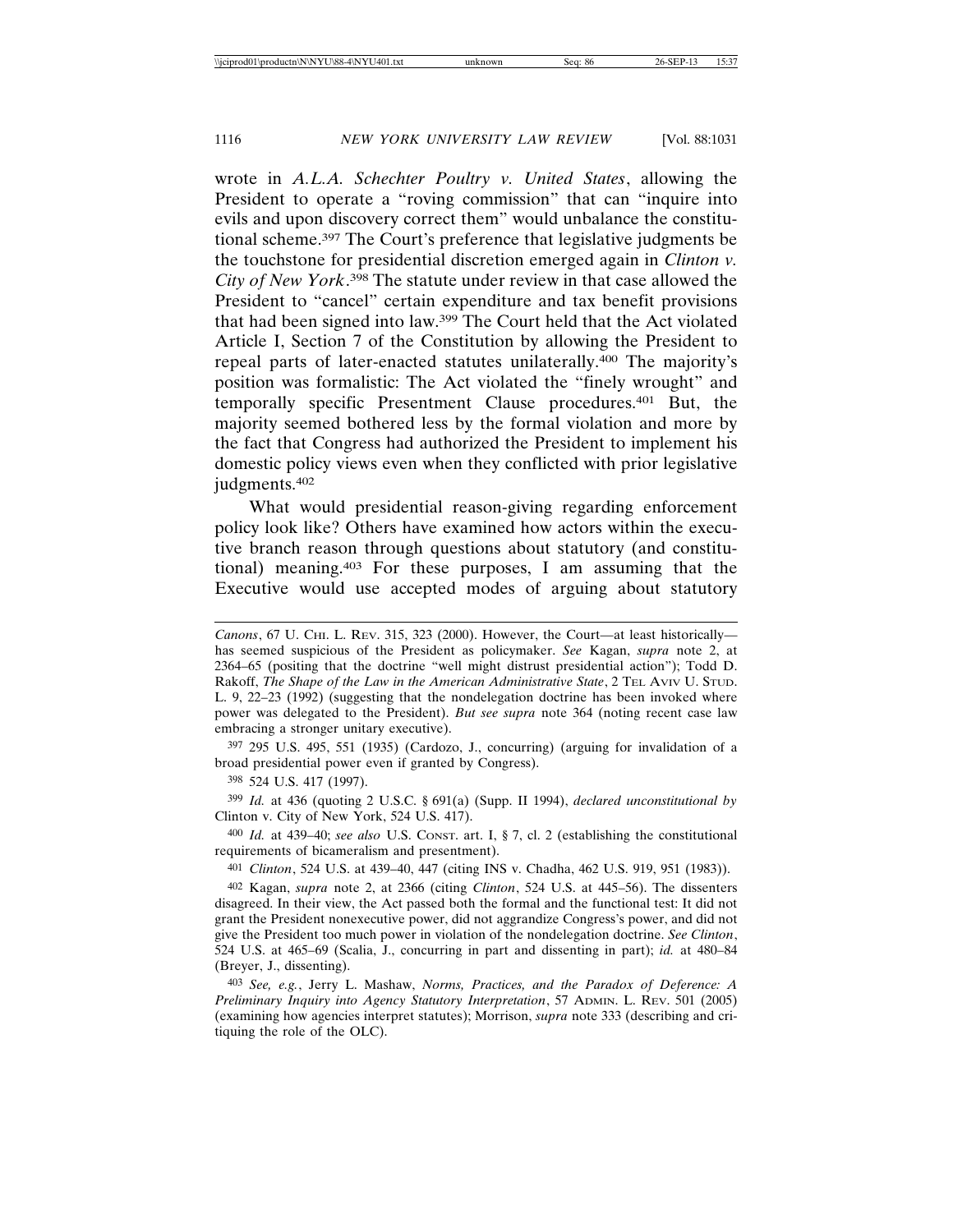meaning.404 My point is simply that disclosure of enforcement policy decisions, accompanied by explanations rooted in law, would discipline exercises of presidential enforcement discretion, while still recognizing the inevitability of discretion and the value of presidential prioritization.

As an example, consider first the MOU between the DOL and DHS on worksite enforcement.<sup>405</sup> Rather than a pure policy preference, the MOU offers a rationale grounded in law, albeit at a general level: The specific enforcement missions of both agencies, the Memorandum insists, are advanced by limiting the ICE agency's worksite enforcement power during pending DOL investigations.406 The Memorandum's publication allowed public consideration of that statutory rationale. However, because the President did not claim ownership, or even awareness, of the Memorandum, it largely flew beneath the political radar, even though it prioritized between two conflicting statutory commands and involved controversial policies of national importance.

In contrast, the Obama DREAM Act enforcement policy is also an aggressive use of enforcement discretion but one that was prominently disclosed.407 The announcement was structured in a way that allowed other actors to consider whether the President had a reasonable basis in law for his decision—and to respond accordingly. The White House and the DHS publicly and formally acknowledged the shift in enforcement policy and provided a rationale based in law.408 According to the White House, the initial directive was justified as the best way to advance the statutory mandate in light of limited

408 *See supra* notes 163–65 (describing White House and DHS statements on the DREAM Act enforcement initiative).

<sup>404</sup> *See* Abbe Gluck, *The States as Laboratories of Statutory Interpretation: Methodological Consensus and the New Modified Textualism*, 119 YALE L.J. 1750, 1761–70 (2010) (providing overview of debates regarding methods of statutory interpretation).

<sup>405</sup> *See supra* note 277 and accompanying text (discussing the MOU).

<sup>406</sup> DHS-DOL Worksite Enforcement MOU, *supra* note 277.

<sup>407</sup> Readers will likely differ as to whether this enforcement policy crossed the line into unilateral dispensation of law. *Compare, e.g.*, Robert J. Delahunty & John C. Yoo, *Dream On: The Obama Administration's Nonenforcement of the Immigration Laws, the DREAM Act, and the Take Care Clause*, 91 TEX. L. REV. 781 (2013) (arguing that the President's claim of prosecutorial discretion exceeds the scope of his executive authority under the Constitution), *and* Amended Complaint, Crane v. Napolitano, No. 3:12-cv-03247-O, (N.D. Tex. Oct. 10, 2012) (alleging, in a lawsuit brought by ICE agents, that the President's directive violates the Administrative Procedure Act, immigration statutes, and constitutional separation of powers), *with* David A. Martin, *A Defense of Immigration-Enforcement Discretion: The Legal and Policy Flaws in Kris Kobach's Latest Crusade*, 122 YALE L.J. ONLINE 167 (2012), http://yalelawjournal.org/2012/12/20/martin.html (defending the Administration's actions and making the case that the *Crane* plaintiffs' argument misunderstands the law).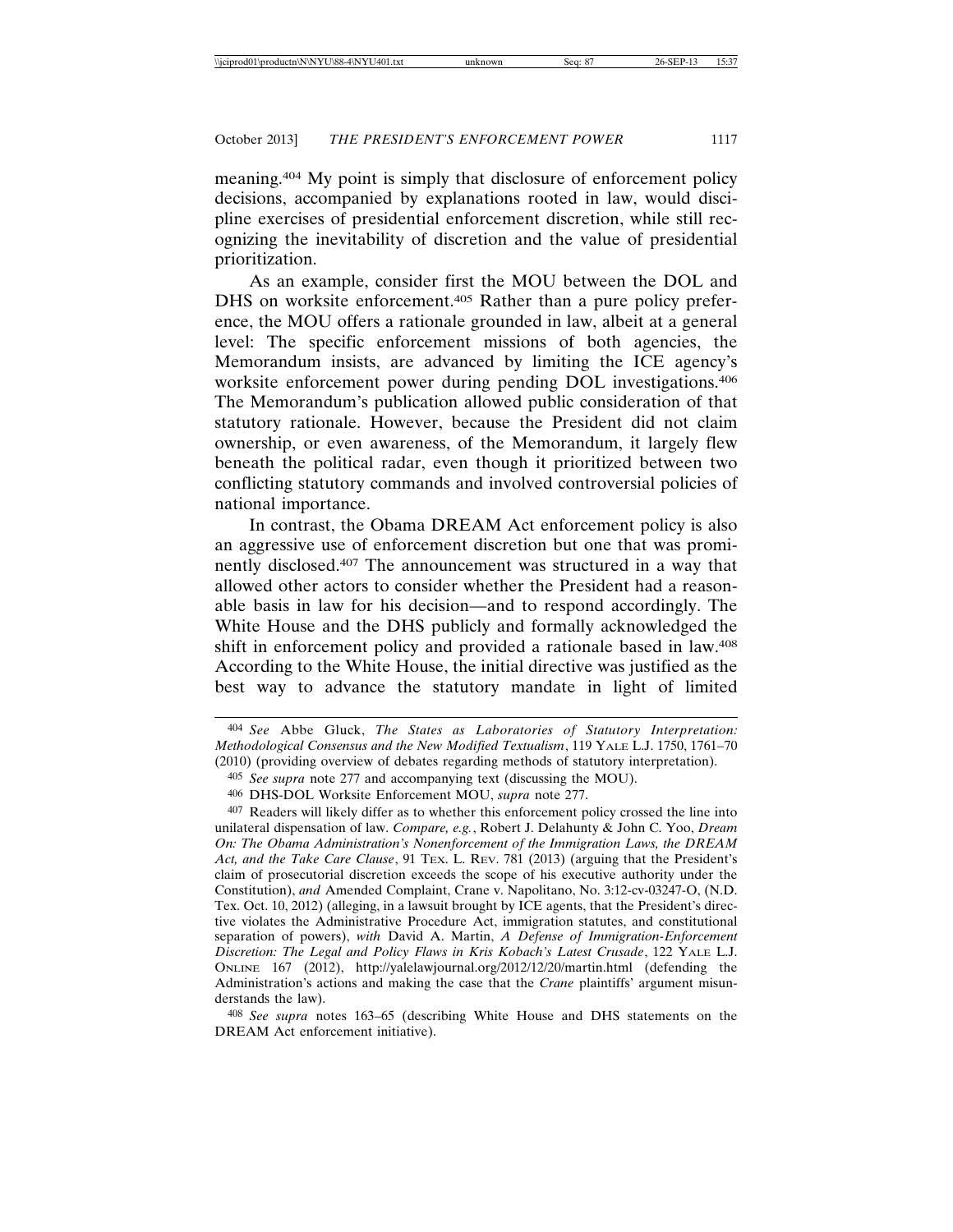appropriations.409 Given its current budget, the Administration pointed out, ICE simply could not remove much of the undocumented immigrant population, making prioritization necessary.<sup>410</sup> Moreover, according to Secretary of Homeland Security Napolitano, the DREAM Act enforcement policy was consistent with a tradition of discretion within the statutory framework. Napolitano acknowledged that "[o]nly the Congress, acting through its legislative authority, can confer [substantive] rights"; however, she added that "[i]t remains for the executive branch . . . to set forth policy for the exercise of discretion within the framework of the existing law."411 The DHS, she contended, was doing just that by employing "deferred action," a long-standing form of executive enforcement discretion under the immigration laws.412

Perhaps the Obama Administration could have more fully developed the legal explanation of its own authority. Nonetheless, the decision's public disclosure and law-based reasoning, even as minimal as it was, provided a focal point for debate. And, indeed, debate ensued. Responding to the White House's initial announcement in a *Washington Post* editorial, two Republican former DOJ officials contested the President's decision to direct the use of prosecutorial discretion and disagreed with the assertion that the President was following the law while trying to change it.413 While the Executive Branch has broad authority to exercise discretion and set priorities, Obama, the critics charged, had overstepped his authority and had effectively amended the law without congressional approval.414

411 Napolitano Prosecutorial Discretion Memorandum, *supra* note 164, at 3.

414 *Id.*; *see also* Lamar Smith, *The President Can't Wait to Ignore Our Laws*, NAT'L REV. ONLINE: THE CORNER (May 1, 2012, 11:32 AM), http://www.nationalreview.com/corner

<sup>&</sup>lt;sup>409</sup> *See, e.g.*, Muñoz, *supra* note 163 (discussing the motivations for the Administration's decision).

<sup>410</sup> Removal of all undocumented immigrants in the nation, consistent with law, would likely require an ICE budget of at least \$100 billion more than the current budget. *Compare* WILLIAM L. PAINTER, CONG. RES. SERV., R42557, DEPARTMENT OF HOMELAND SECURITY APPROPRIATIONS: A SUMMARY OF THE HOUSE-PASSED AND SENATE-REPORTED BILLS FOR FY 2013, at 6 (2012) (describing current budget), *available at* http:// www.fas.org/sgp/crs/homesec/R42557.pdf, *with* Jana Kasperkevic, *Deporting All of America's Illegal Immigrants Would Cost a Whopping \$285 Billion*, BUS. INSIDER, Jan. 30, 2012, http://www.businessinsider.com/deporting-all-of-americas-illegal-immigrants-wouldcost-a-whopping-285-billion-2012-1 (estimating the cost of a mass-deportation program).

<sup>412</sup> *Id.*; *see also supra* note 164 (discussing the general authority for deferred action). Notably, the practice of prosecutorial discretion in immigration law is not limited to deferred action: It "extends to decisions about which offenses or populations to target; whom to stop, interrogate, and arrest; whether to detain or to release a noncitizen; whether to initiate removal proceedings; whether to execute a removal order; and various other decisions." Shoba S. Wadhia, *The Role of Prosecutorial Discretion in Immigration Law*, 9 CONN. PUB. INT. L.J. 243, 244 (2009).

<sup>413</sup> David B. Rivkin, Jr. & Lee A. Casey, Editorial, *Obama's Illegal Move on Immigration*, WASH. POST, Sept. 2, 2011, at A19.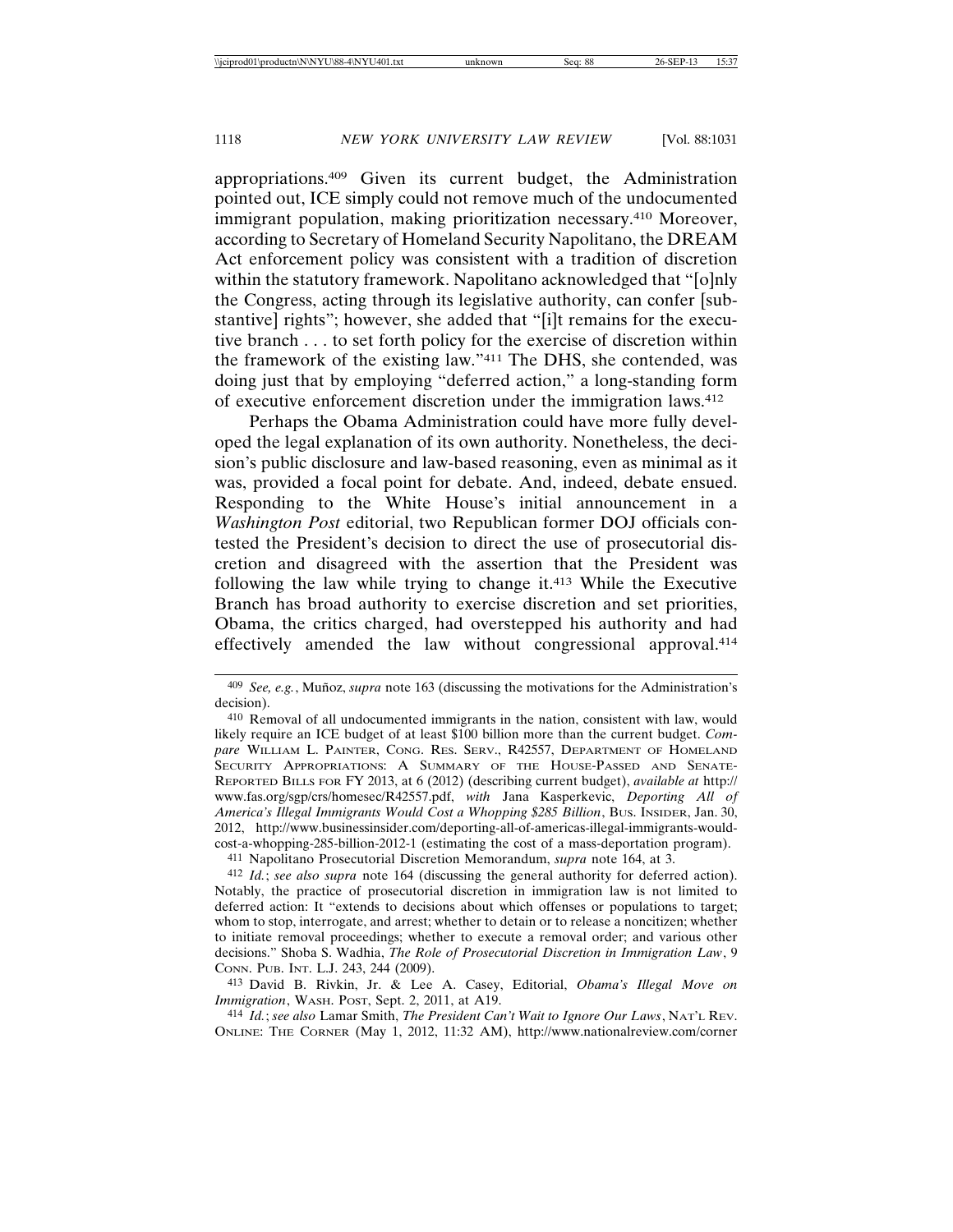Likewise, Justice Scalia, dissenting in *Arizona v. United States*, referenced the DREAM Act decision. Arguably exceeding the Supreme Court's function as a legal check, he joined the political debate, accusing the Executive Branch of selectively invoking "enforcement priorities" and resource scarcity to change policy and infringe on state sovereignty.<sup>415</sup>

As these critiques illustrate, and as those who fear presidential power would argue, a rule demanding reasonable, statutory reasongiving for enforcement and nonenforcement policy decisions allows the President significant latitude. The President need not adopt the "best" reading of the statutes in any neutral sense.<sup>416</sup> Much can be justified as a reasonable choice when presidents are deciding precisely those issues not defined by statute.<sup>417</sup> Different presidents can, and frequently have, had very different views about what constitutes the most faithful exercise of enforcement discretion, both in terms of how to enforce any particular statute given limited resources and how to resolve enforcement conflicts among several statutes. Certainly Justice Scalia would have prioritized differently in the DREAM Act example, as would have the former Justice Department officials writing in the *Washington Post*.

And, as previously discussed, few external legal constraints cabin this discretion. Courts are unlikely to review presidential direction even on substantive grounds. They typically stay out of controversies surrounding executive programmatic decisions, including nonenforcement decisions.418 As the Court recognized in *Heckler v. Chaney*,

417 *See supra* notes 39–44 and accompanying text (describing how, when Congress imposes legislative constraints, it typically leaves ample room for enforcement discretion). Indeed, for this reason, one might object that demanding articulation of legal reasons for exercises of enforcement discretion expands accepted notions of legal reasoning so far as to undermine law's value. This concern, while not illegitimate, does not outweigh the accountability benefits that can result from forcing a process of legal reasoning and expecting disclosure.

418 *See supra* notes 36–38 and accompanying text (discussing judicial responses to nonenforcement decisions).

<sup>/297408/</sup>president-cant-wait-ignore-our-laws-lamar-smith (criticizing the President's enforcement priorities).

<sup>415</sup> Arizona v. United States, 132 S. Ct. 2492, 2521 (2012) (Scalia, J. dissenting); *cf. id.* at 2499 (majority opinion) (embracing the Executive's right to exercise enforcement discretion).

<sup>416</sup> *See* Morrison, *supra* note 333, at 1502 (discussing how the OLC need not provide an objectively neutral view of the law); *cf.* Pildes, *supra* note 1, at 1402 (noting that there are different possible meanings when asking presidents to comply with law in contexts in which courts will not provide judicial answers, and asking whether "the President [is] obligated to adopt the 'best' interpretation of law, such as the one that an impartial detached legal interpreter would take" or whether "it [is] enough that the President's position be a 'plausible' legal one").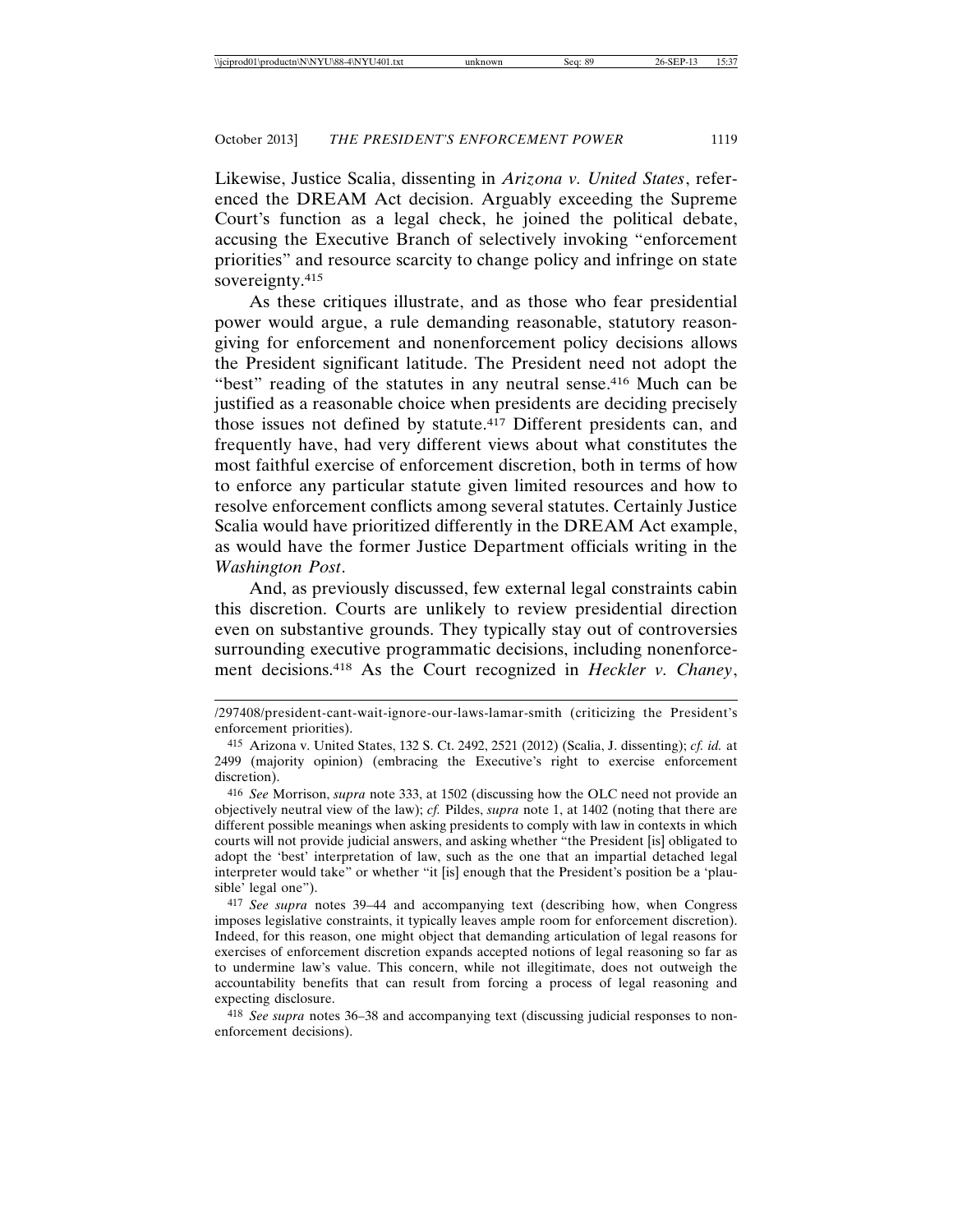"[t]he danger that agencies may not carry out their delegated powers with sufficient vigor does not necessarily lead to the conclusion that the courts are the most appropriate body to police this aspect of their performance."419 When courts do get involved, they often defer to executive action and interpretation. Judicial relief is even less likely when a presidential decision is at issue, at least when the decision is understood as properly within the President's power to make.420

It is conceivable that institutionalizing and disclosing presidential enforcement (and nonenforcement) policy decisions would make court review more likely. Under *Heckler v. Chaney* and its progeny, review of discretionary nonenforcement decisions is available if "the agency has 'consciously and expressly adopted a general policy' that is so extreme as to amount to an abdication of its statutory responsibilities."421 Accordingly, greater disclosure of presidential enforcement decisions in a certain form could, in fact, lead to more attempts by parties to seek judicial review.422 Yet more judicial review seems unlikely to materialize. While it is true that institutionalization and disclosure would entail conscious and express adoption of general policies, an expectation of disclosure would also make presidents less likely to abdicate statutory responsibilities; disclosure would subject presidential decisions to both internal legal review and to external political review.423 Similarly, institutionalization and disclosure need not entail policy announcements so formal as to trigger greater

421 *Heckler*, 470 U.S. at 833 n.4 (1985) (quoting Adams v. Richardson, 480 F.2d 1159, 1162 (D.C. Cir. 1973) (en banc)); *see also* 5 U.S.C. § 706 (2012) (permitting review for agency action unlawfully withheld or unreasonably delayed).

422 The suit filed by ICE agents, objecting to the DREAM Act enforcement policy decision, might be one such example. *See* Amended Complaint, *supra* note 407 (alleging, in a lawsuit brought by ICE agents, that the President's directive violates the APA, immigration statutes, and constitutional separation of powers).

423 Of course, disclosure of presidential enforcement policy decisions might increase attempts for court review and might lead to judicial rethinking of standards for review. What might develop raises a host of questions—from standing to ripeness to the scope of the APA—all of which are beyond the scope of this Article.

<sup>419</sup> 470 U.S. 821, 834 (1985). One problem is that it is hard to fashion judicial relief. To illustrate this point, Peter Strauss points to the fourteen-year struggle to compel the Secretary of Labor to issue a rule providing drinking water access to agricultural workers. *See* Strauss, *supra* note 4, at 113 (discussing Farmworker Justice Fund, Inc. v. Brock, 811 F.2d 613, 614 (D.C. Cir.), *vacated as moot*, 817 F.2d 890 (D.C. Cir. 1987)).

<sup>420</sup> *See* Dalton v. Specter, 511 U.S. 462, 476 (1994) (finding that a presidential decision on military base closure recommendations is not reviewable, and adding that a President could "approv $[e]$  or disapprov $[e]$  the recommendations for whatever reason he sees fit"); Franklin v. Massachusetts, 505 U.S. 788, 801 (1992) (holding that the President's decision of whether to transmit the Census report to Congress was unreviewable by courts for abuse of discretion); *cf. Franklin*, 505 U.S. at 799–800 (noting that it was "important to the integrity of the process" that the decision was made by the President, a "constitutional officer," as opposed to the unelected Secretary of Commerce).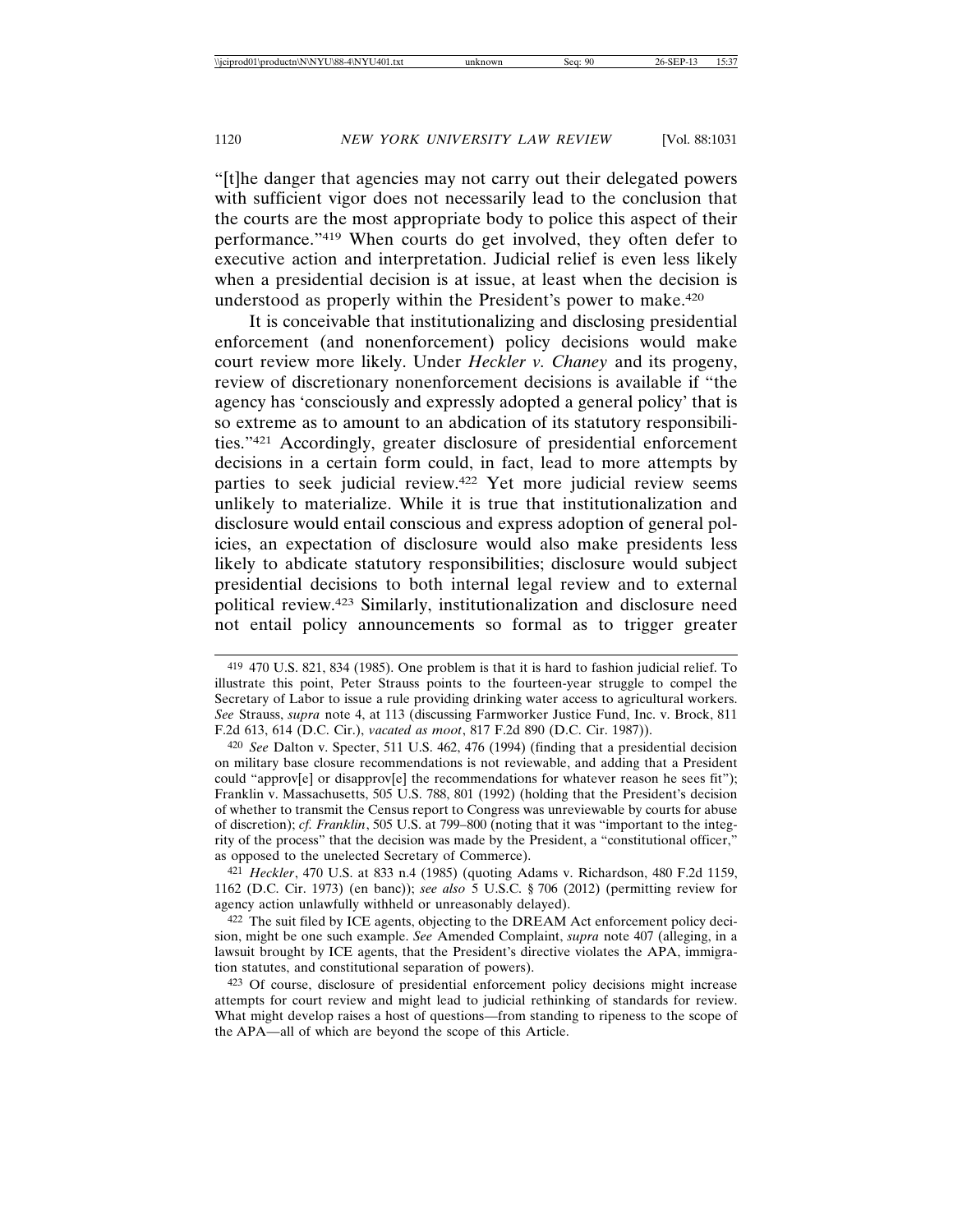obligations under the APA.424 In short, without significant rethinking of the legal rules under which courts review enforcement decisions or presidential direction generally—a project beyond the scope of this paper425—there is no reason to expect that this proposal would necessarily result in greater judicial review or less discretion for the Executive.

Nonetheless, reforms of the sort I urge could do significant work in channeling presidential power. First, expecting the President to articulate a reasonable basis in law for enforcement policy decisions actually allows the President significantly less latitude than the rule urged by several prominent scholars and presidents. Proponents of broader executive power have concluded that the only substantive restriction on presidential discretion is that it cannot be exercised contrary to law.426 Under this view, minimal enforcement of a law with which the President disagrees raises no concern. The President is free to direct agencies to take such steps in any way he wishes, as long as Congress does not expressly forbid his choice—even if this means effective defeat of a statute's goals. A reasonableness standard sets a higher bar.

Second, expecting articulation of reasonable statutory rationales for enforcement (and nonenforcement) policy decisions can strengthen the process of political checks and root those checks in law. As numerous political scientists have shown, even when not held in

<sup>424</sup> *See supra* note 35 (discussing distinction between legislative and nonlegislative rules).

<sup>425</sup> Katherine Watts argues for an expansion of arbitrary and capricious review to award "credit" to certain political influences that an agency transparently discloses and relies upon in its rulemaking record. Katherine A. Watts, *Proposing a Place for Politics in Arbitrary and Capricious Review*, 119 YALE L.J. 2, 2 (2009). Elena Kagan has argued that courts should apply *Chevron* deference when presidential involvement "rises to a certain level of substantiality, as manifested in executive orders and directives, rulemaking records, and other objective indicia of decisionmaking processes." Kagan, *supra* note 2, at 2377.

<sup>426</sup> Goldsmith & Manning, *supra* note 4, at 2309. President William Howard Taft relied on the Take Care Clause to support the notion that the President can act to advance federal interests without specific legal authority. *See* TAFT, *supra* note 387, at 78, 125 (supporting the notion, while recognizing that the President may not tell his employees to act *contra legem*). President Theodore Roosevelt, too, believed that the Take Care Clause meant that the President could do anything on behalf of the nation except what the Constitution and the laws expressly proscribed. THEODORE ROOSEVELT, AN AUTOBIOGRAPHY 352–53 (1929), *cited in* Lessig & Sunstein, *supra* note 290, at 63 n.256; Skowronek, *supra* note 94, at 2078 (describing Theodore Roosevelt's stewardship theory of the presidency). Even most unitary executive scholars, however, reject this theory in its strongest form. *See* CALABRESI & YOO, *supra* note 2, at 245 (distinguishing Theodore Roosevelt's stewardship theory from unitary executive theory, and claiming that the latter theory rejects the notion that presidents have inherent authority to act in the absence of a statute).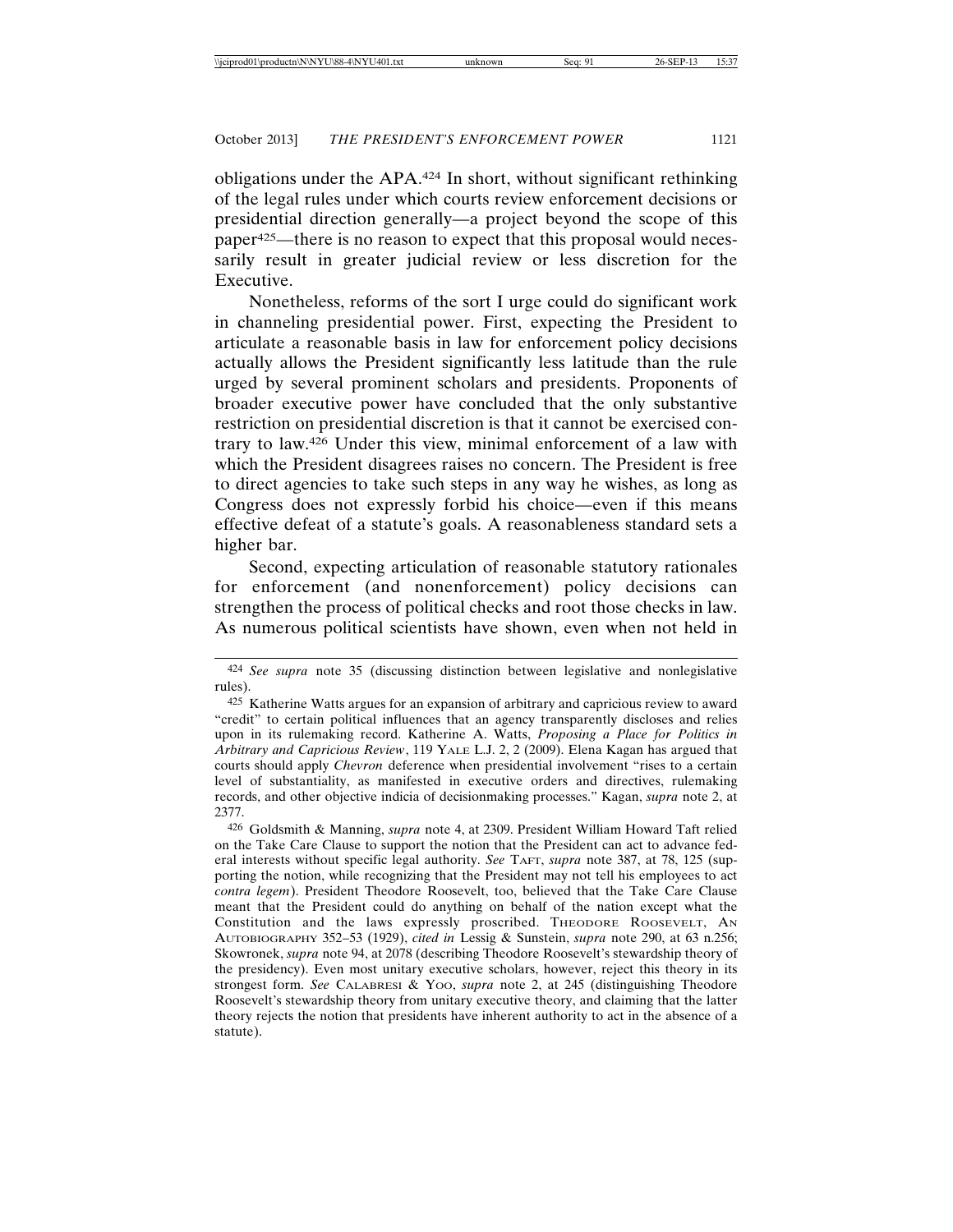check by courts, presidents are significantly constrained by Congress, politics, and internal bureaucratic controls.427 If presidents move too fast, they risk reversal or congressional oversight.428 Presidents are constrained by public opinion as well, not only in election years but continually; they depend on public support for legitimacy and political power. Public opposition in one area can threaten other areas of presidential agendas.429 The internal bureaucracy also provides important checks, in the form of agency general counsels, the OLC, and others.430 Thus, it is simply not the case that executive tyranny will follow if there is no meaningful or practical external legal constraint on presidential directive or oversight power.431 While presidents have strong incentives to push the ambiguities of the formal structure to expand their own powers and to advance their political agendas, their use of such authority is strategic and moderate. Should presidents move too quickly, too aggressively, or into the wrong areas at the wrong time, they face heavy political costs.432

By expecting presidents to defend the statutory bases for their discretionary enforcement decisions, we can enhance public, congressional, and bureaucratic debates. Indeed, congressional oversight, political checks, and internal controls can assess the statutory bases for presidential enforcement decisions better than they can examine the degree of coercion exercised by the President over agencies or evaluate a purely political decision unmoored from law.

Again, consider President Obama's DREAM Act directive.433 This executive action raises different sets of questions. The first set relates to the degree of presidential coercion. Was it appropriate for the President to direct an agency, no less an enforcement agency, to adopt a particular policy? Did he exercise too much directive authority over officials who were better positioned to make the

<sup>427</sup> *See* NEUSTADT, *supra* note 295, at 28–37 (arguing that the President ultimately has only the "power to persuade"); HOWELL, *supra* note 152, at 70–75, 101–35 (analyzing how and when Congress constrains the President).

<sup>428</sup> *See* Moe & Howell, *supra* note 180, at 856 (noting that overly aggressive action by the President can have political consequences).

<sup>429</sup> *See id.* (noting the role of public opinion).

<sup>430</sup> *See supra* note 333 and accompanying text (collecting literature on internal executive branch checks); *cf.* Jerry L. Mashaw, *Recovering American Administrative Law: Federalist Foundations, 1787–1801*, 115 YALE L.J. 1256, 1261–62 (2006) (discussing the "internal law of administration" as consisting of internal instructions issued by higher level officials to control the exercise of discretion by their subordinates).

<sup>431</sup> *Cf.* ACKERMAN, *supra* note 2, at 1–12 (predicting a constitutional crisis arising from the unitary executive and catastrophic decline of democratic republican values).

<sup>432</sup> *See* Moe & Howell, *supra* note 180, at 856 (noting that overly aggressive action by the President can have political consequences).

<sup>433</sup> *See supra* notes 161–65 and accompanying text (discussing the President's DREAM Act directive).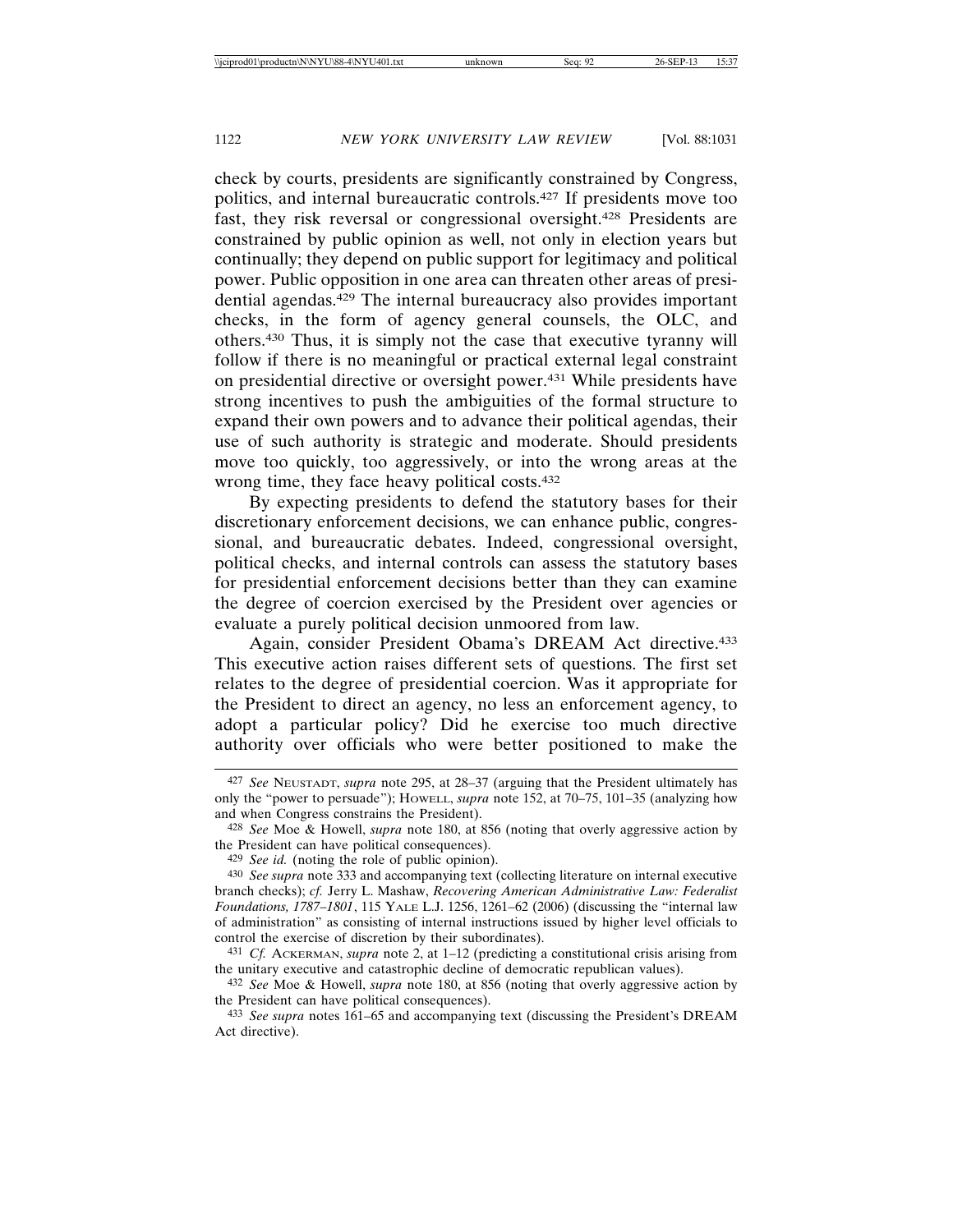decision and statutorily responsible for it? The second set of questions is substantive, but rooted in law. Was the President's direction consistent with the statute? Was it a reasonable interpretation of our immigration law?

The former set is where much of the academic literature on the unitary executive has focused. But the latter set of questions better reflects and engages the public debate. Indeed, statutory policy is where two Republican former DOJ officials focused their criticism.<sup>434</sup> Obama, they believe, crossed the line from permissible executive enforcement discretion to impermissible suspension of statutory requirements: He failed to interpret reasonably the statute that the Executive Branch was charged to enforce.<sup>435</sup> Disputes about substantive policies actually underlie most of the public criticisms of presidential control.436

Asking substantive and statutory questions also better enables internal checks. Agency officials will likely be more effective when they highlight substantive and statutory disagreements than when they argue about political interference.437 Lawyers in the White House Counsel's Office, OLC, and agency general counsel offices, who review and respond to the directives of White House officials, can evaluate the legal basis for decisions. Although they can change an executive order's direction to a suggestion, in most cases they cannot monitor the degree of pressure communicated from the White House.

Finally, when focused on a President's enforcement choices as a matter of law and policy—and not as a matter of coercion—Congress is more likely to respond substantively. Institutionalized presidential enforcement can serve, in this way, as "prods" or "pleas."438 By focusing on the substance of presidential enforcement, while tethering that substance to law, we can strengthen internal checks, engage the public, and channel congressional reaction into lawmaking. Moving in this direction is particularly important in an era of legislative gridlock.

<sup>434</sup> *See supra* note 413 and accompanying text (discussing the *Washington Post* editorial).

<sup>435</sup> Rivkin & Casey, *supra* note 413, at A19.

<sup>436</sup> *Compare, e.g.*, Kimberley A. Strassel, *Obama's Imperial Presidency*, WALL ST. J., July 6, 2012, at A11 (arguing that President Obama exceeded executive power with the DREAM Act), *with* Editorial, *Fixing the Game*, N.Y. TIMES, Dec. 5, 2005, at A22 (arguing that President Bush exceeded executive power with enforcement of the Voting Rights Act).

<sup>437</sup> One historical example is the backlash from EPA line officials against Reagan's nonenforcement of environmental law. *See supra* note 120 and accompanying text (discussing Reagan's efforts and the resulting backlash).

<sup>438</sup> *See* Benjamin Ewing & Douglas A. Kysar, *Prods and Pleas: Limited Government in an Era of Unlimited Harm*, 121 YALE L.J. 350, 354 (2011) (arguing that "prods" and "pleas" are part of the separation of powers, along with "checks" and "balances").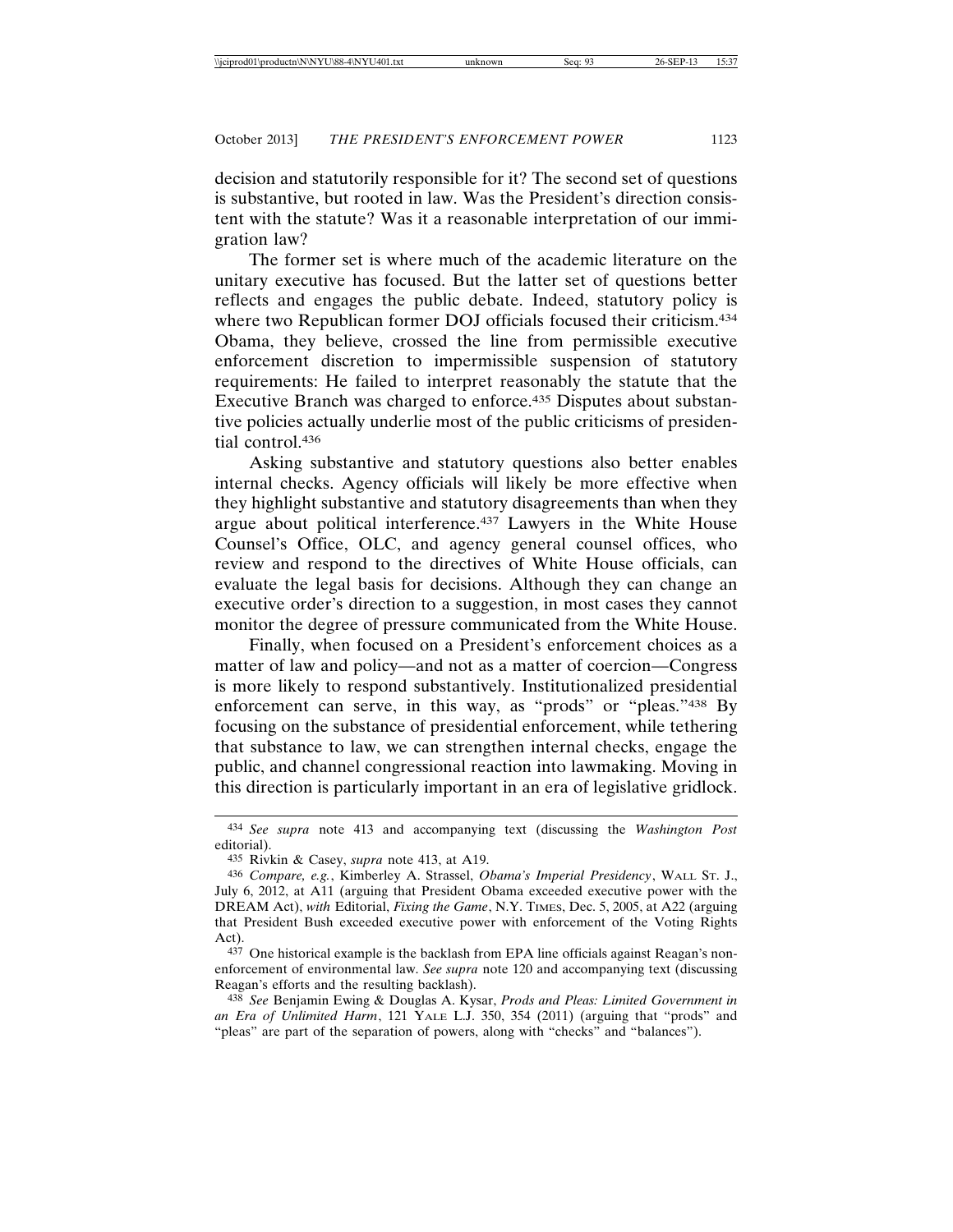#### **CONCLUSION**

Scholars have written volumes about presidential administration. It is not surprising that rulemaking, along with appointments and removals, has commanded the bulk of the attention from administrative law scholars, for this is where presidents have publicly focused and where courts have faced the thorniest and most difficult cases. When the gaze shifts to enforcement and problems of regulatory compliance, however, a different set of issues arises.

Focusing on the problem of enforcement, which typically occurs after the completion of rulemaking, trains our attention on the separation of functions among the branches and on the core duties of the Executive. Several scholars have written compellingly about the challenge, if not the impossibility, of trying to identify and separate governmental powers. Elizabeth Magill, for example, concludes that in the contested cases, "there is no principled way to distinguish between the relevant powers."439 But enforcement is, at least on the most basic level, an uncontested case: It is clearly an executive power. Under the Take Care Clause, the President has the obligation and the power to attend to enforcement generally, to oversee major policies of prosecutorial discretion, and to resolve, or oversee the resolution of, conflicts between agencies exercising enforcement authority. Rethinking the administrative apparatus of the White House—by providing for more institutionalized coordination of enforcement and bringing presidential enforcement decisions into the public light would better achieve those goals.

This Article has outlined what more formal and transparent presidential enforcement could look like. Presidential intervention should extend to the situations in which increased presidential oversight is most justified—namely, where there is a need to coordinate and rationalize the web of statutes and set broad policy direction on issues of national importance. In most cases, presidential enforcement should promote information sharing and prescribe general principles, not particular outcomes. Case-by-case decisionmaking generally should remain insulated from presidential control. Furthermore, public disclosure of enforcement policy decisions is essential.

Of course, recognizing enforcement as a core executive function or thinking about the institutional design reforms that follow does not answer many of the difficult separation-of-powers questions related to enforcement. This paper has offered some initial thoughts to that end. As both a constitutional and normative matter, the President's exercise of his enforcement power should be robust, yet constrained by